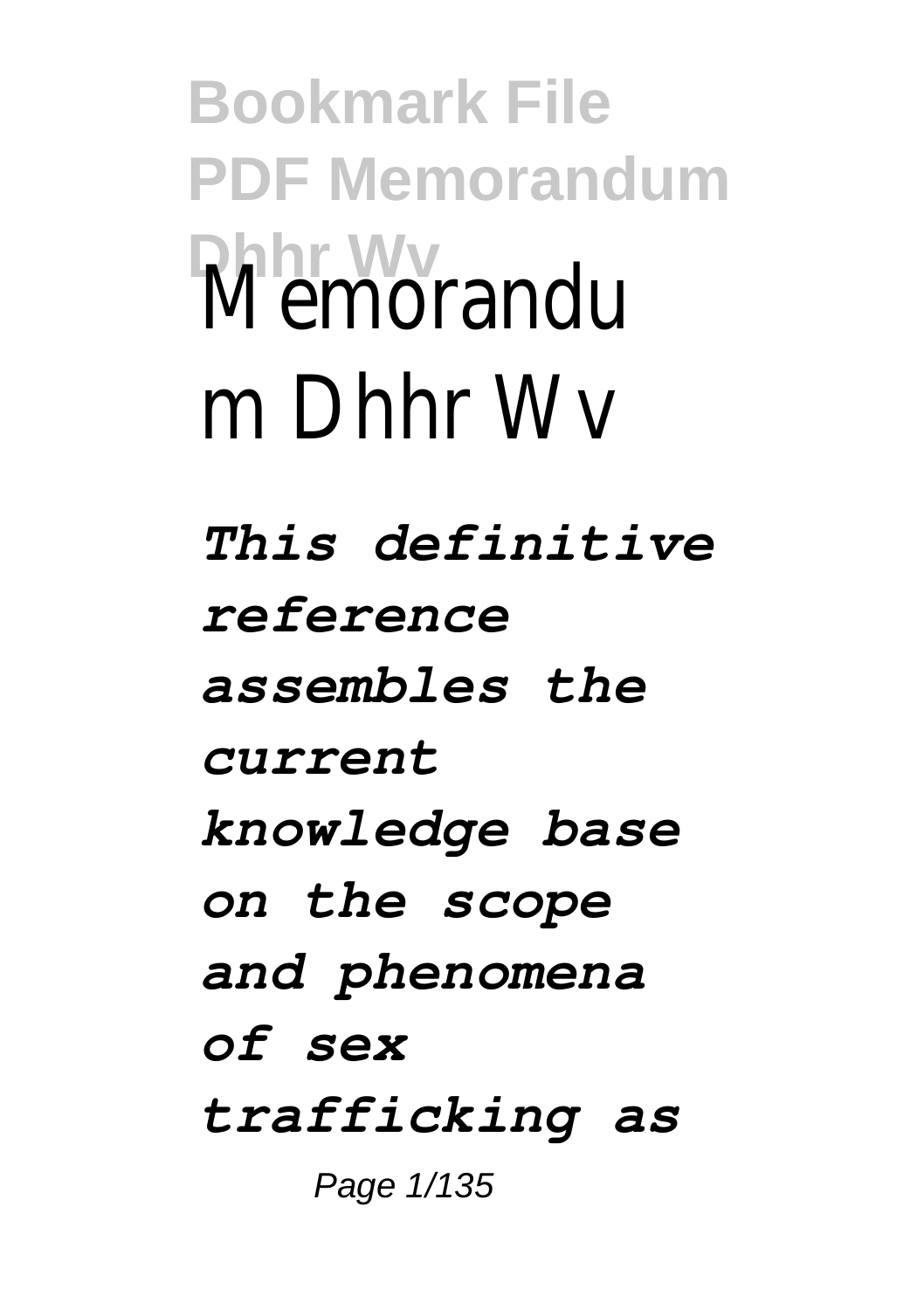**Bookmark File PDF Memorandum Dhhr Wv** *well as best practices for treatment of its survivors. A global feminist framework reflects a profound understanding of the entrenched social* Page 2/135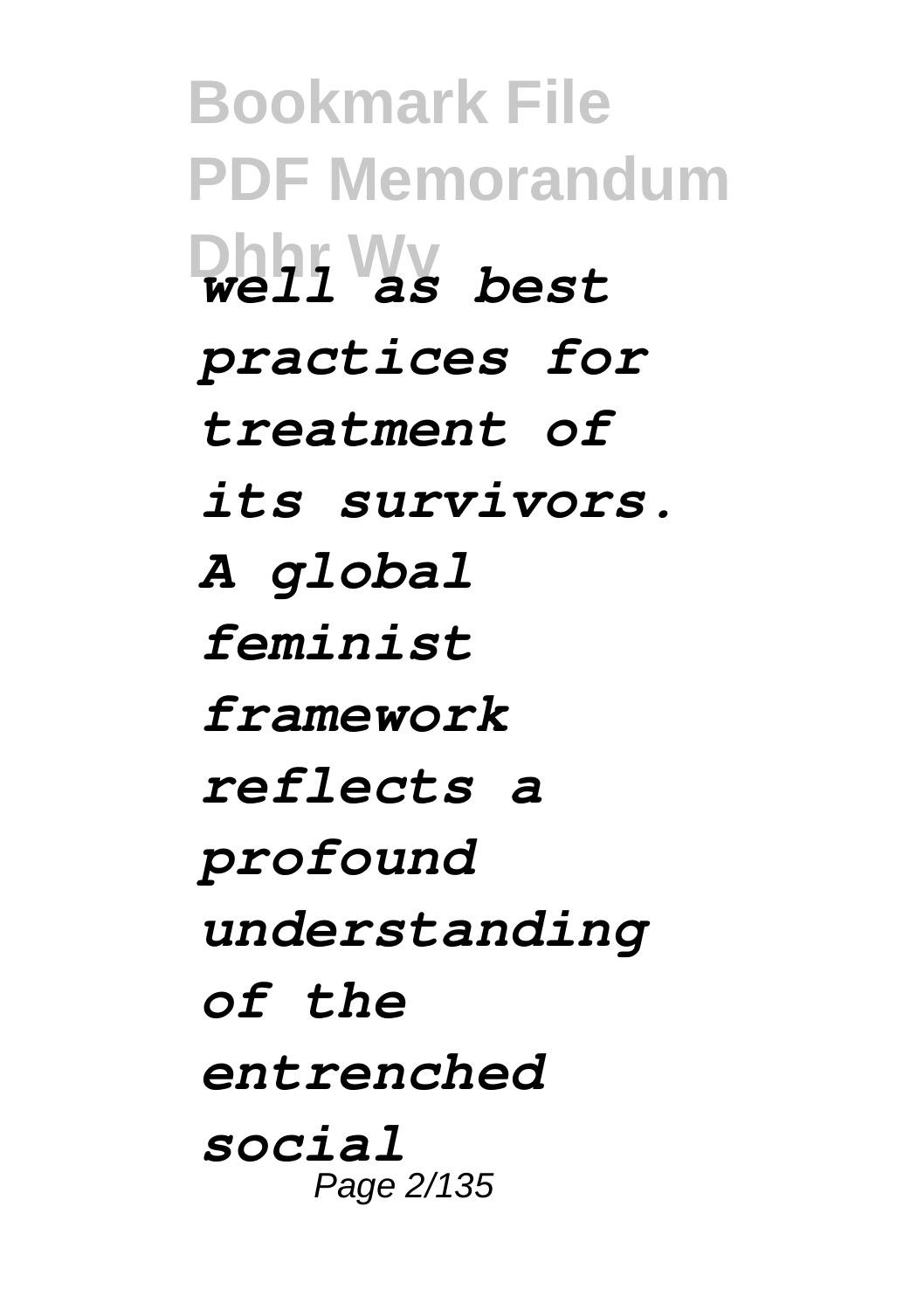**Bookmark File PDF Memorandum Dhhr Wv** *inequities and ongoing world events that fuel trafficking, including in its lesserknown forms. Empirically sound insights shed salient light on who buyers and* Page 3/135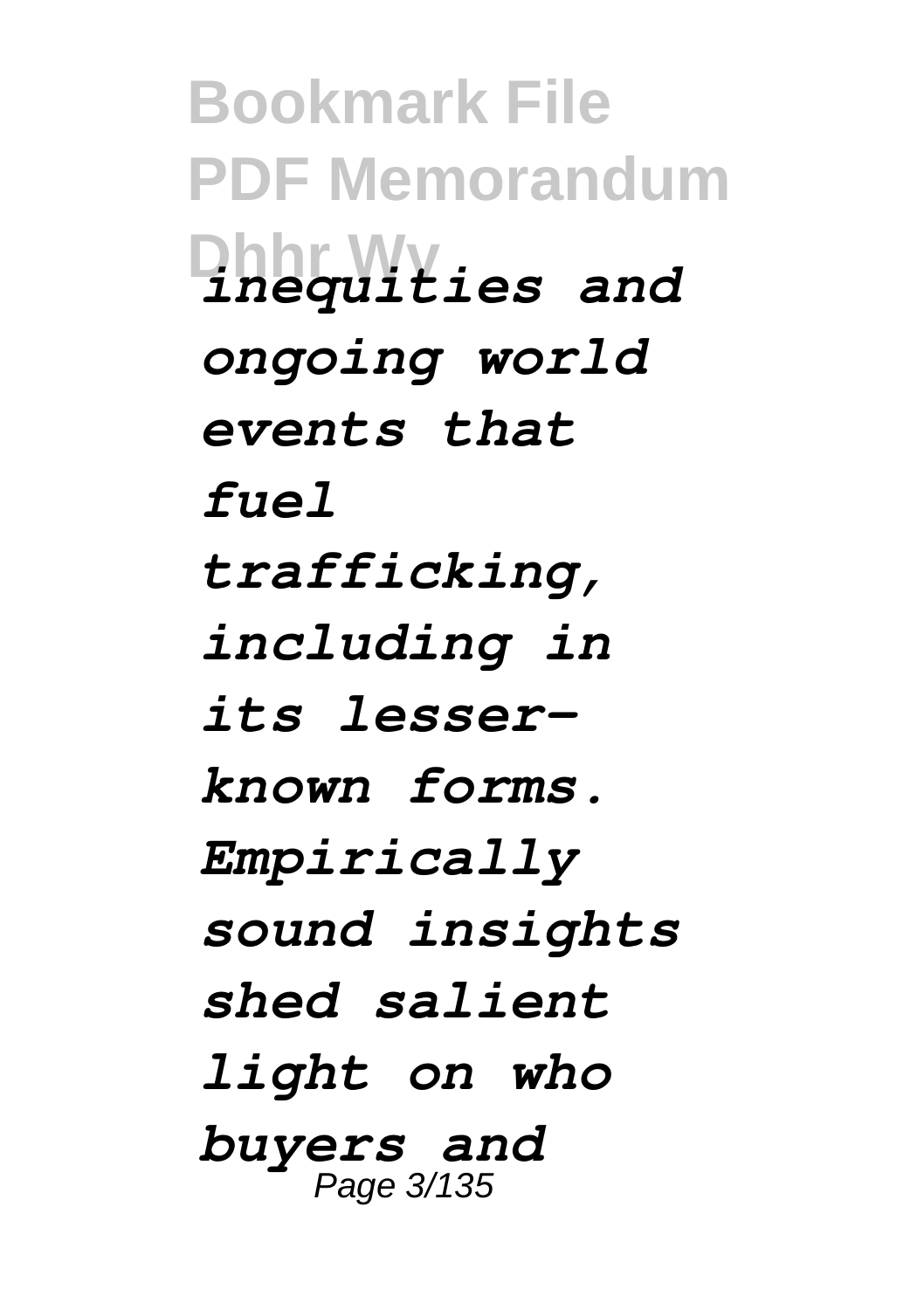**Bookmark File PDF Memorandum Dhhr Wv** *traffickers are, why some survivors become victimizers, and the experiences of victim subpopulations (men, boys, refugees, sexual minorities), as* Page 4/135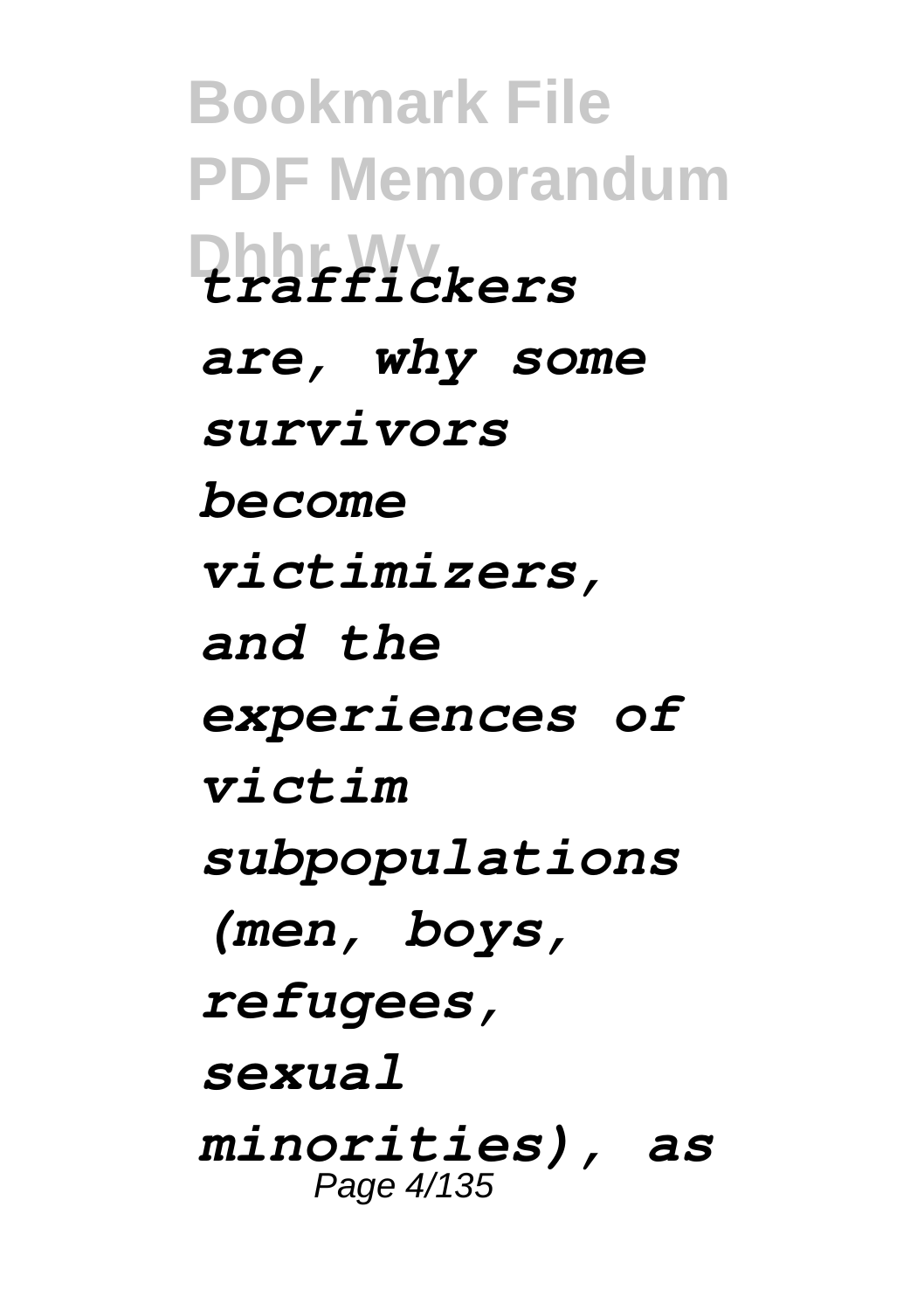**Bookmark File PDF Memorandum Dhhr Wv** *well as emerging trends in prevention and protection, resilience and rehabilitation. These powerful dispatches also challenge readers to consider complex questions found* Page 5/135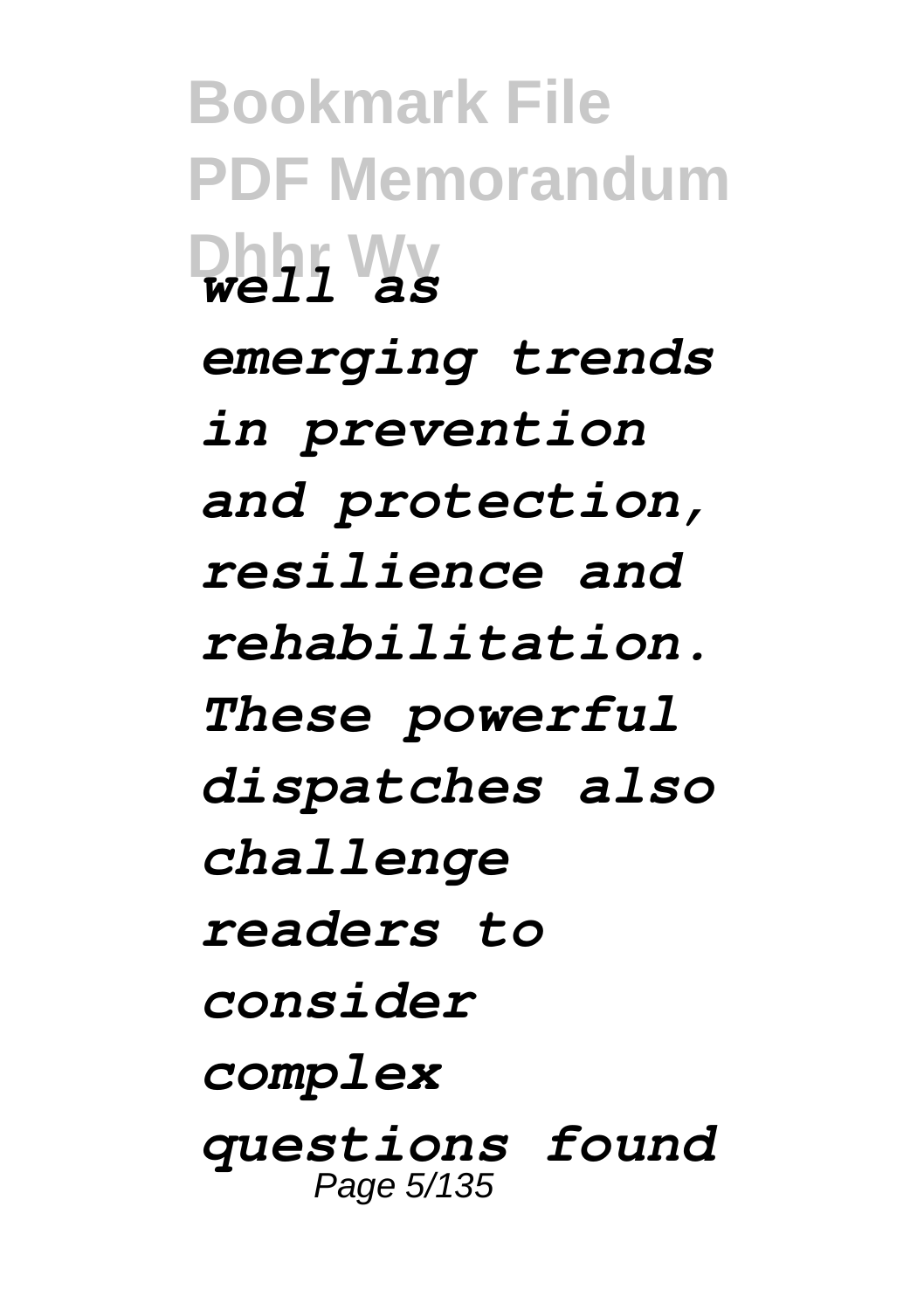**Bookmark File PDF Memorandum Dhhr Wv** *at the intersections of gender, race, socioeconomic status, and politics. A sampling of topics in the Handbook: · An organizational systems view of sex* Page 6/135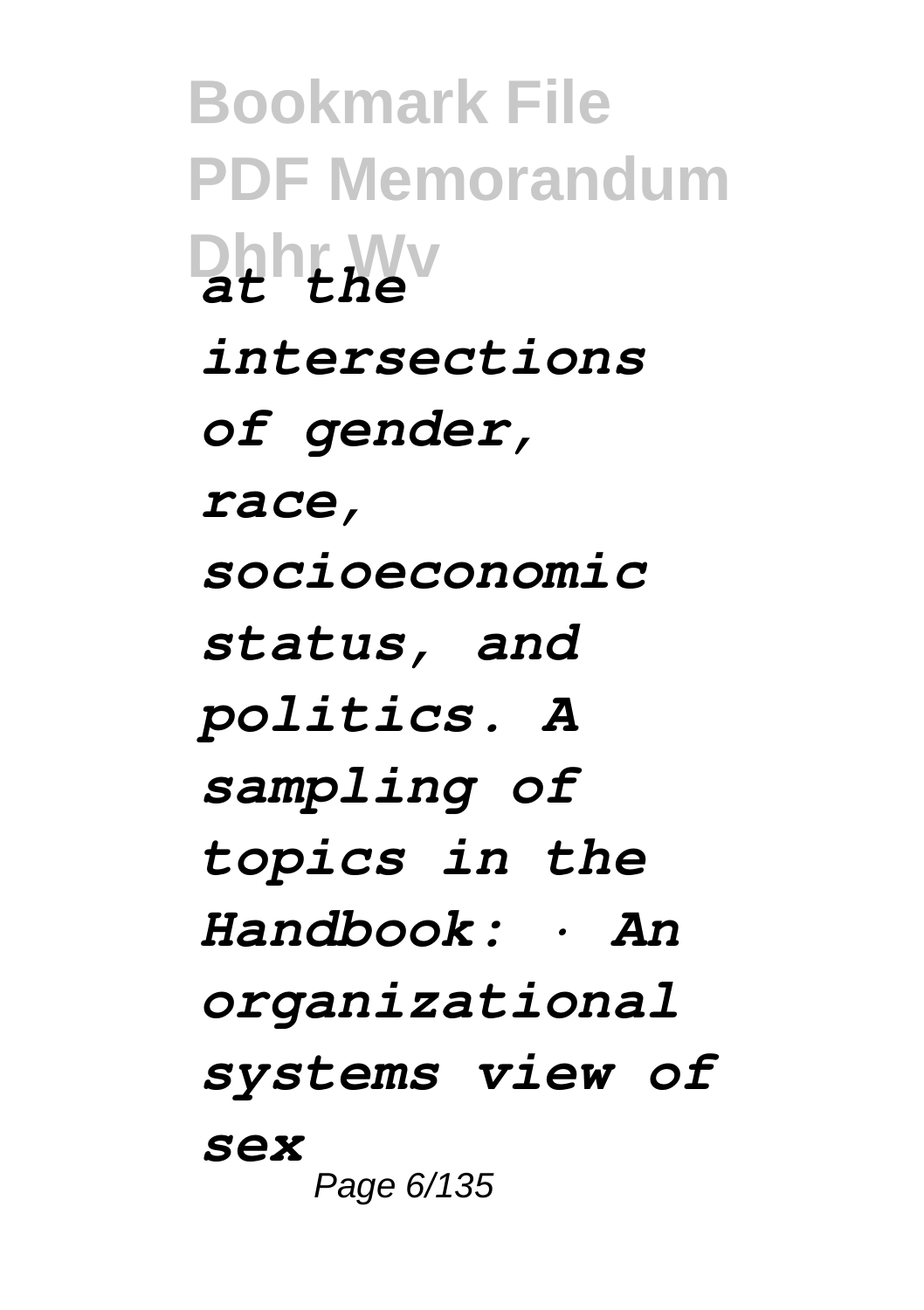**Bookmark File PDF Memorandum Dhhr Wv** *trafficking. · Vulnerability factors when women and girls are trafficked. · Men, boys, and LGBTQ: invisible victims of human trafficking. · Organized crime, gangs,* Page 7/135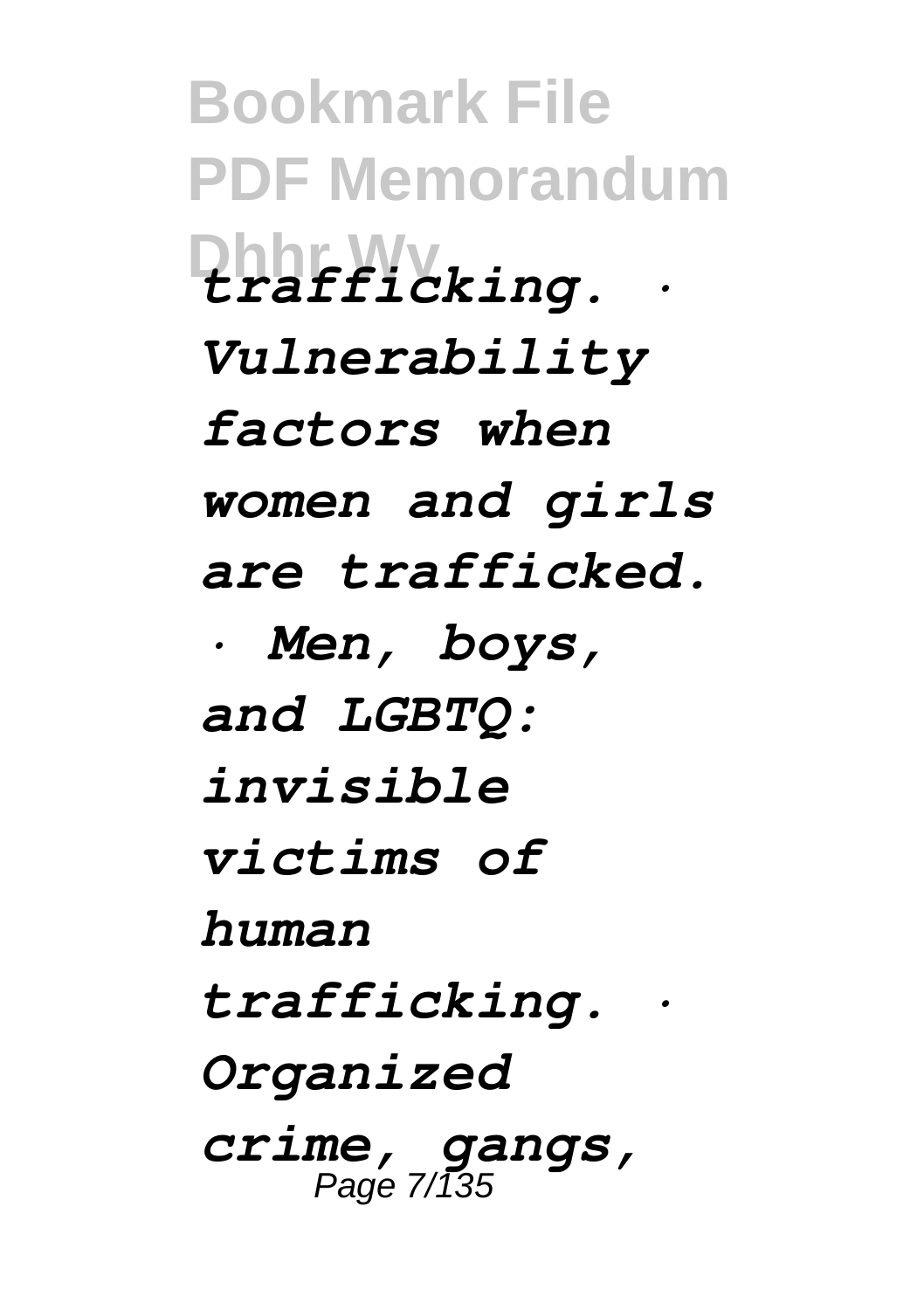**Bookmark File PDF Memorandum Dhhr Wv** *and trafficking. · Human trafficking prevention efforts for kids (NEST). · Treating victims of human trafficking: core therapeutic* Page 8/135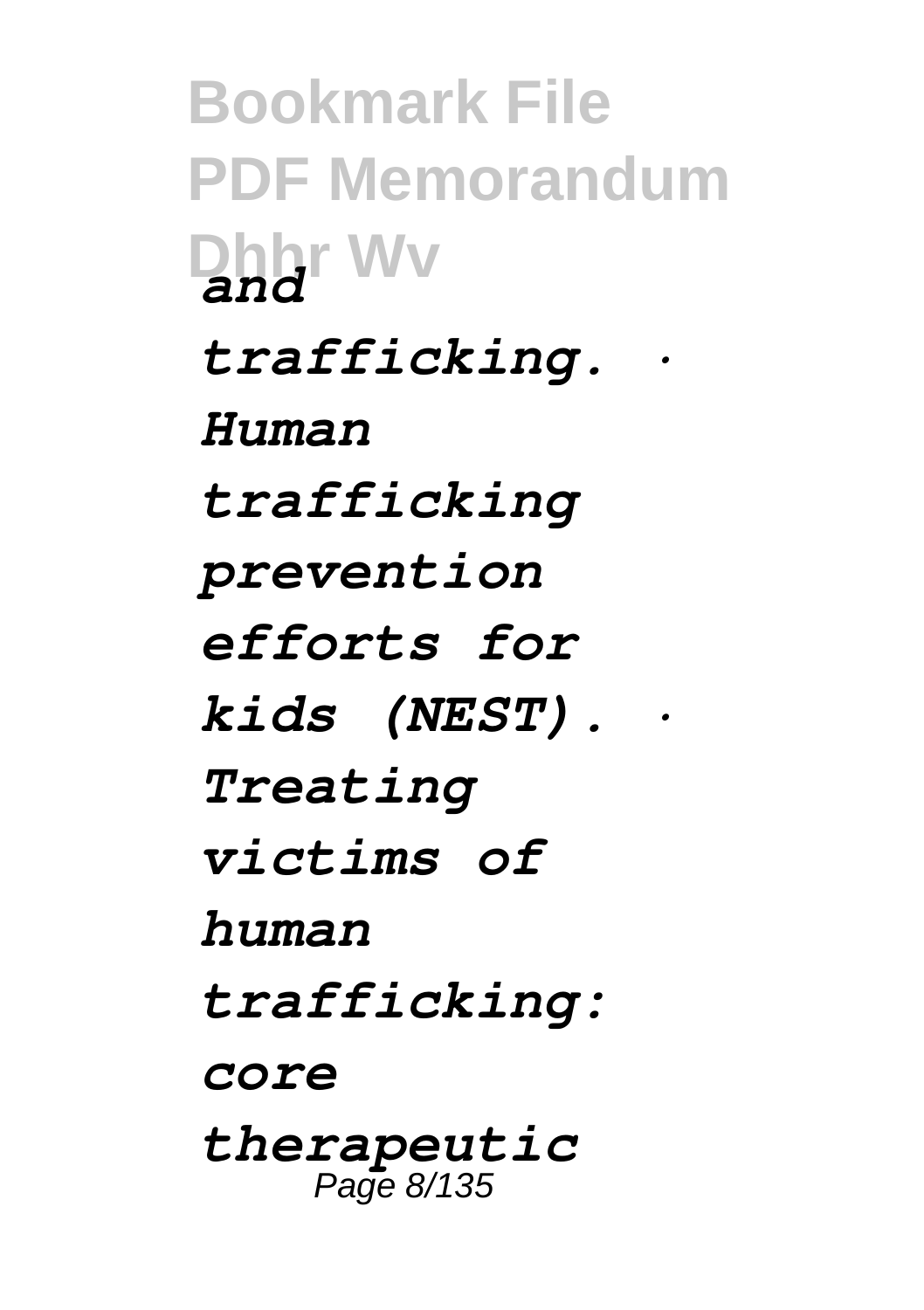**Bookmark File PDF Memorandum Dhhr Wv** *tasks. · From Trafficked to Safe House (C-SAFE). The Handbook of Sex Trafficking will interest a wide professional audience, particularly mental health workers, legal* Page 9/135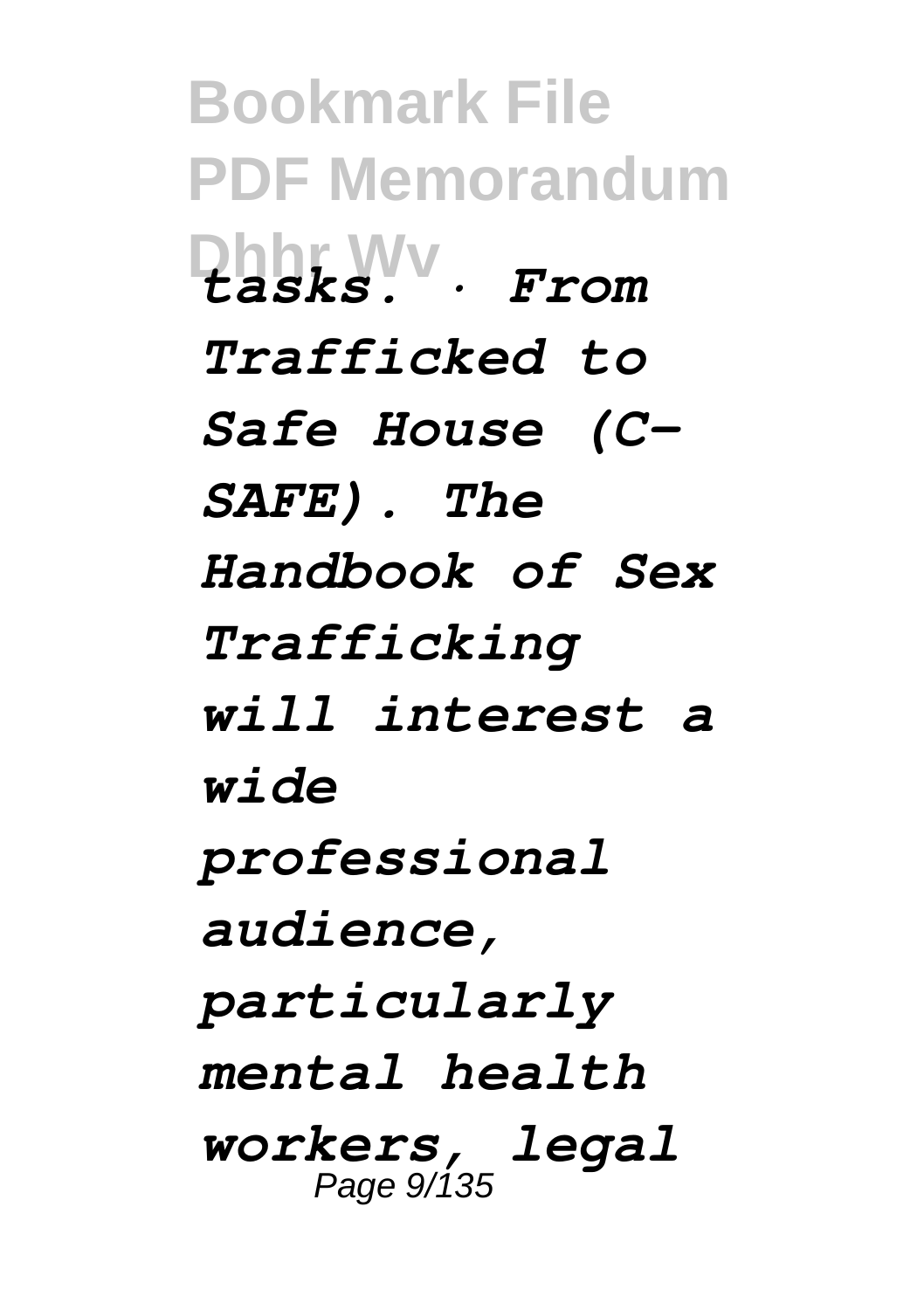**Bookmark File PDF Memorandum Dhhr Wv** *professionals, and researchers in these and related fields. Public health and law enforcement professionals will also find it an important resource. This timely resource* Page 10/135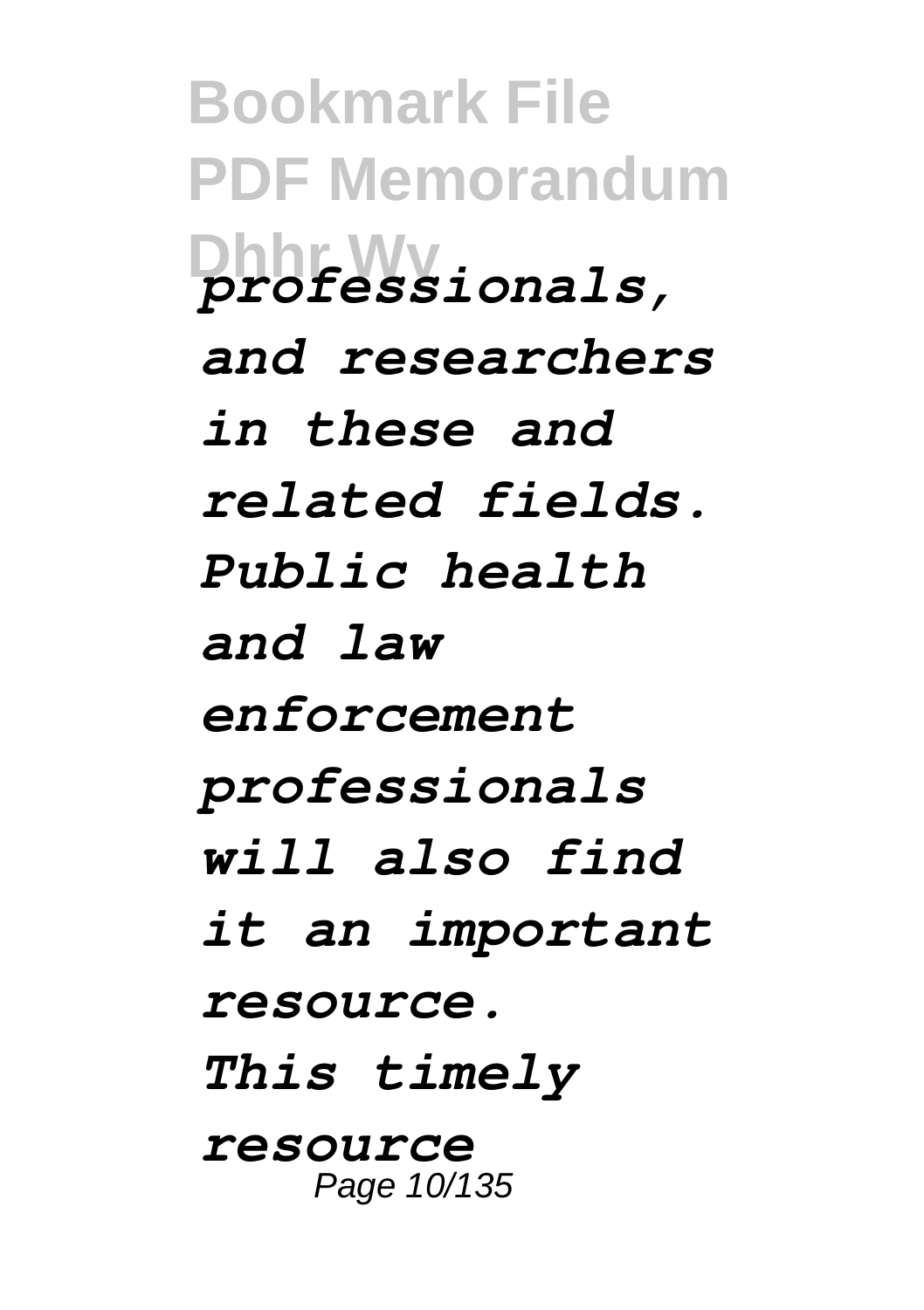**Bookmark File PDF Memorandum Dhhr Wv** *analyzes home visits as a primary intervention for at-risk families with infants and young children and details innovative programs for home service delivery.* Page 11/135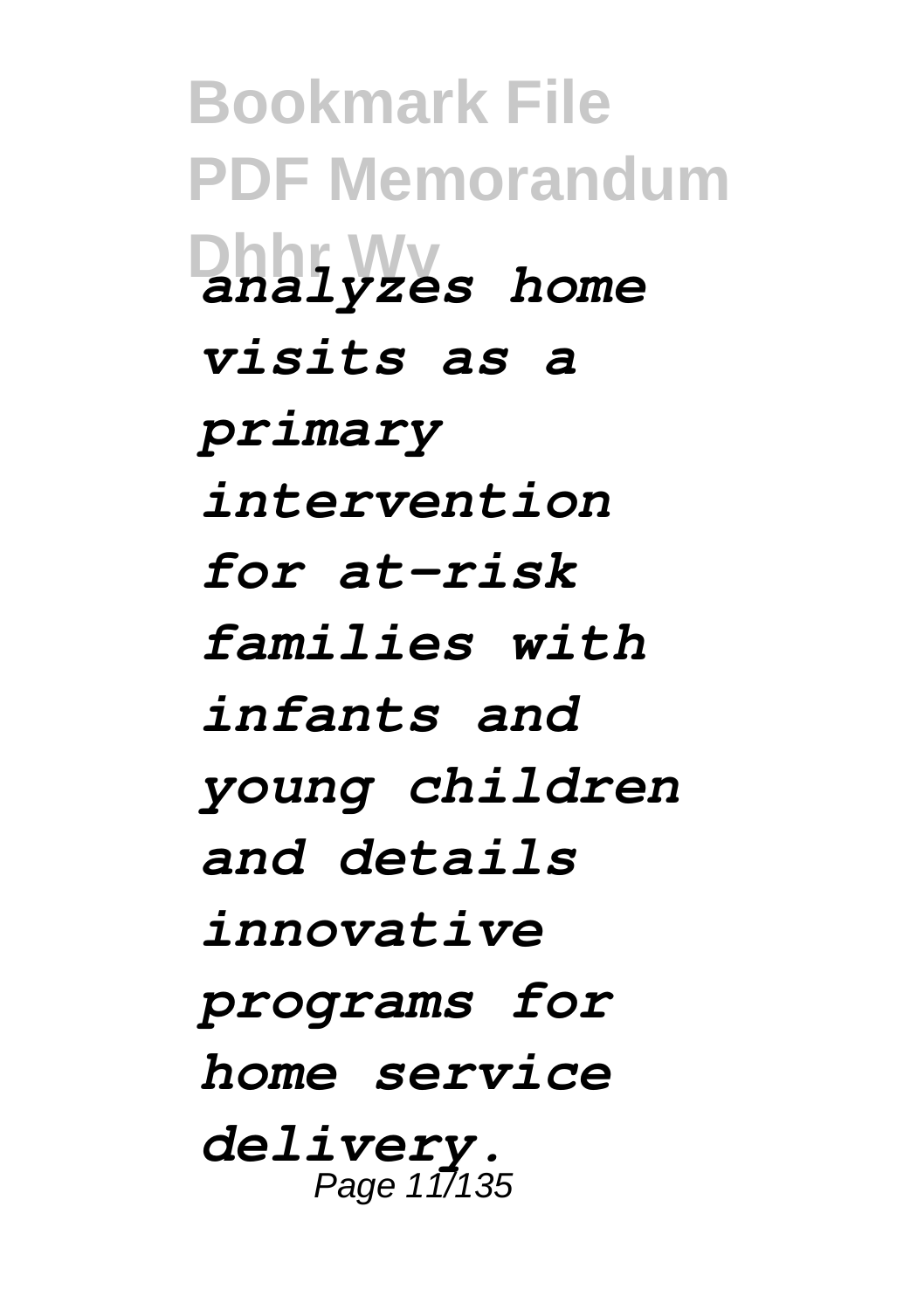**Bookmark File PDF Memorandum Dhhr Wv** *Focusing on family violence, mental illness and alcohol and substance abuse as major challenges to child development, the book presents practical* Page 12/135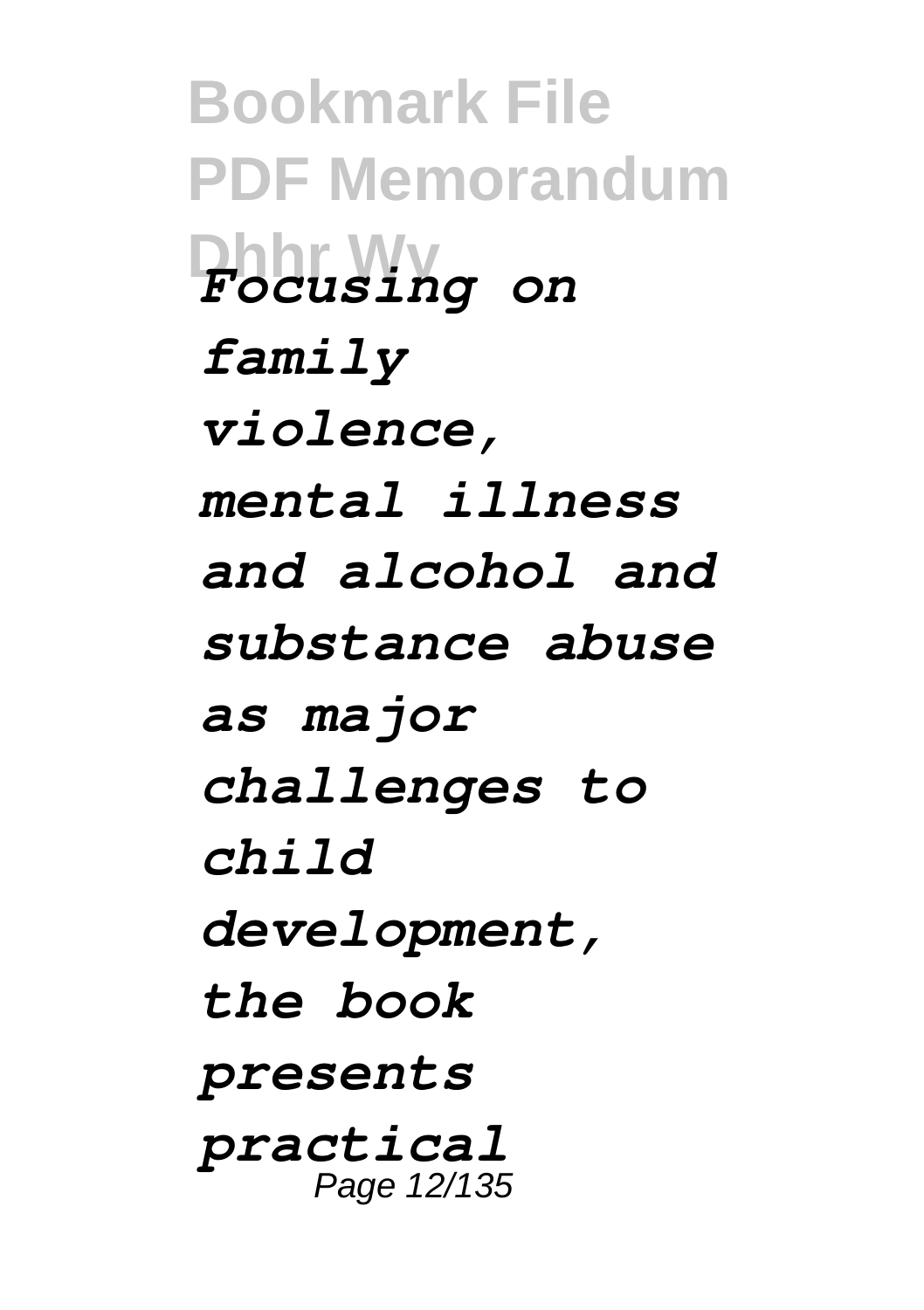**Bookmark File PDF Memorandum Dhhr Wv** *strategies for home visitors to address and prevent problems while fostering an improved environment for raising children. Contributors offer a realistic* Page 13/135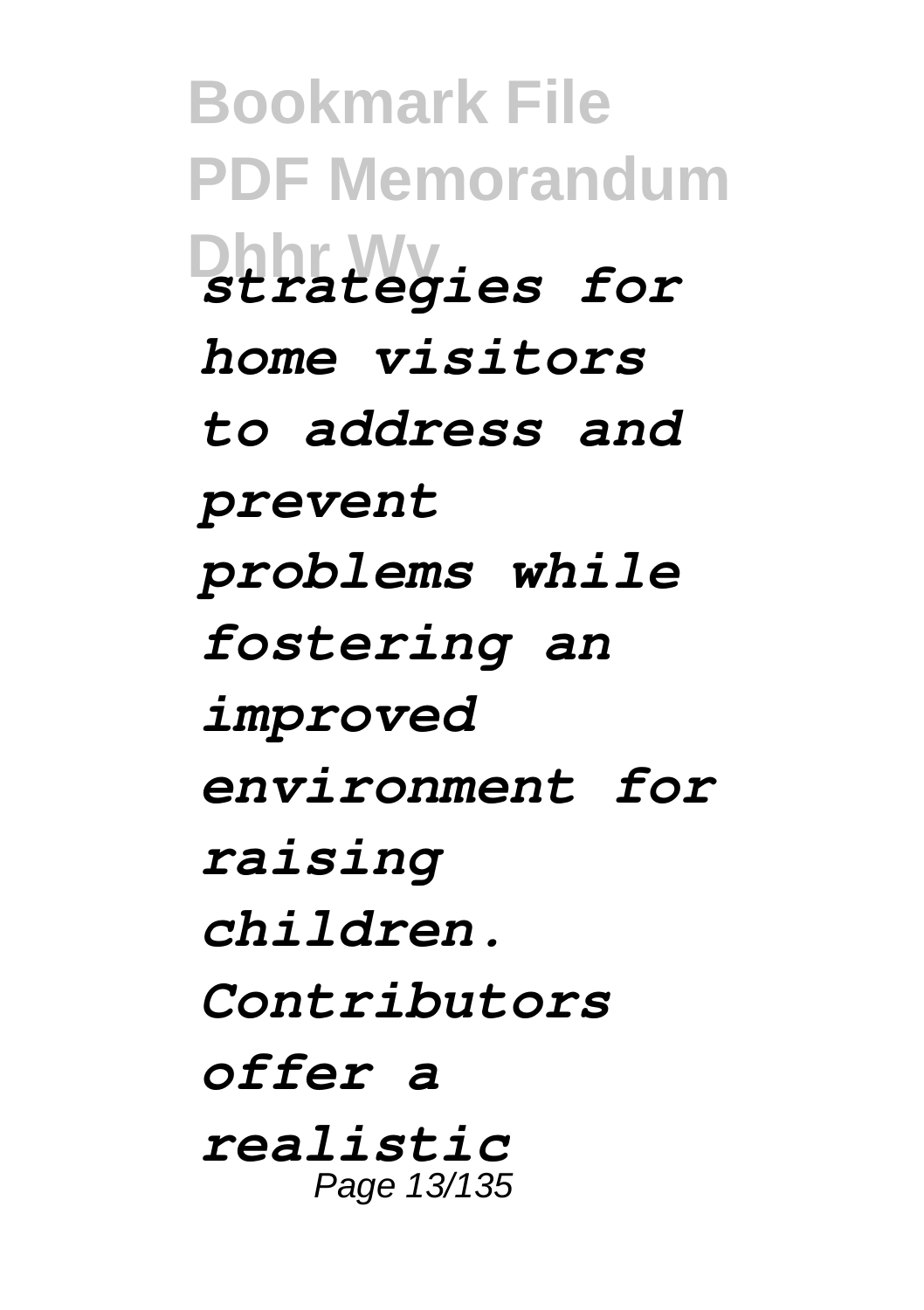**Bookmark File PDF Memorandum Dhhr Wv** *framework for planning, developing, and training an effective home visitation workforce and tailoring interventions to fit individual family dynamics. And* Page 14/135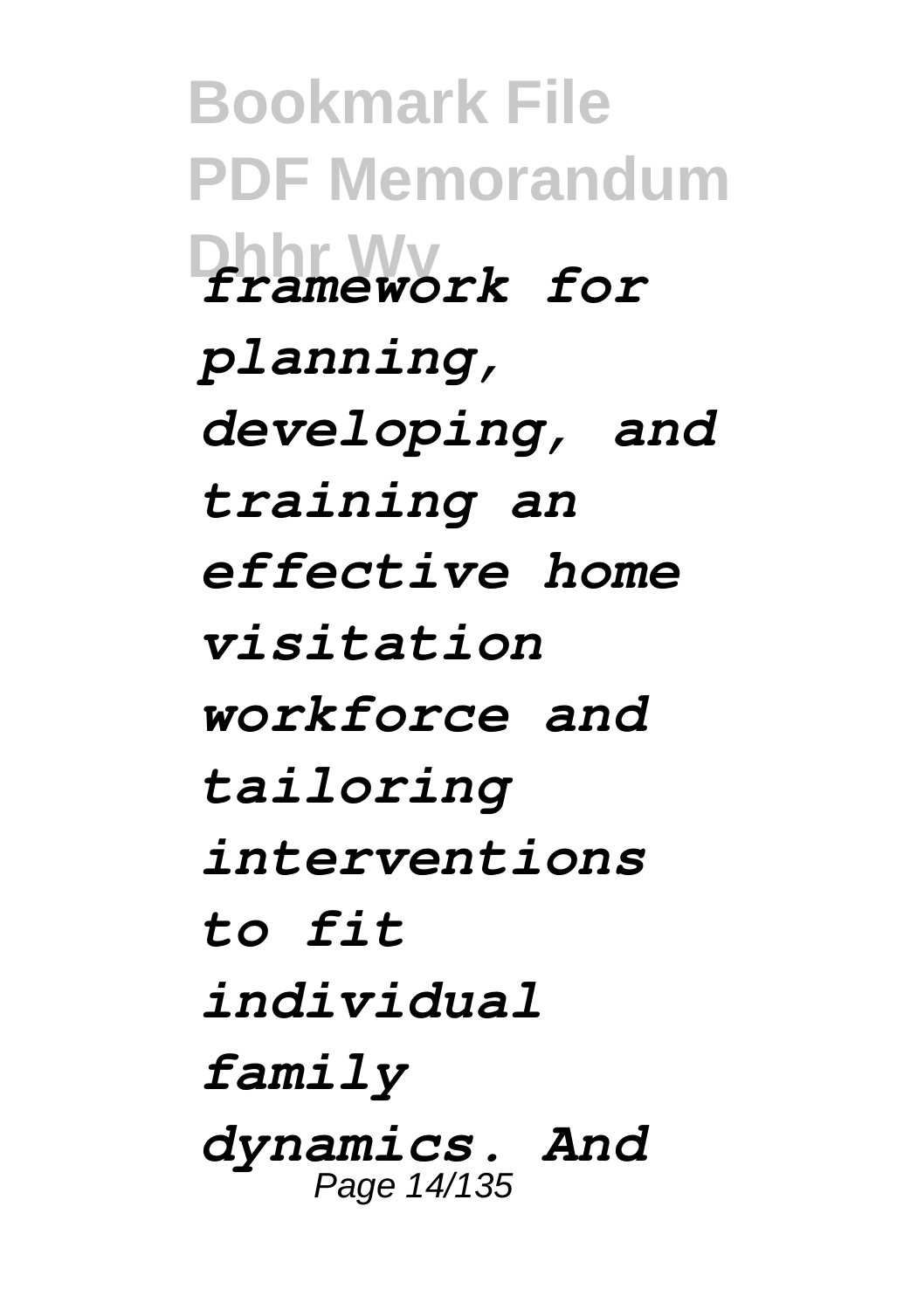**Bookmark File PDF Memorandum Dhhr Wv** *the book's international focus provides a variety of perspectives on evidence-based programs that support families raising children in distressed neighborhoods.* Page 15/135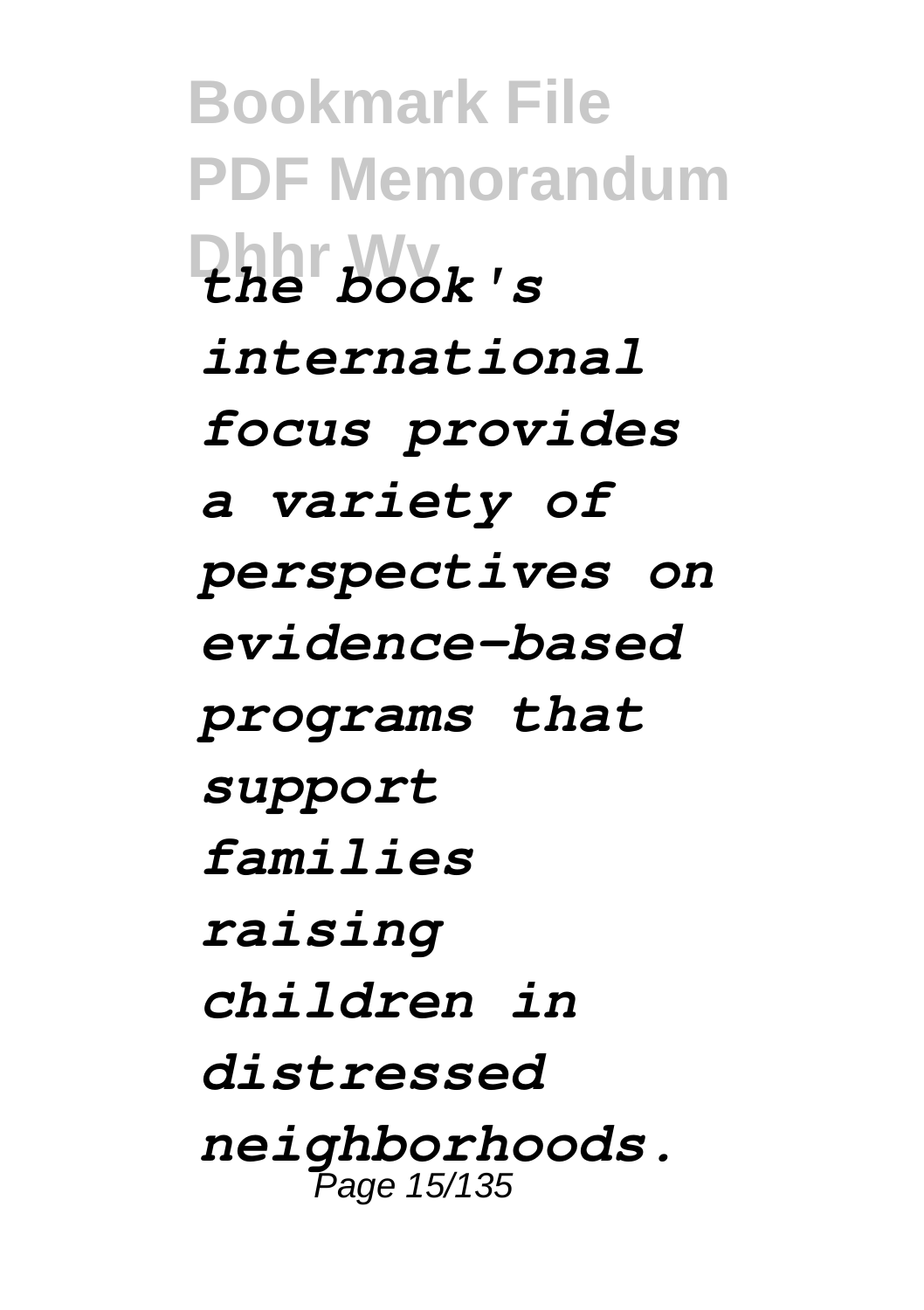**Bookmark File PDF Memorandum Dhhr Wv** *Among the featured topics: Home visitation as a primary prevention tool for violence. Developmental parenting home visiting to prevent violence. Supporting the*  Page 16/135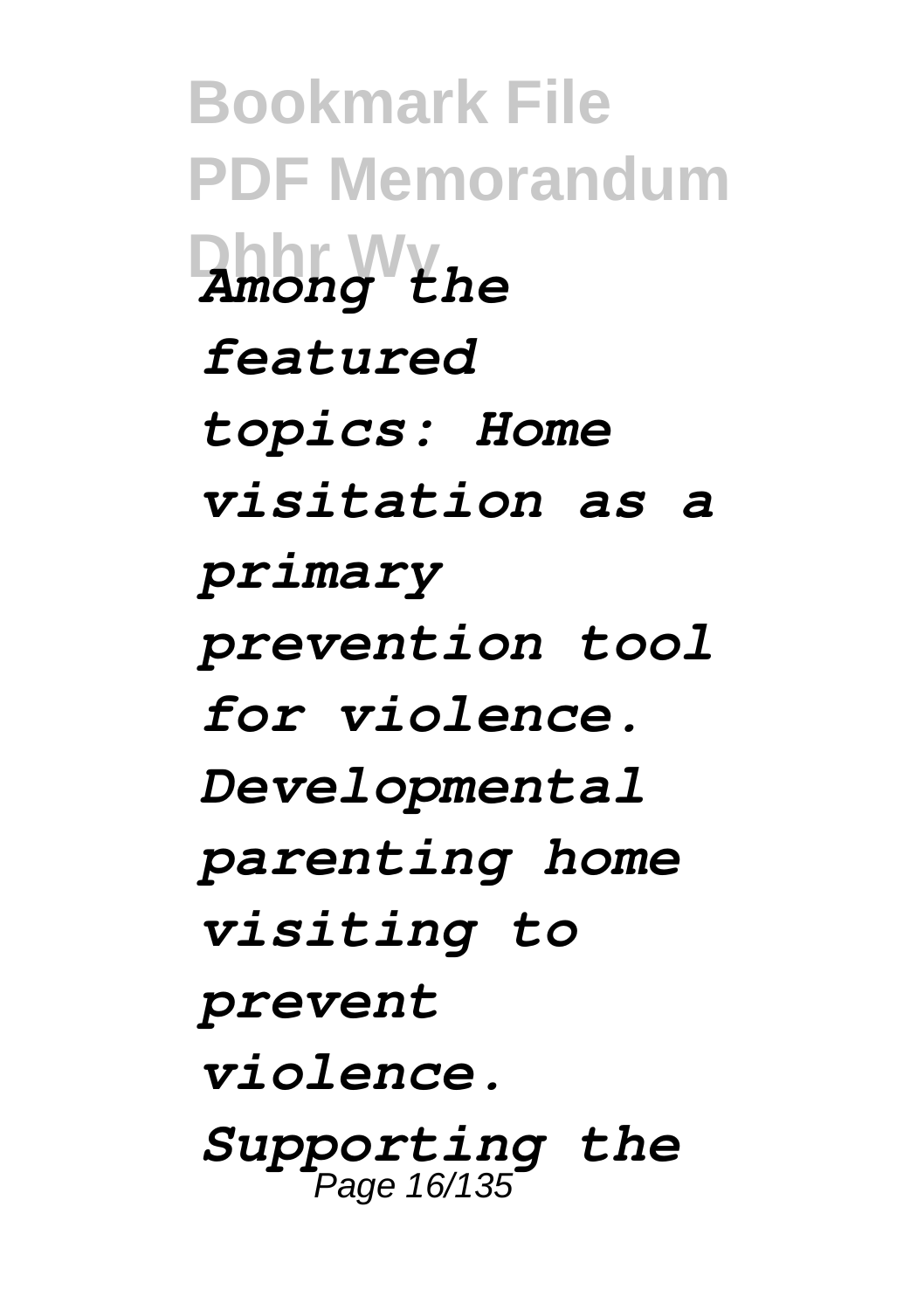**Bookmark File PDF Memorandum Dhhr Wv** *paraprofessiona l home visitor. Engagement and retention in home visiting child abuse prevention programs. Addressing psychosocial risk factors among families in home* Page 17/135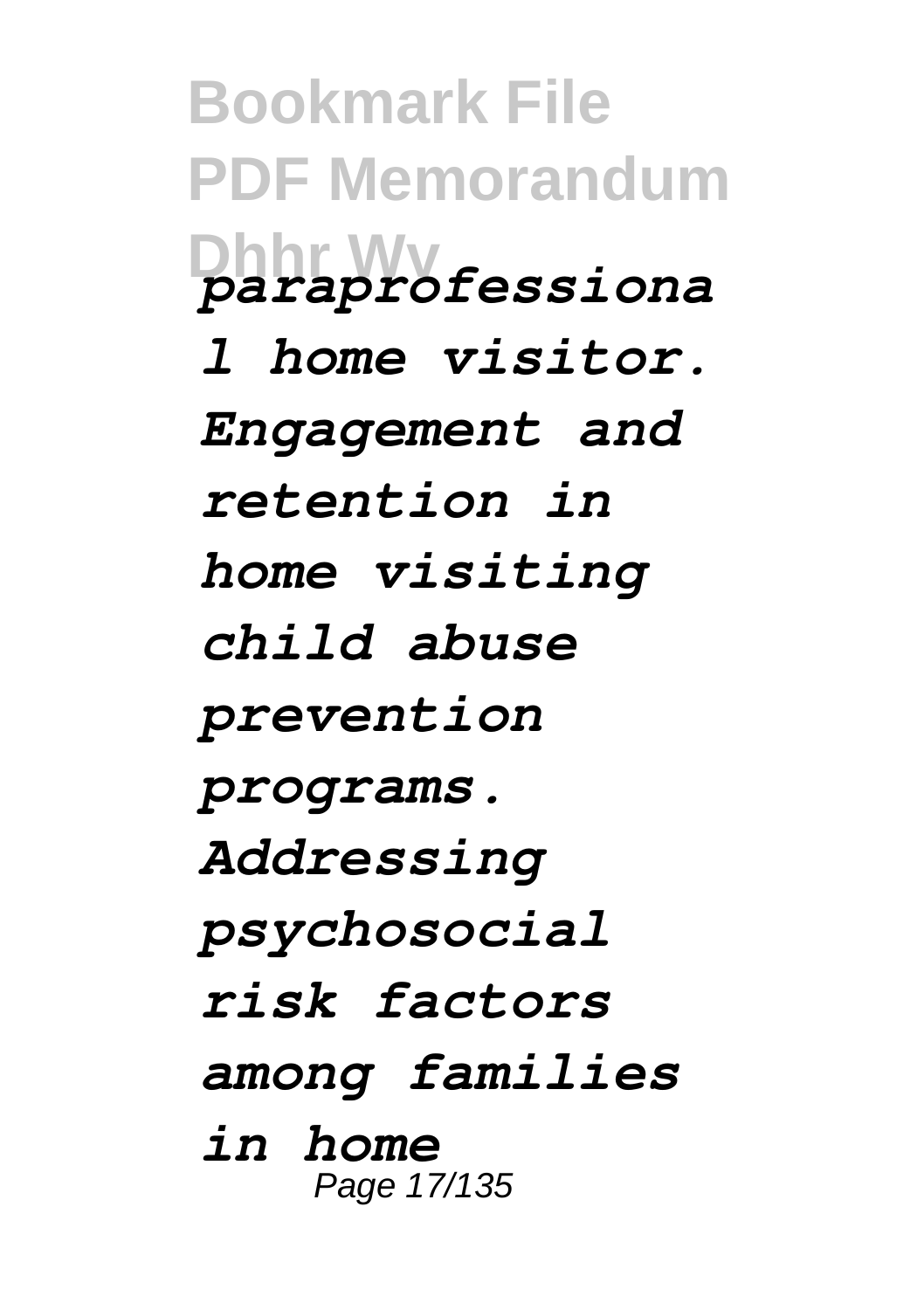**Bookmark File PDF Memorandum Dhhr Wv** *visiting programs. Home visitation programs in the United States, Latin America, and the Caribbean. Home Visitation Programs: Preventing Violence and Promoting* Page 18/135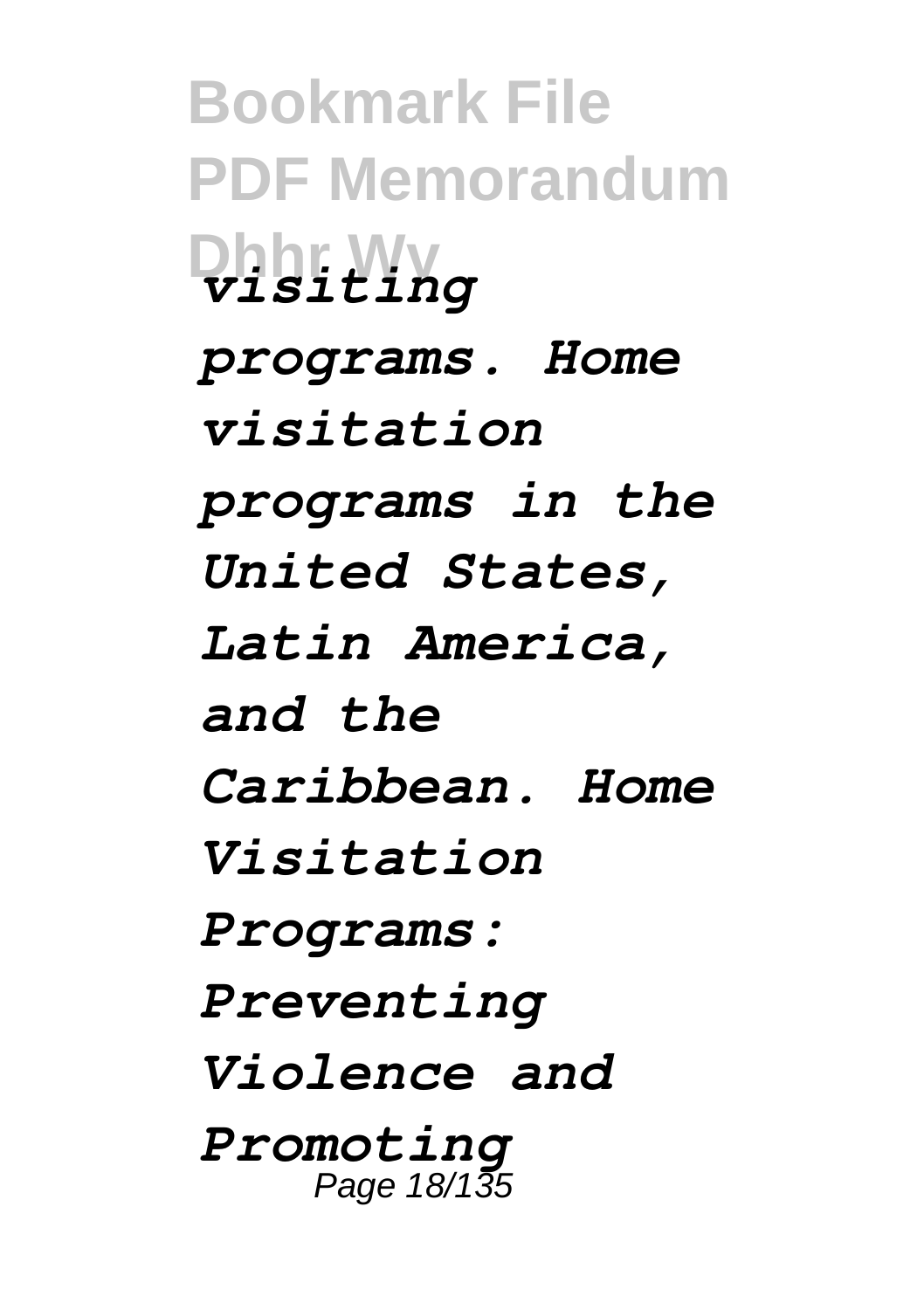**Bookmark File PDF Memorandum Dhhr Wv** *Healthy Early Child Development is an essential resource for researchers, graduate students and professionals in child and school psychology, social work,* Page 19/135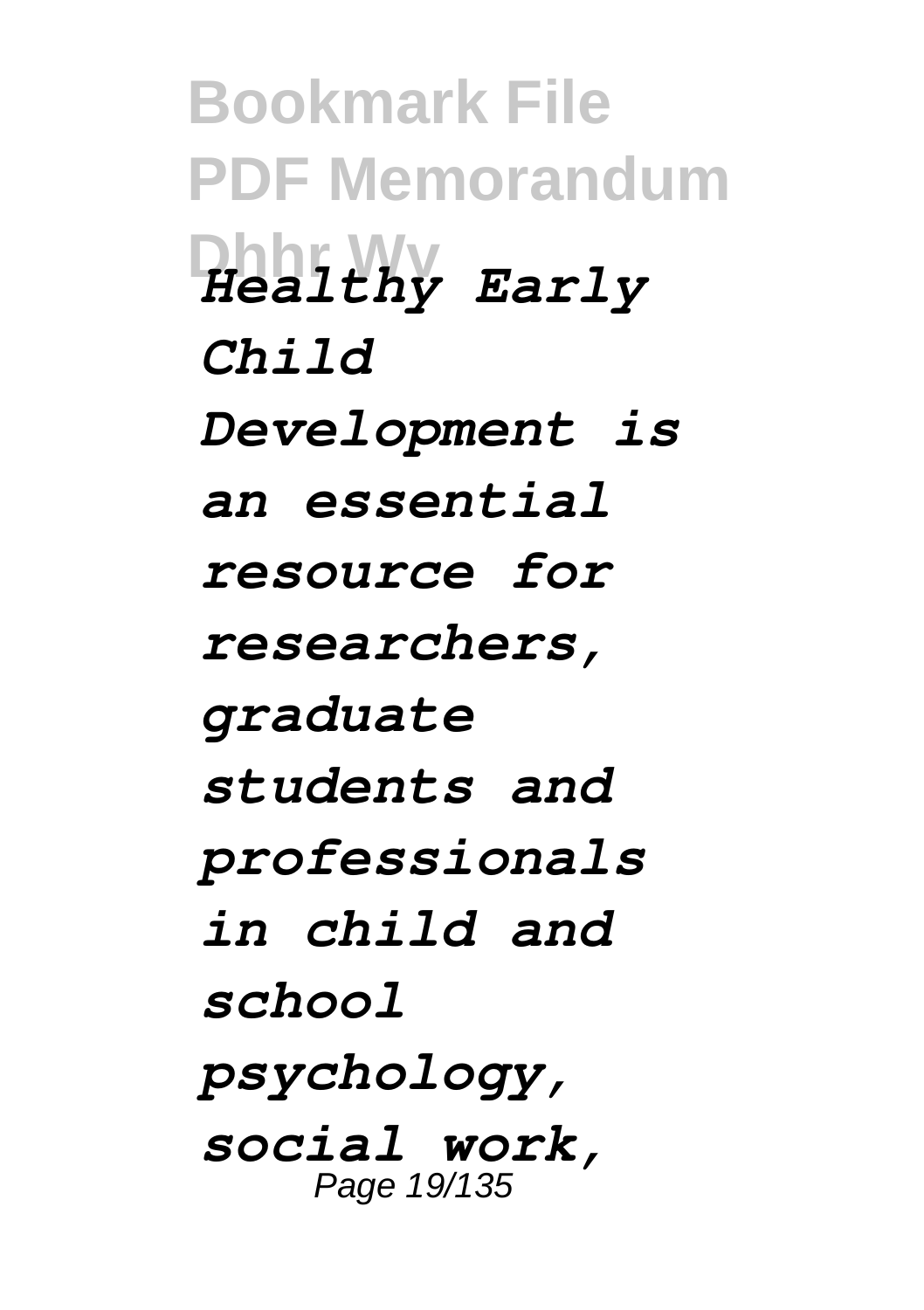**Bookmark File PDF Memorandum Dhhr Wv** *educational policy, family advocacy and public health. Classroom teachers discuss connections made between teaching and children's use of reading and writing in* Page 20/135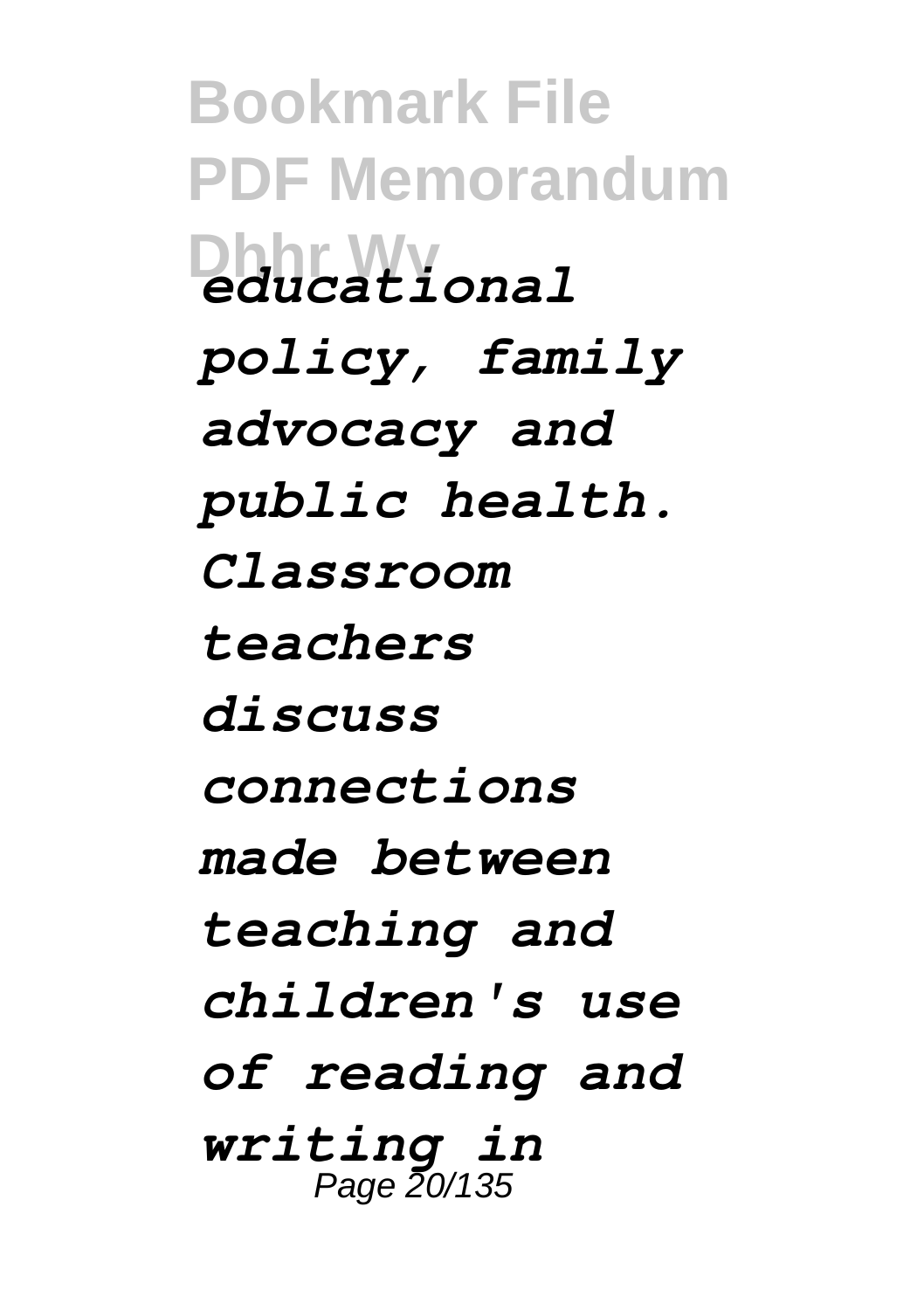**Bookmark File PDF Memorandum Dhhr Wv** *learning. Clearinghouse Review Ethical Issues in Social Work Practice Feminist Transnational Perspectives Constitution of West Virginia It's Good to Be Queen* Page 21/135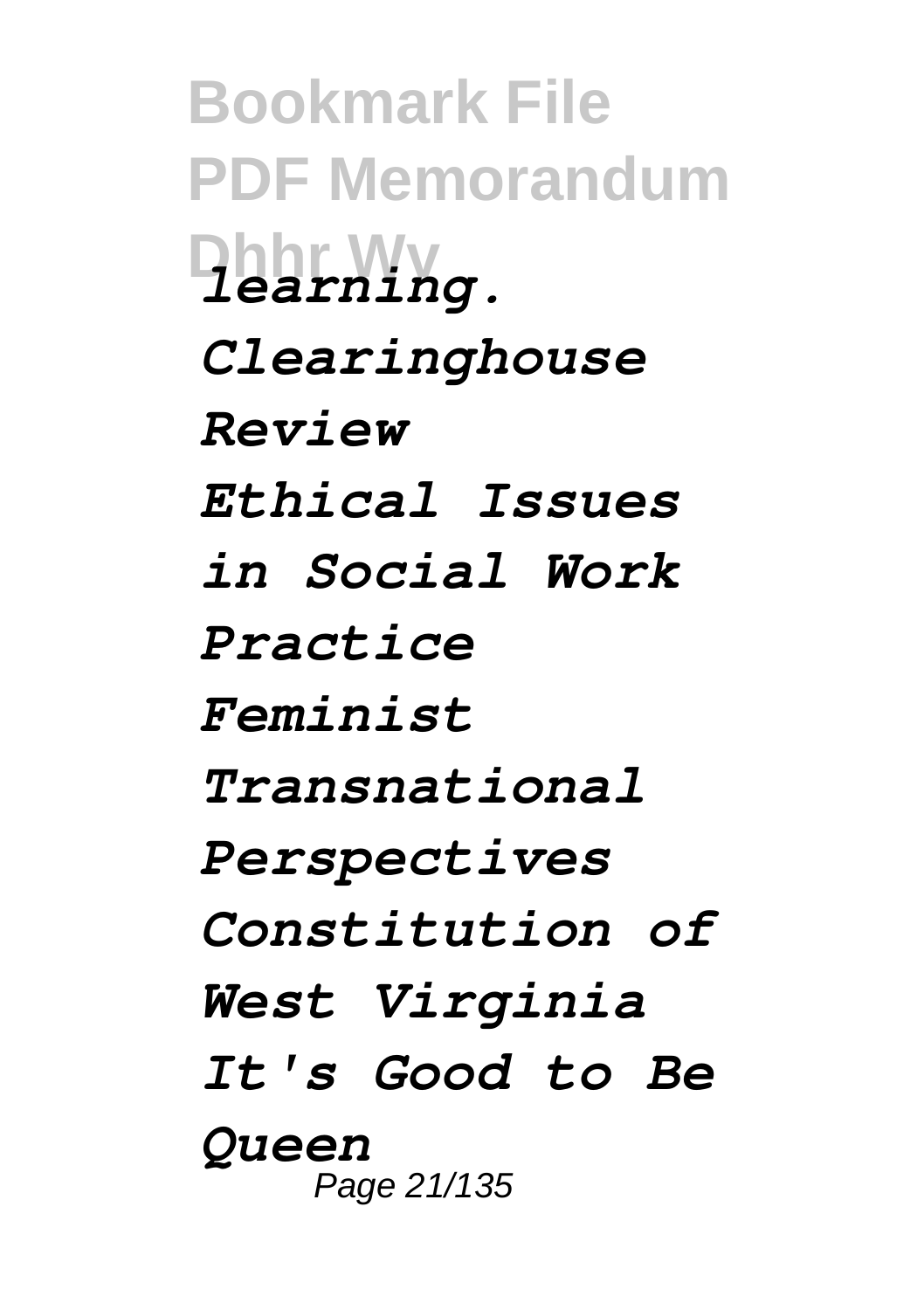**Bookmark File PDF Memorandum Dhhr Wv** *Report of Cases Determined by the Supreme Court of Appeals of West Virginia from ...* **Public and private organizations can benefit from the creation and**

**implementation** Page 22/135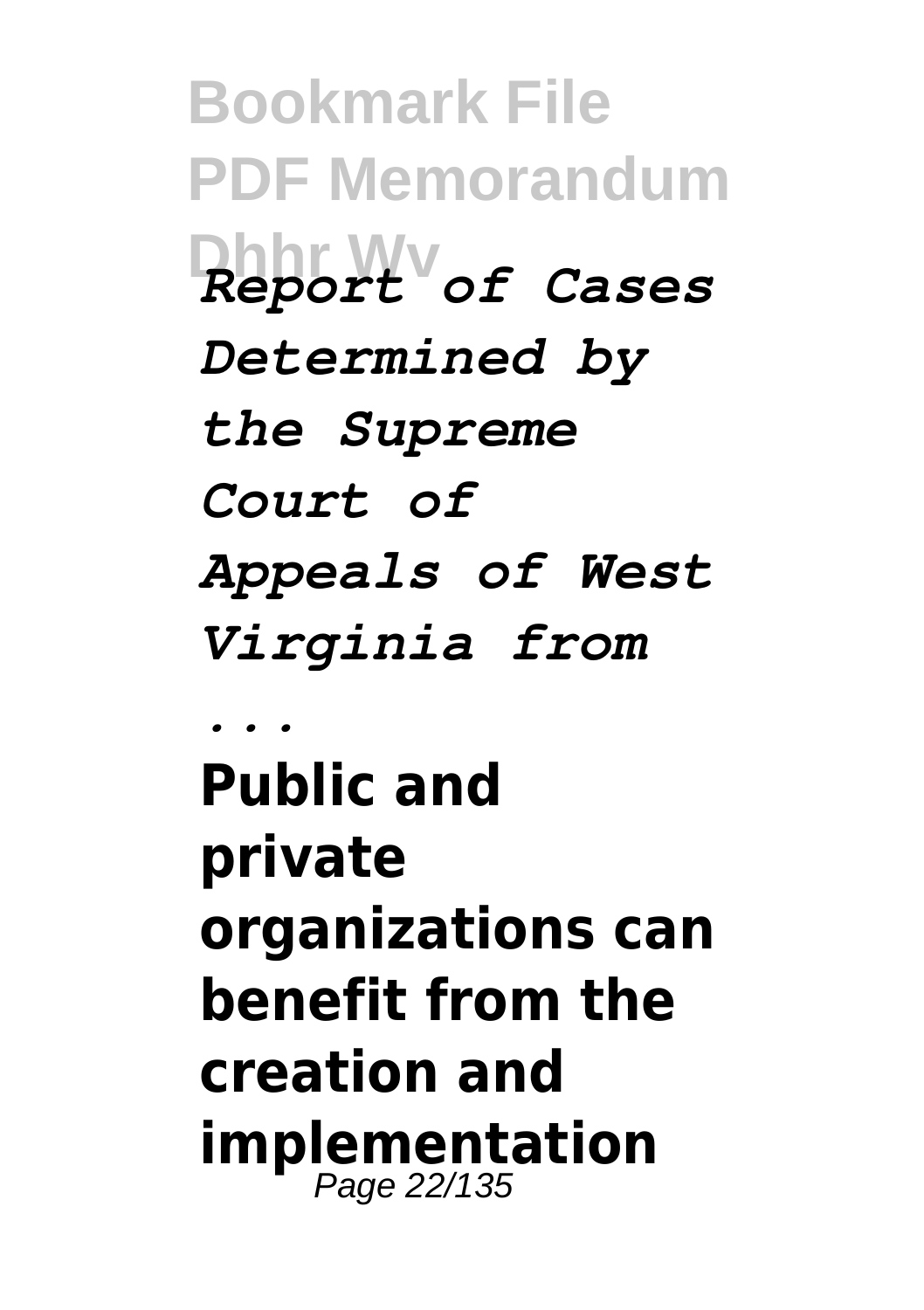**Bookmark File PDF Memorandum Dhhr Wv of an ombudsman program designed to problem-solve at the organizational level. This timely book presents the ombudsman in concept and in practice, offering full design and operational** Page 23/135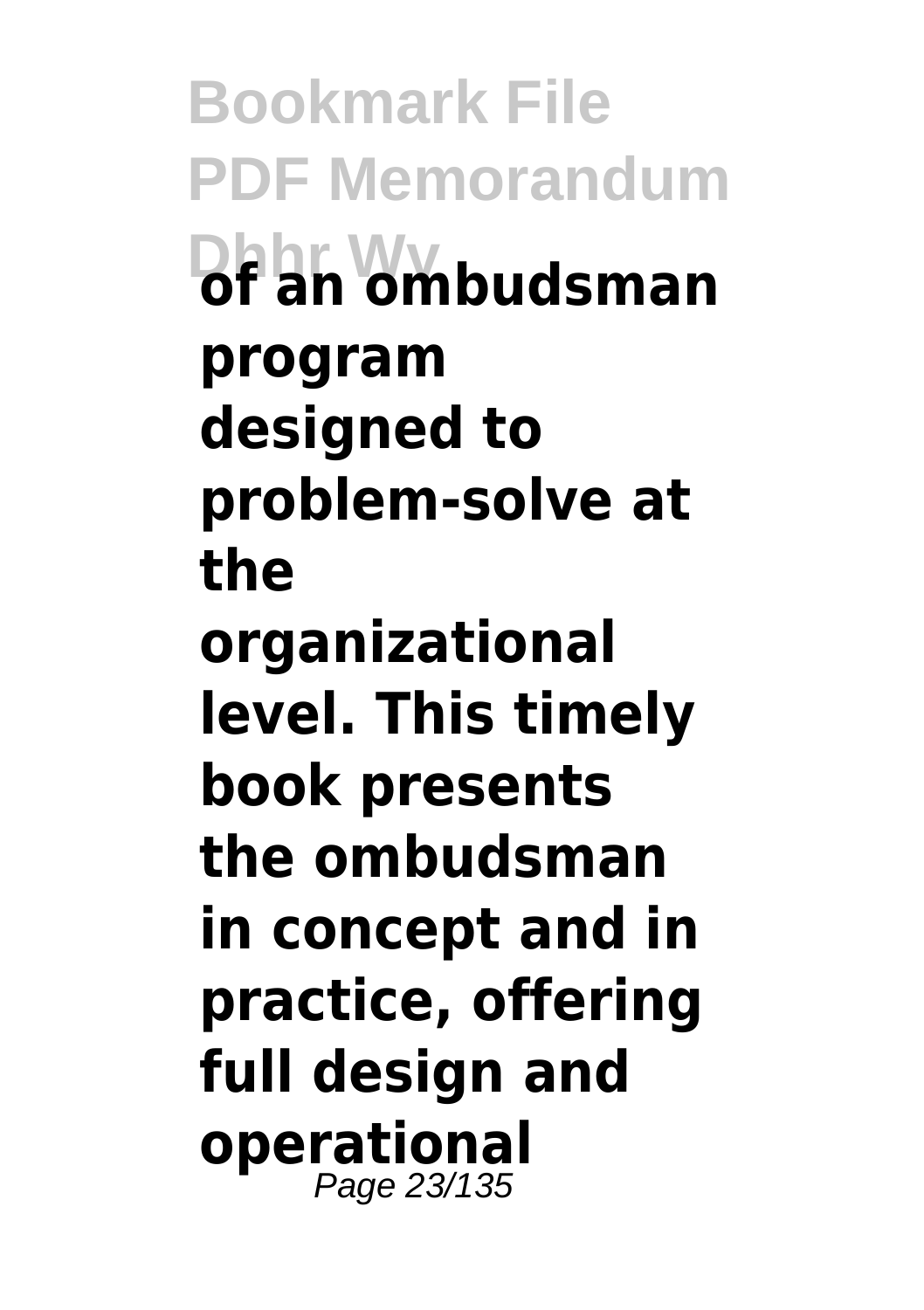**Bookmark File PDF Memorandum Dhhr.Wy**<br>details from start**up to key activities and roles, as well as the benefits for the top executives, the employees and the customers. Case studies from numerous fields are examined to illustrate how a** Page 24/135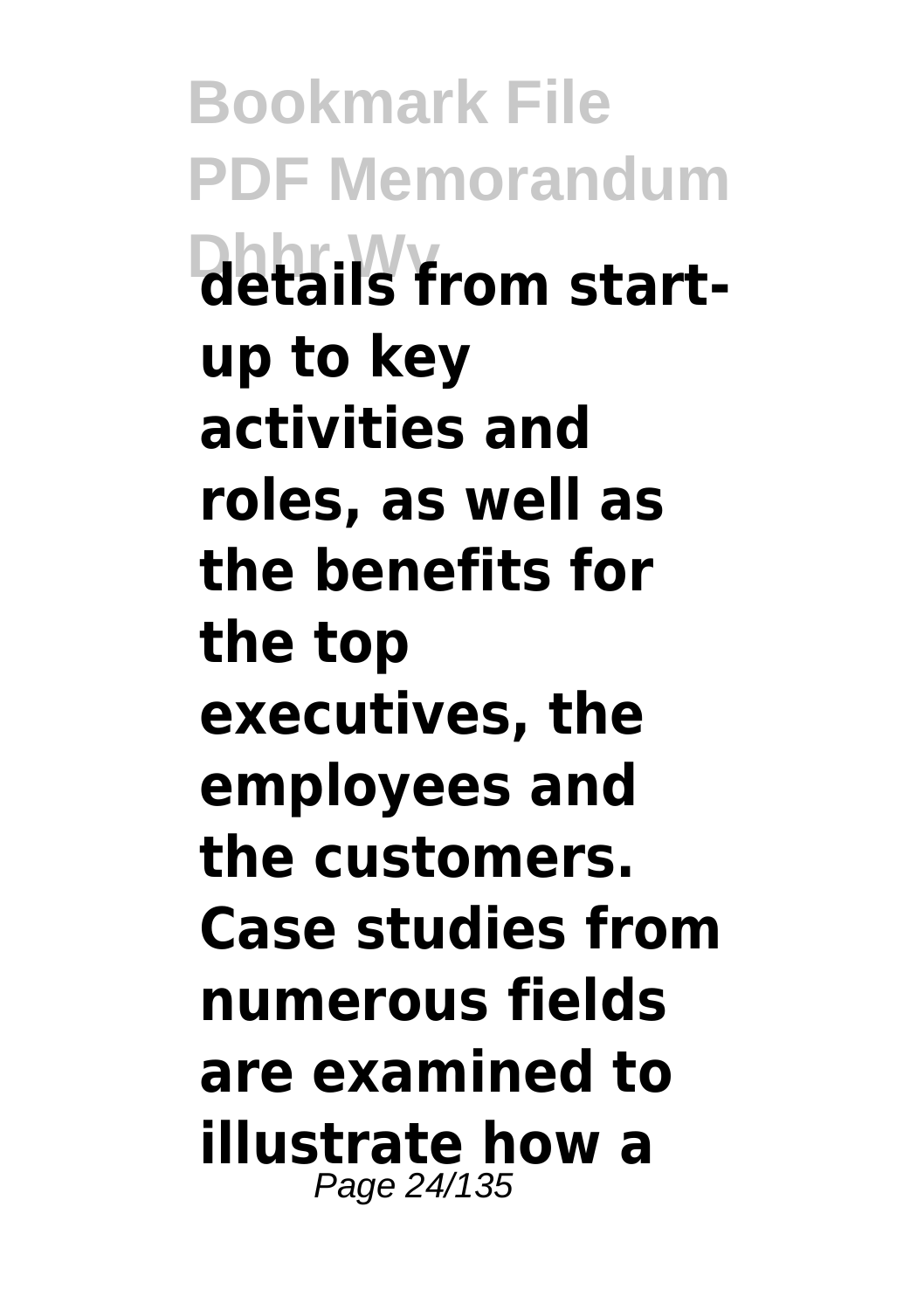**Bookmark File PDF Memorandum Dhhrmwv ombudsman program is vital to avoiding litigation, resolving conflicts and assisting management. Adolescence is a distinct, yet transient, period of development** Page 25/135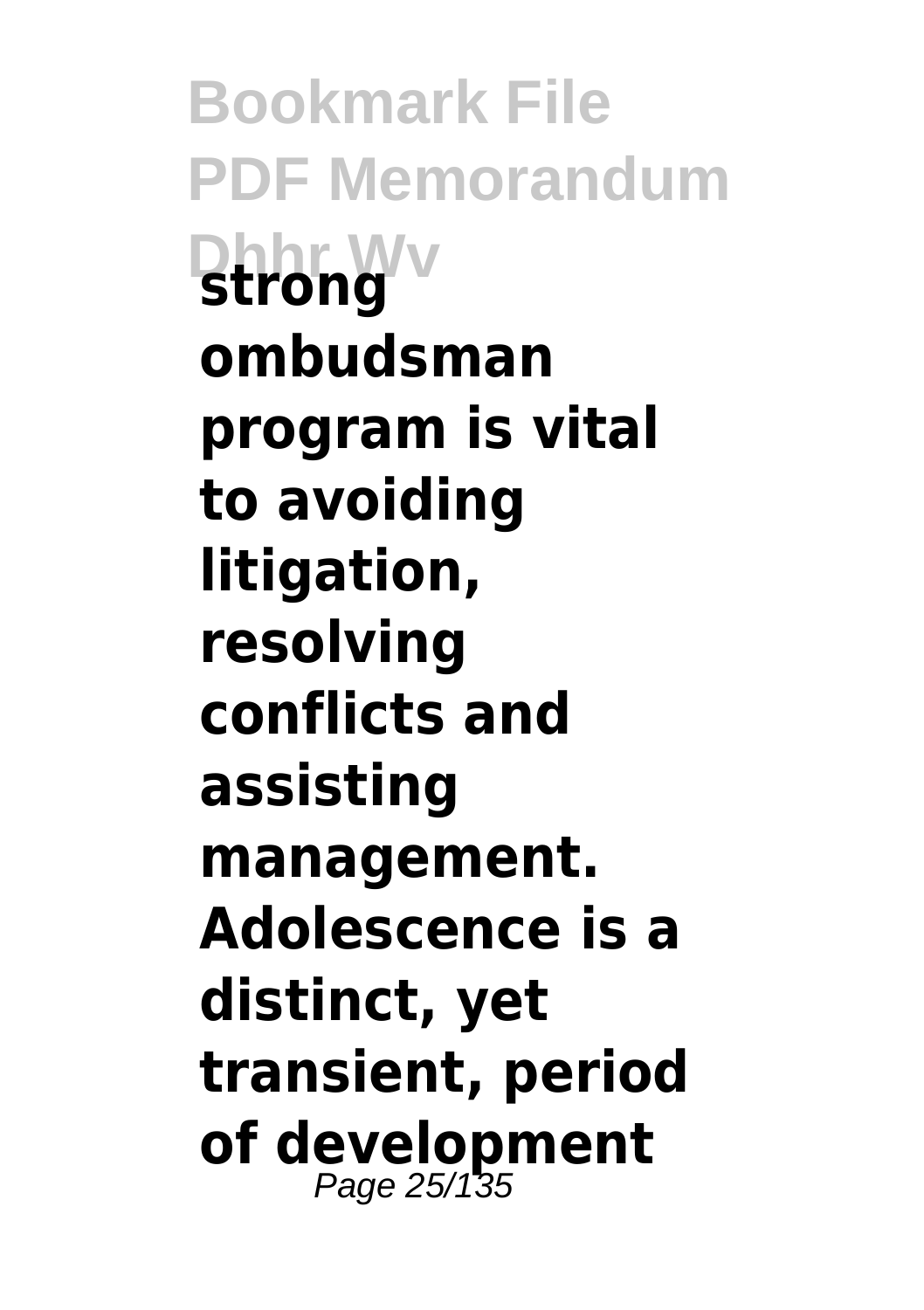**Bookmark File PDF Memorandum Dhhr Wv between childhood and adulthood characterized by increased experimentation and risk-taking, a tendency to discount longterm consequences, and heightened sensitivity to** Page 26/135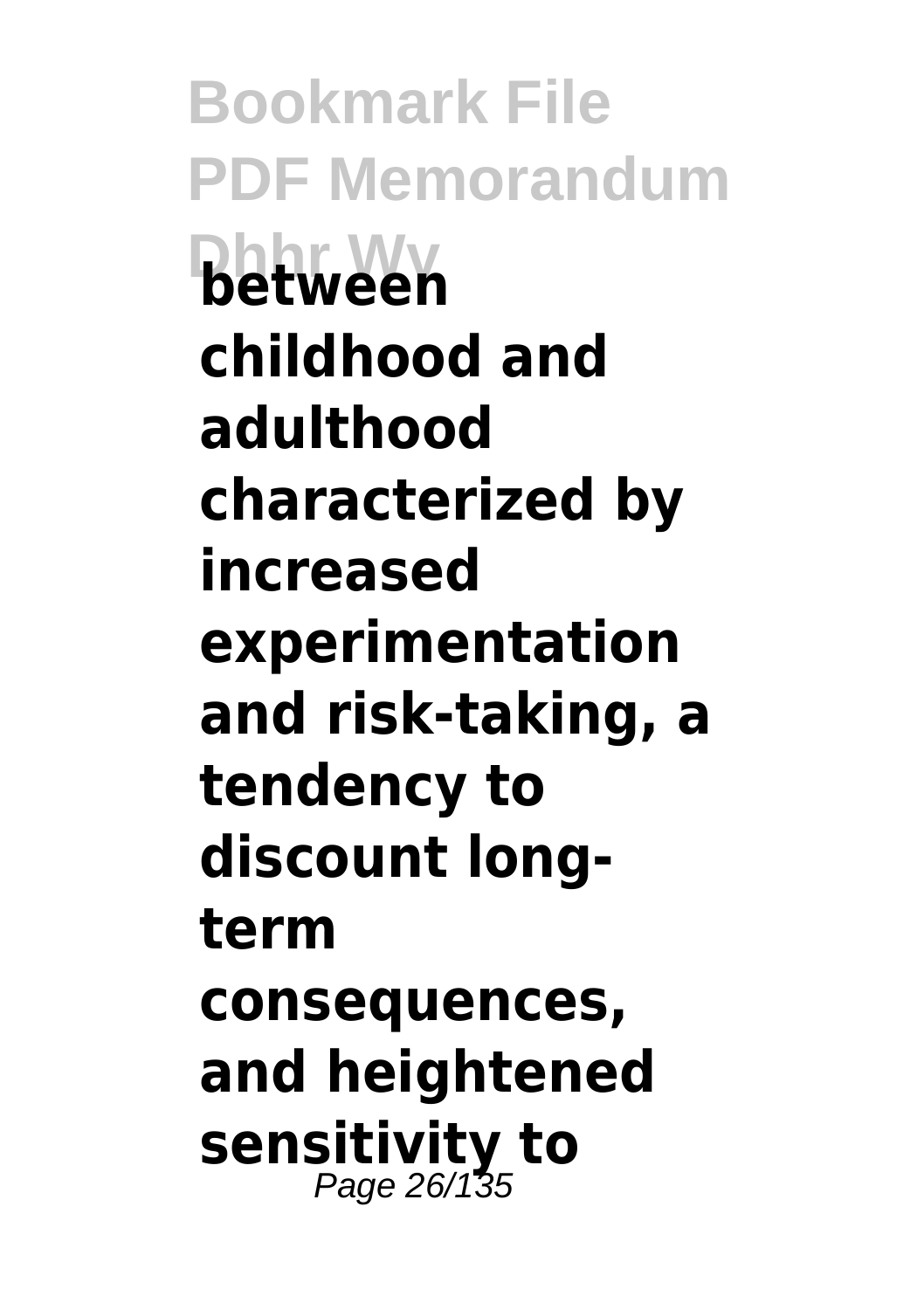**Bookmark File PDF Memorandum Dhhr Wv peers and other social influences. A key function of adolescence is developing an integrated sense of self, including individualization, separation from parents, and personal identity. Experimentation and novelty-**Page 27/135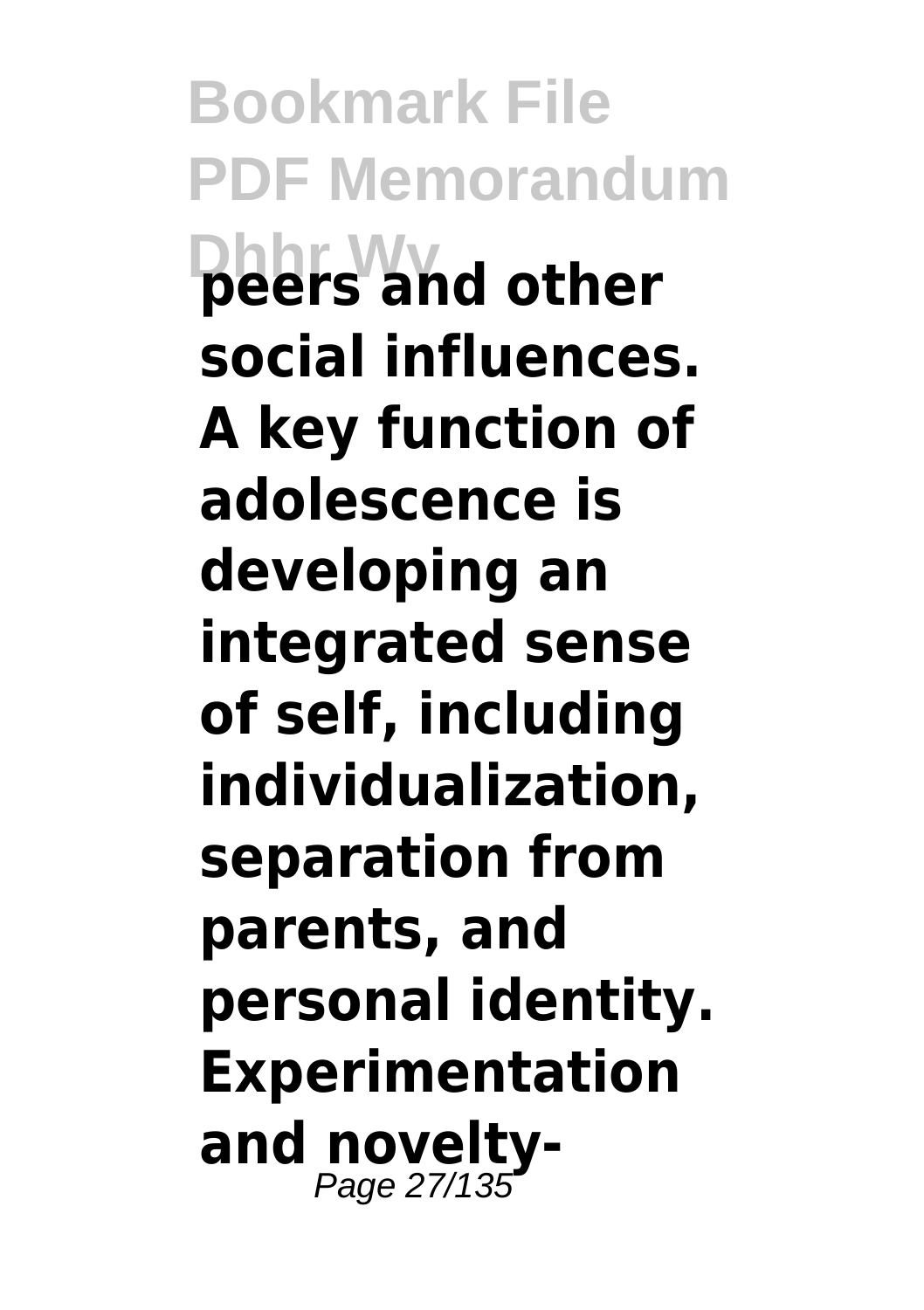**Bookmark File PDF Memorandum Dhhr Wv seeking behavior, such as alcohol and drug use, unsafe sex, and reckless driving, are thought to serve a number of adaptive functions despite their risks. Research indicates that for most youth, the** Page 28/135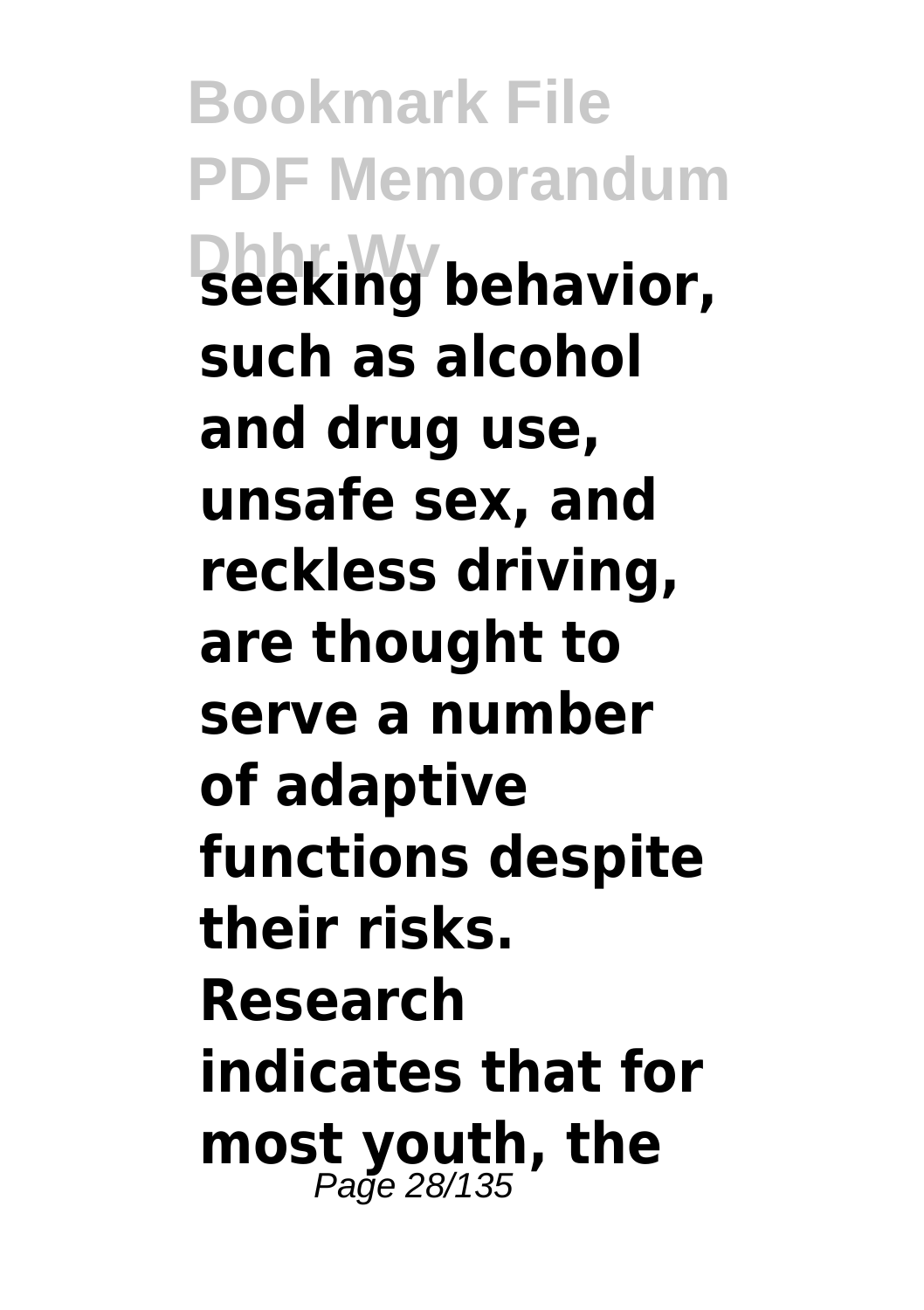**Bookmark File PDF Memorandum Dhhr Wv period of risky experimentation does not extend beyond adolescence, ceasing as identity becomes settled with maturity. Much adolescent involvement in criminal activity is part of the** Page 29/135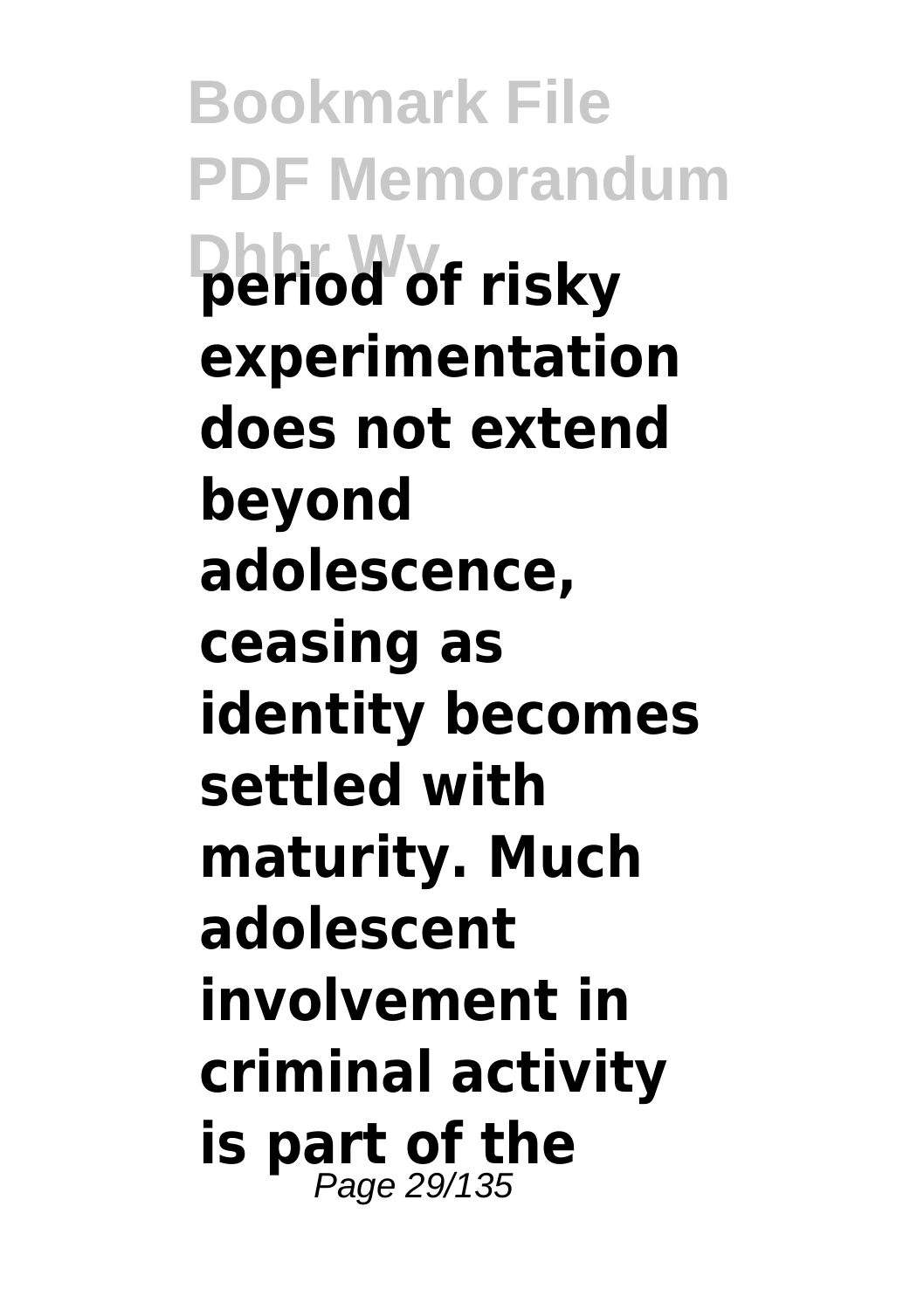**Bookmark File PDF Memorandum Dhhr Wv normal developmental process of identity formation and most adolescents will mature out of these tendencies. Evidence of significant changes in brain structure and function during** Page 30/135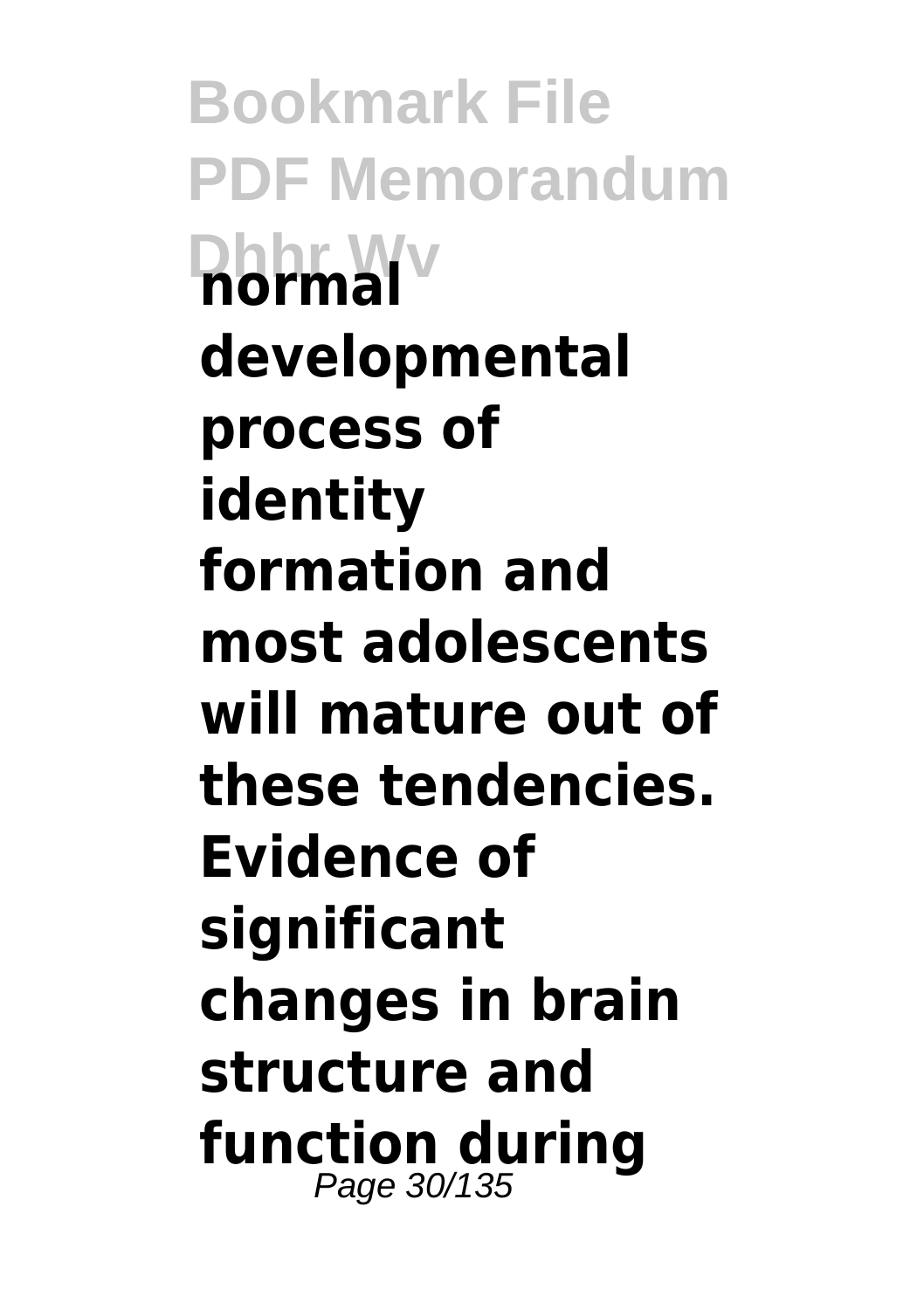**Bookmark File PDF Memorandum DhhieWww.ce strongly suggests that these cognitive tendencies characteristic of adolescents are associated with biological immaturity of the brain and with an imbalance among developing brain** Page 31/135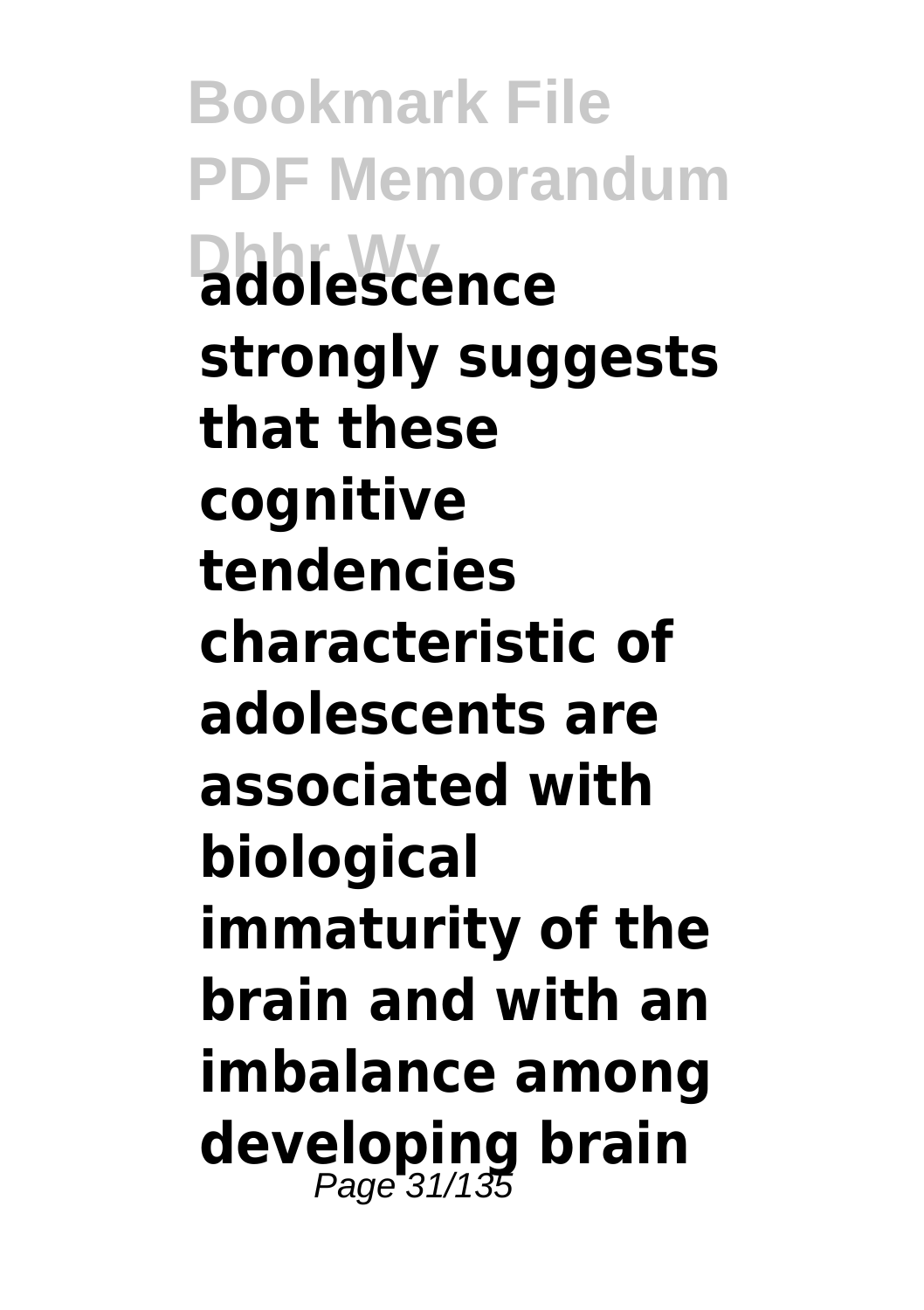**Bookmark File PDF Memorandum Dhhr Wv systems. This imbalance model implies dual systems: one involved in cognitive and behavioral control and one involved in socioemotional processes. Accordingly adolescents lack** Page 32/135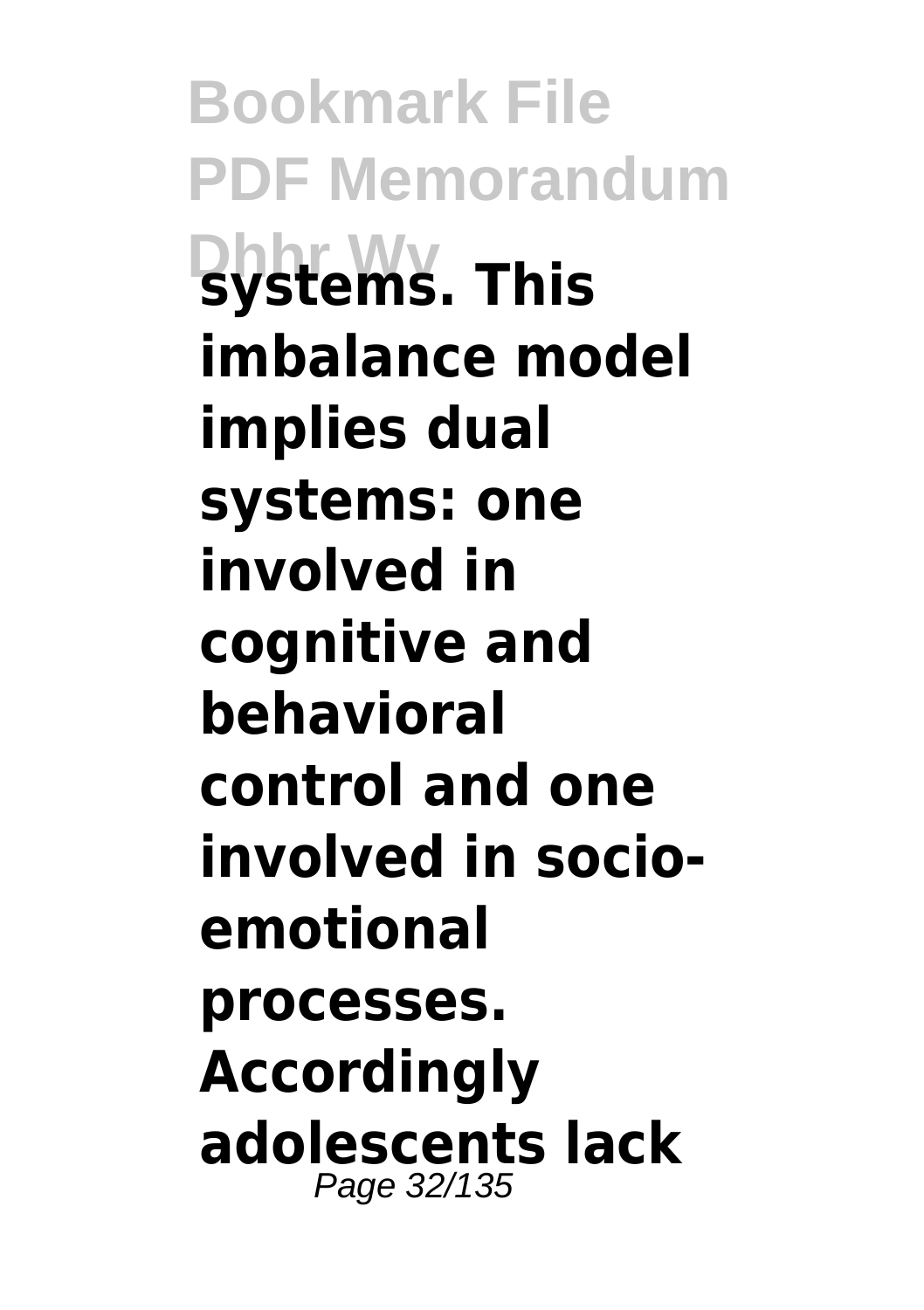**Bookmark File PDF Memorandum Dhhr Wv mature capacity for selfregulations because the brain system that influences pleasure-seeking and emotional reactivity develops more rapidly than the brain system that supports self-**Page 33/135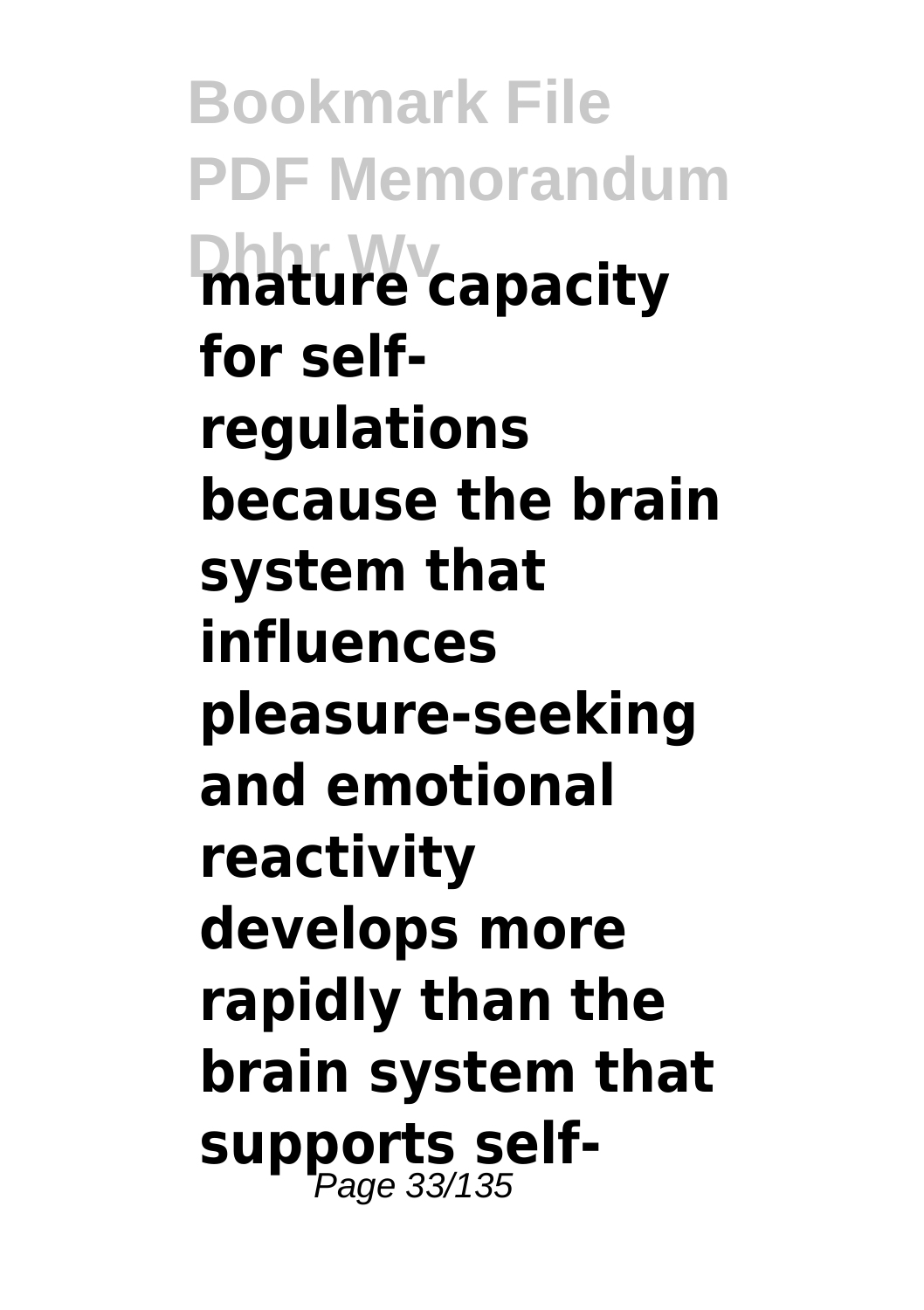**Bookmark File PDF Memorandum Dhhr Wv control. This knowledge of adolescent development has underscored important differences between adults and adolescents with direct bearing on the design and operation of the** Page 34/135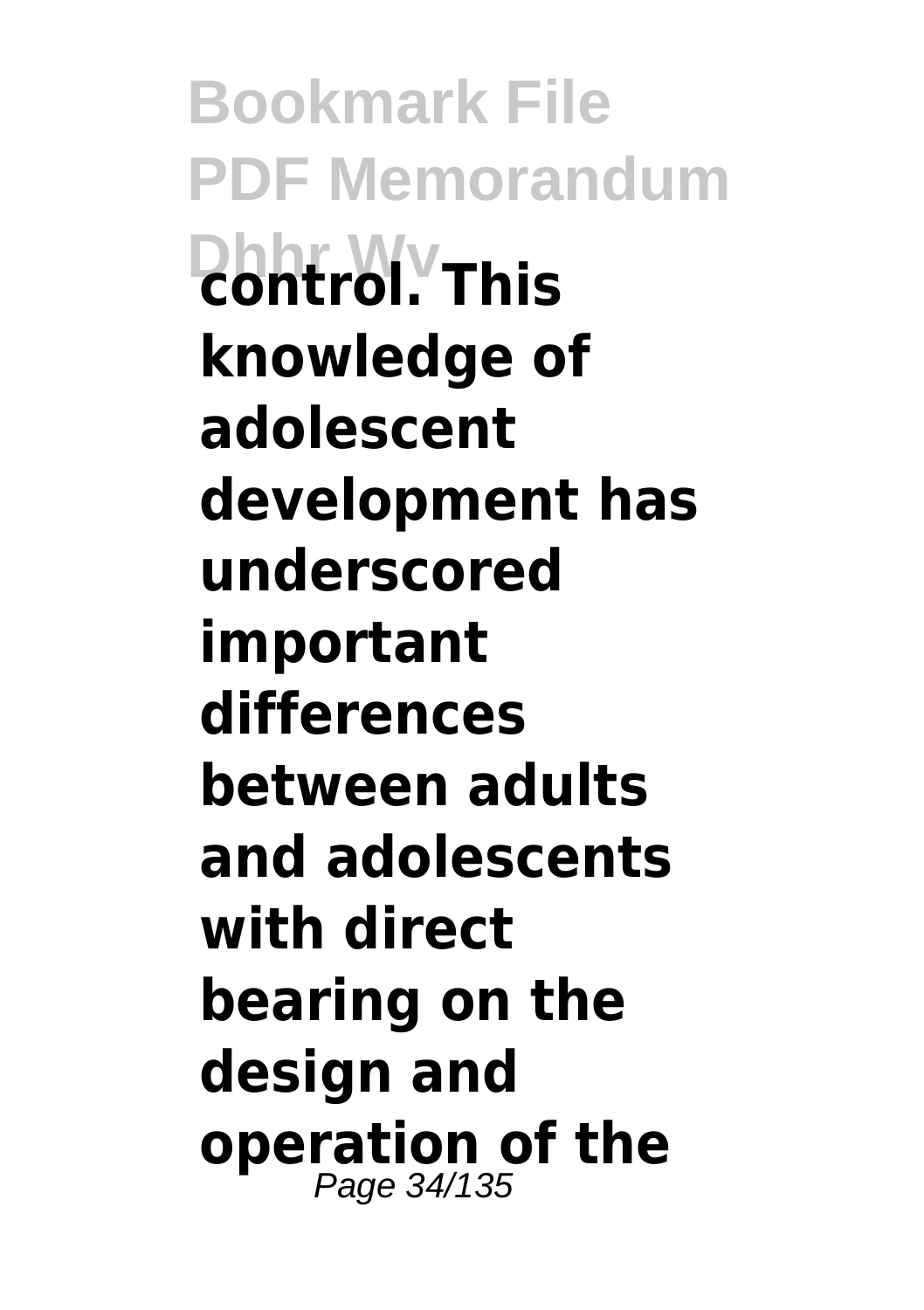**Bookmark File PDF Memorandum Dhhr Wv justice system, raising doubts about the core assumptions driving the criminalization of juvenile justice policy in the late decades of the 20th century. It was in this context that the Office of Juvenile** Page 35/135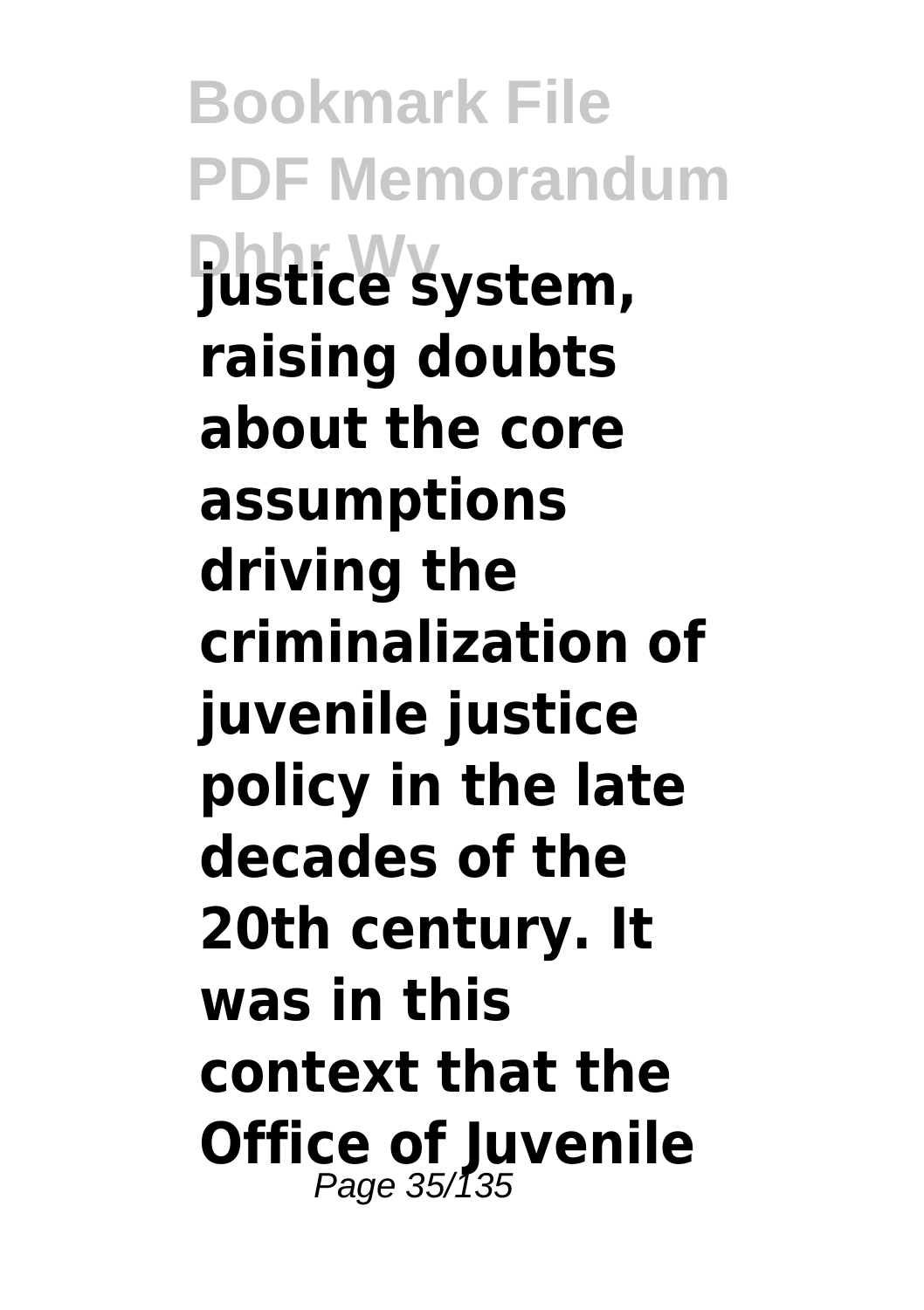**Bookmark File PDF Memorandum Dhhr Wv Justice and Delinquency Prevention (OJJDP) asked the National Research Council to convene a committee to conduct a study of juvenile justice reform. The goal of Reforming Juvenile Justice: A** Page 36/135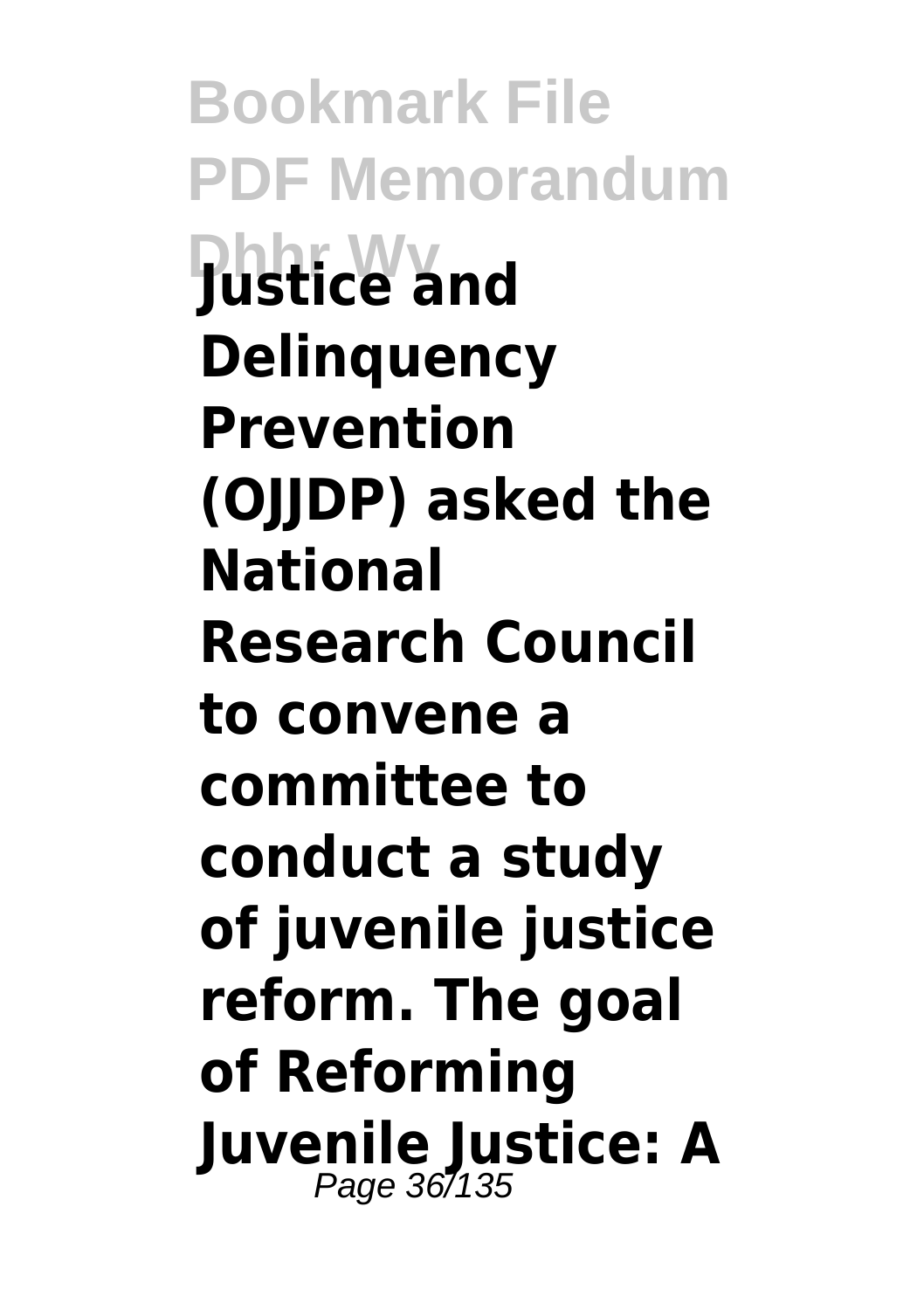**Bookmark File PDF Memorandum Dhhr Wv Developmental Approach was to review recent advances in behavioral and neuroscience research and draw out the implications of this knowledge for juvenile justice reform, to assess the new** Page 37/135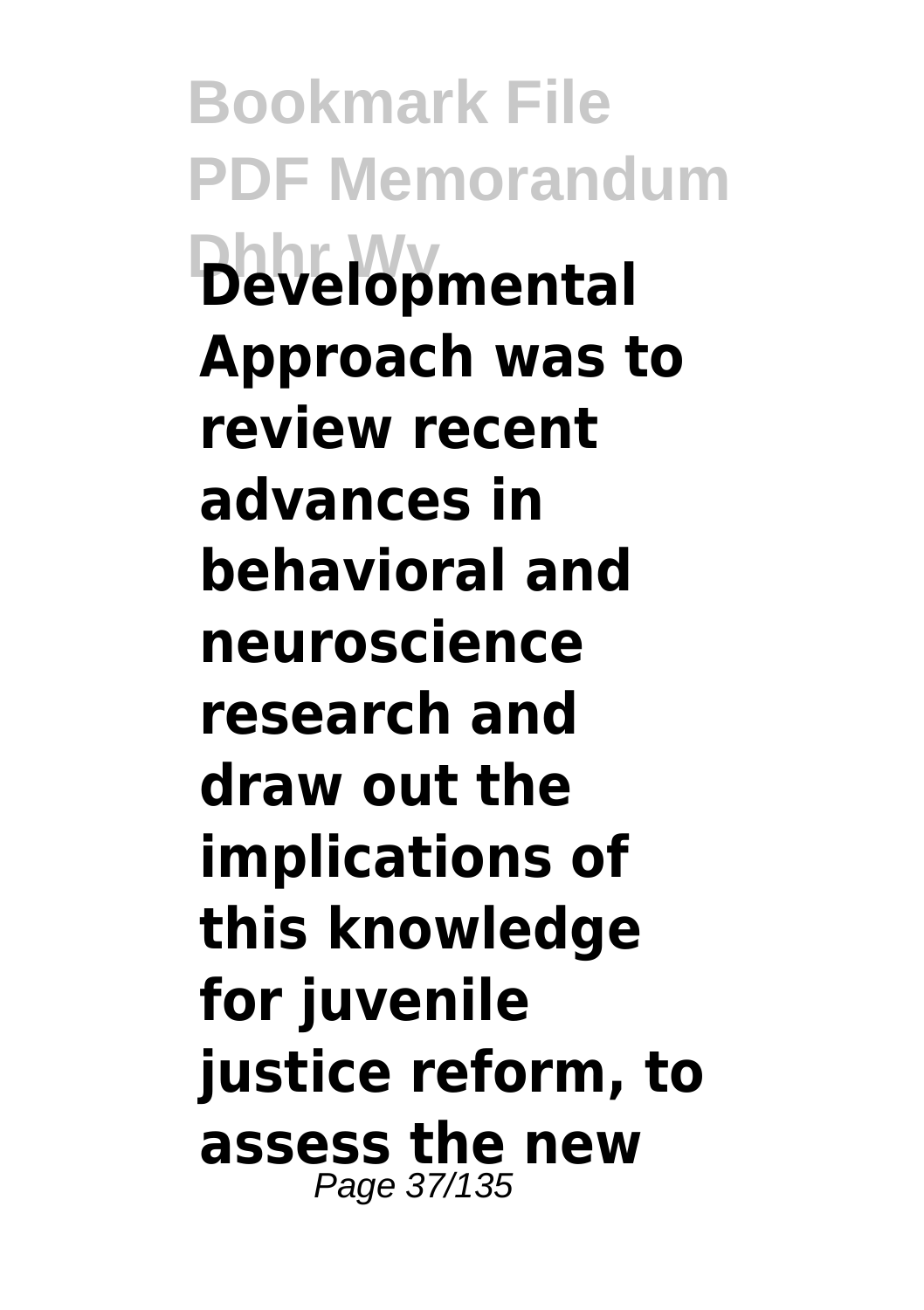**Bookmark File PDF Memorandum Dhhr Wv generation of reform activities occurring in the United States, and to assess the performance of OJJDP in carrying out its statutory mission as well as its potential role in supporting scientifically based reform** Page 38/135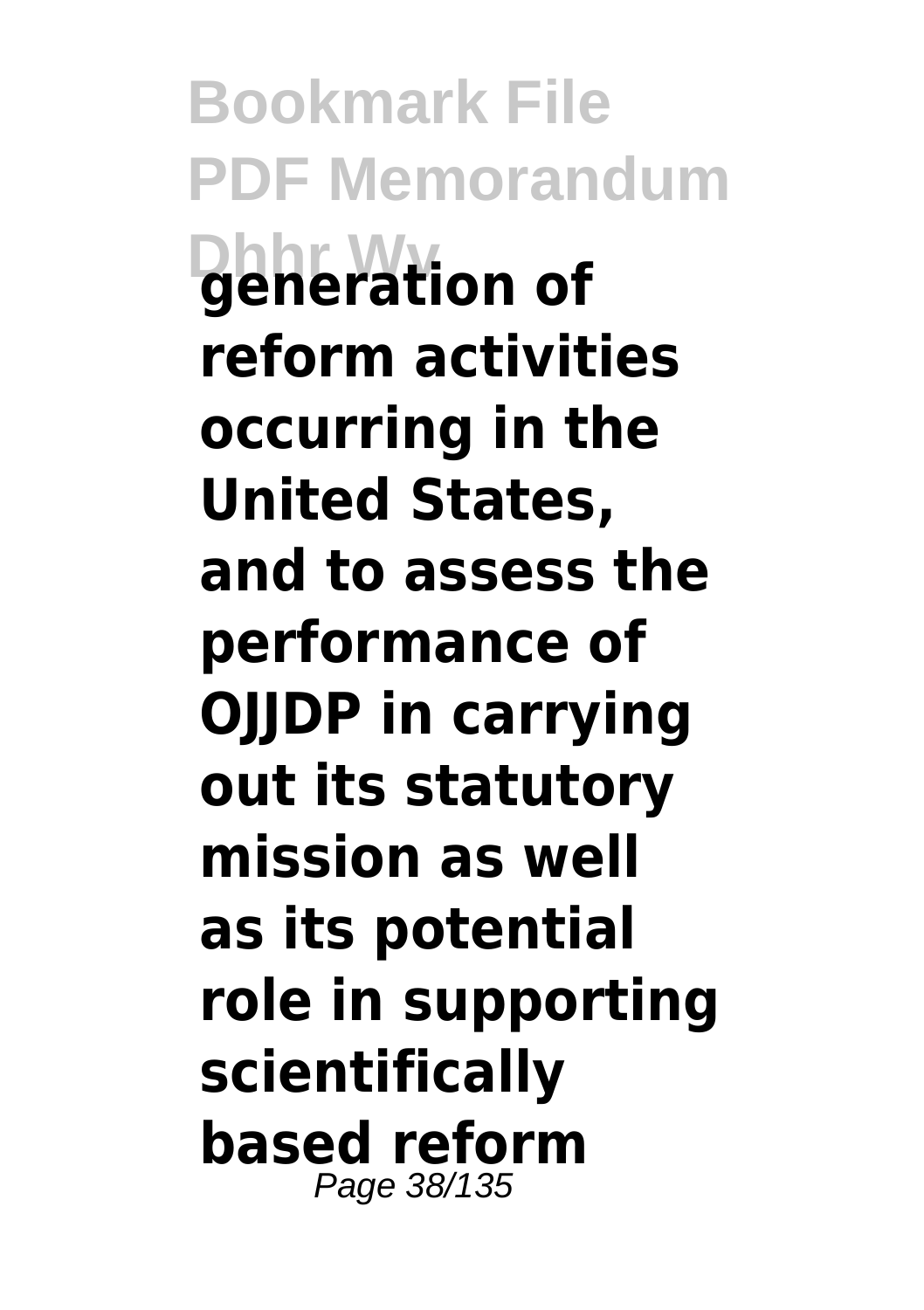**Bookmark File PDF Memorandum Difforts** 

**Drug overdose, driven largely by overdose related to the use of opioids, is now the leading cause of unintentional injury death in the United States. The ongoing opioid crisis lies at the** Page 39/135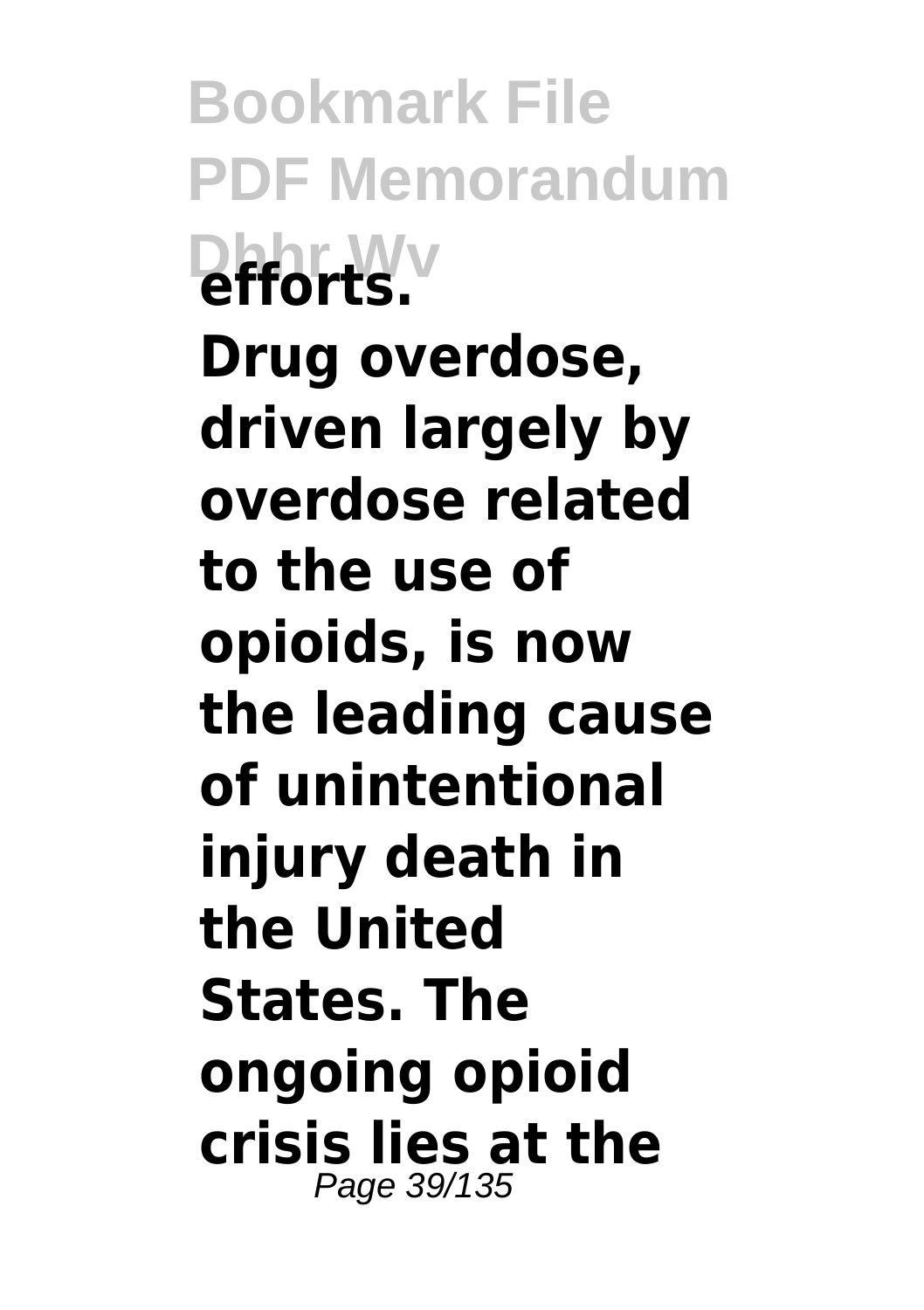**Bookmark File PDF Memorandum Dhhr Wv intersection of two public health challenges: reducing the burden of suffering from pain and containing the rising toll of the harms that can arise from the use of opioid medications.** Page 40/135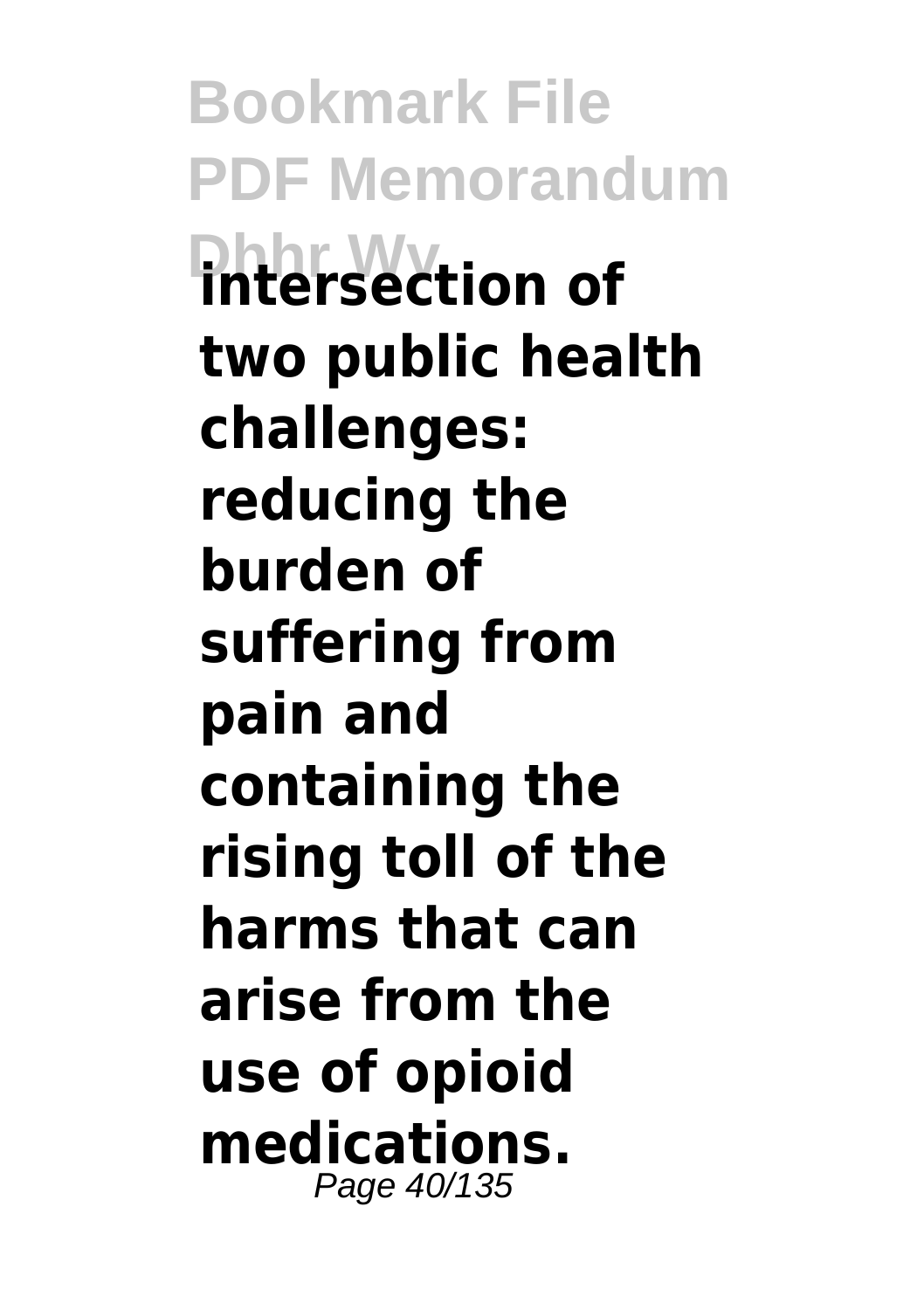**Bookmark File PDF Memorandum Dhhr Wv Chronic pain and opioid use disorder both represent complex human conditions affecting millions of Americans and causing untold disability and loss of function. In the context of the growing** Page 41/135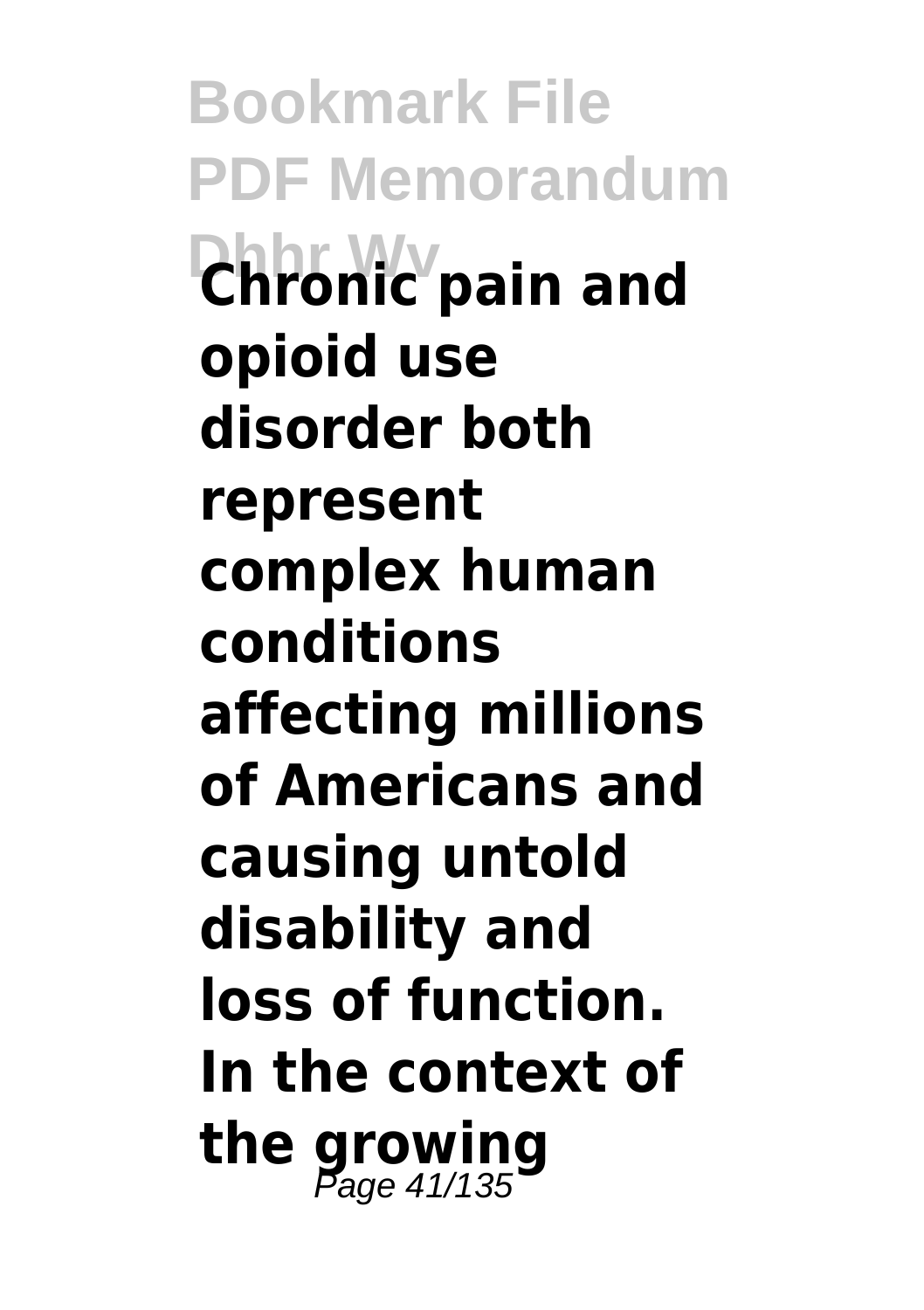**Bookmark File PDF Memorandum Dhhr Wv opioid problem, the U.S. Food and Drug Administration (FDA) launched an Opioids Action Plan in early 2016. As part of this plan, the FDA asked the National Academies of Sciences,** Page 42/135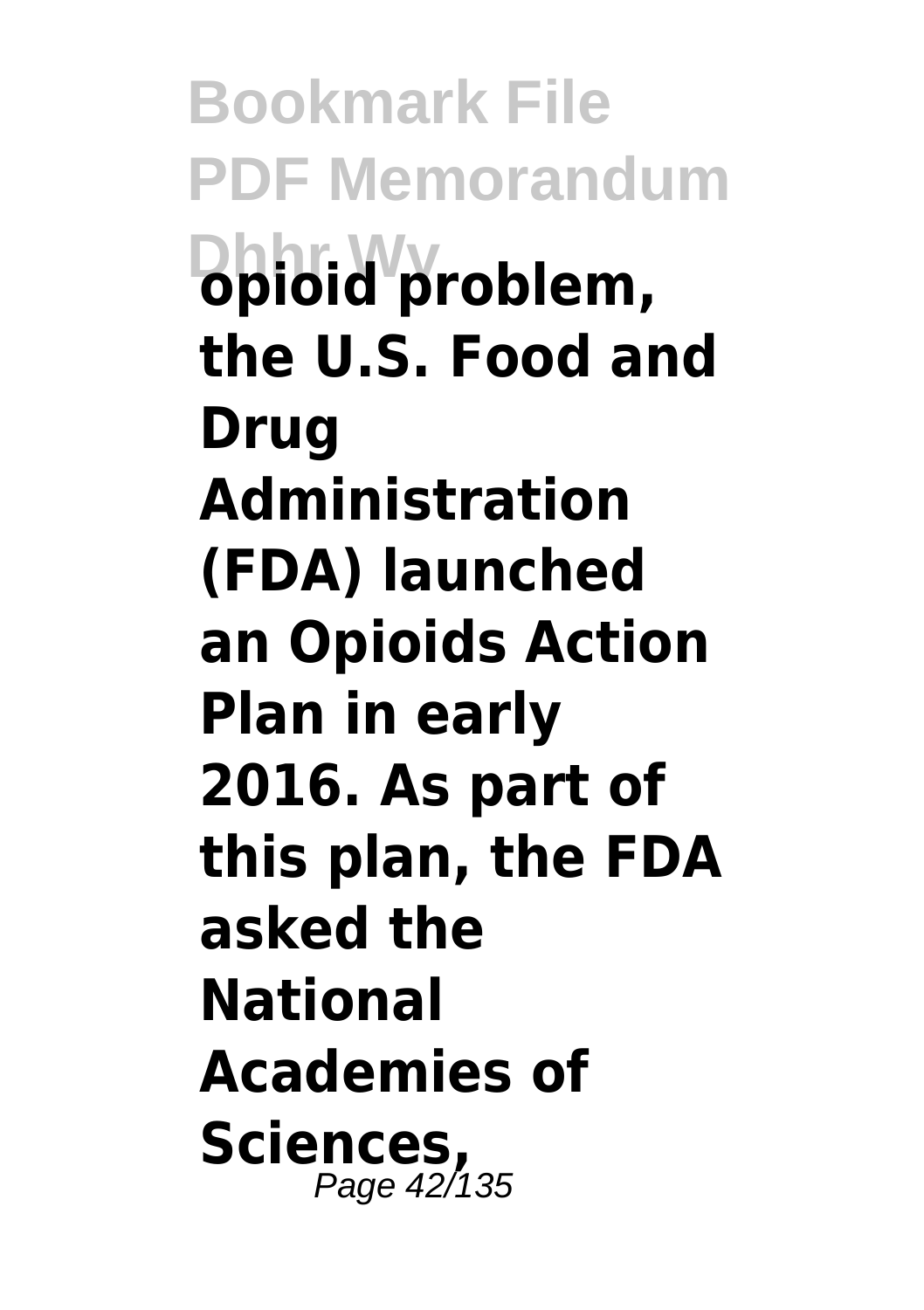**Bookmark File PDF Memorandum Dhhr Wv Engineering, and Medicine to convene a committee to update the state of the science on pain research, care, and education and to identify actions the FDA and others can take to respond to the** Page 43/135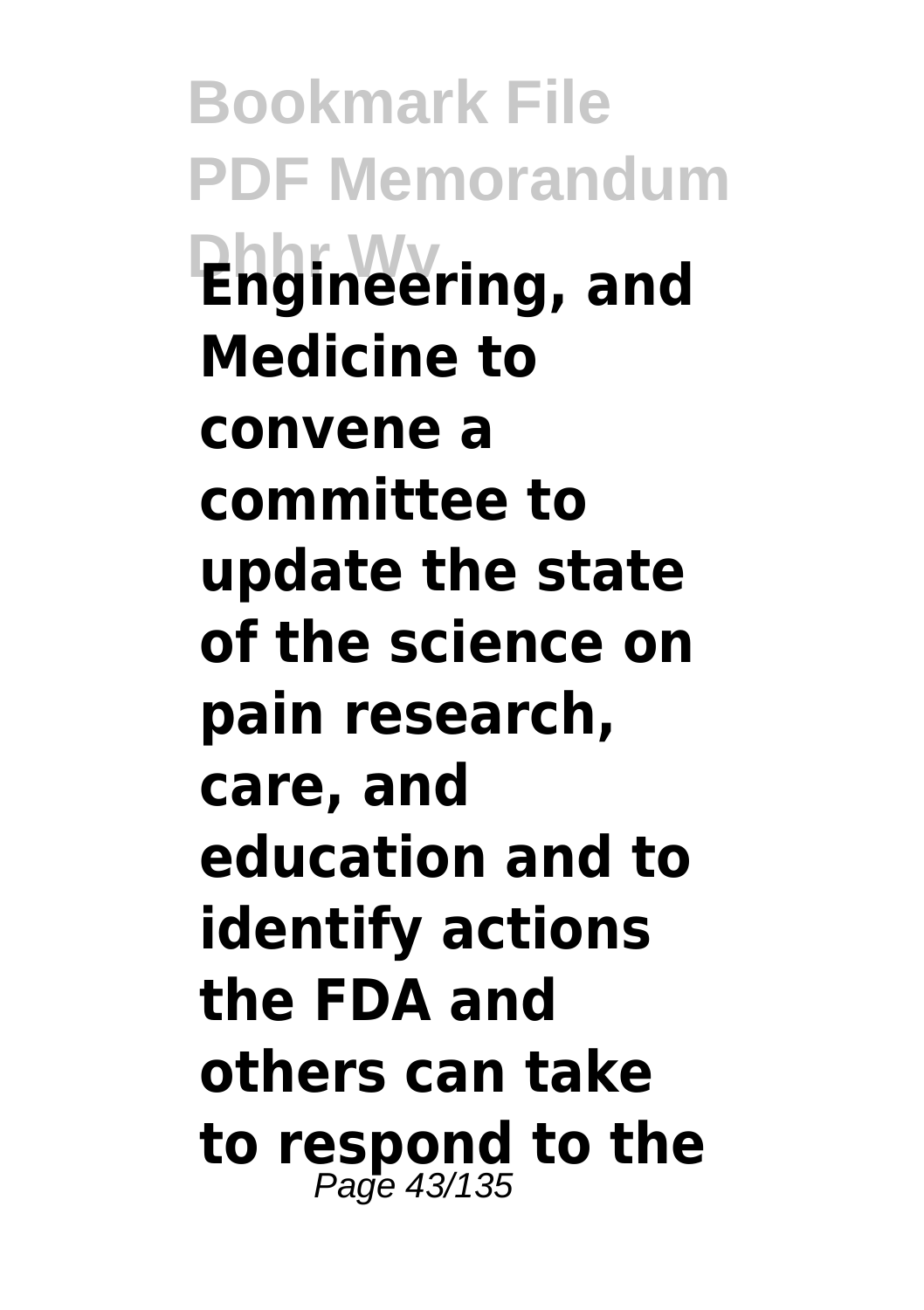**Bookmark File PDF Memorandum Dhhr Wv opioid epidemic, with a particular focus on informing FDA's development of a formal method for incorporating individual and societal considerations into its riskbenefit framework for** Page 44/135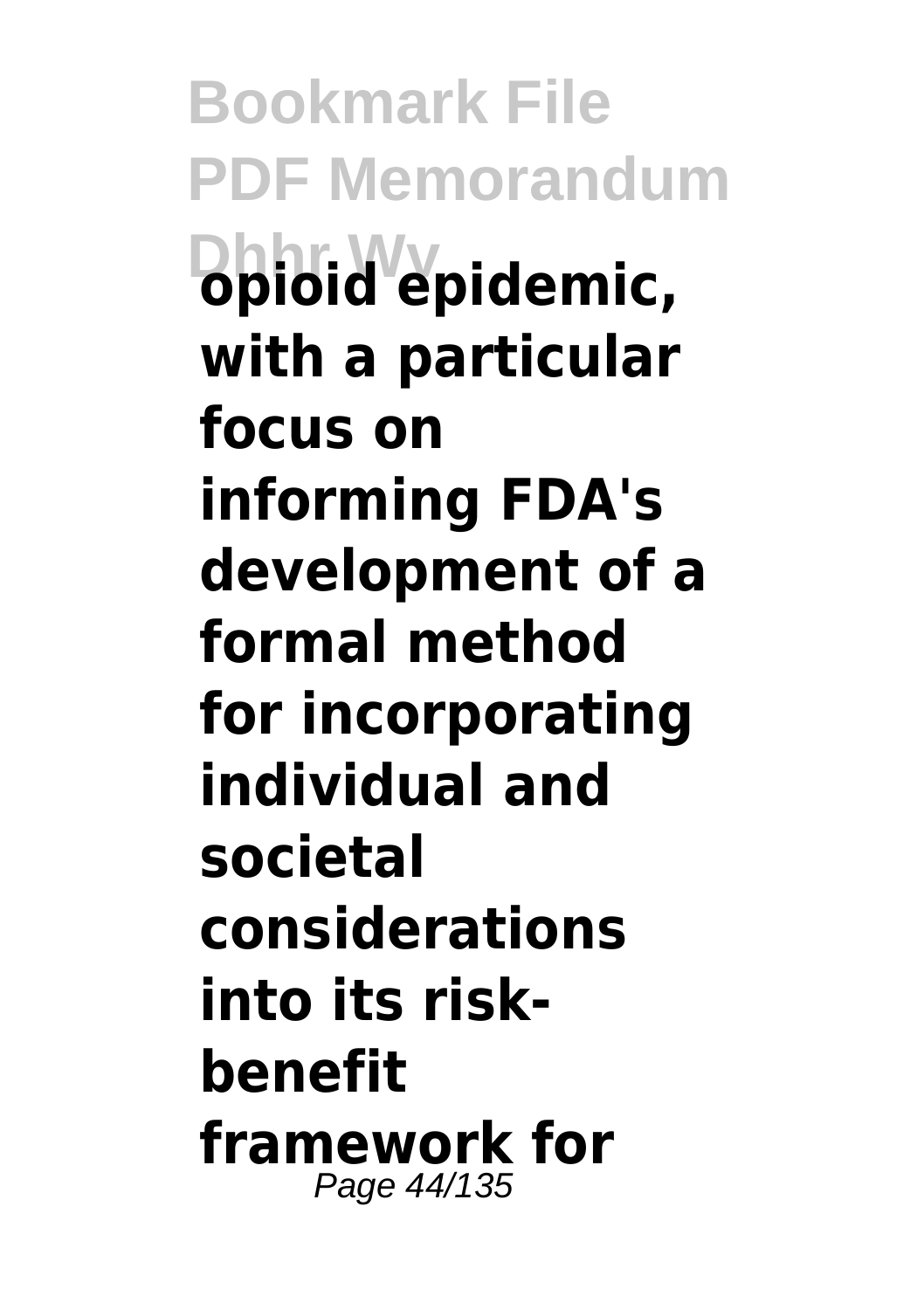**Bookmark File PDF Memorandum Dhhriwwy proval and monitoring. Becoming as Bold, Gracious, and Wise as the Queen of Sheba Balancing Societal and Individual Benefits and Risks of Prescription Opioid Use** Page 45/135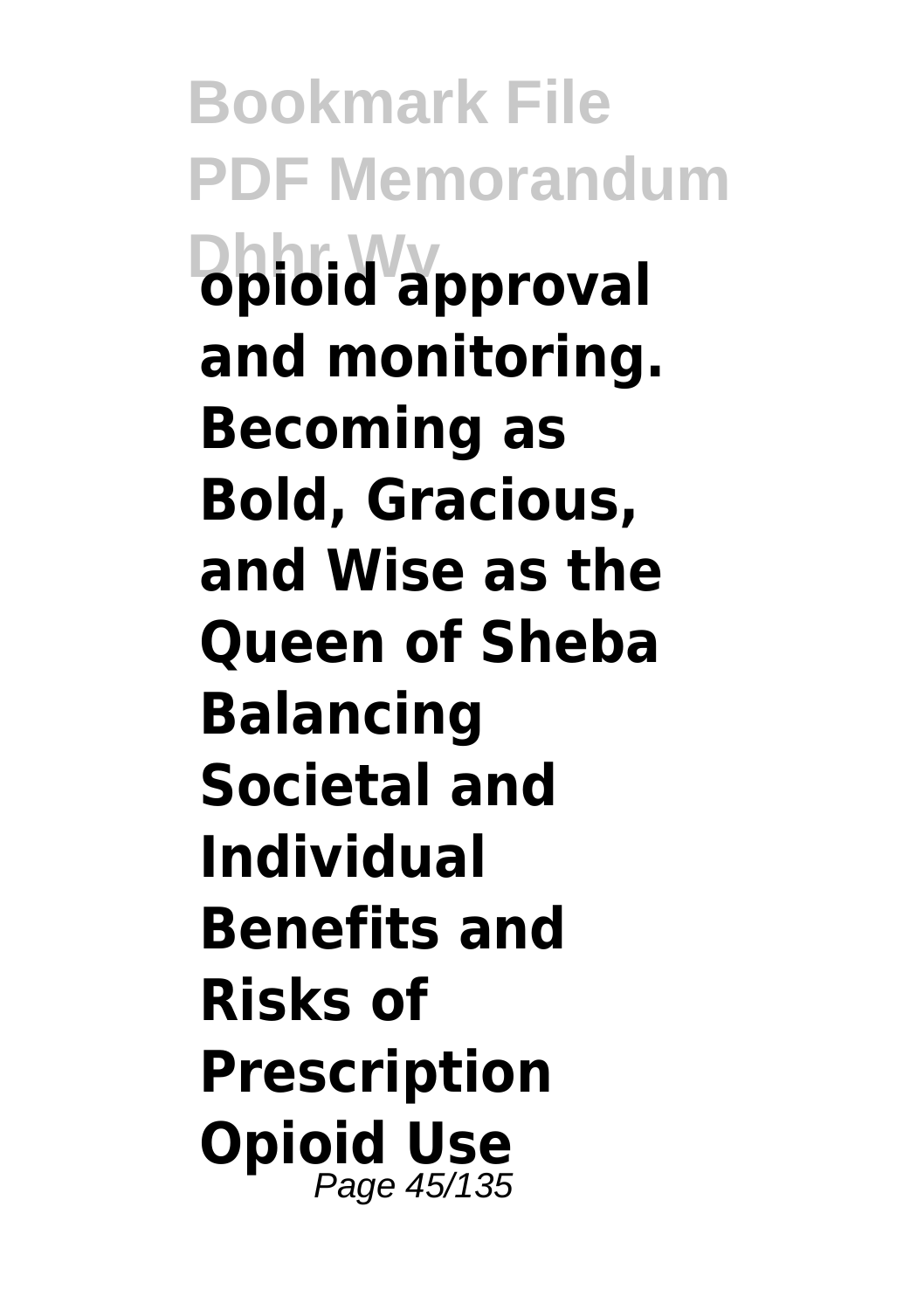**Bookmark File PDF Memorandum Dhhr Wv The Children's Bureau Legacy Irregularity of Employment A Guide for Caseworkers The Ombudsman Handbook Pharmaceutical supply chain security: hearing before the Subcommittee** Page 46/135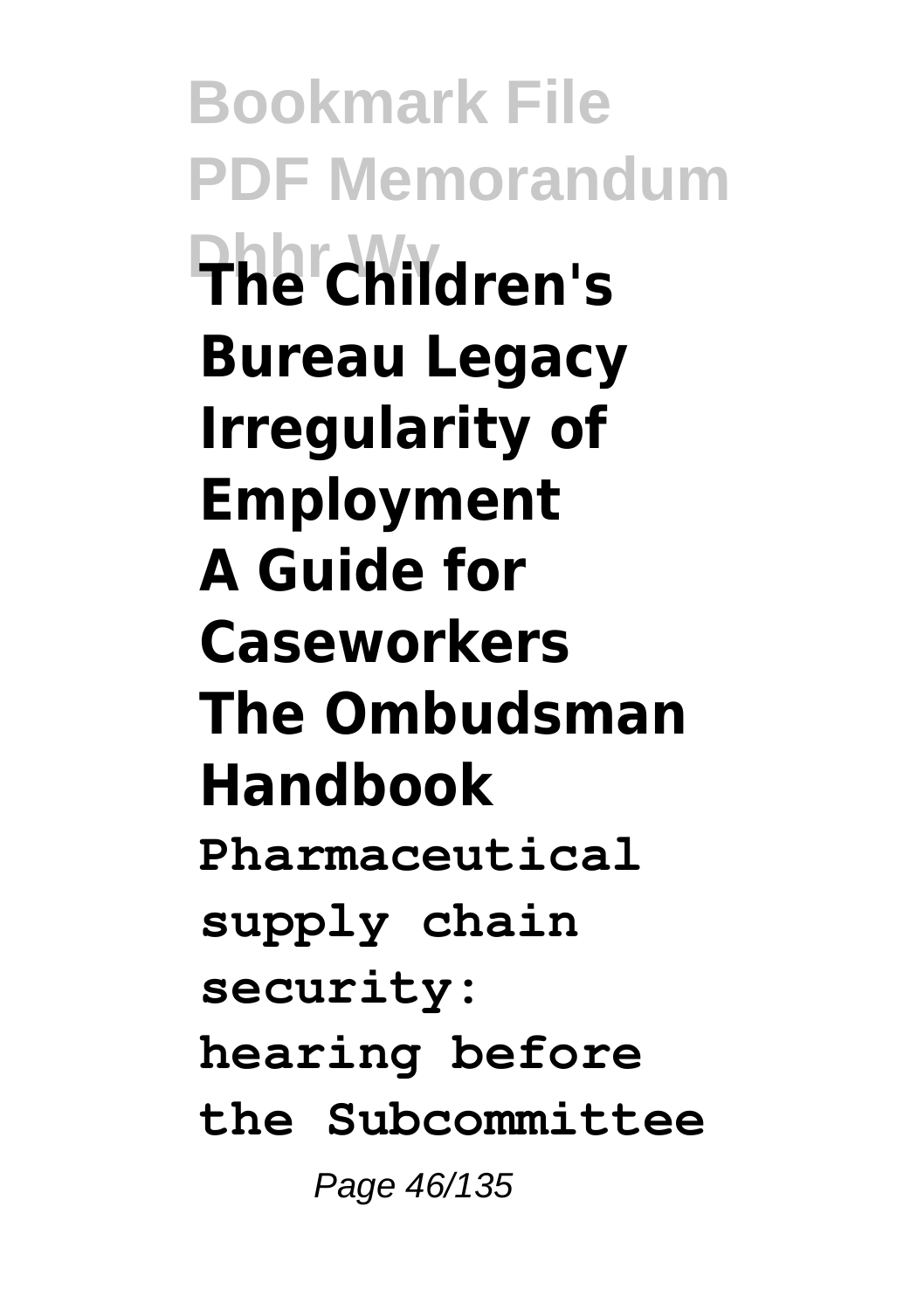**Bookmark File PDF Memorandum Dhhr Wv on Criminal Justice, Drug Policy, and Human Resources of the Committee on Government Reform, House of Representatives, One Hundred Ninth Congress, second session, July 11, 2006. "Within Our Reach: A** Page 47/135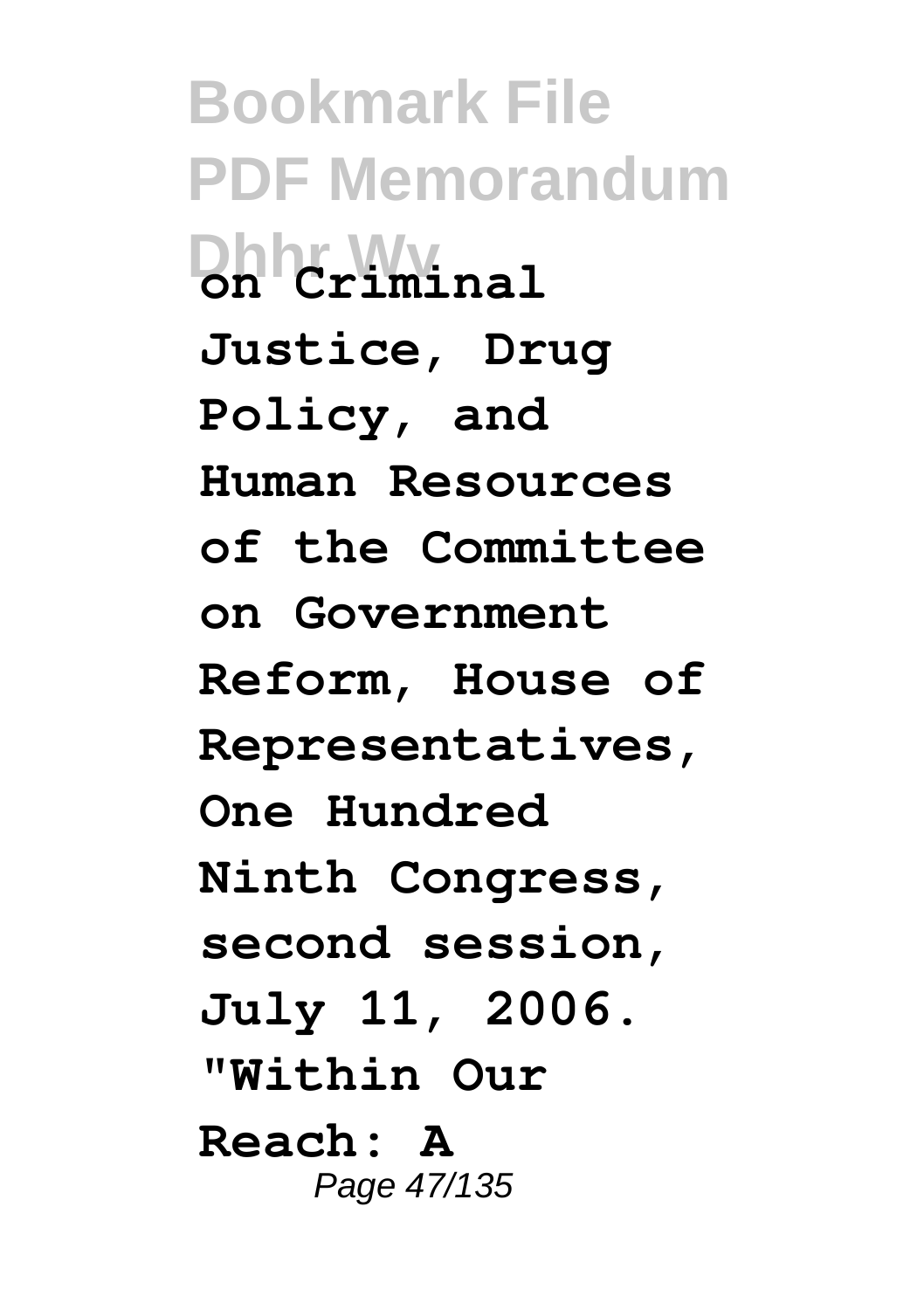**Bookmark File PDF Memorandum Dhhr Wv National Strategy to Eliminate Child Abuse and Neglect Fatalities" is the final report of the Commission to Eliminate Child Abuse and Neglect Fatalities, as mandated by the** Page 48/135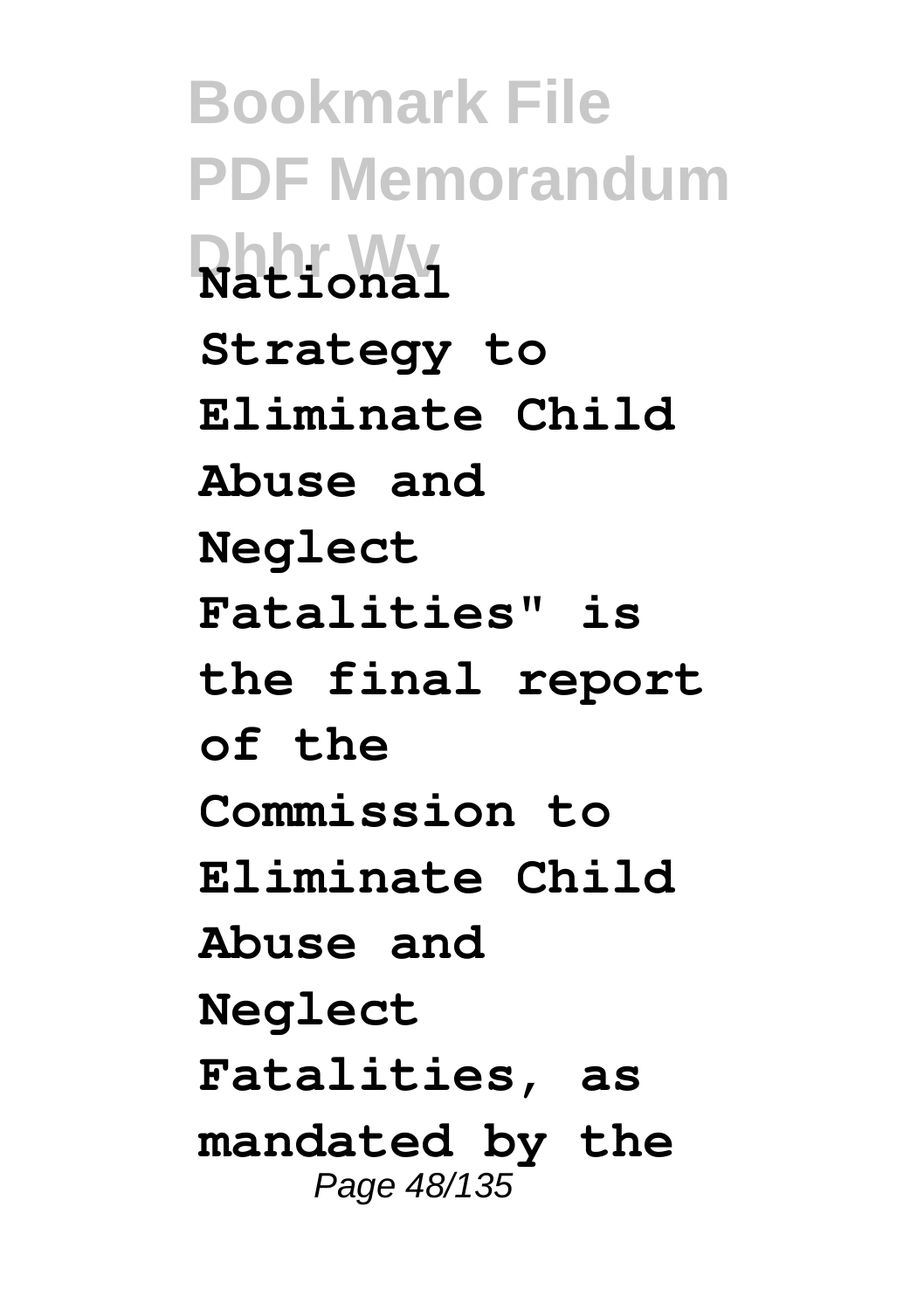**Bookmark File PDF Memorandum Dhhr Wv Protect Our Kids Act of 2012. This report discusses the Commission's findings and presents both a comprehensive national strategy for fundamental reform and recommendations specific to** Page 49/135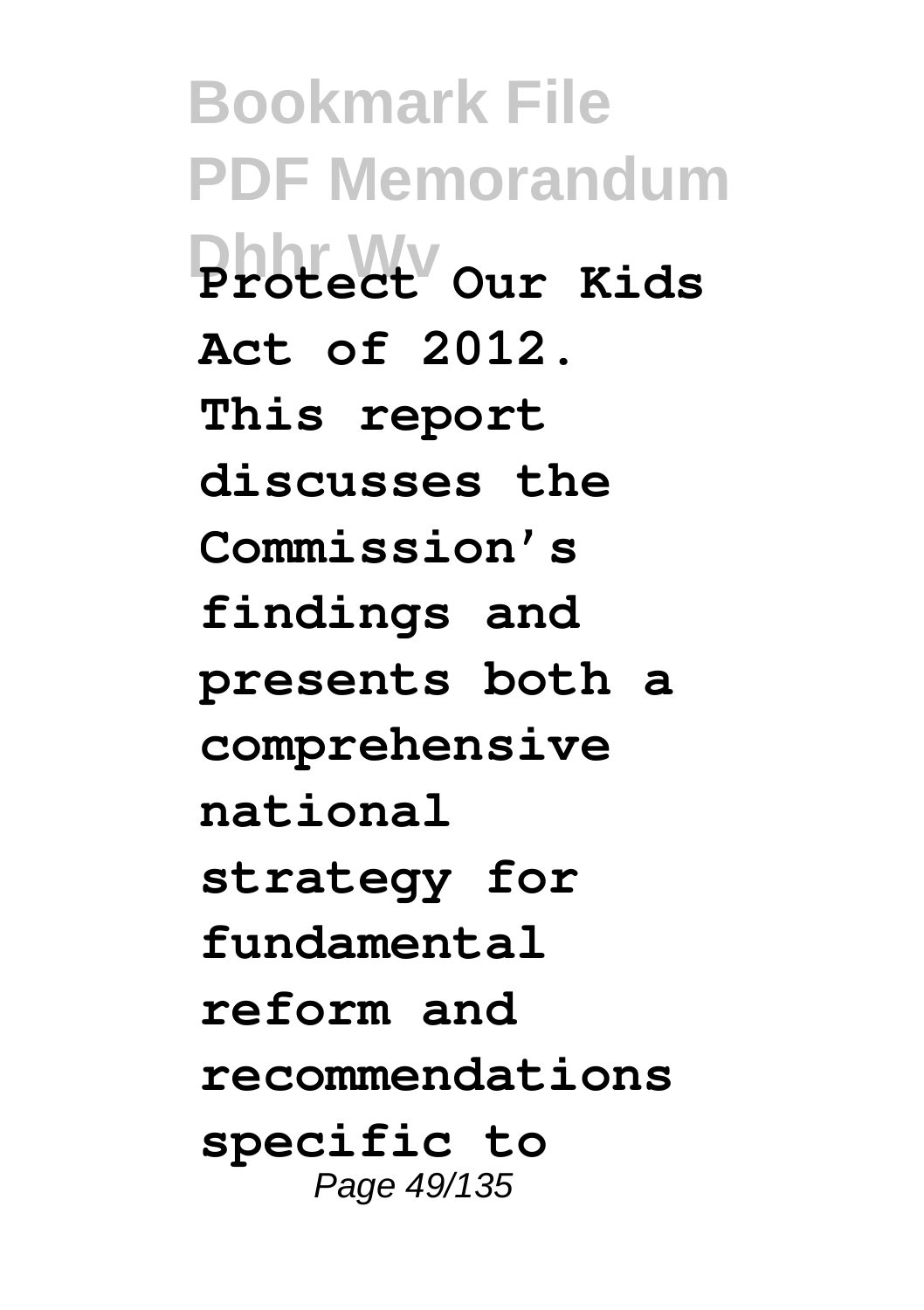**Bookmark File PDF Memorandum Dhhilations** in **need of special attention, including children currently known to child protective services agencies and at high risk for fatality, American Indian/Alaska** Page 50/135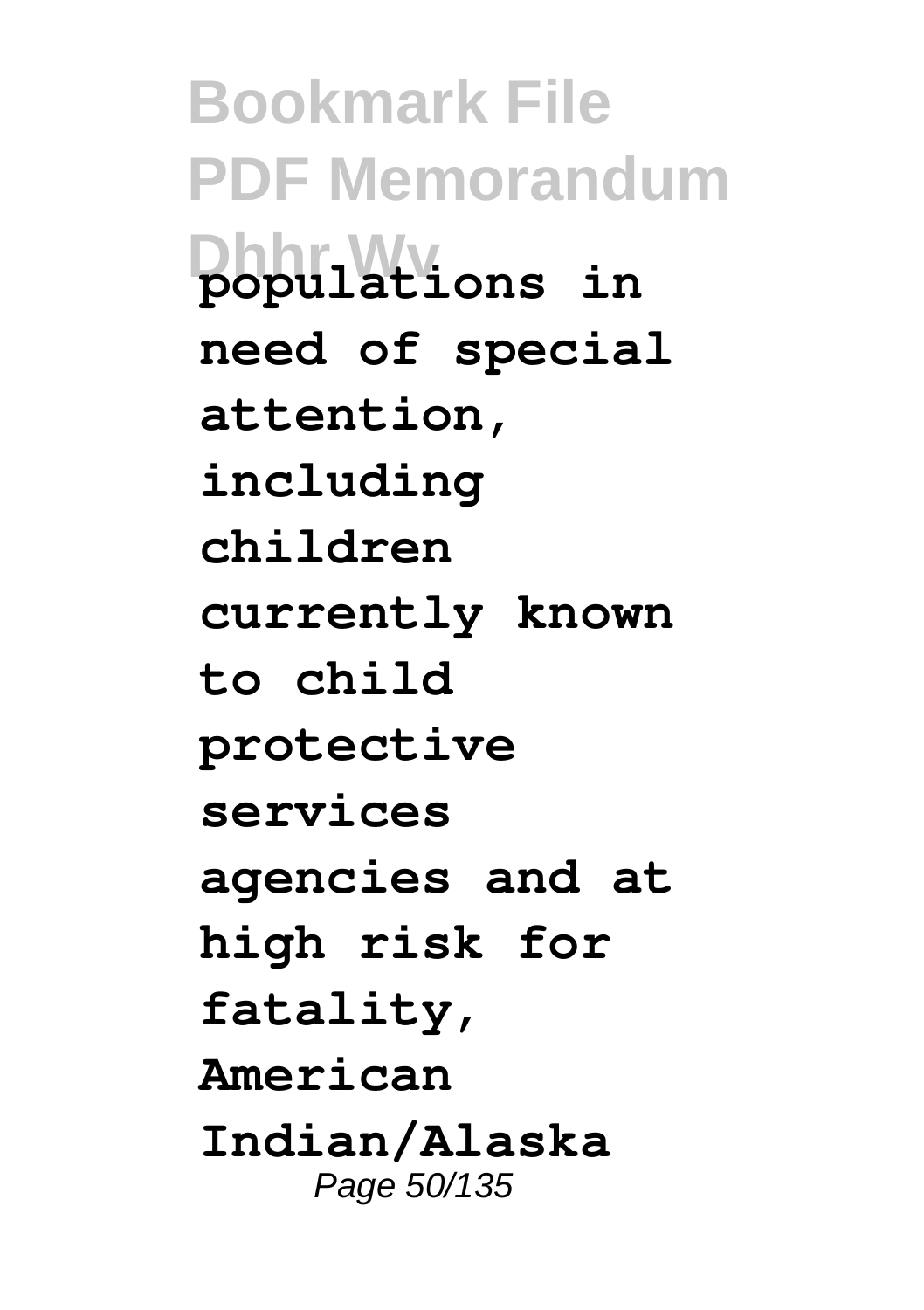**Bookmark File PDF Memorandum Dhhr Wv Native children, and African American children. The report includes recommendations for actions by the executive branch, Congress, and states and counties that the Commission believes will be** Page 51/135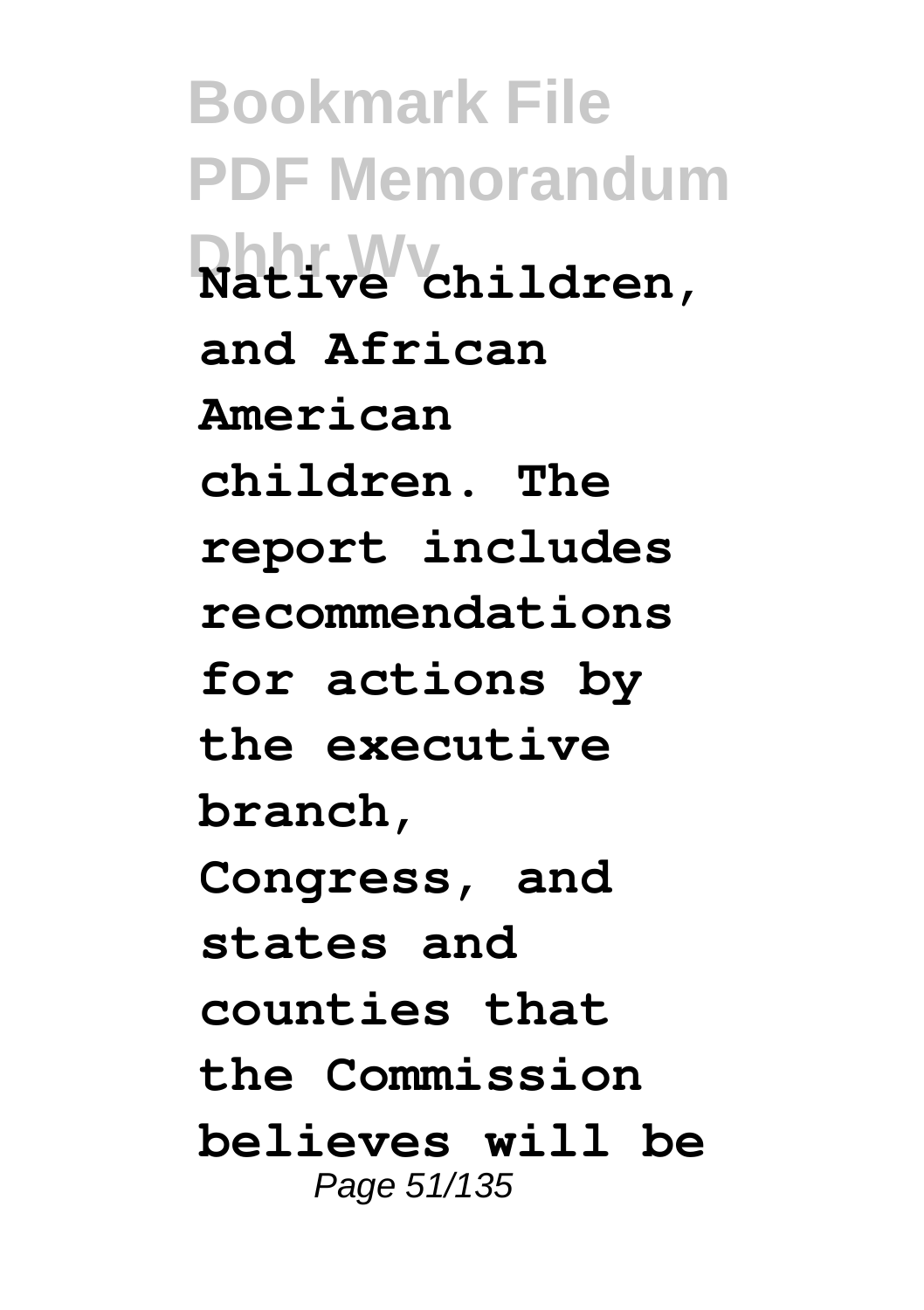**Bookmark File PDF Memorandum Dhhr Wy** *ective* **in ending these tragic deaths, today and into the future. Legislators and policymakers at the State and Federal-level, plus advocates, researchers, and academics may be interested in these findings.** Page 52/135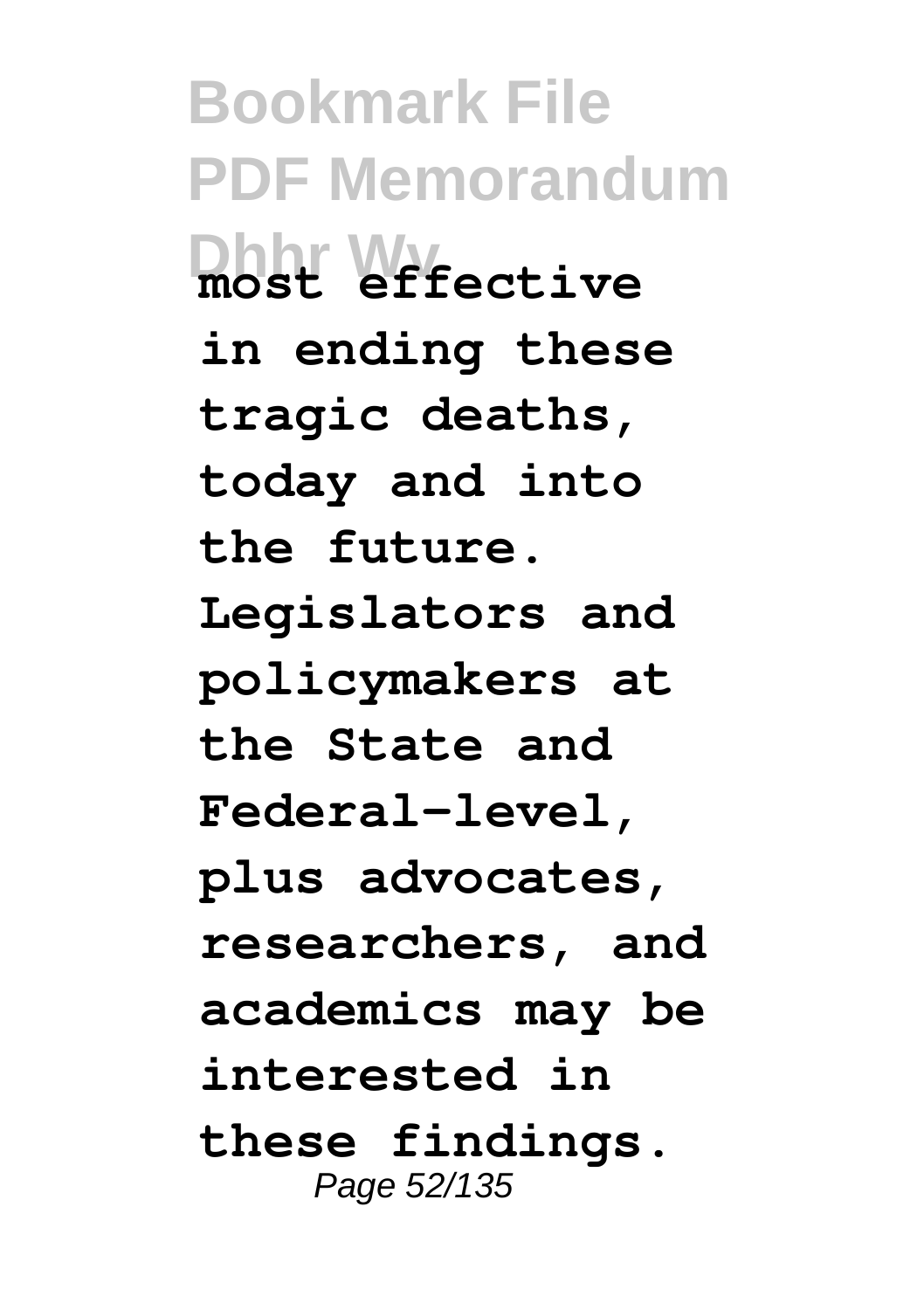**Bookmark File PDF Memorandum Dhhr Wv Additionally, college students pursuing coursework in Social Work, Sociology, Native American and African American Studies, and children's health and psychotherapy programs may** Page 53/135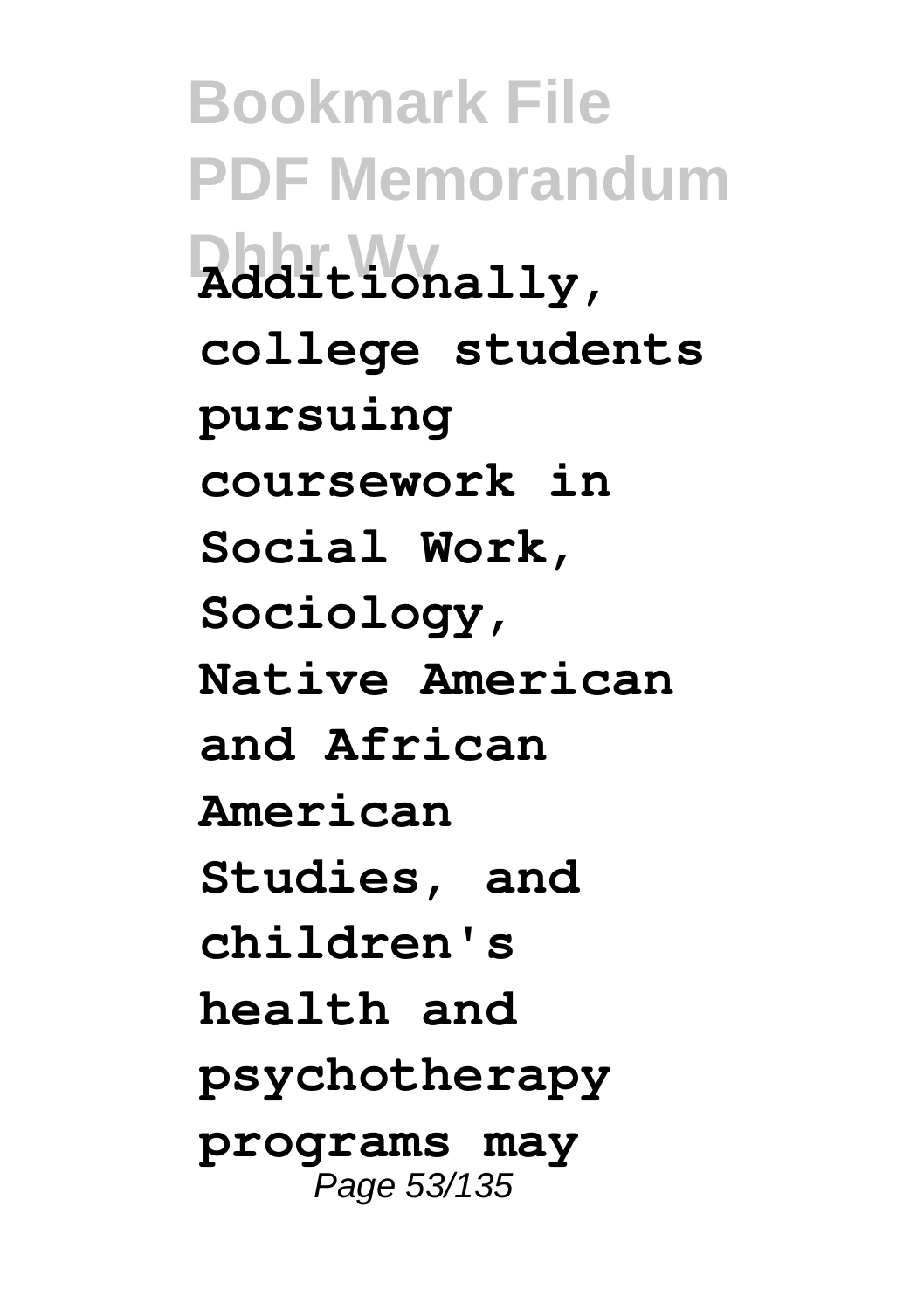**Bookmark File PDF Memorandum Dhhr Wv find these findings and recommendations helpful. Today's practitioners and researchers are looking, now more than ever, at the ethical issues that are raised through the practice of social work and** Page 54/135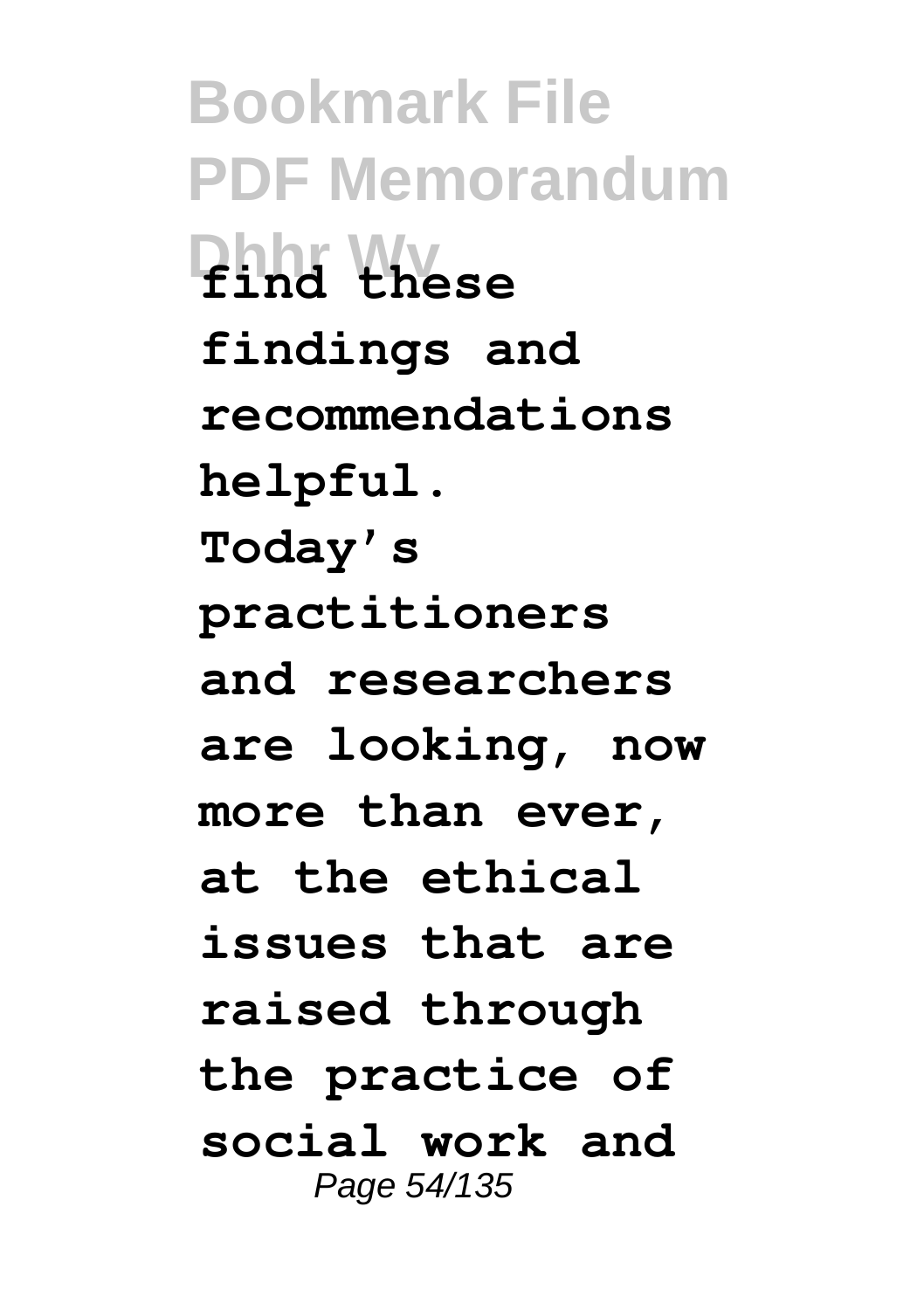**Bookmark File PDF Memorandum Dhhr Wv social services. As such, it is crucial that they are up-todate on the latest data on how to address, manage, and overcome ethical issues in their practice. Ethical Issues in Social Work Practice is a** Page 55/135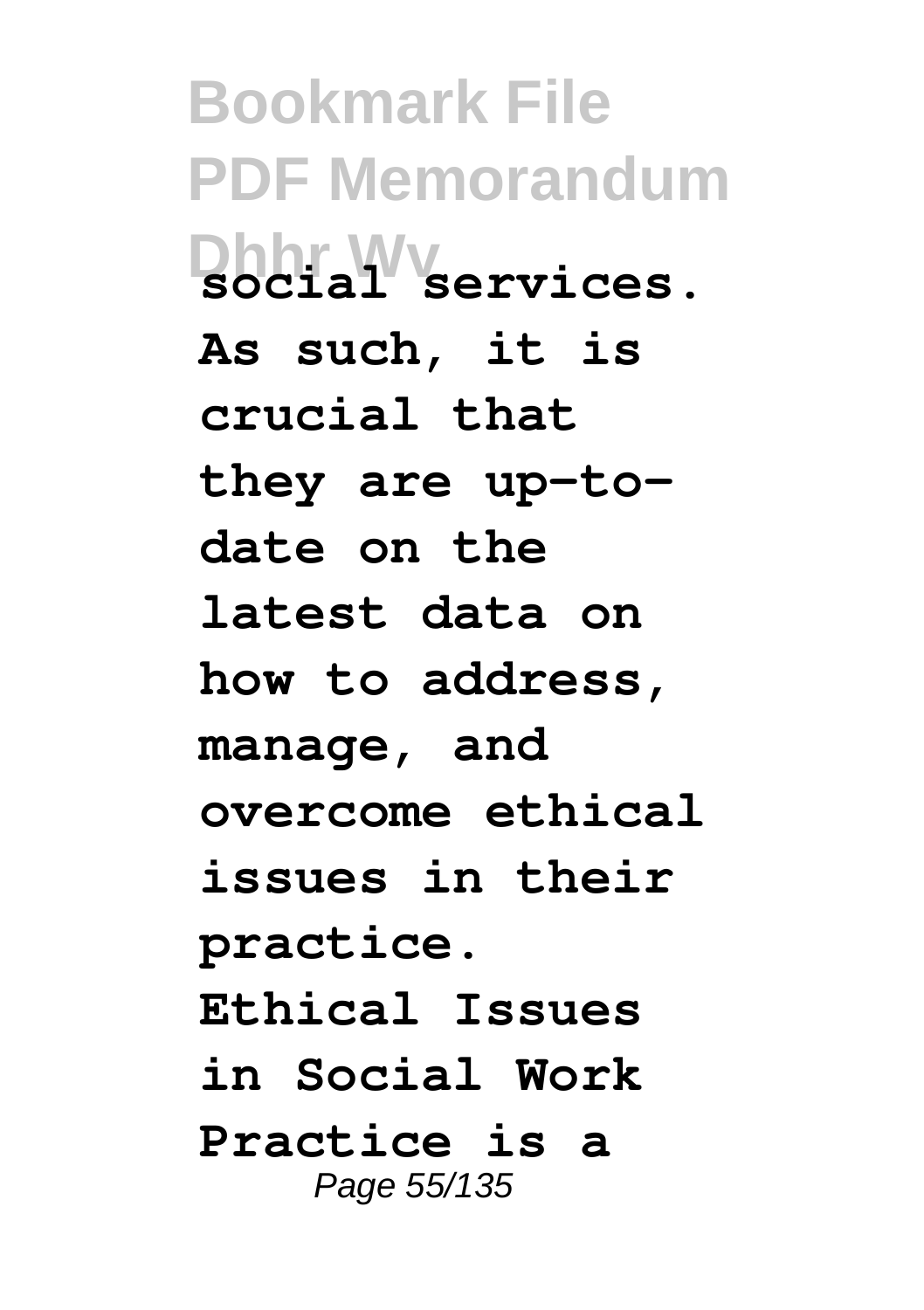**Bookmark File PDF Memorandum Dhhr Wv pivotal reference source for the latest research on the role of moral values within social work and the ethical dilemmas that arise in the profession. Highlighting extensive coverage among a** Page 56/135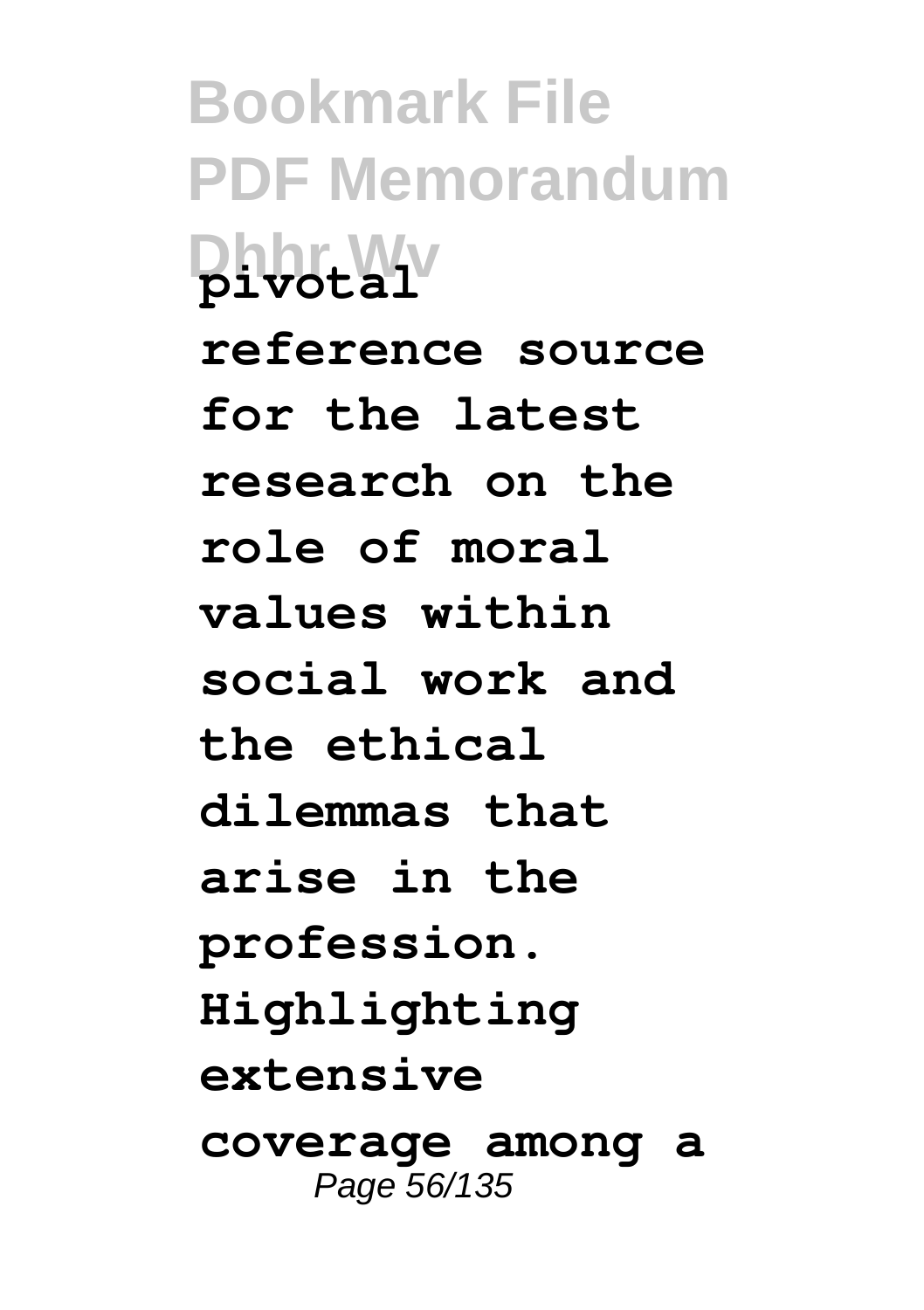**Bookmark File PDF Memorandum Dhhr Wv variety of applicable perspectives and themes, such as governing principles of social work practice, ethical analysis of social work cases, and individual and social responsibility** Page 57/135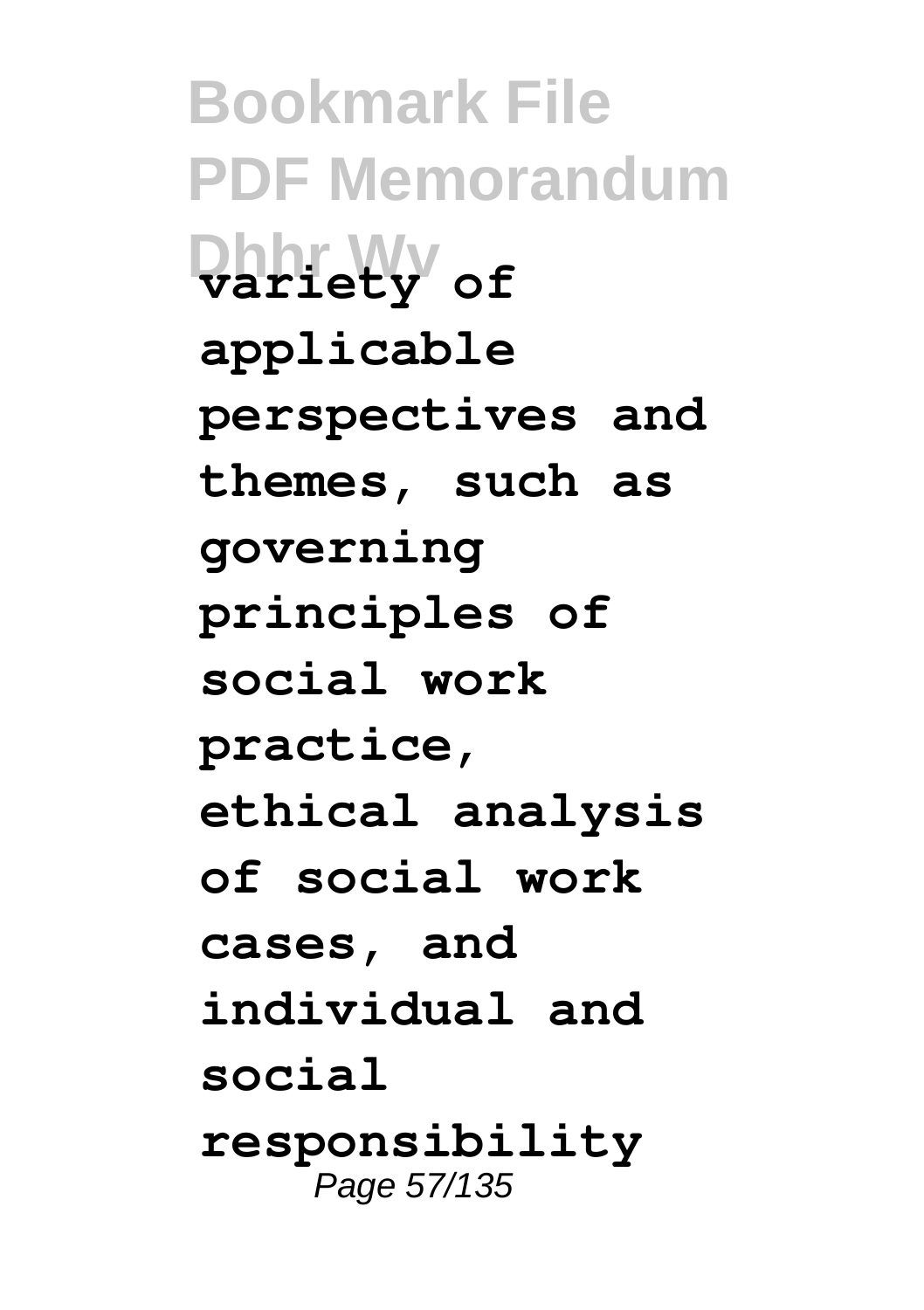**Bookmark File PDF Memorandum Dhhr Wv in social services, this book is ideally designed for professionals and researchers working in the field of social work and social services as well as academics and upper-level students seeking cutting-edge** Page 58/135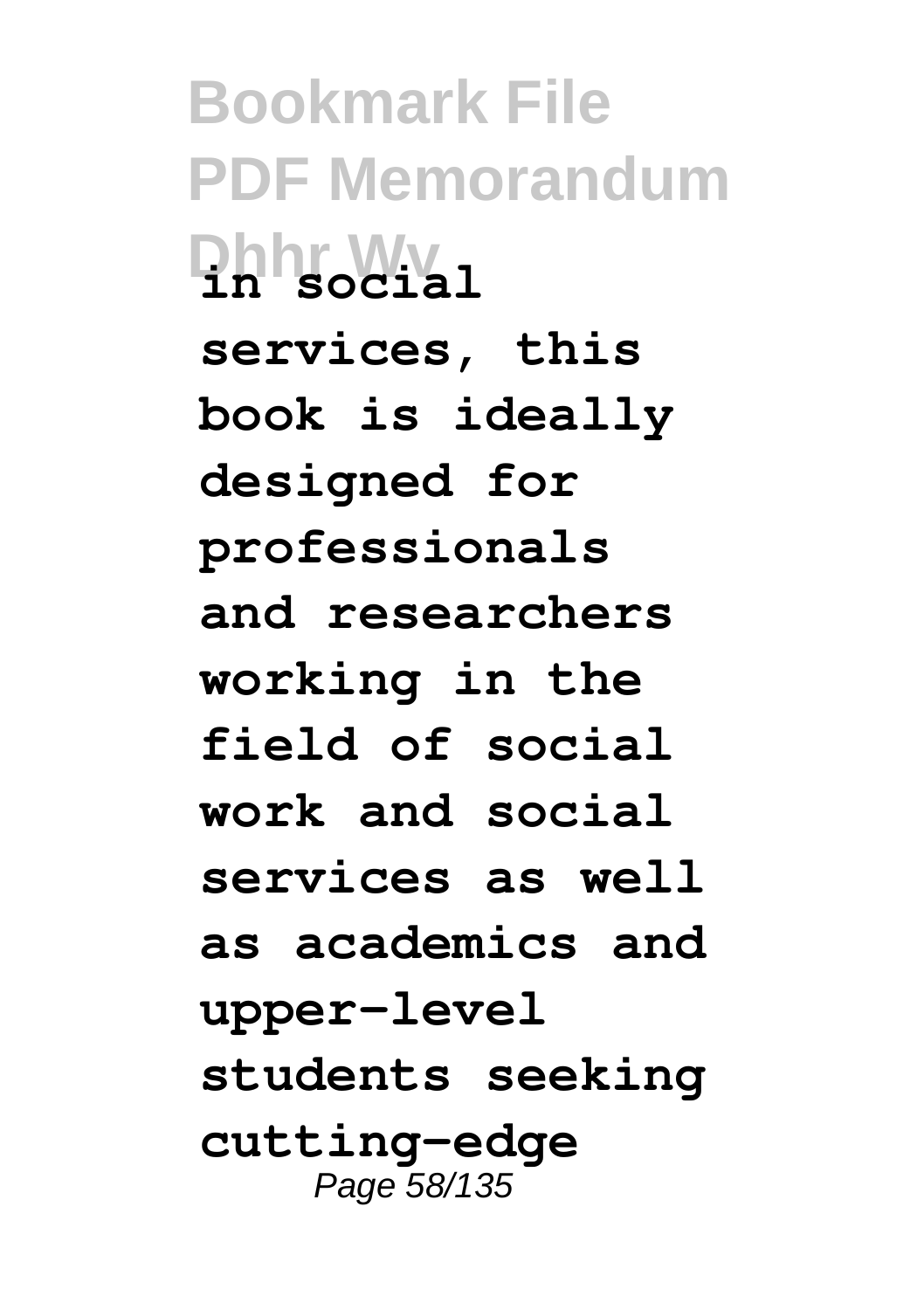**Bookmark File PDF Memorandum Dhhr Wv research on ethics in the practice of social work. Medical Examiner; 13, (1872)**

**Within Our Reach: A National Strategy To Eliminate Child Abuse and** Page 59/135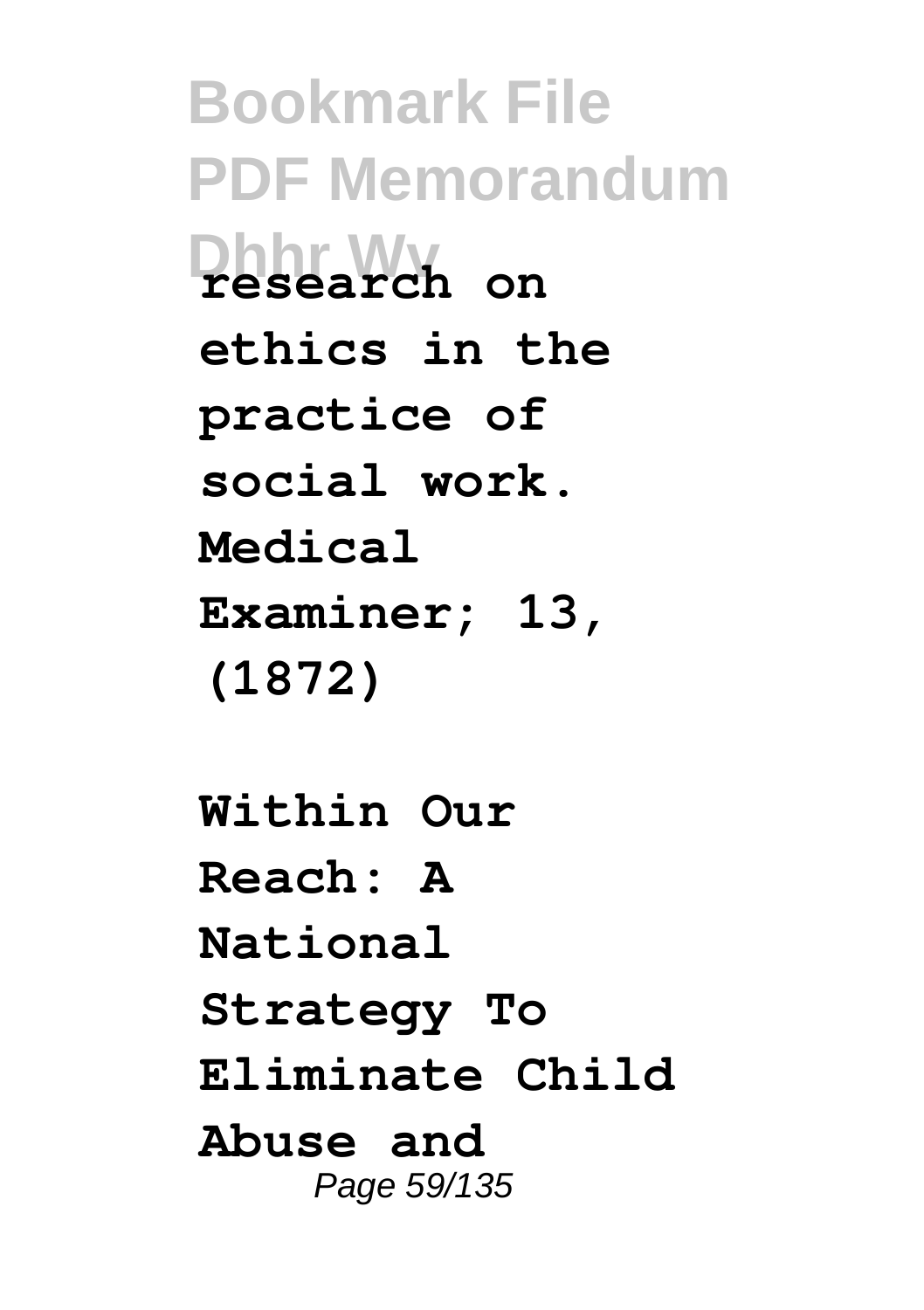**Bookmark File PDF Memorandum Dhhr Wv Neglect Fatalities A Developmental Approach Natural Disaster Management in the Asia-Pacific Child Protective Services** *From the Preface: This manual, Child Protective* Page 60/135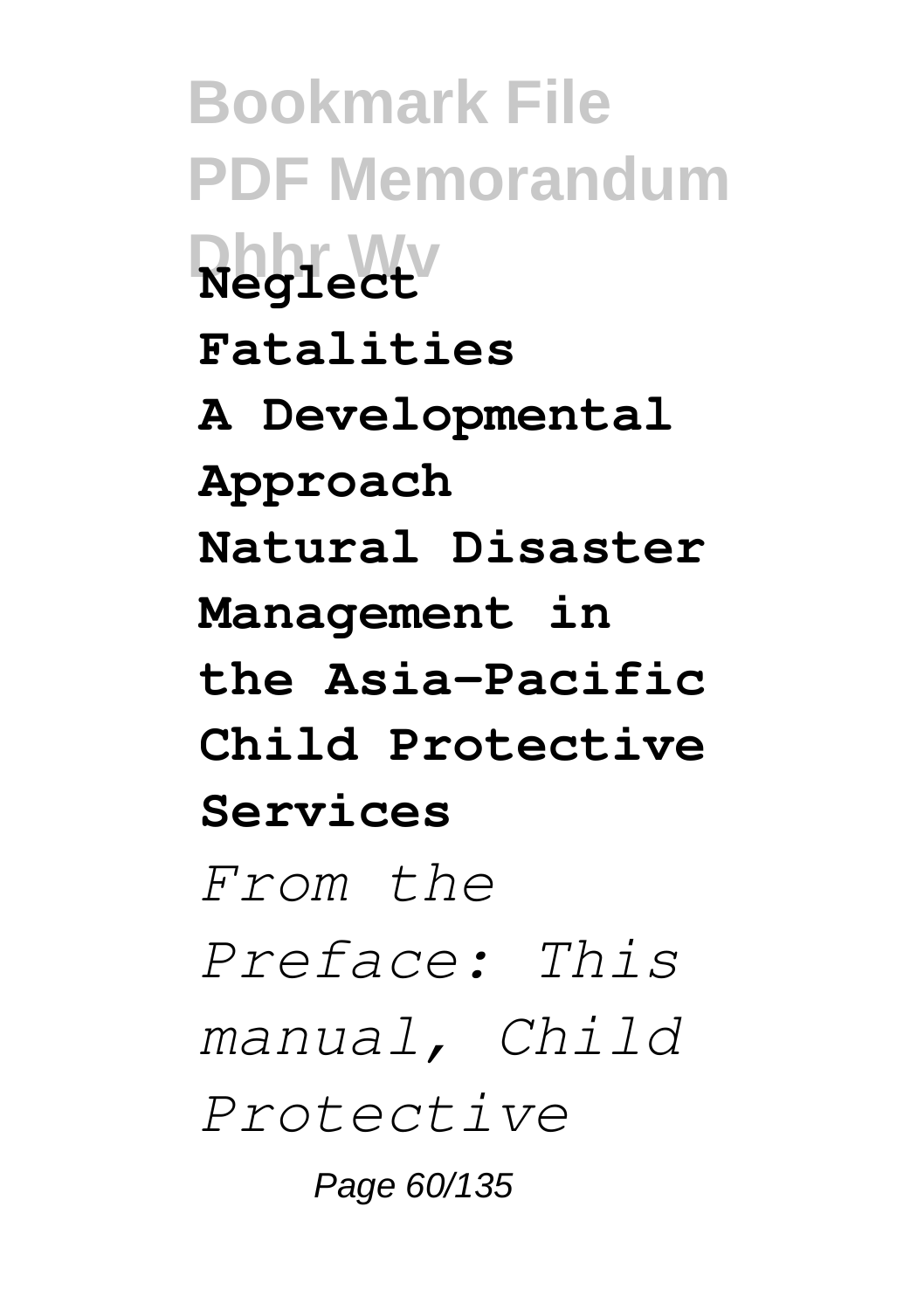**Bookmark File PDF Memorandum Dhhr Wv** *Services: A Guide for Caseworkers, examines the roles and resp onsibilities of child protective services (CPS) workers, who are at the forefront of* Page 61/135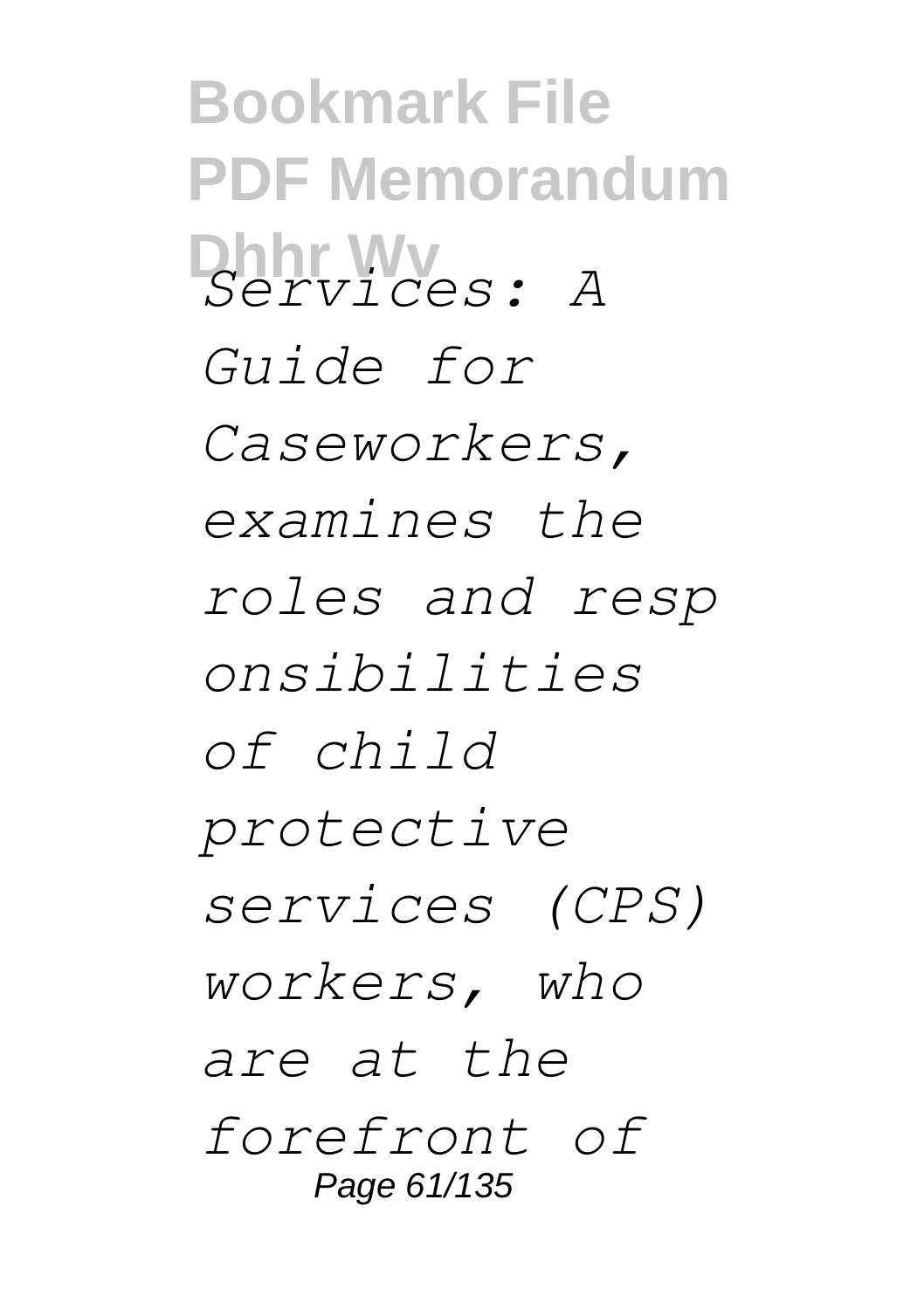**Bookmark File PDF Memorandum Dhhr Wv** *every community's child protection efforts. The manual describes the basic stages of the CPS process and the steps necessary to* Page 62/135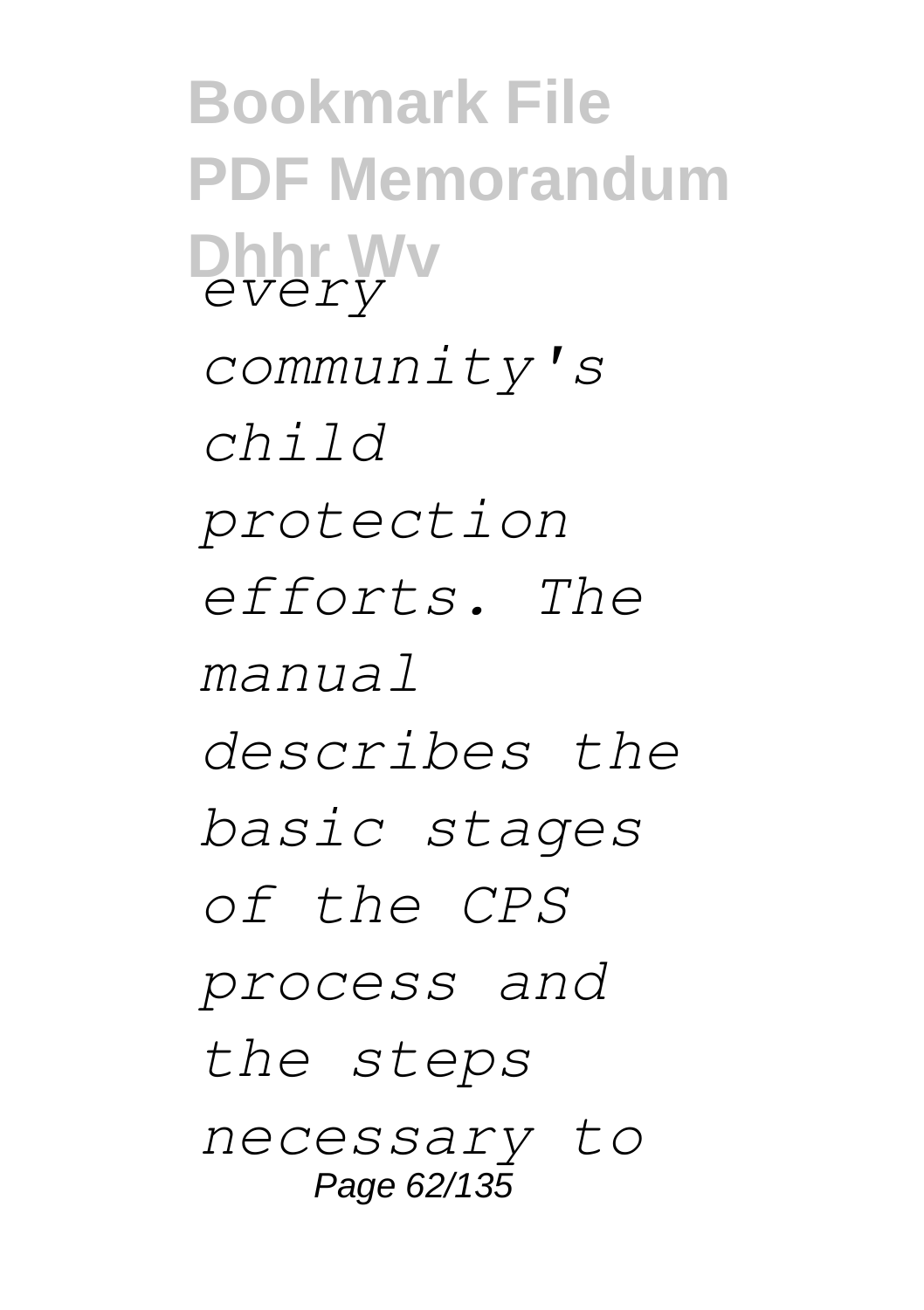**Bookmark File PDF Memorandum Dhhr Wv** *accomplish each stage: intake, initial assessment or investigation, family assessment, case planning, service provision, evaluation of* Page 63/135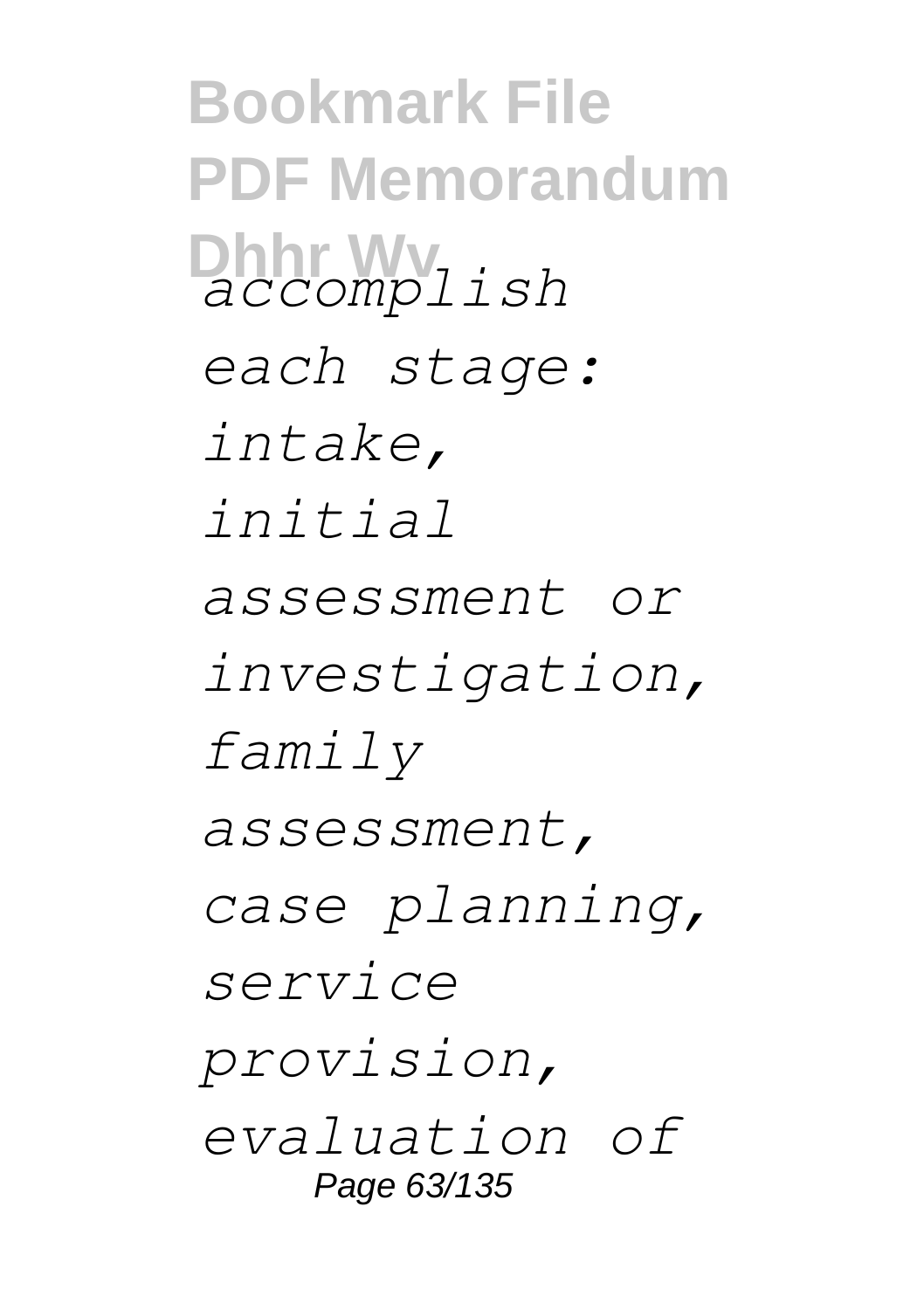**Bookmark File PDF Memorandum Dhhr Wv** *family progress, and case closure. Best practices and critical issues in casework practice are underscored throughout. The primary audience for* Page 64/135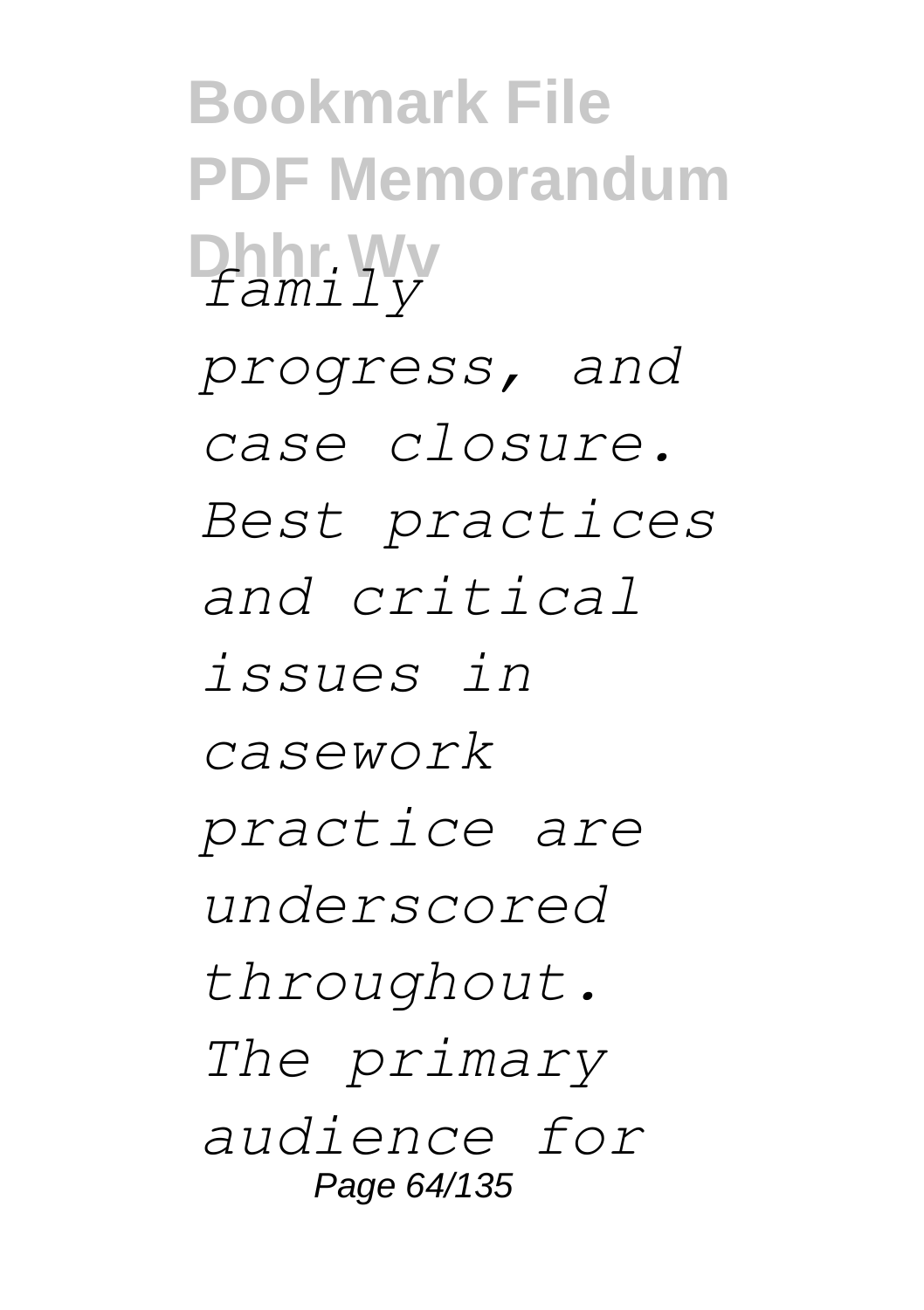**Bookmark File PDF Memorandum Dhhr Wv** *this manual includes CPS caseworkers, supervisors, and administra tors. State and local CPS agency trainers may use the manual for preservice or inservice* Page 65/135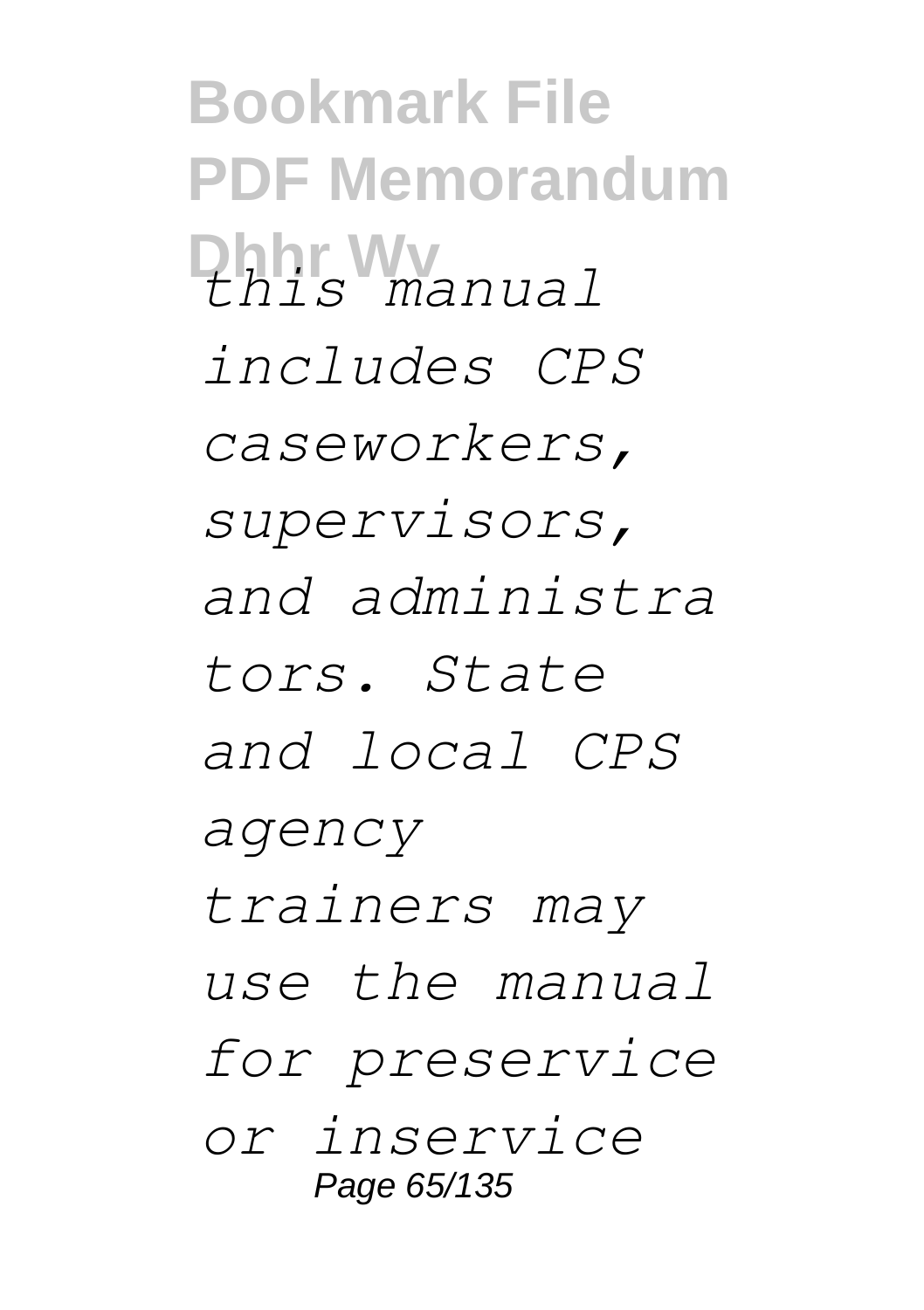**Bookmark File PDF Memorandum Dhhr Wv** *training of CPS*

*caseworkers, while schools of social work may add it to class reading lists to orient students to the field of child* Page 66/135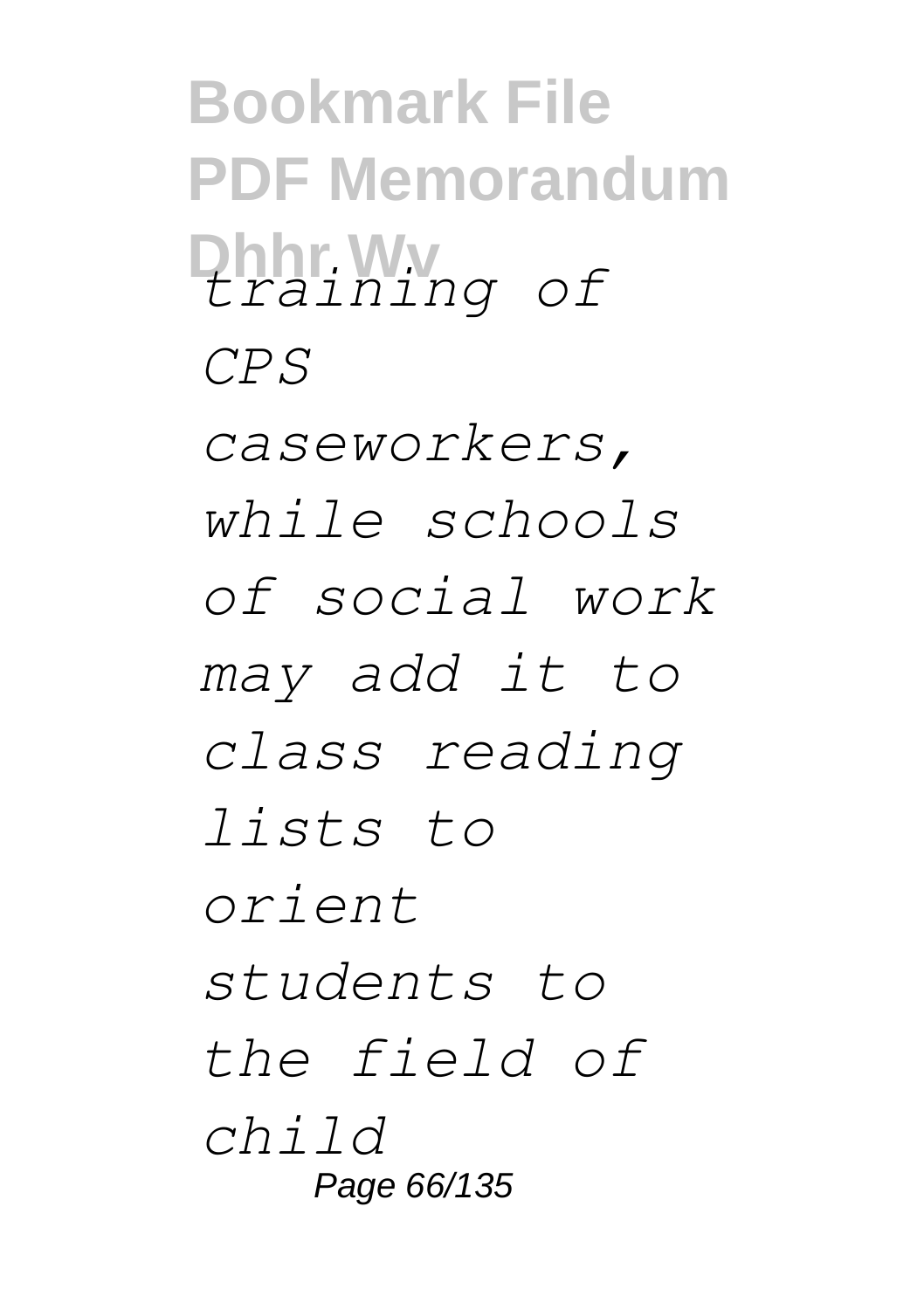**Bookmark File PDF Memorandum Dhhr Wv** *protection. In addition, other professionals and concerned community members may consult the manual for a greater understanding of the child* Page 67/135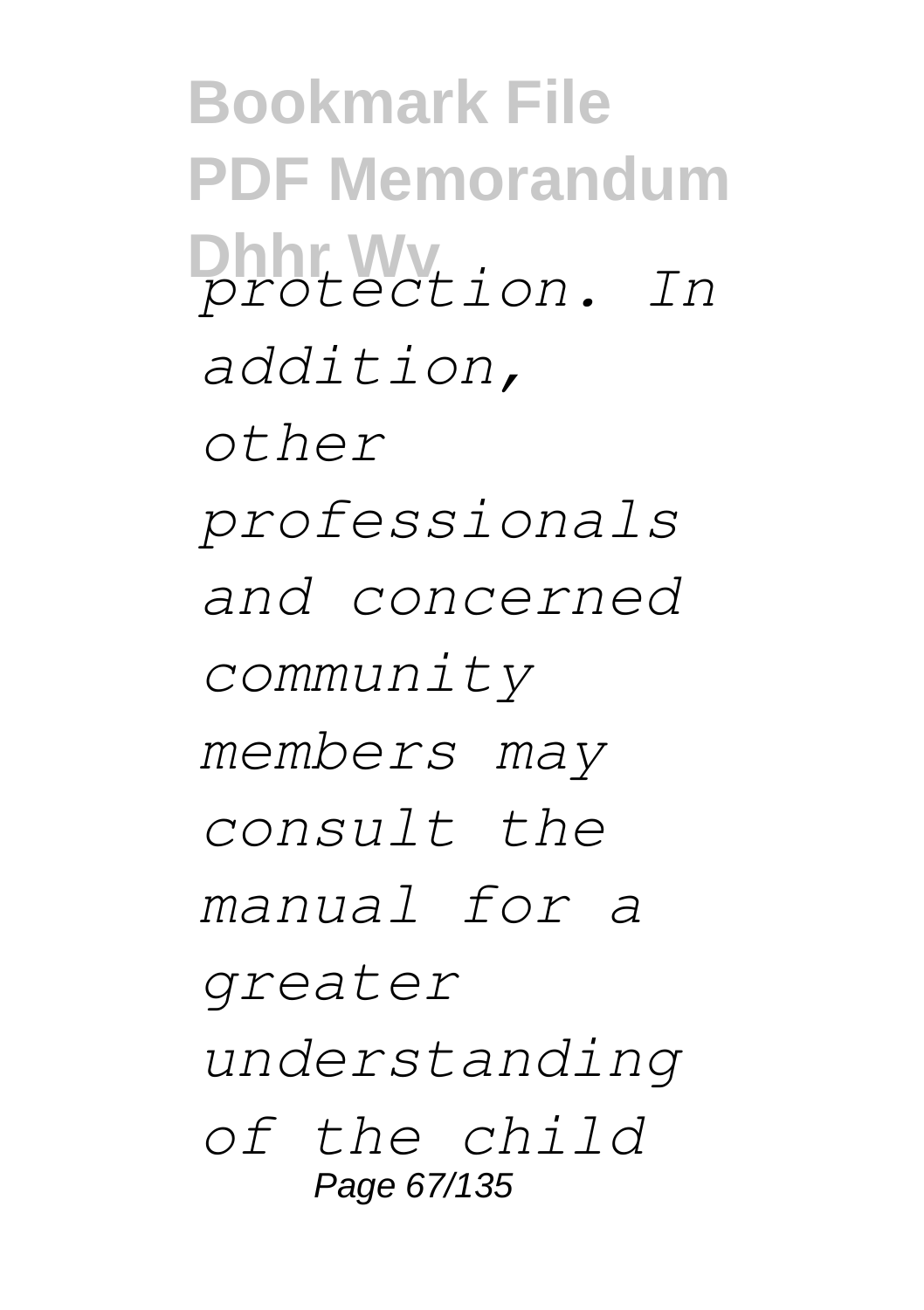**Bookmark File PDF Memorandum Dhhr Wv** *protection process. This manual builds on the information presented in A Coordinated Response to Child Abuse and Neglect: The Foundation for Practice.* Page 68/135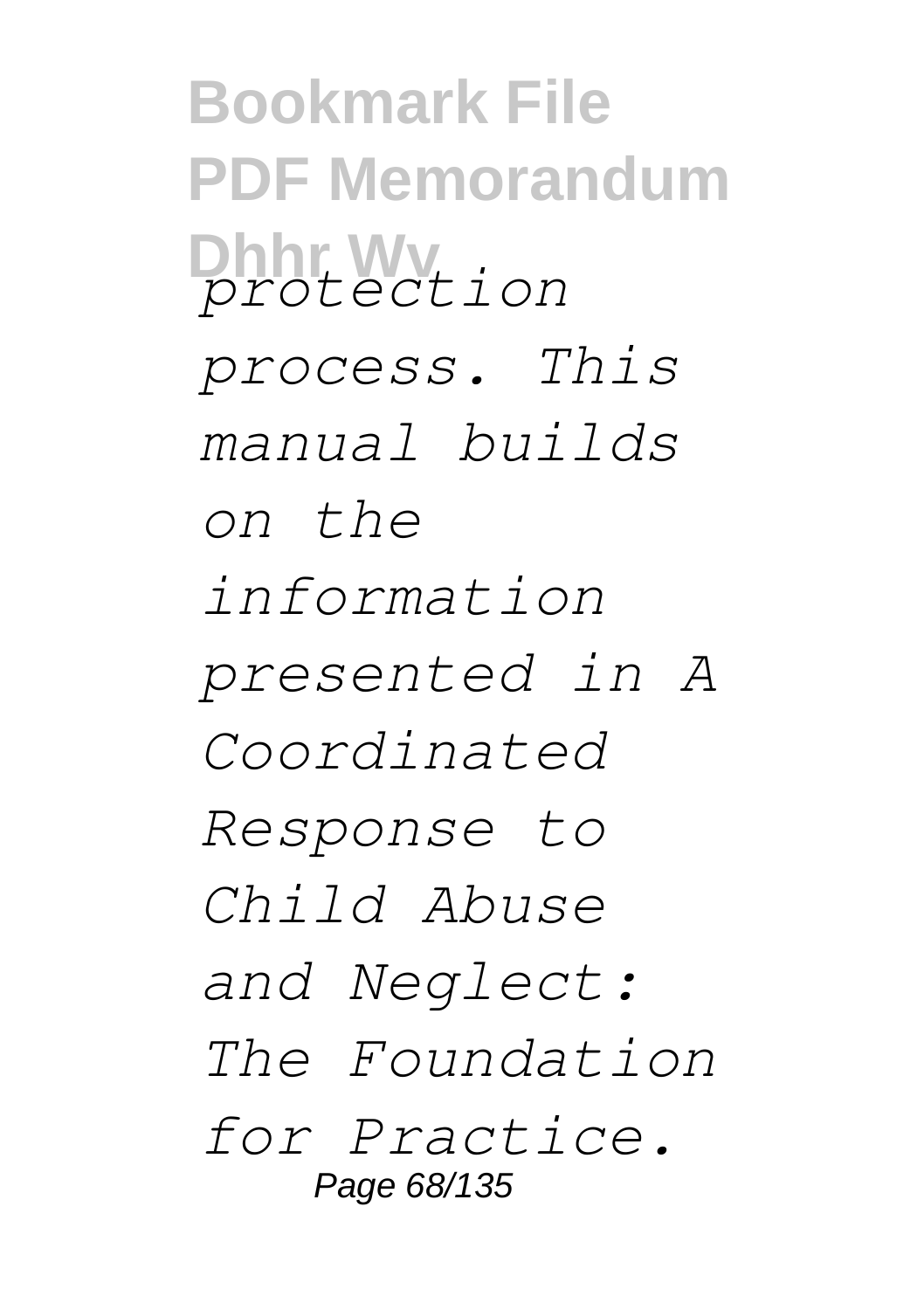**Bookmark File PDF Memorandum Dhhr Wv** *Readers are encouraged to begin with that manual as it addresses important information on which CPS practice is ba sed-including definitions of child* Page 69/135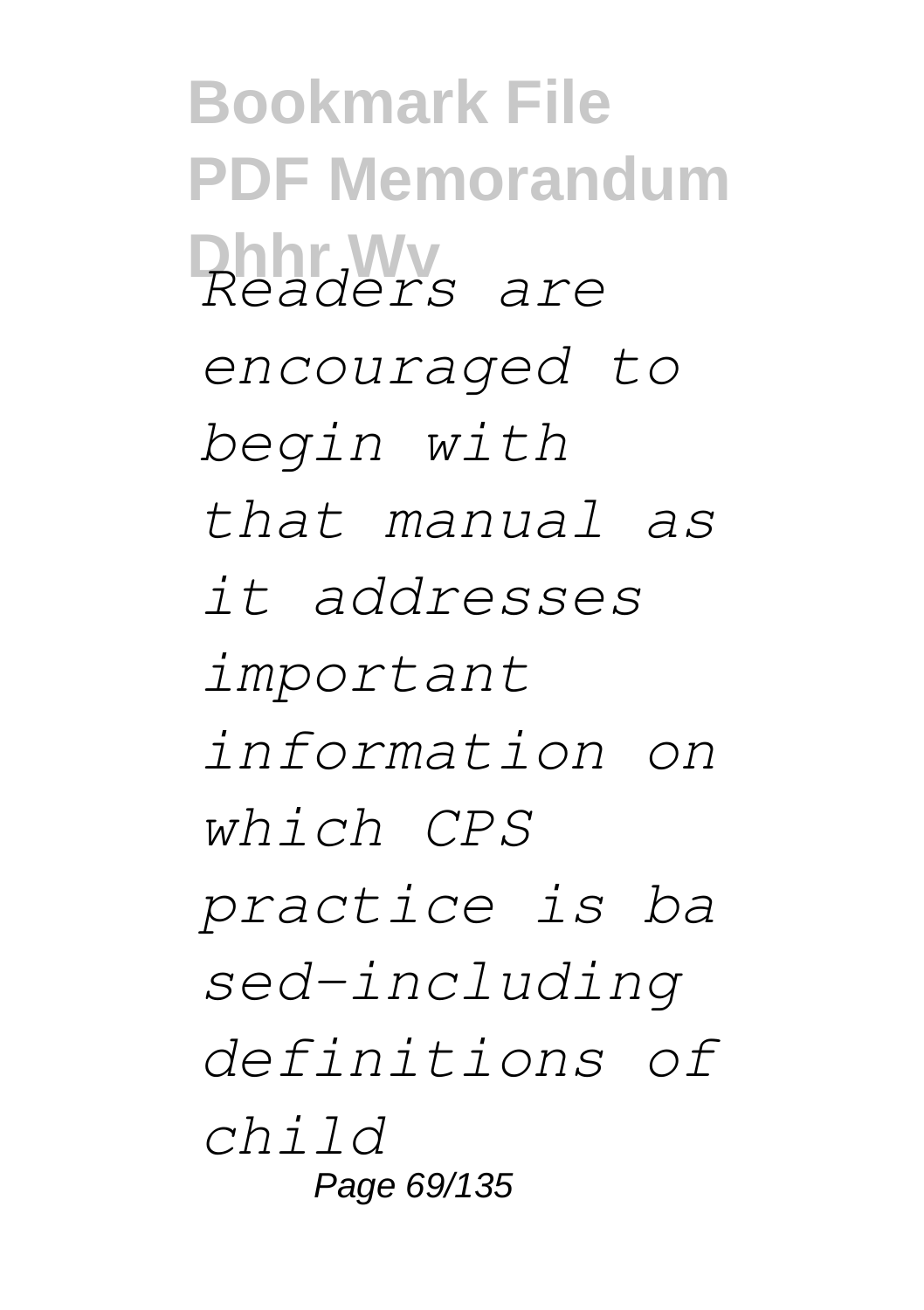**Bookmark File PDF Memorandum Dhhr Wv** *maltreatment, risk factors, consequences, and the Federal and State basis for intervention. Some manuals in the series also may be of interest in* Page 70/135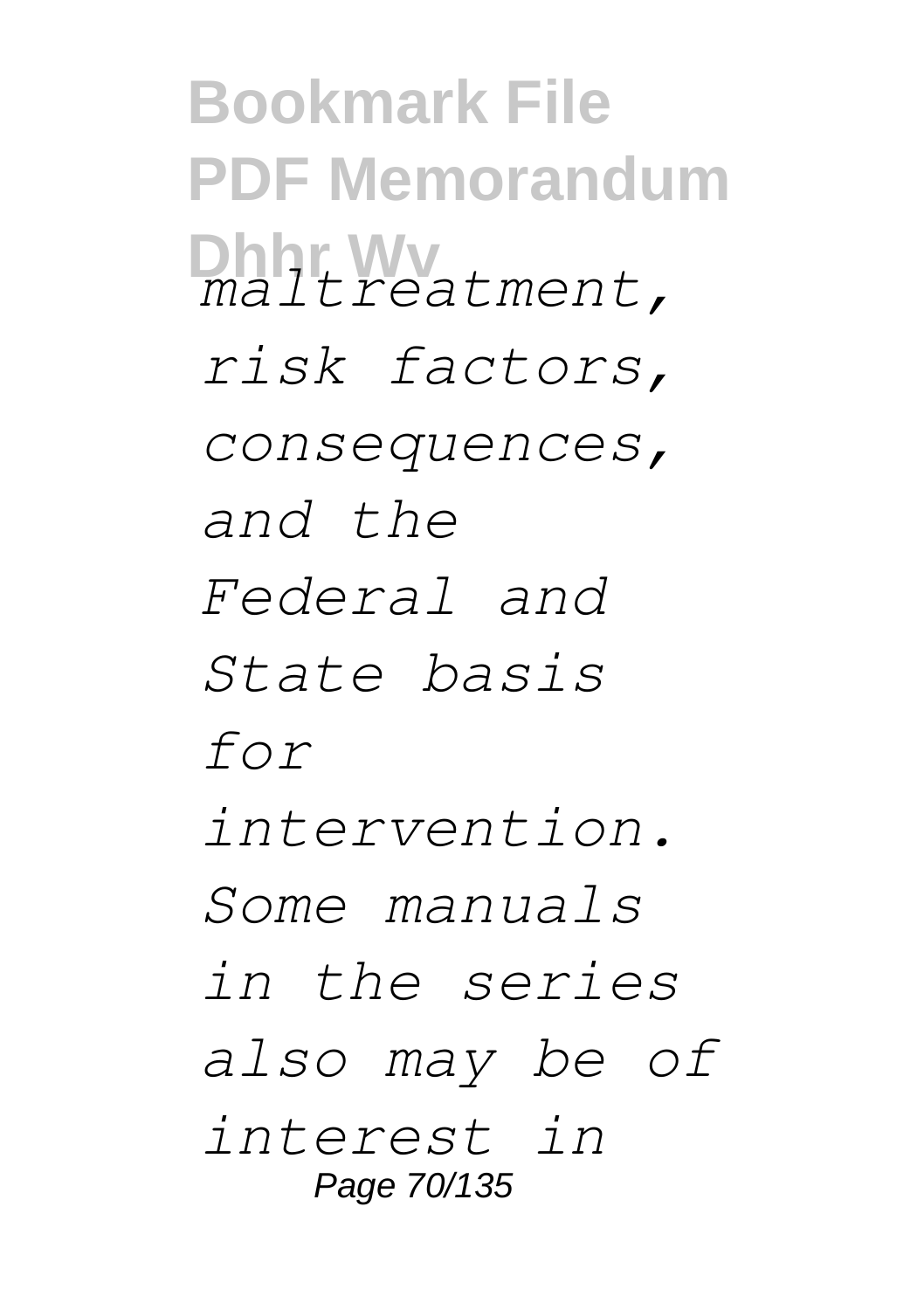**Bookmark File PDF Memorandum Dhhr Wv** *understanding the roles of other professional groups in responding to child abuse and neglect, including: Substance abuse treatment* Page 71/135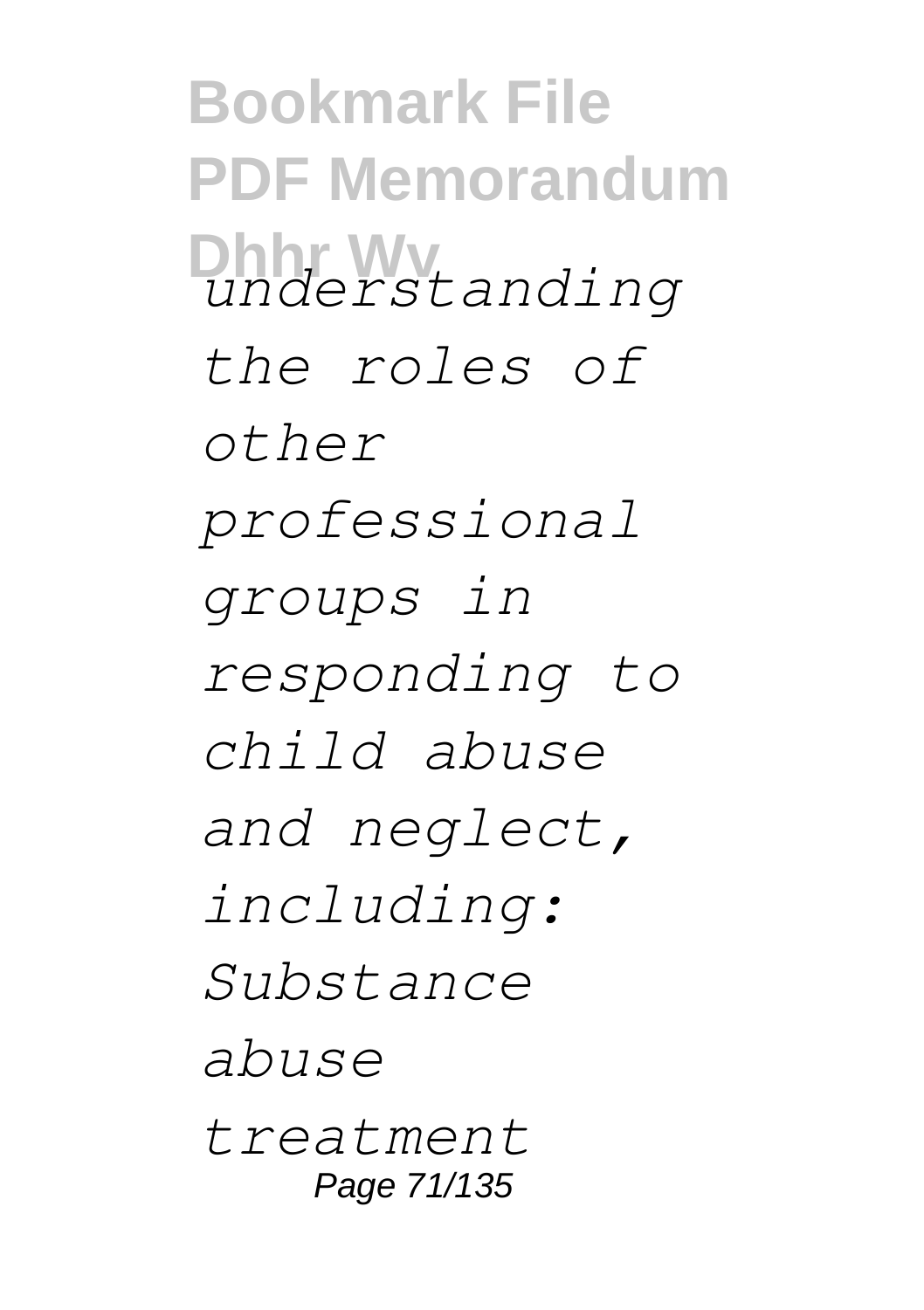**Bookmark File PDF Memorandum Dhhr Wv** *providers; Domestic violence victim advocates; Educators; Law enforcement personnel. Other manuals address special issues, such* Page 72/135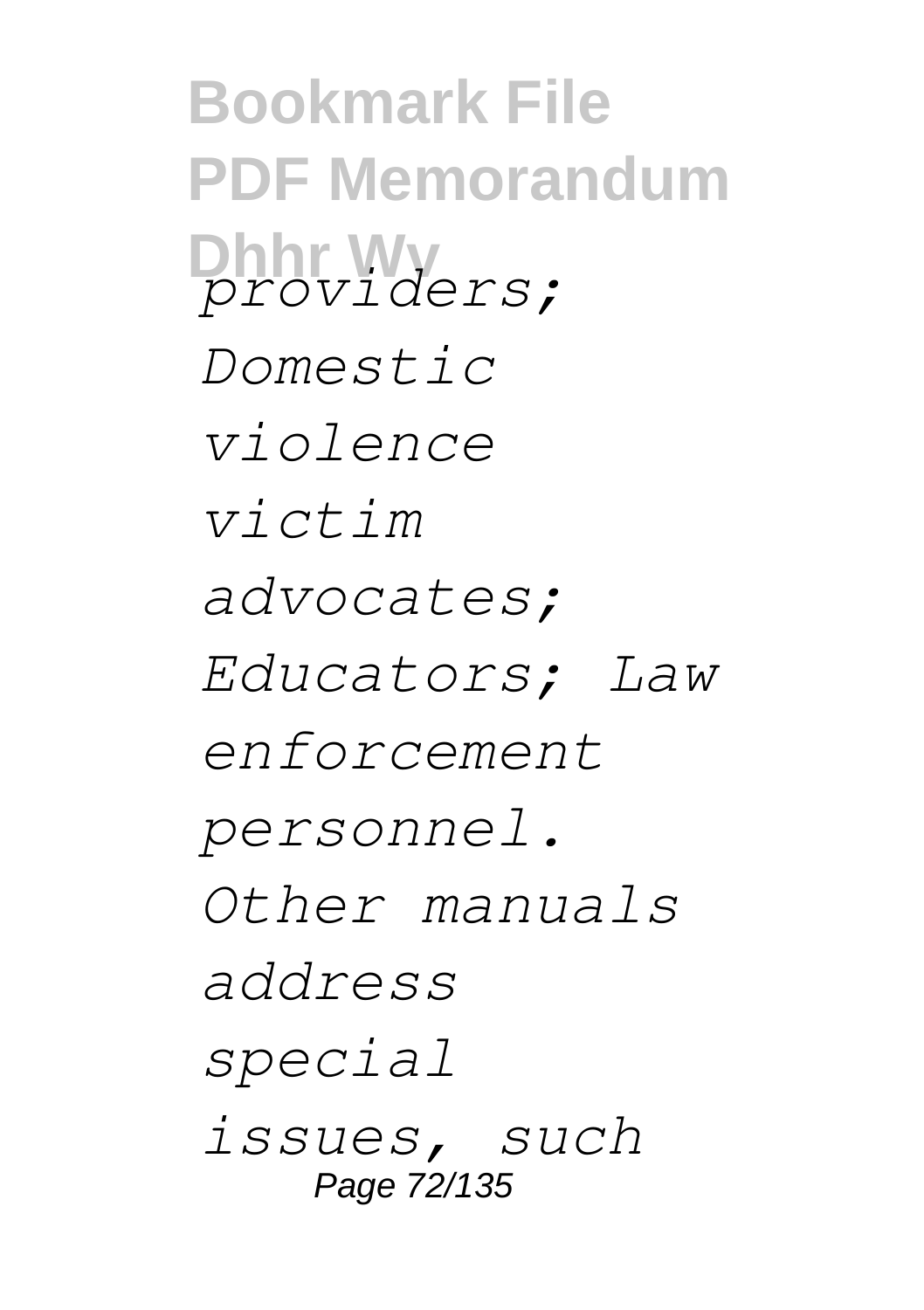**Bookmark File PDF Memorandum Dhhr Wv** *as building partnerships and working with the courts on CPS cases. Lisianna Rockefeller, the wife of a congressman and a popular journalist,* Page 73/135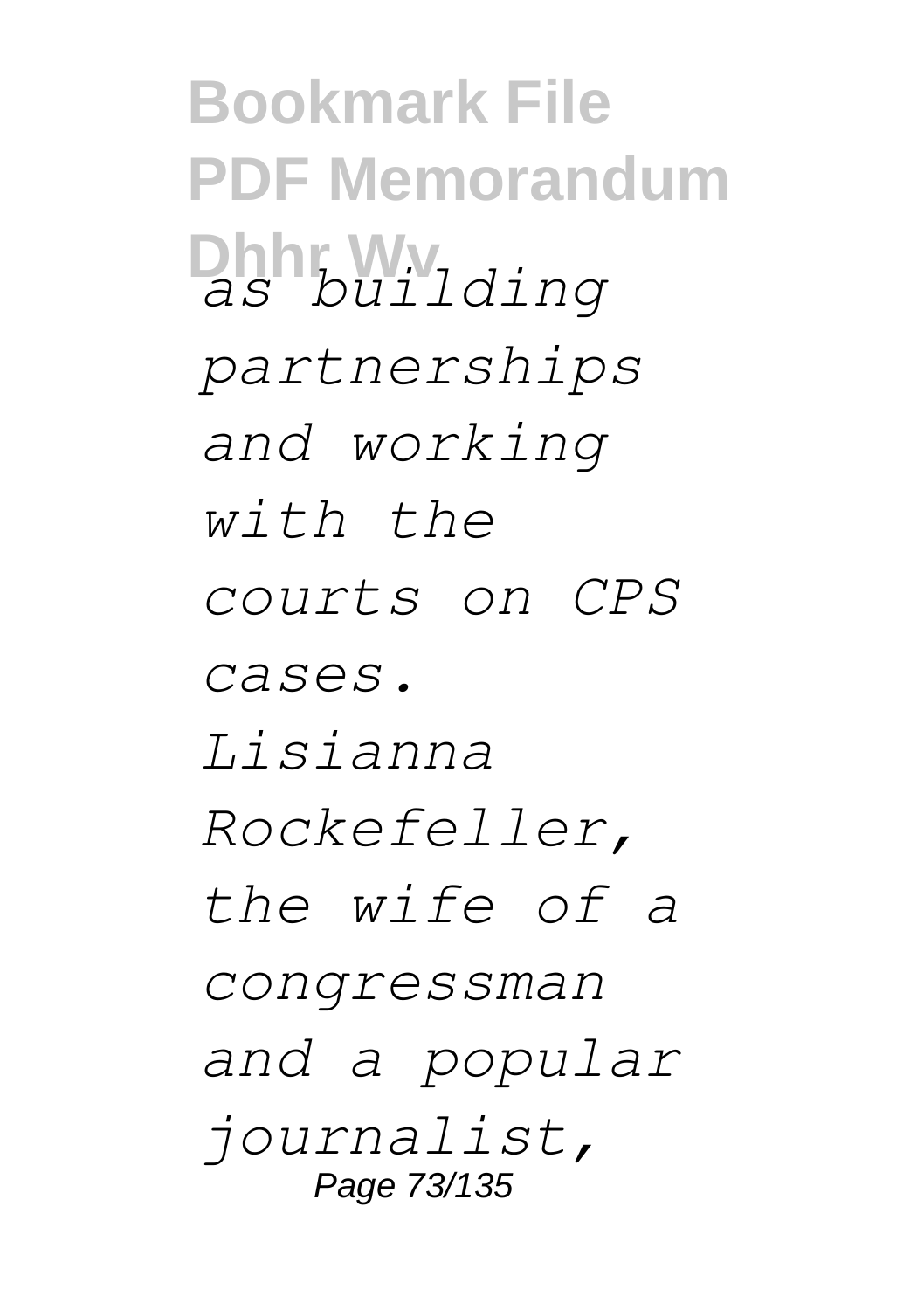**Bookmark File PDF Memorandum Dhhr Wv** *becomes enmeshed with a group known as the Consolidated Citizens Corp, commonly known as the CCC, and a man known only as X, who is involved in* Page 74/135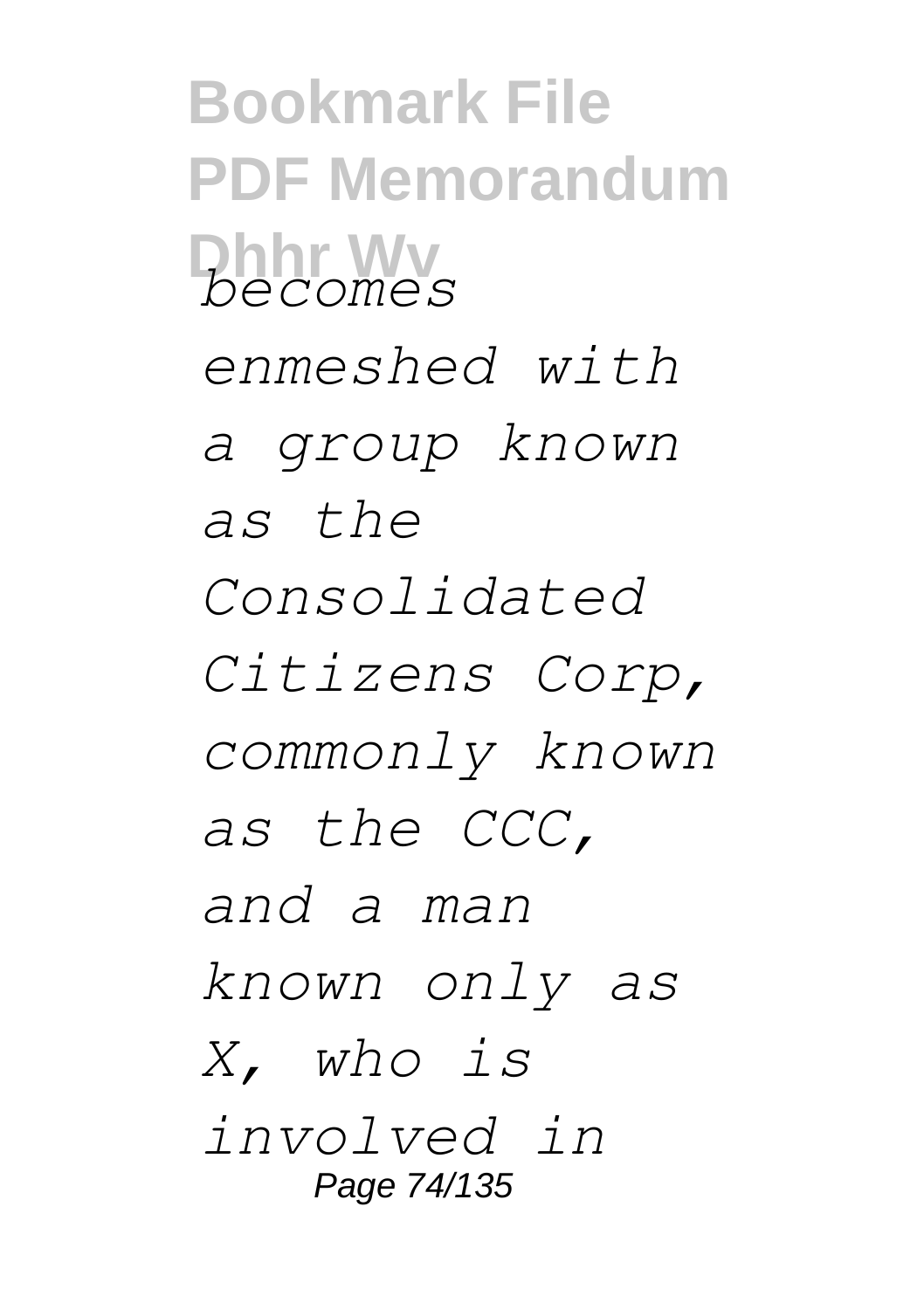**Bookmark File PDF Memorandum Dhhr Wv** *smuggling people out of Crooked County that are on the list of suspected persons. They will certainly meet with a bad end if not taken to safety. Jay* Page 75/135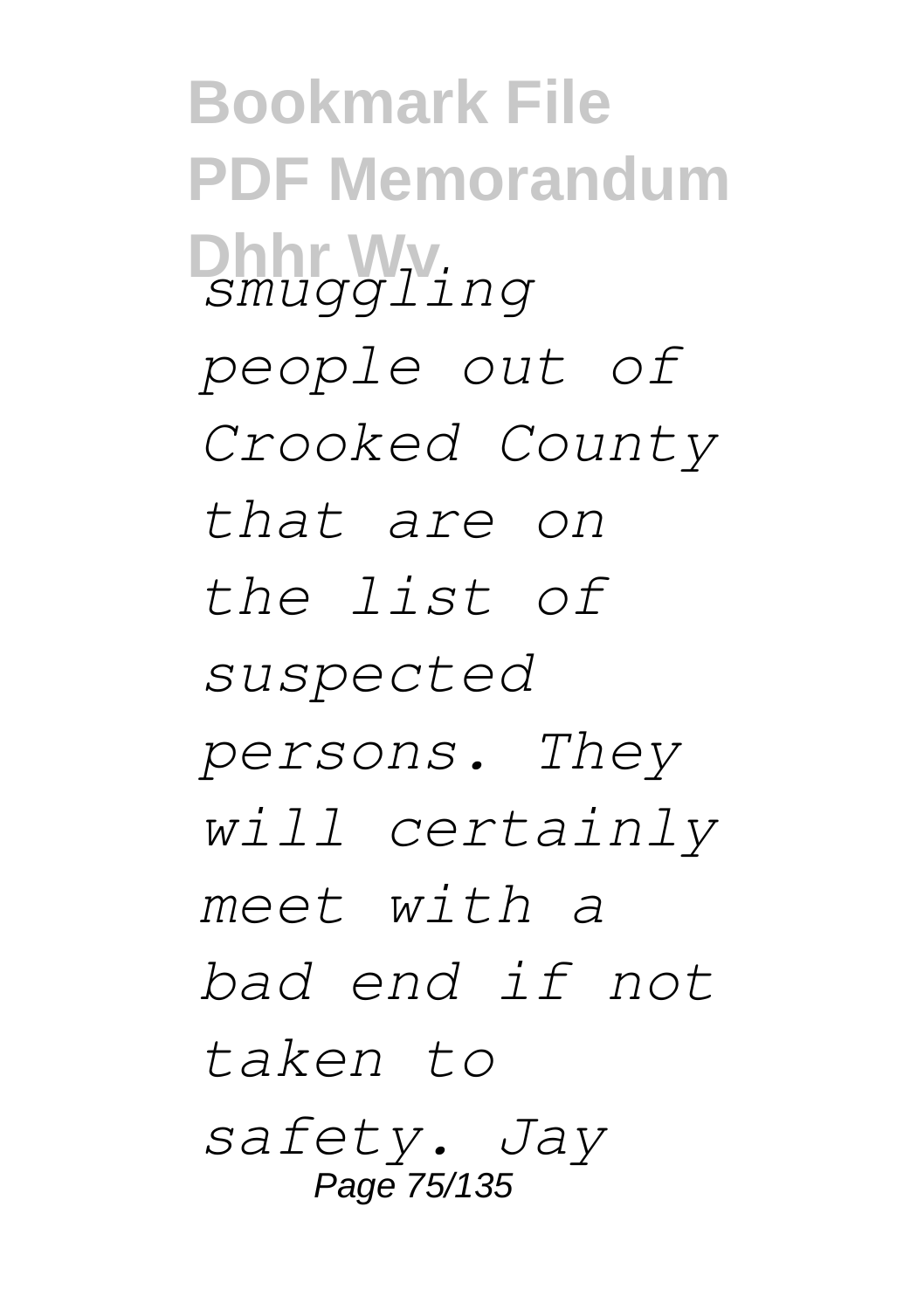**Bookmark File PDF Memorandum Dhhr Wv** *Wilkes is the commander of the special task force assigned to catch Lisianna Rockefeller, who was forced to flee Crooked County. The famed* Page 76/135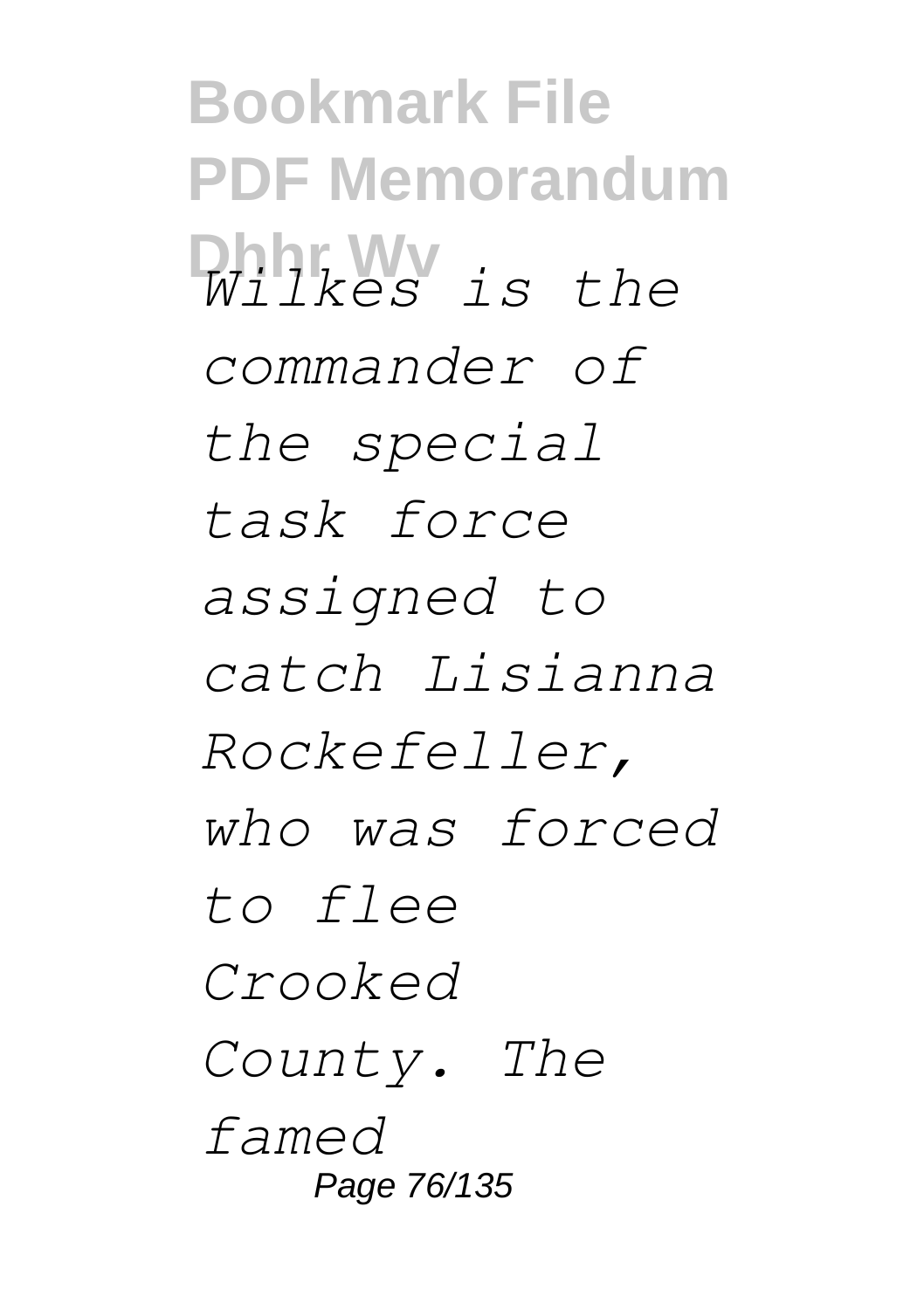**Bookmark File PDF Memorandum Dhhr Wv** *journalist and wife to a wellknown congressman and senatoras son, Lisianna Rockefeller was hunted by the Agent of the Devil Jay Wilkes. But Lisianna had a* Page 77/135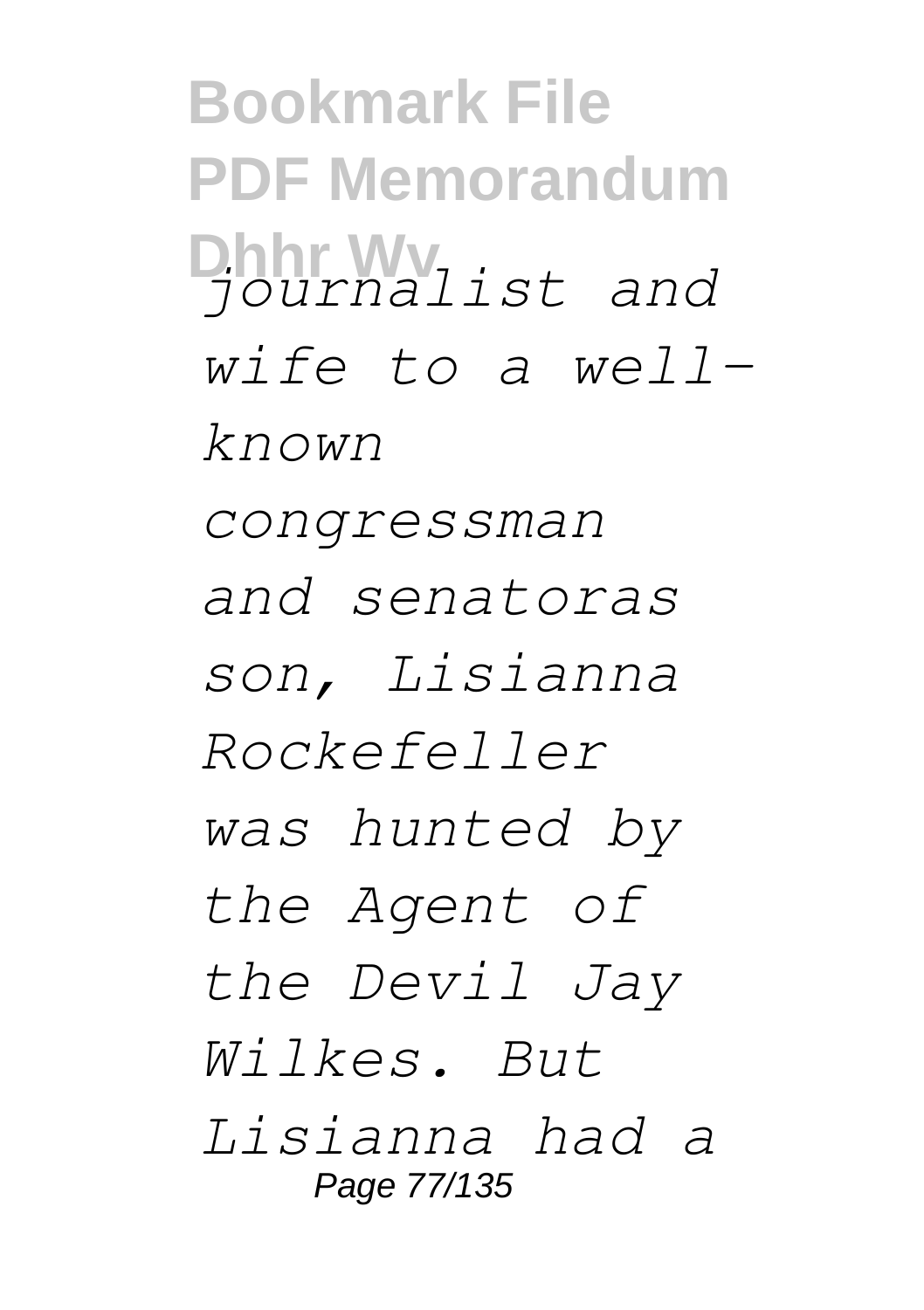**Bookmark File PDF Memorandum Dhhr Wv** *secret friend. Her friend was truly king of his realm. The dark beast that was always watching Lisianna was only a shadow to others. Was the mysterious* Page 78/135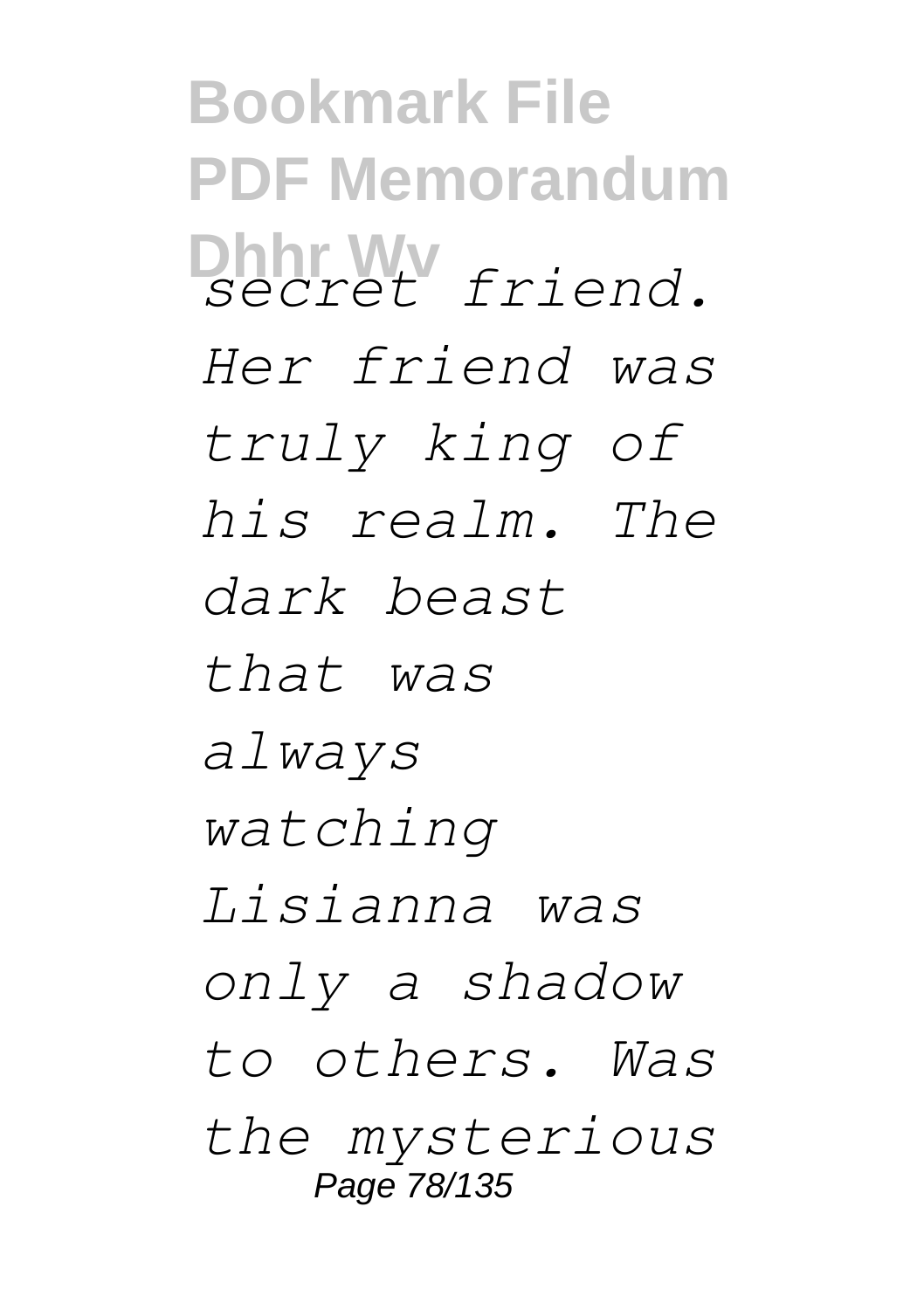**Bookmark File PDF Memorandum Dhhr Wv** *creature merely a shadow or maybe only a ghost? The Asia-Pacific region is one of the most vulnerable to a variety of natural and* Page 79/135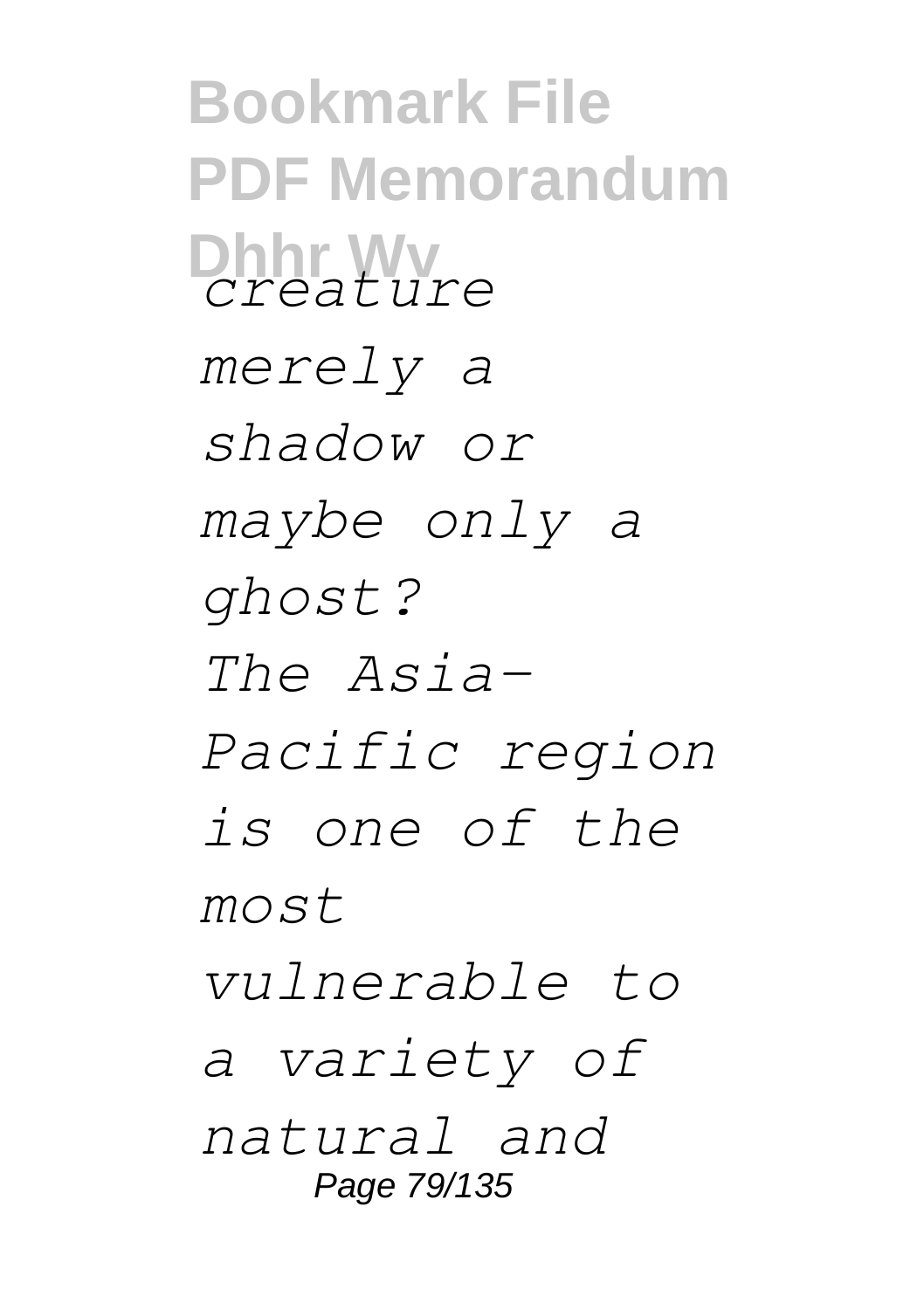**Bookmark File PDF Memorandum Dhhr Wv** *manmade hazards. This edited book productively brings together scholars and senior public officials having direct experience in dealing with* Page 80/135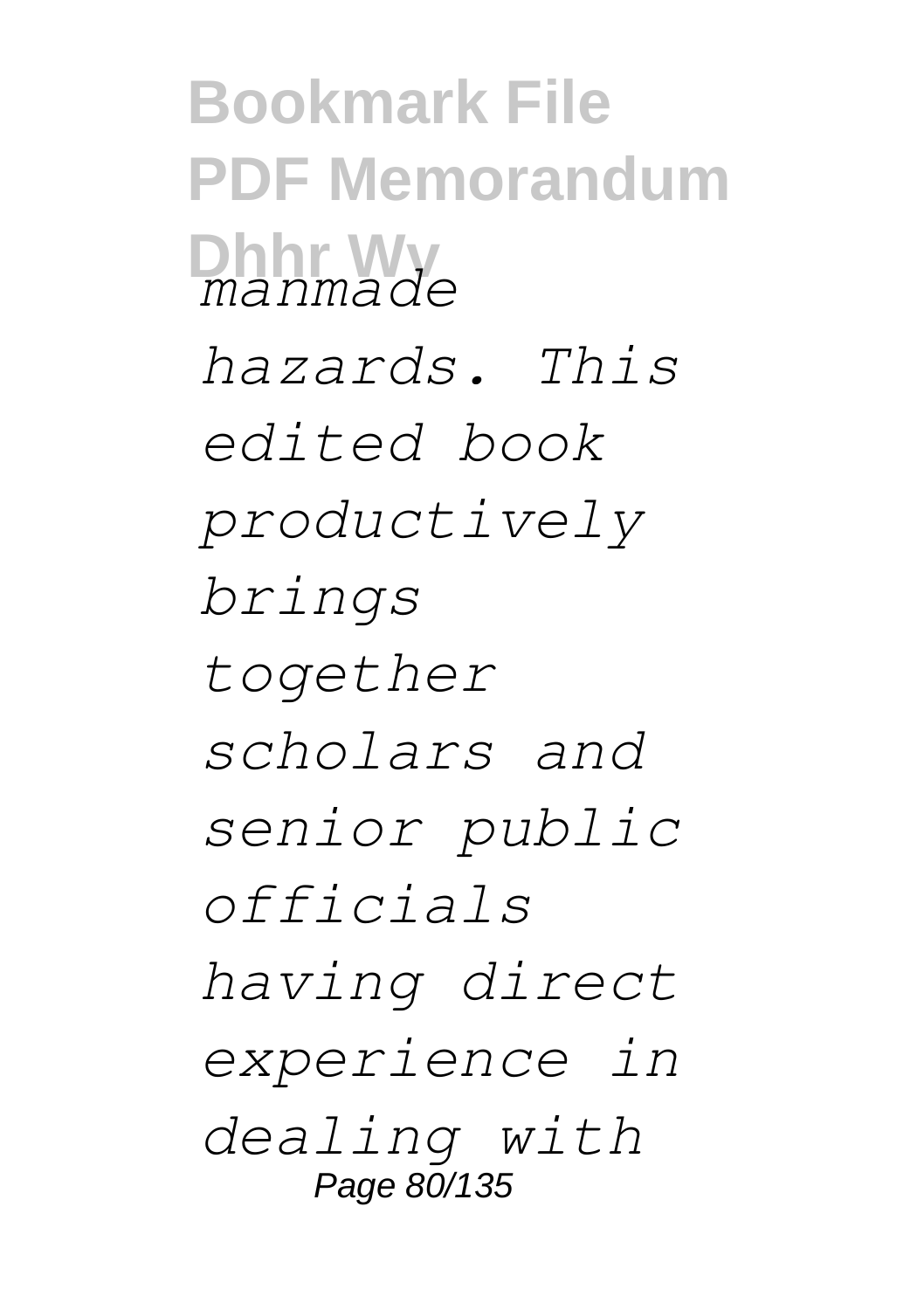**Bookmark File PDF Memorandum Dhhr Wv** *or researching on recent major natural disasters in the Asia-Pacific. The chapters focus on disaster preparedness and management, including pre-*Page 81/135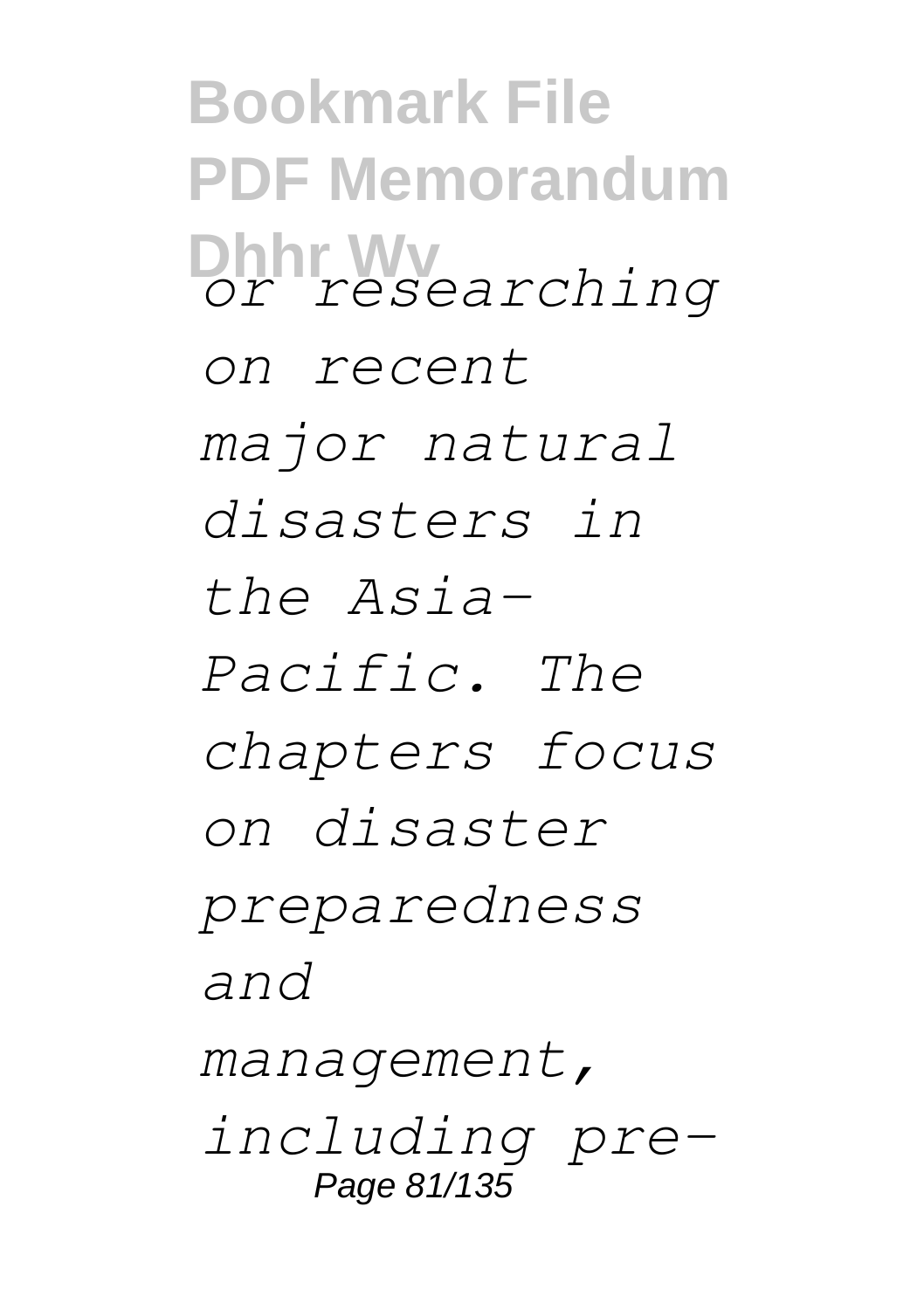**Bookmark File PDF Memorandum Dhhr Wv** *event planning and mitigation, crisis leadership and emergency response, and disaster recovery. Specific events discussed in* Page 82/135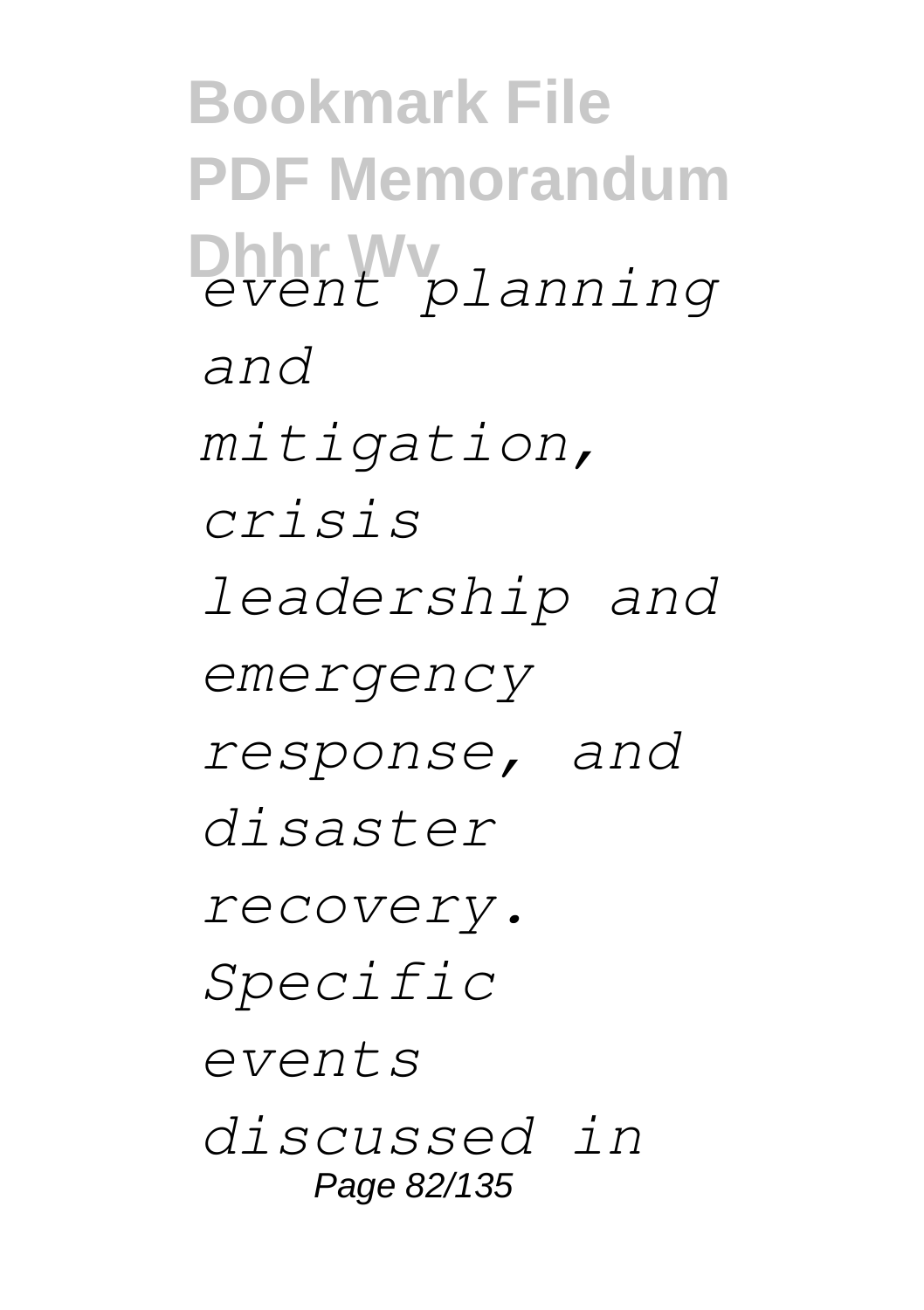**Bookmark File PDF Memorandum Dhhr Wv** *this book include a broad spectrum of disasters such as tropical storms and typhoons in the Philippines; earthquakes in China;* Page 83/135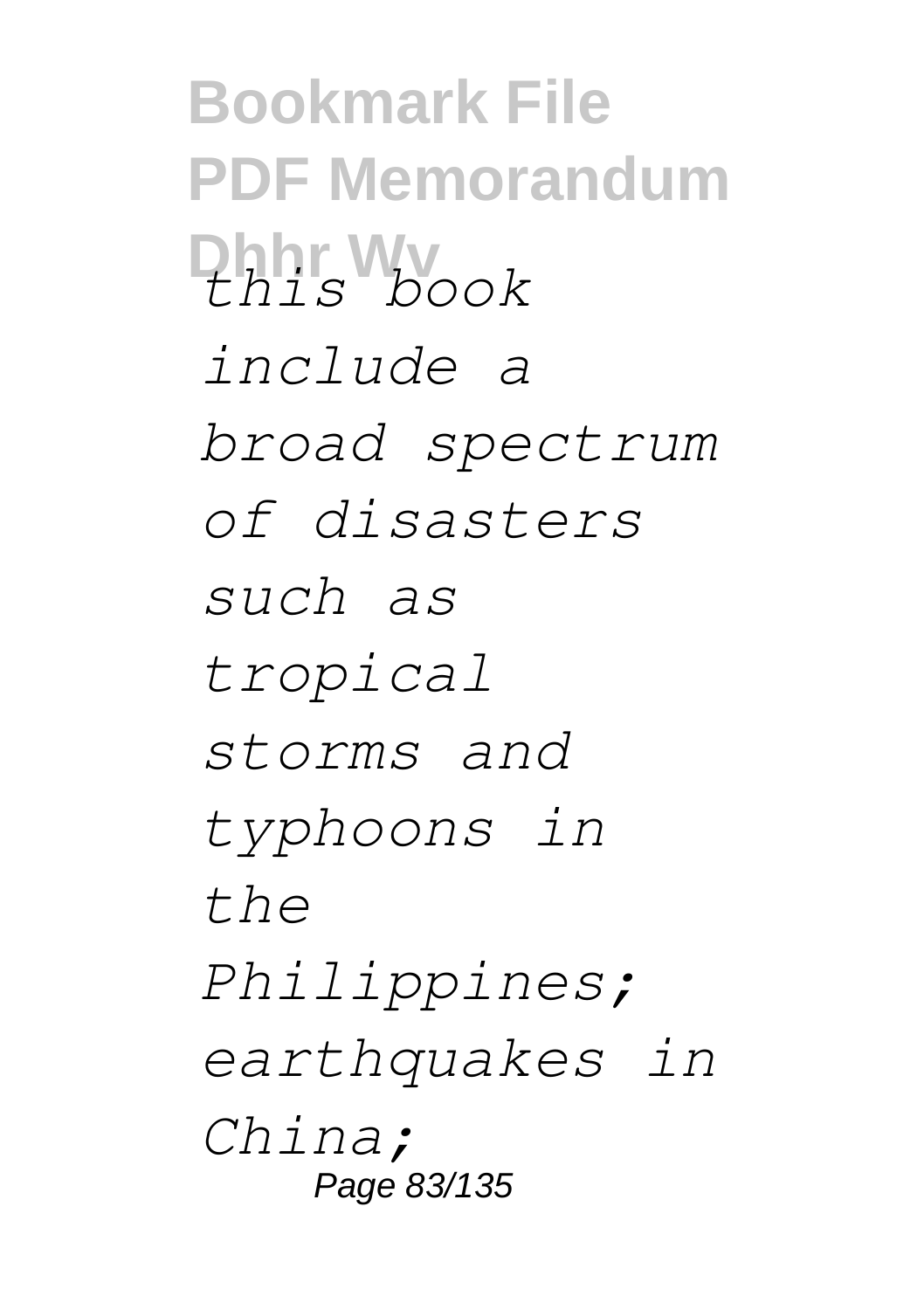**Bookmark File PDF Memorandum Dhhr Wv** *tsunamis in Indonesia, Japan, and Maldives; and bushfires in Australia. The book aims to generate discussions about improved risk reduction strategies* Page 84/135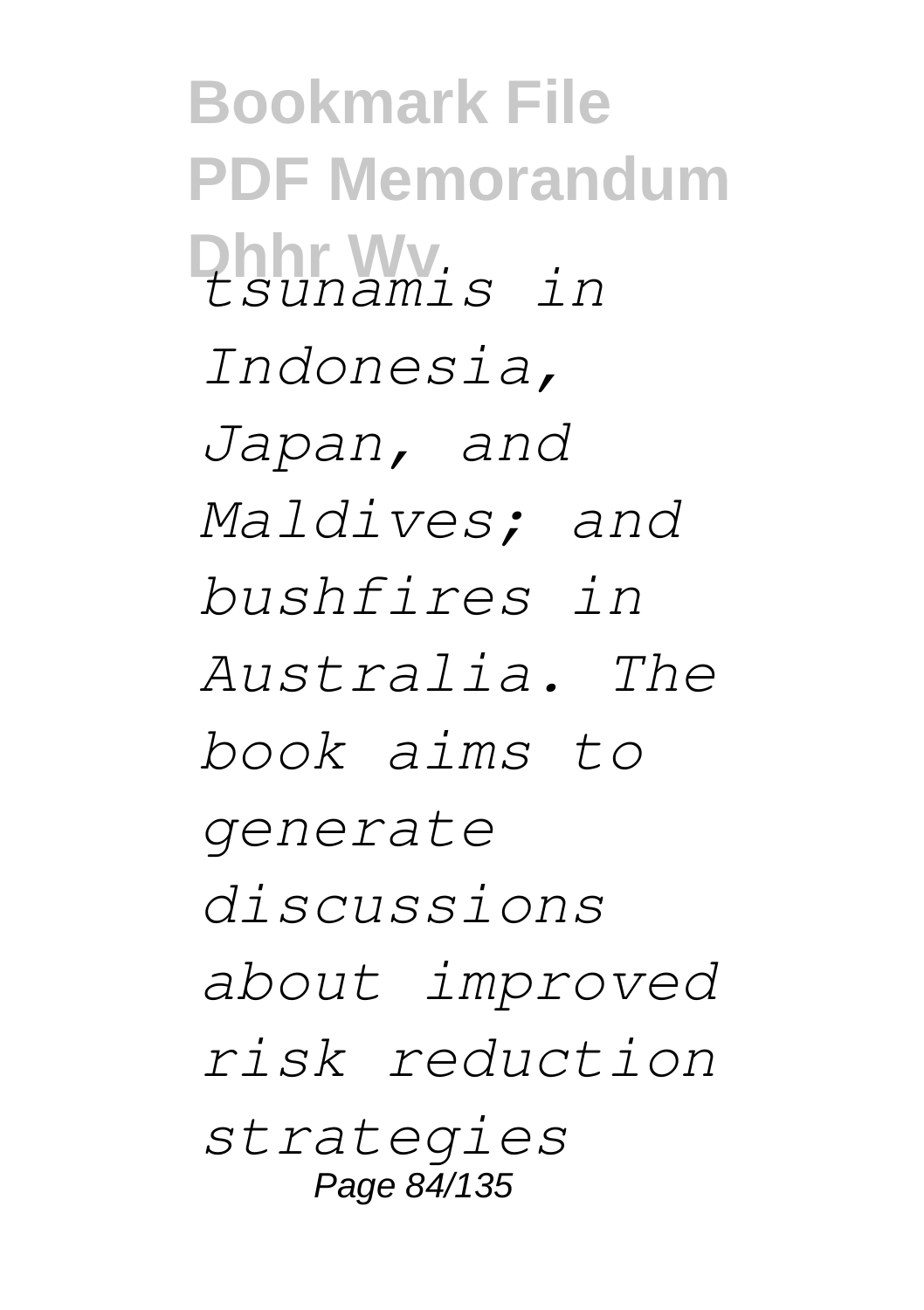**Bookmark File PDF Memorandum Dhhr Wv** *throughout the region. It seeks to provide a comparative perspective across countries to draw lessons from three perspectives: public policy,* Page 85/135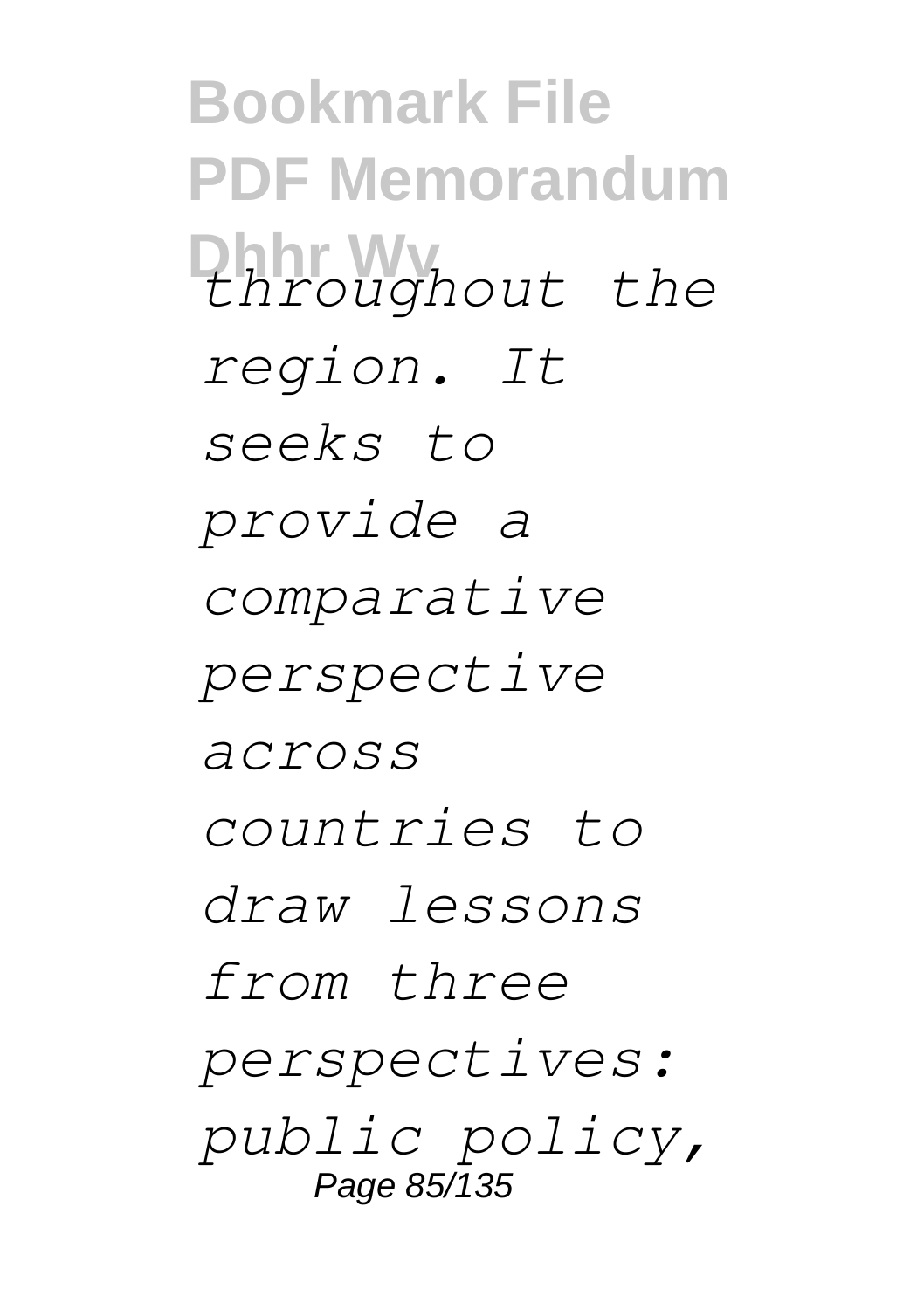**Bookmark File PDF Memorandum Dhhr Wv** *humanitarian systems, and community engagement. Medications for Opioid Use Disorder Selecting Play Materials to Support Development Pharmaceutical* Page 86/135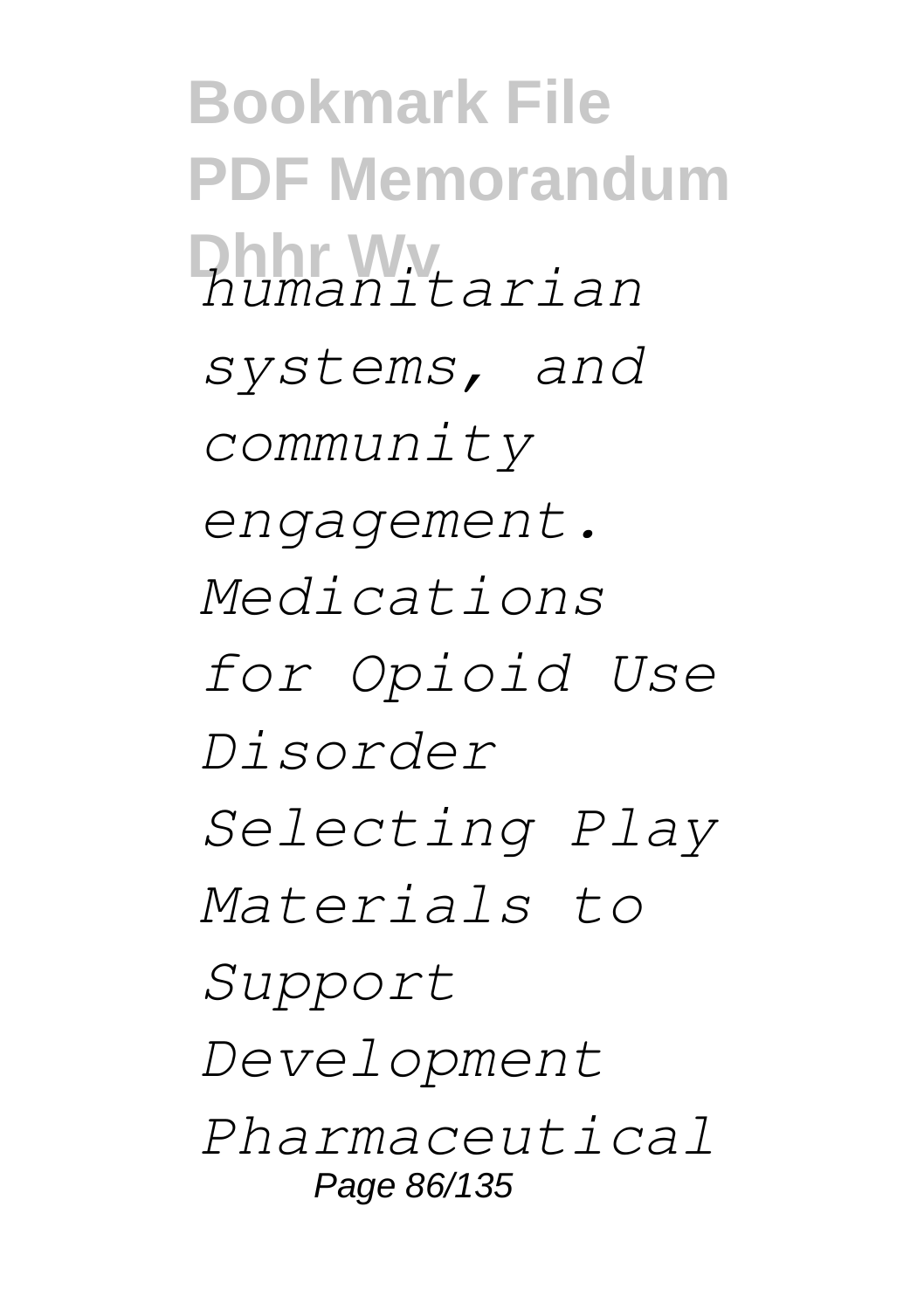**Bookmark File PDF Memorandum Dhhr Wv** *Supply Chain Security Adopted by the Convention February 18th, 1863 Learning from Reading Recovery Handbook of Sex Trafficking* Page 87/135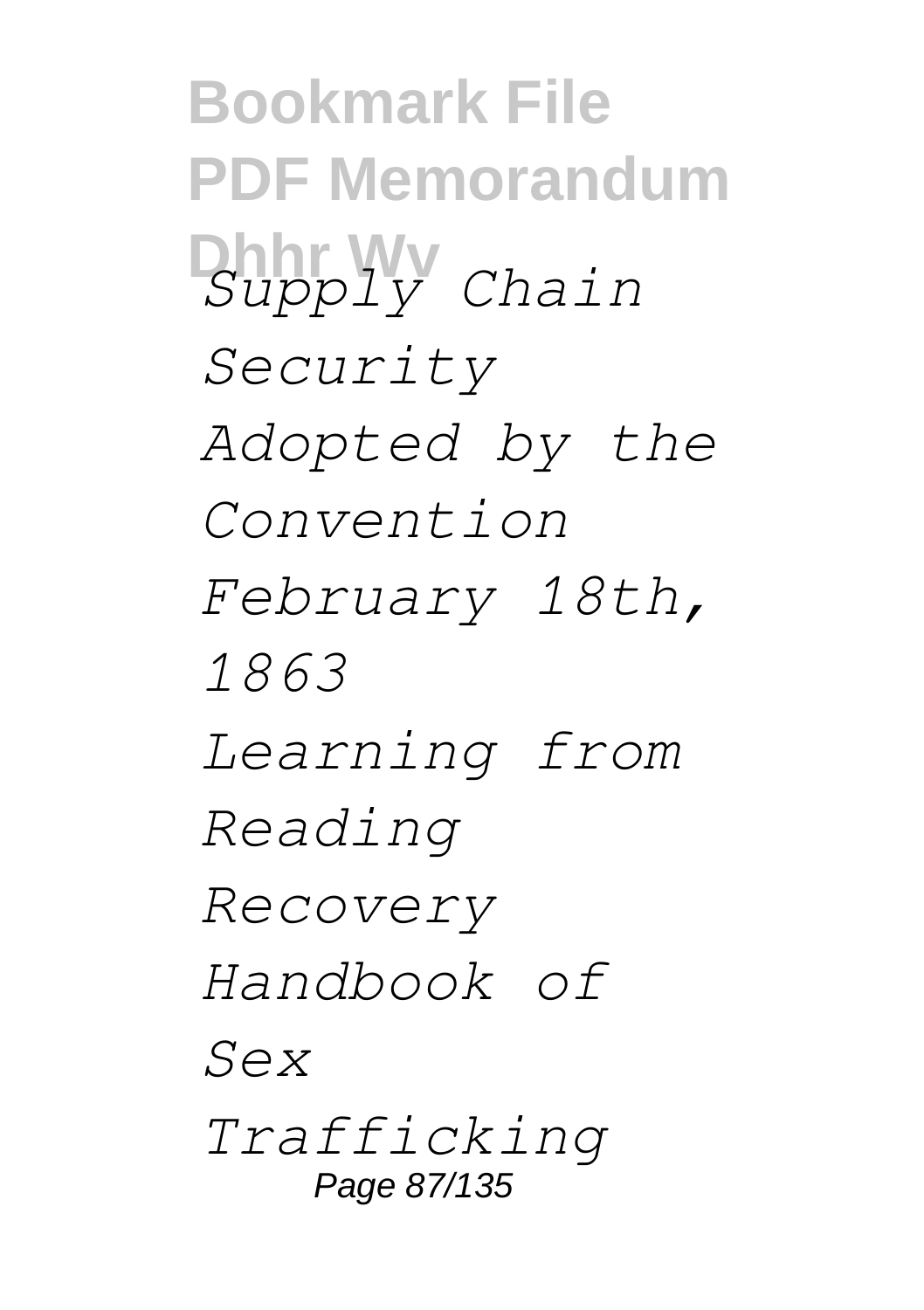**Bookmark File PDF Memorandum Comprehensive** history of the Children's Bureau from 1912-2012 in eBook form that shares the legacy of this landmark agency that established the first Federal Government programs, research and social reform initiatives aimed to Page 88/135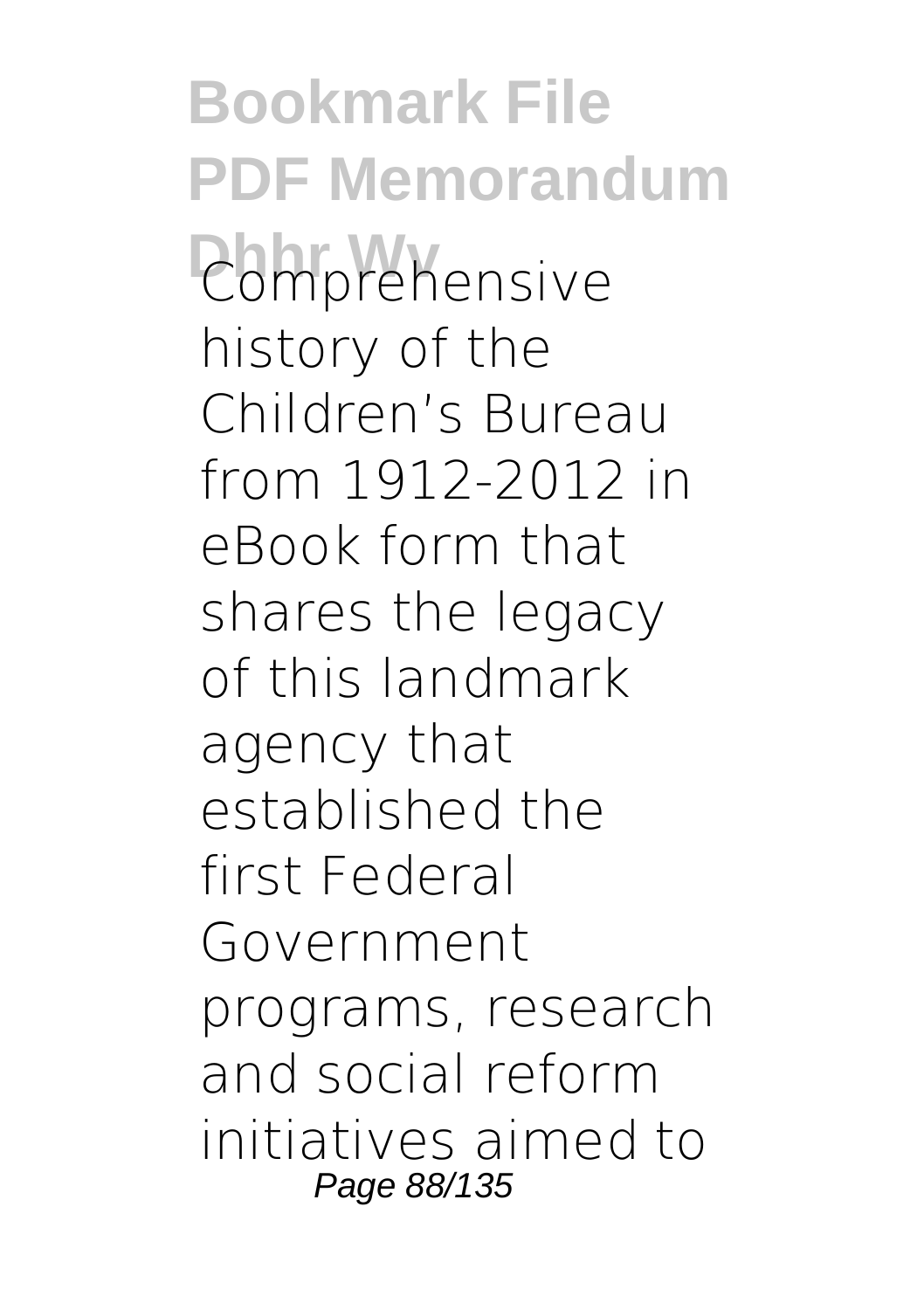**Bookmark File PDF Memorandum** improve the safety, permanency and well-being of children, youth and families. In addition to bios of agency heads and review of legislation and publications, this important book provides a critical look at the evolution of the Nation and its Page 89/135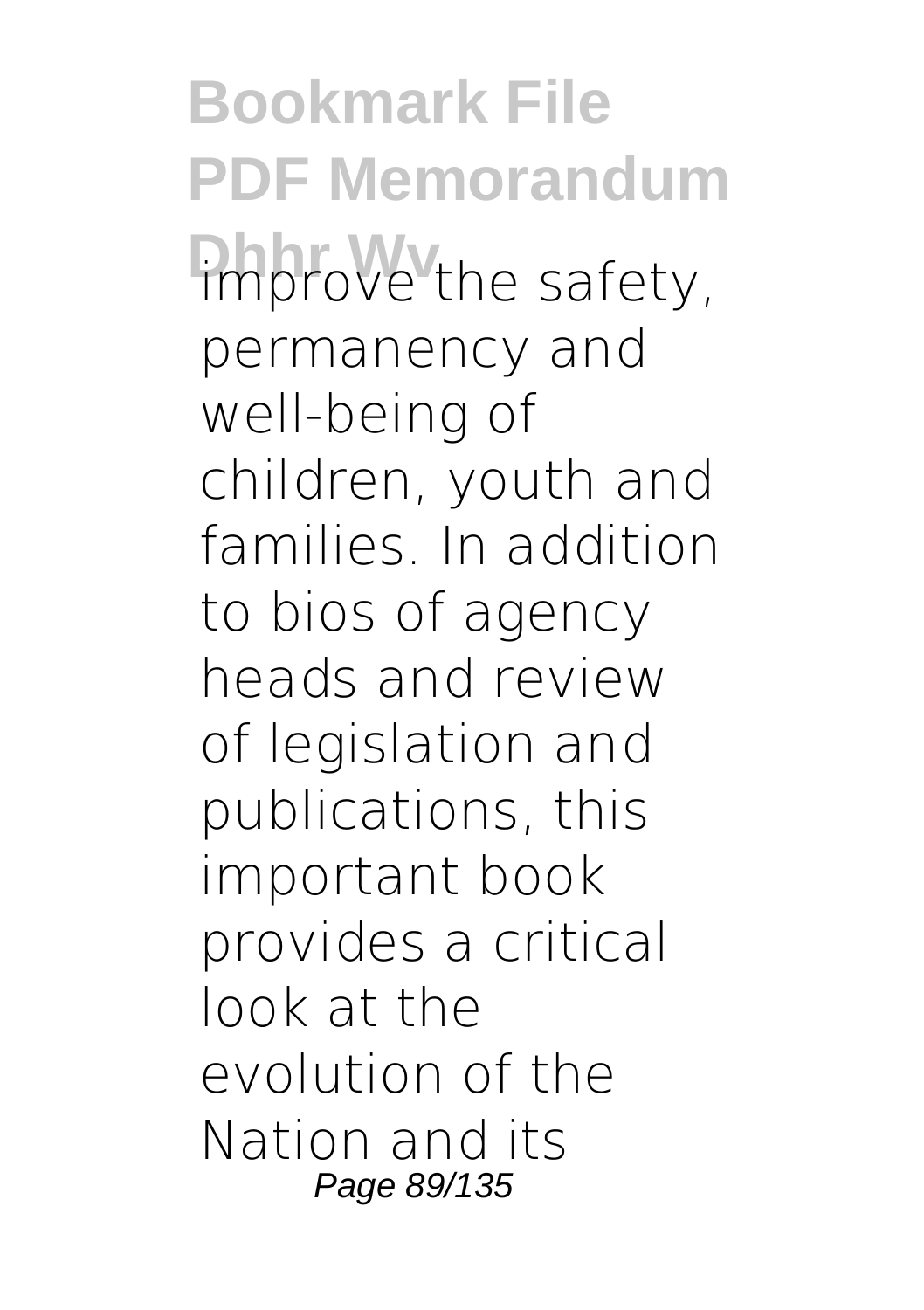**Bookmark File PDF Memorandum Preatment** of children as it covers often inspiring and sometimes heartwrenching topics such as: child labor; the Orphan Trains, adoption and foster care; infant and maternal mortality and childhood diseases; Page 90/135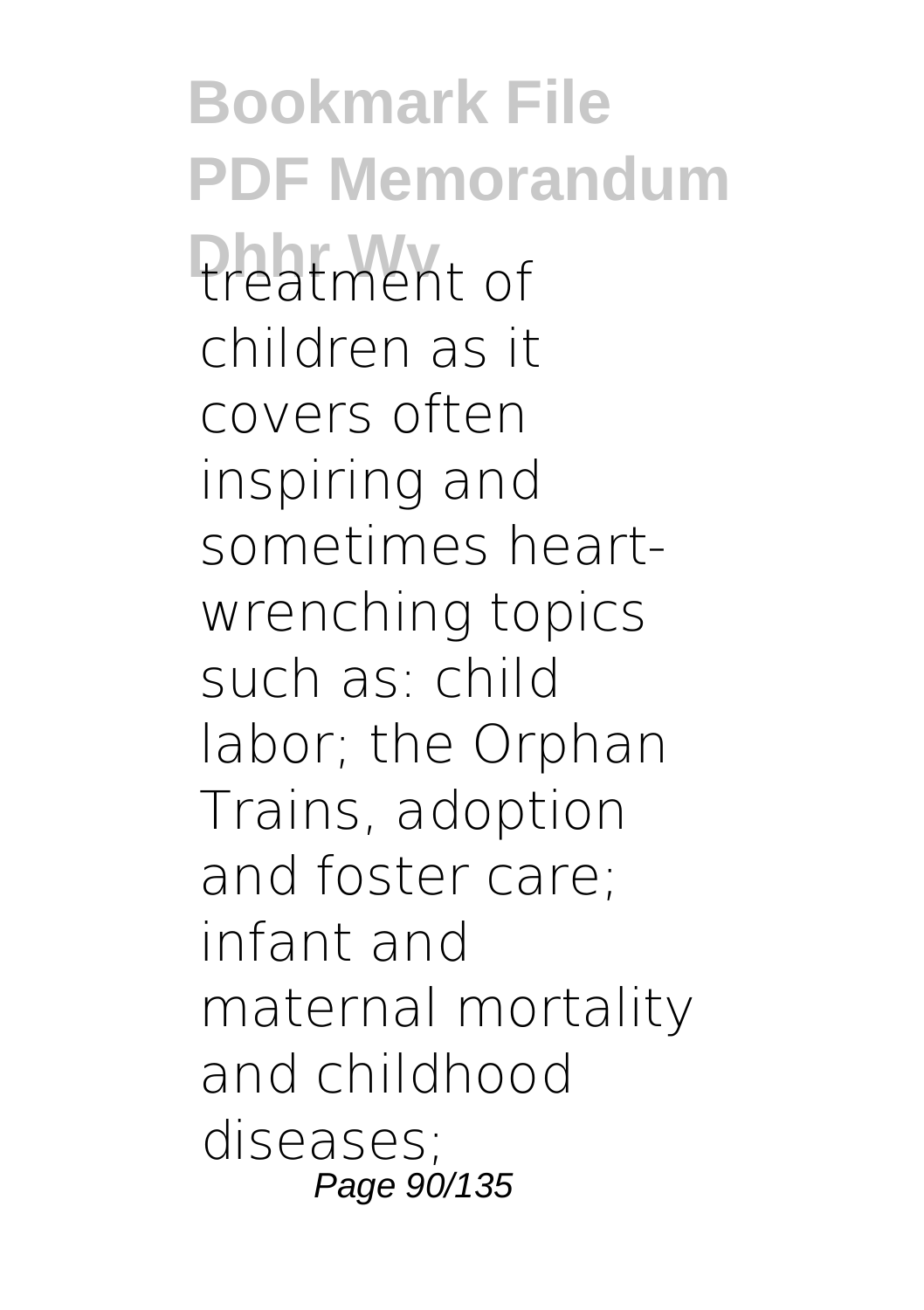**Bookmark File PDF Memorandum Darenting**, infant and child care education; the role of women's clubs and reformers; child welfare standards; Aid to Dependent Children; Depression relief; children of migrants and minorities (African Americans, Page 91/135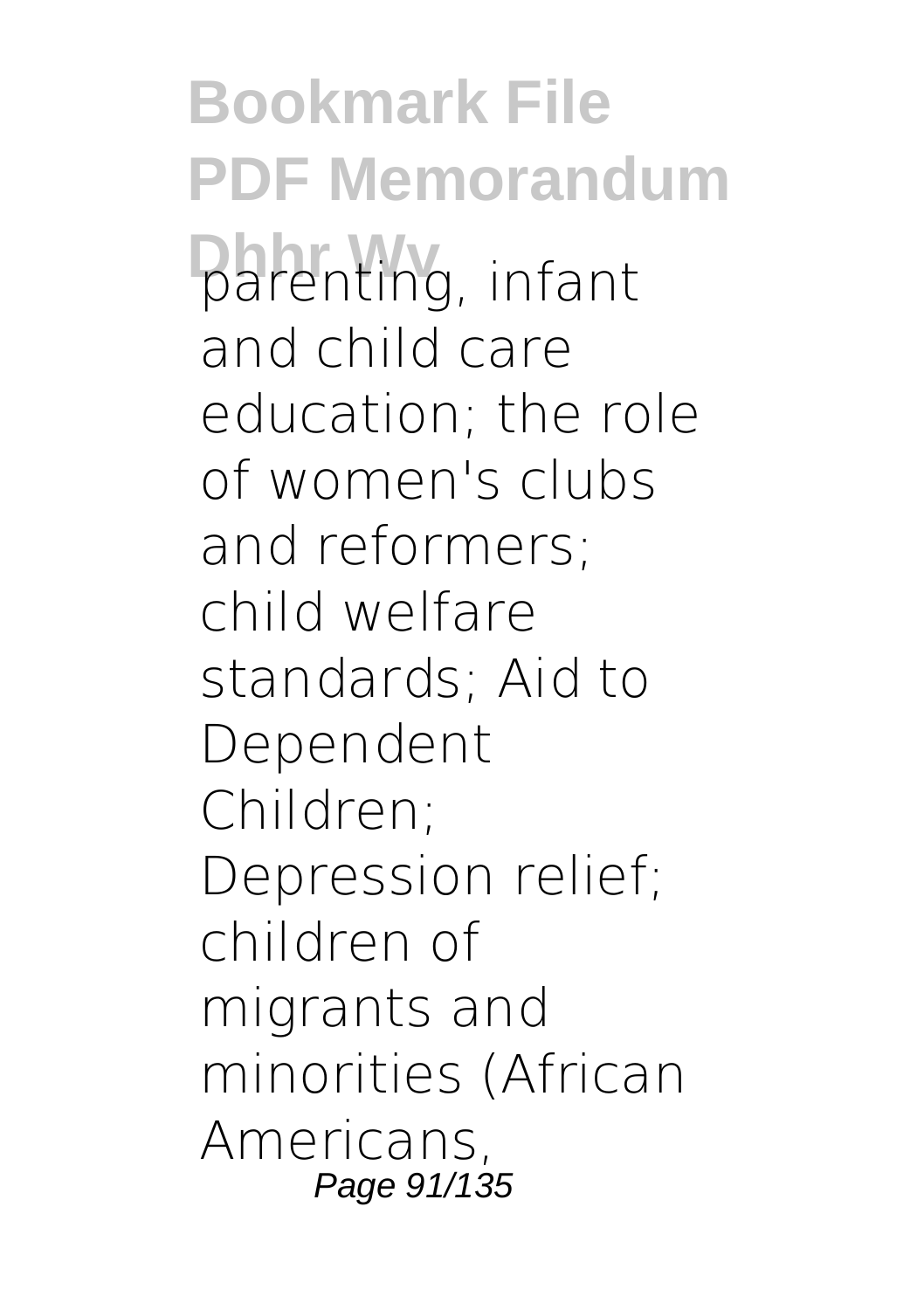**Bookmark File PDF Memorandum Hispanics, Native** Americans), including Indian Boarding Schools and Indian Adoption Program; disabled children care; children in wartime including support of military families and World War II refugee children; Juvenile delinquency; early Page 92/135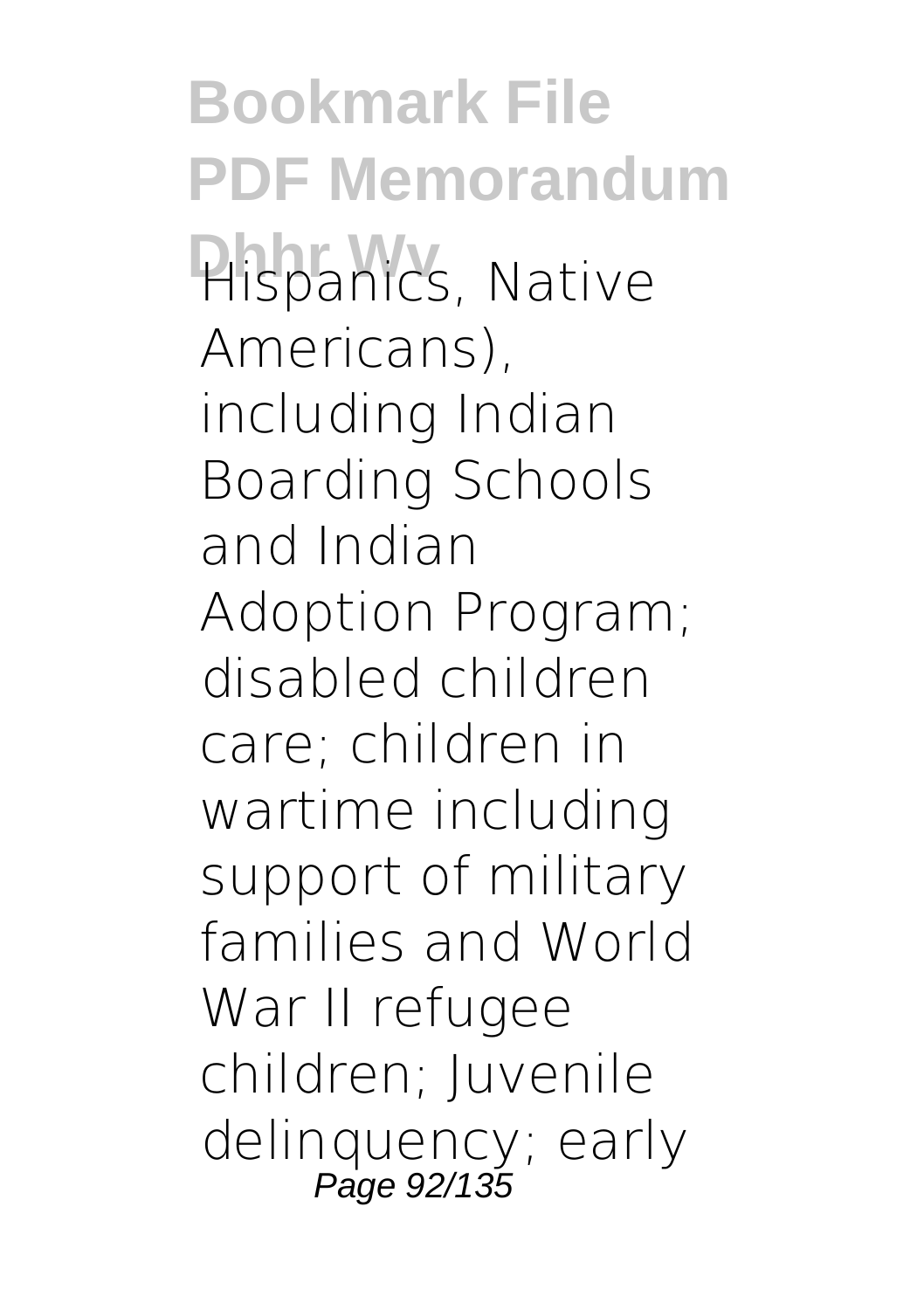**Bookmark File PDF Memorandum Phildhood** education Head Start; family planning; child abuse and neglect; natural disaster recovery; and much more. Child welfare and related professionals, legislators, educators, researchers and advocates, Page 93/135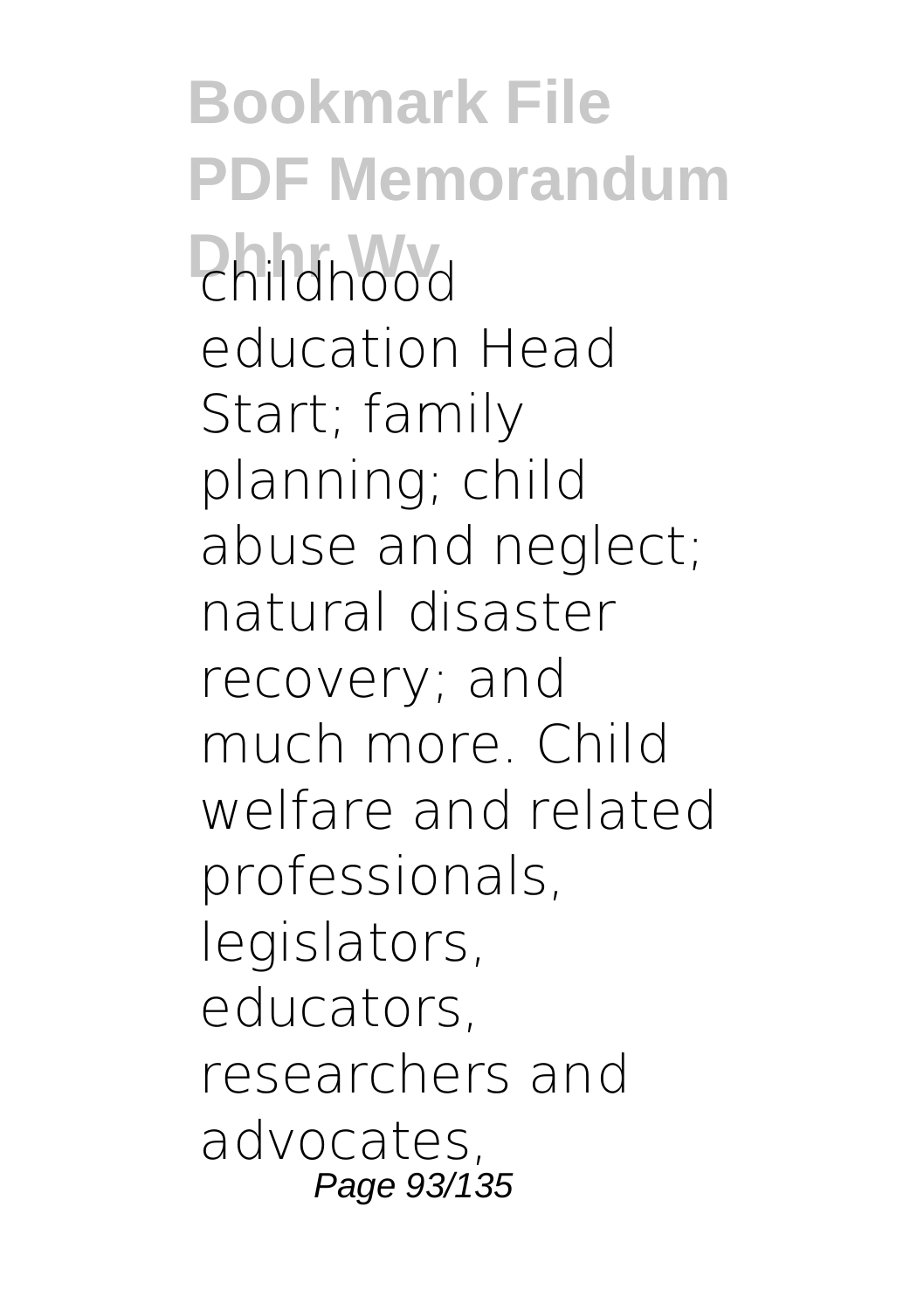**Bookmark File PDF Memorandum Dhiversity school of** social work faculty and staff, libraries, and others interested in social work related to children, youth and families, particularly topics such as preventing child abuse and neglect, foster care, and adoption will be interested in Page 94/135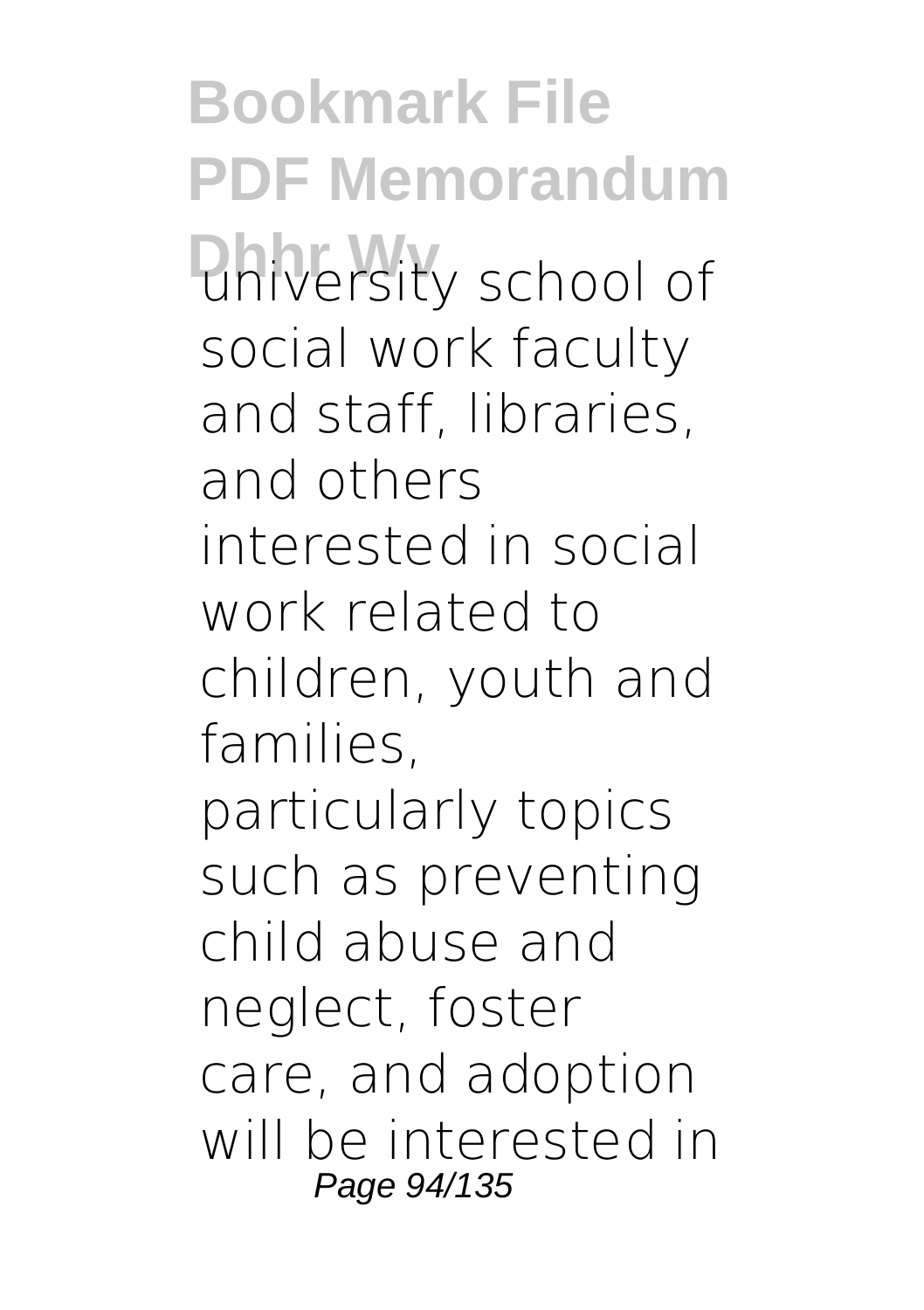**Bookmark File PDF Memorandum** this comprehensive history of the Children's Bureau that has been funded by the U.S. Federal Government since 1912. Report of Cases Determined by the Supreme Court of Appeals of West Virginia from ...Clearinghouse Page 95/135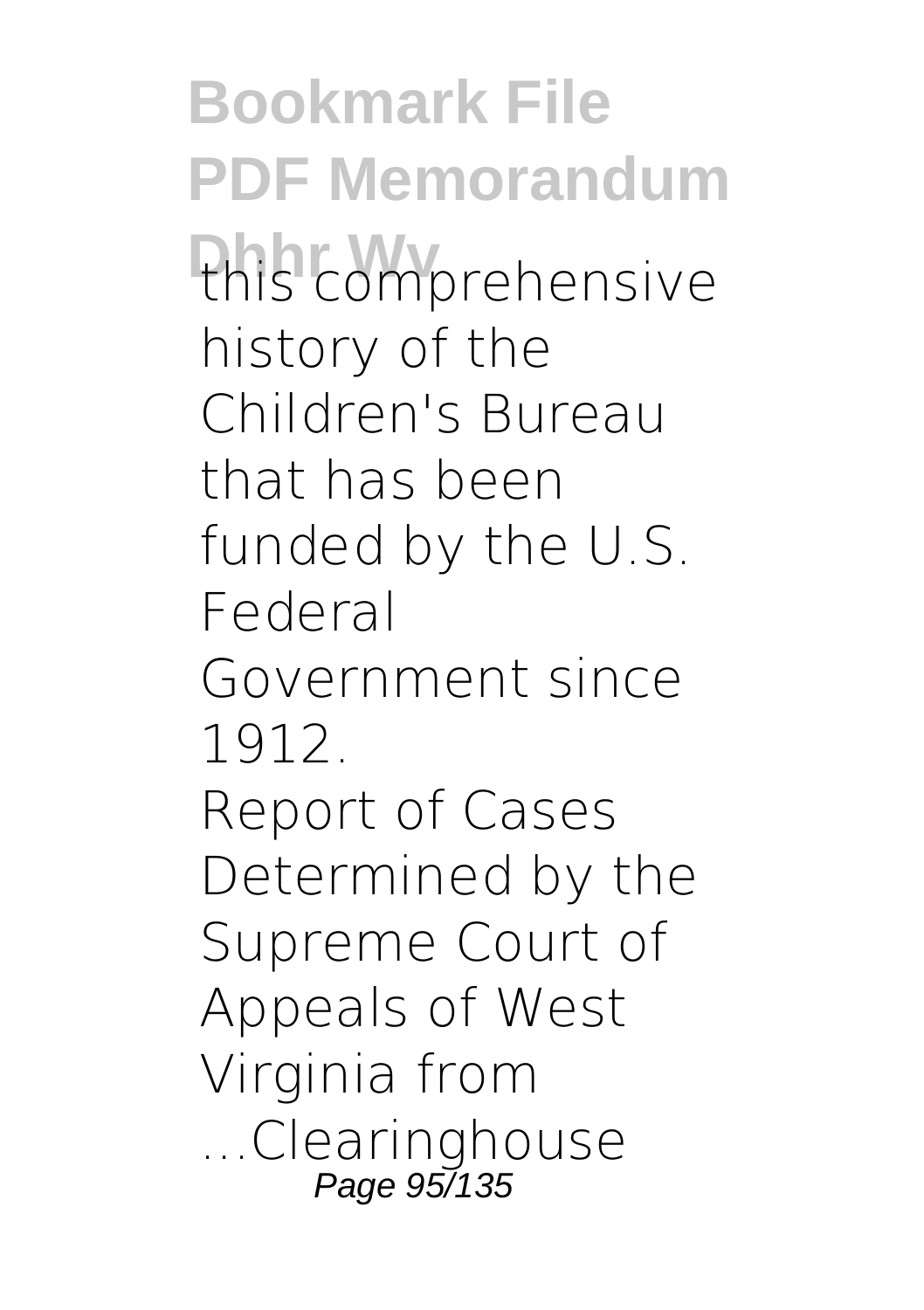**Bookmark File PDF Memorandum** ReviewThe West Virginia Public Affairs ReporterFoster Care Independence Act of 1999West's South Eastern ReporterAdvancing Oral Health in AmericaNational Academies Press Originally intended as a kind of a parable for Page 96/135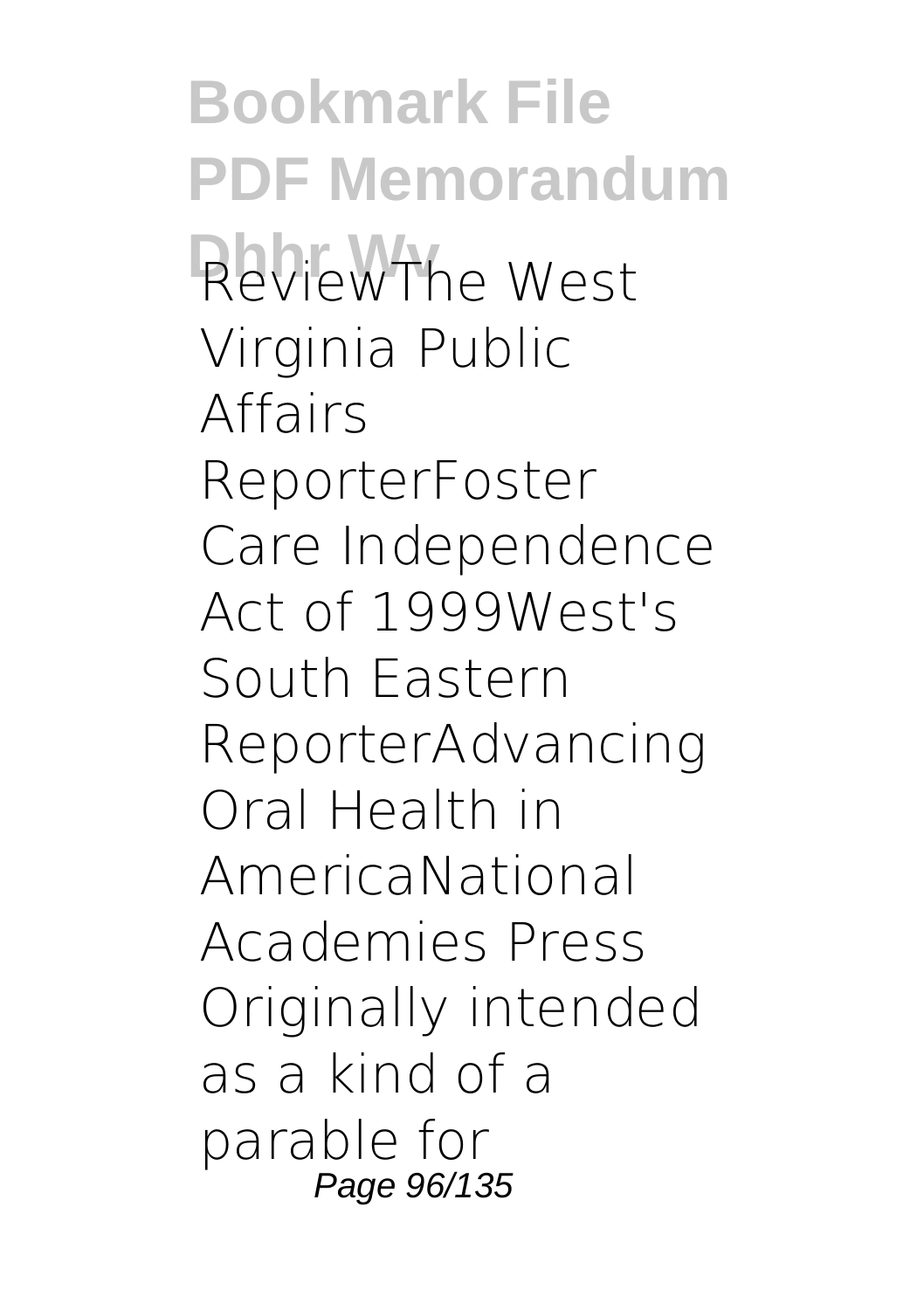**Bookmark File PDF Memorandum Dusinessmen**, the short story A Message to Garcia has achieved a level of cult popularity among some groups, including military service members. Concise and to the point, this inspiring tale drives home the theme that anyone tasked with Page 97/135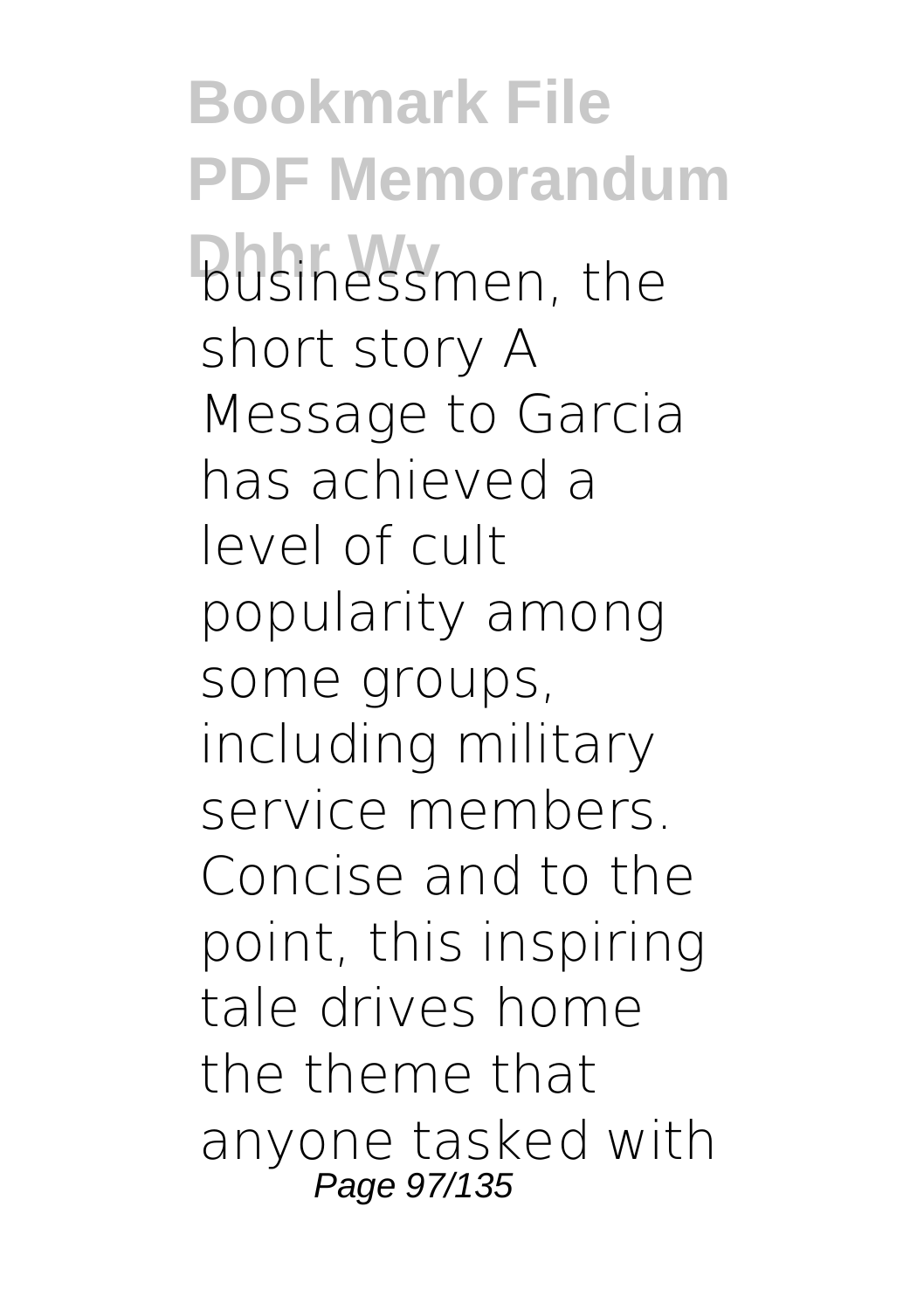**Bookmark File PDF Memorandum Dhob** should carry it out as quickly and efficiently as possible. Pain Management and the Opioid Epidemic The West Virginia Public Affairs Reporter Elderlaw Advocacy for the Aging Procedures for Page 98/135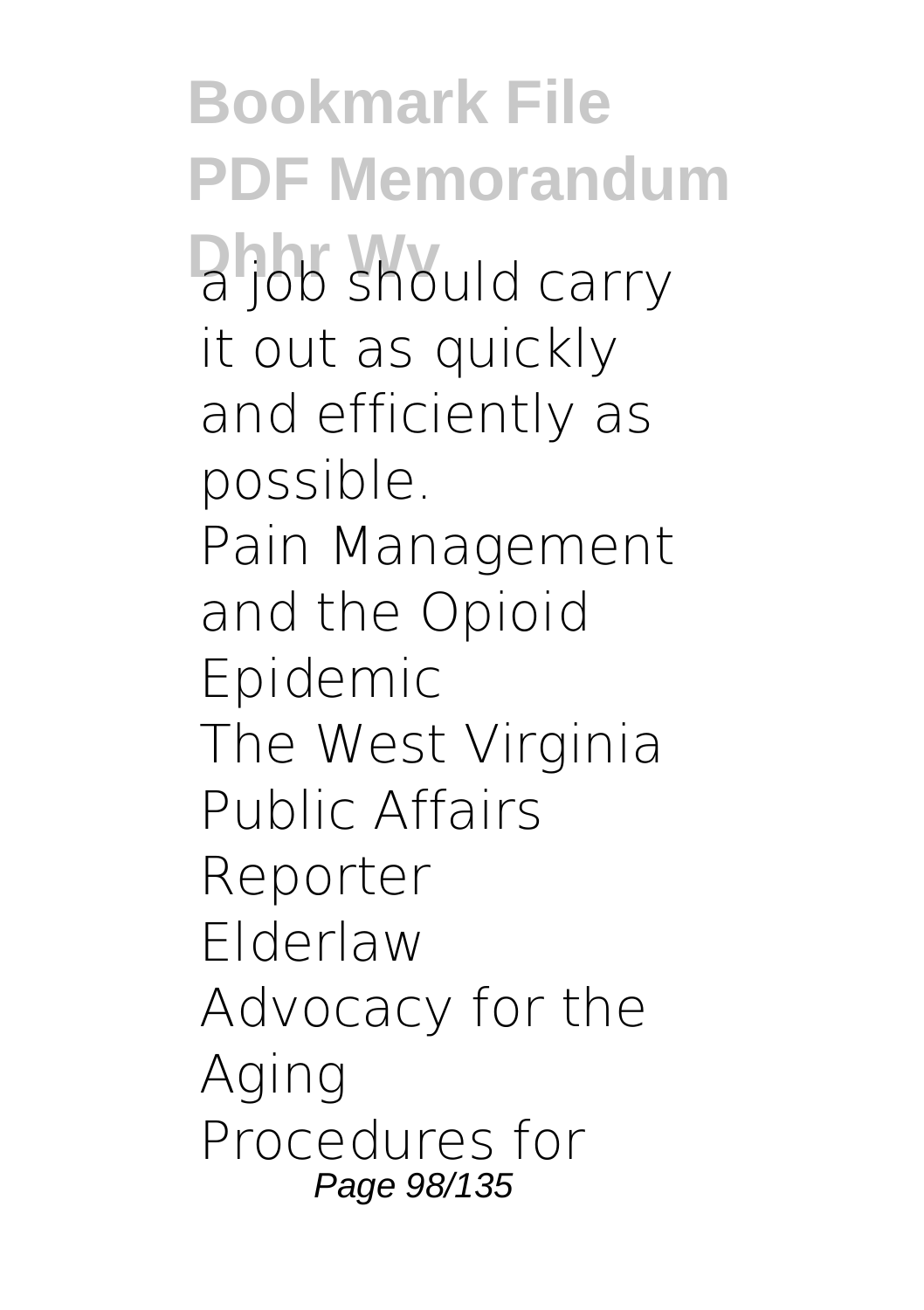**Bookmark File PDF Memorandum Abatement** of Highway Traffic Noise and Construction Noise (Us Federal Highway Administration Regulation) (Fhwa) (2018 Edition) Designing and Managing an Effective Problem-Solving Program **Stepped-up** Page 99/135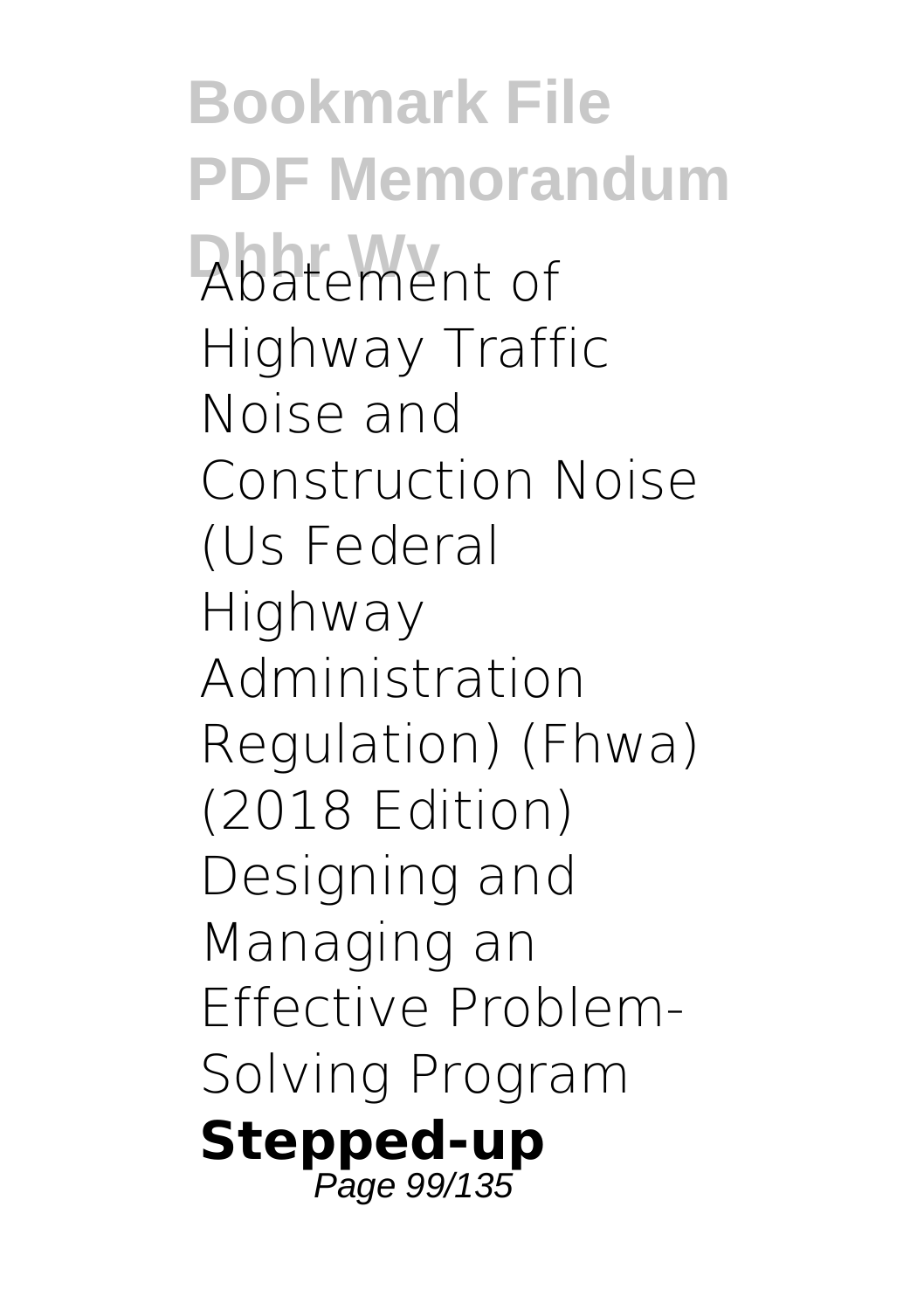**Bookmark File PDF Memorandum Dhhr Wv efforts to ferret out health care fraud have put every provider on the alert. The HHS, DOJ, state Medicaid Fraud Control Units, even the FBI is on the case - and providers are in the hot seat! in this timely volume,** Page 100/135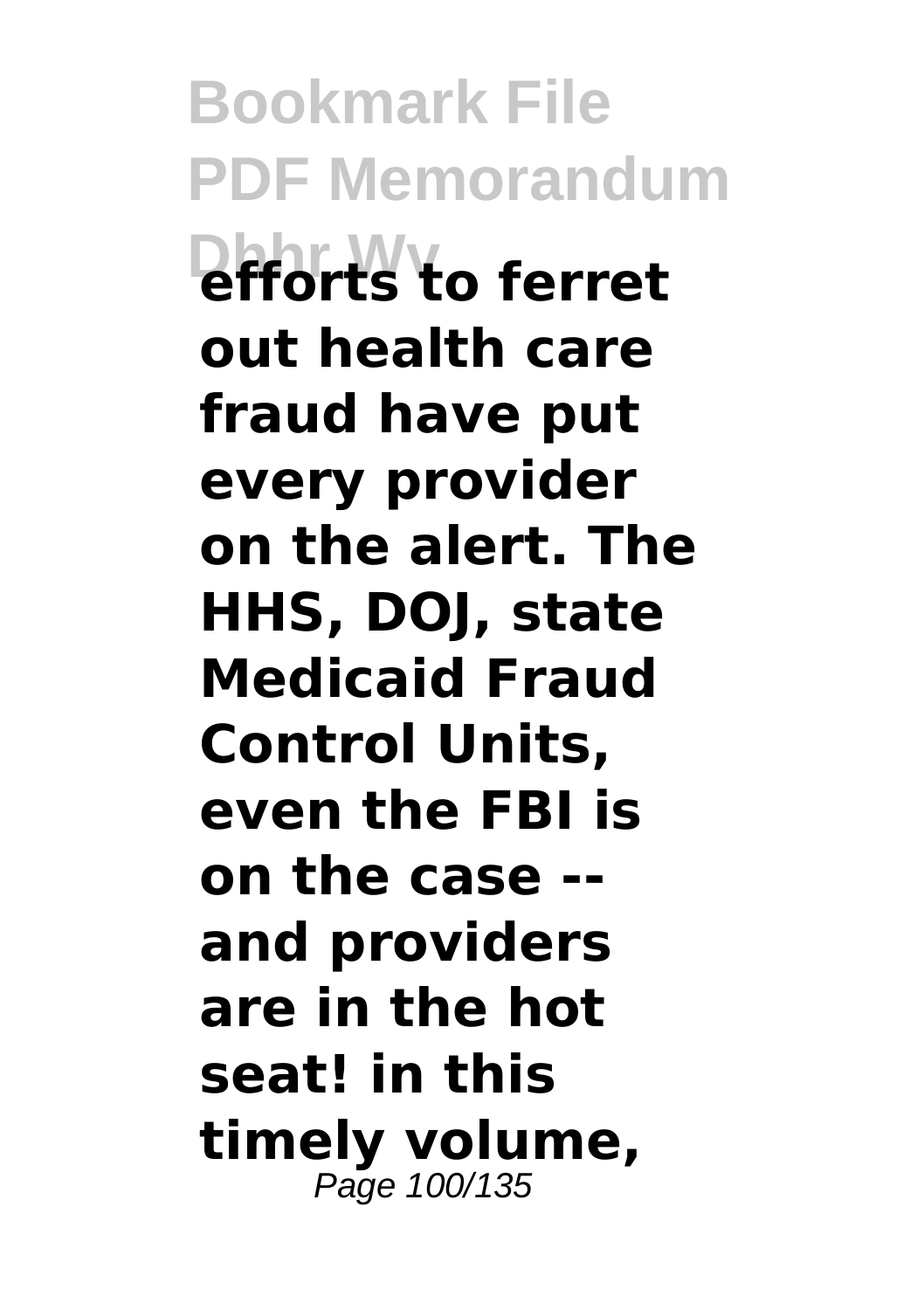**Bookmark File PDF Memorandum Dhhr Wv you'll learn about the types of provider activities that fall under federal fraud and abuse prohibitions as defined in the Medicaid statute and Stark legislation. And you'll discover what goes into an effective** Page 101/135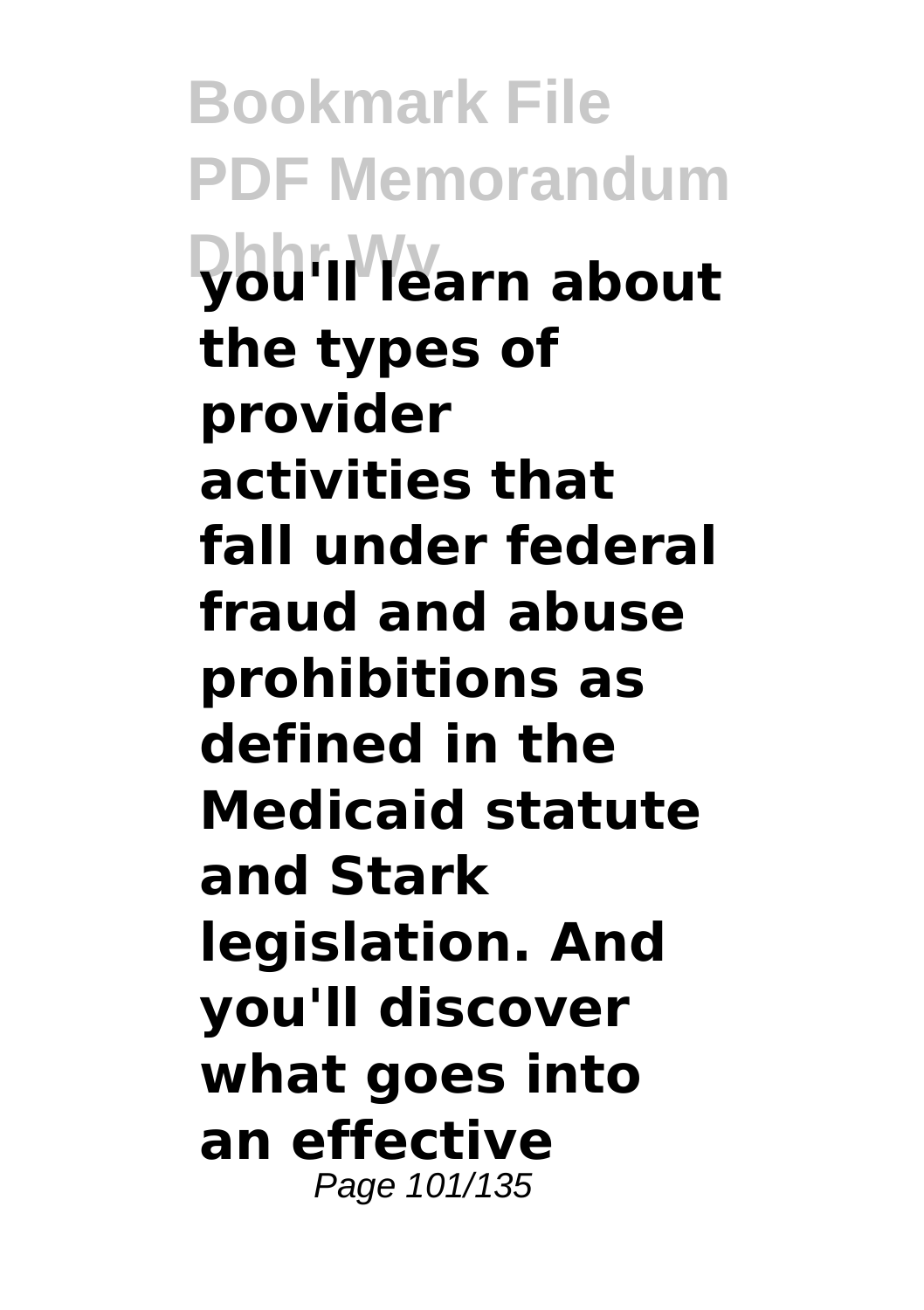**Bookmark File PDF Memorandum Dhhr Wv corporate compliance program. With a growing number of restrictions, it's critical to know how you can and cannot conduct business and structure your relationships - and what the consequences** Page 102/135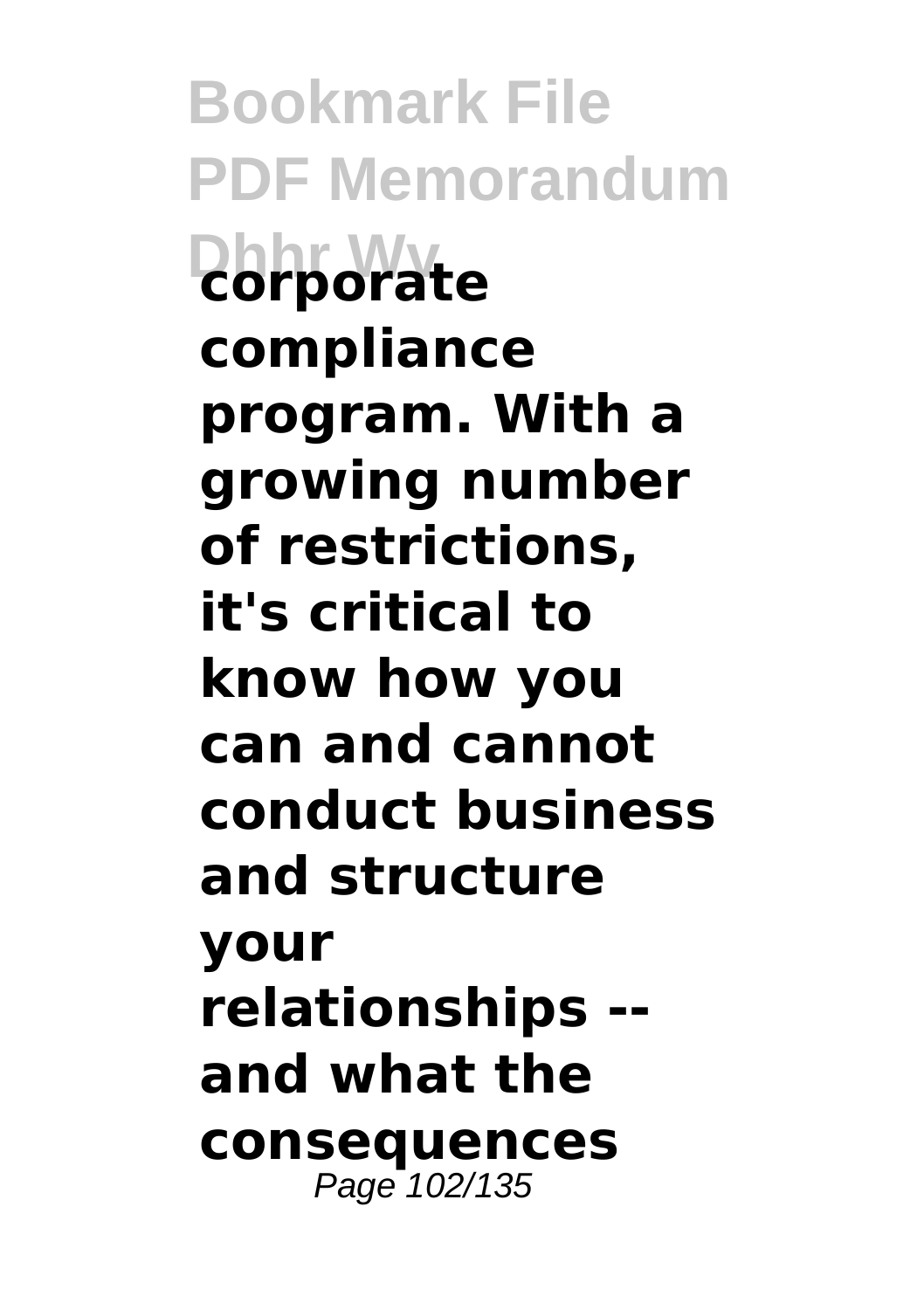**Bookmark File PDF Memorandum Will be if you don't comply. Sheba journeyed across the desert with a caravan of riches, only to find the greatest treasure of them all—and so can you. When it comes to famous queens of the Bible, we know the good one,** Page 103/135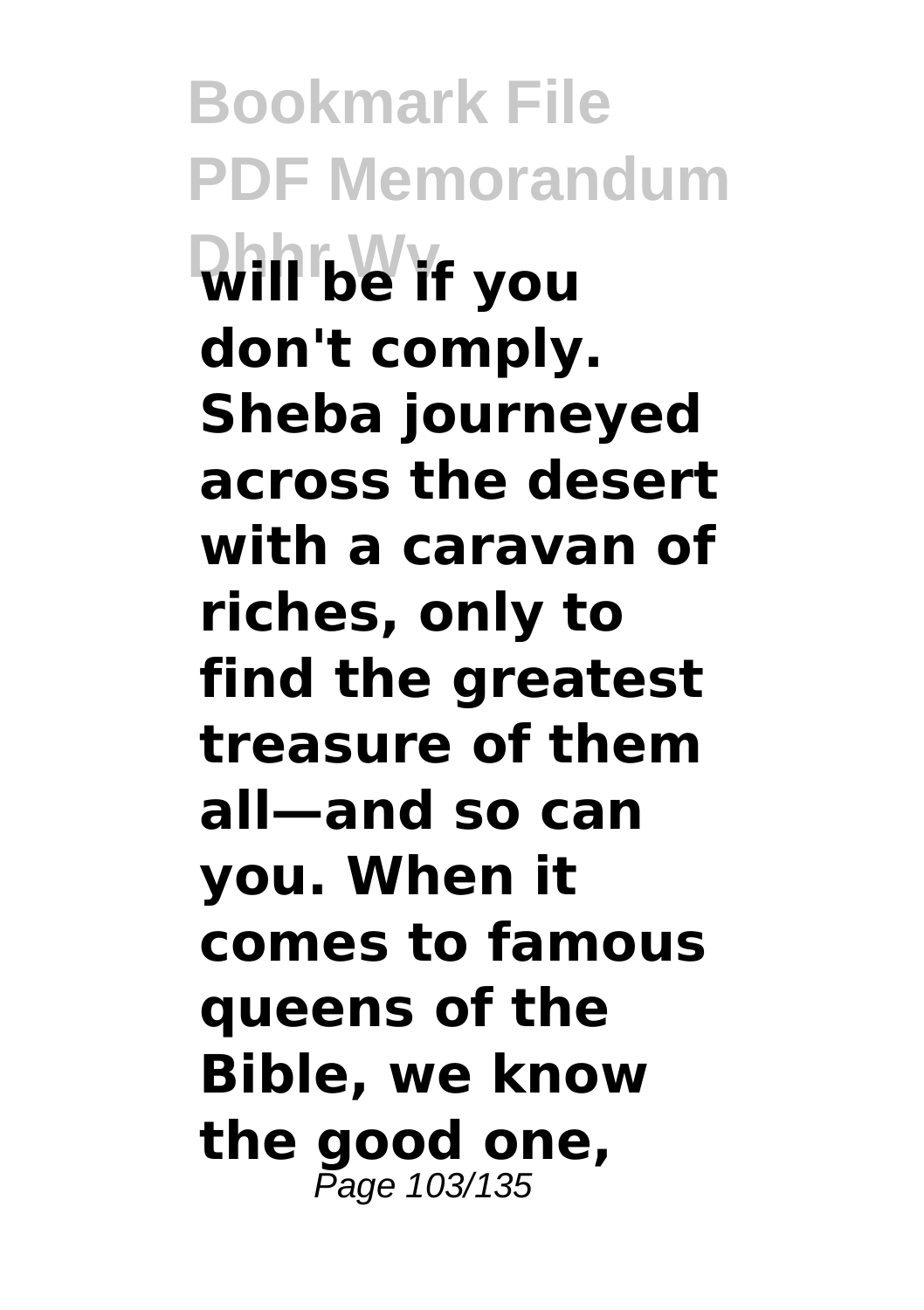**Bookmark File PDF Memorandum Dueen Esther, and the bad one, Queen Jezebel. Now meet the wise one, the queen of Sheba, who traveled to Jerusalem to test the mind and heart of a king. Her quest for wisdom will surprise you, challenge you,** Page 104/135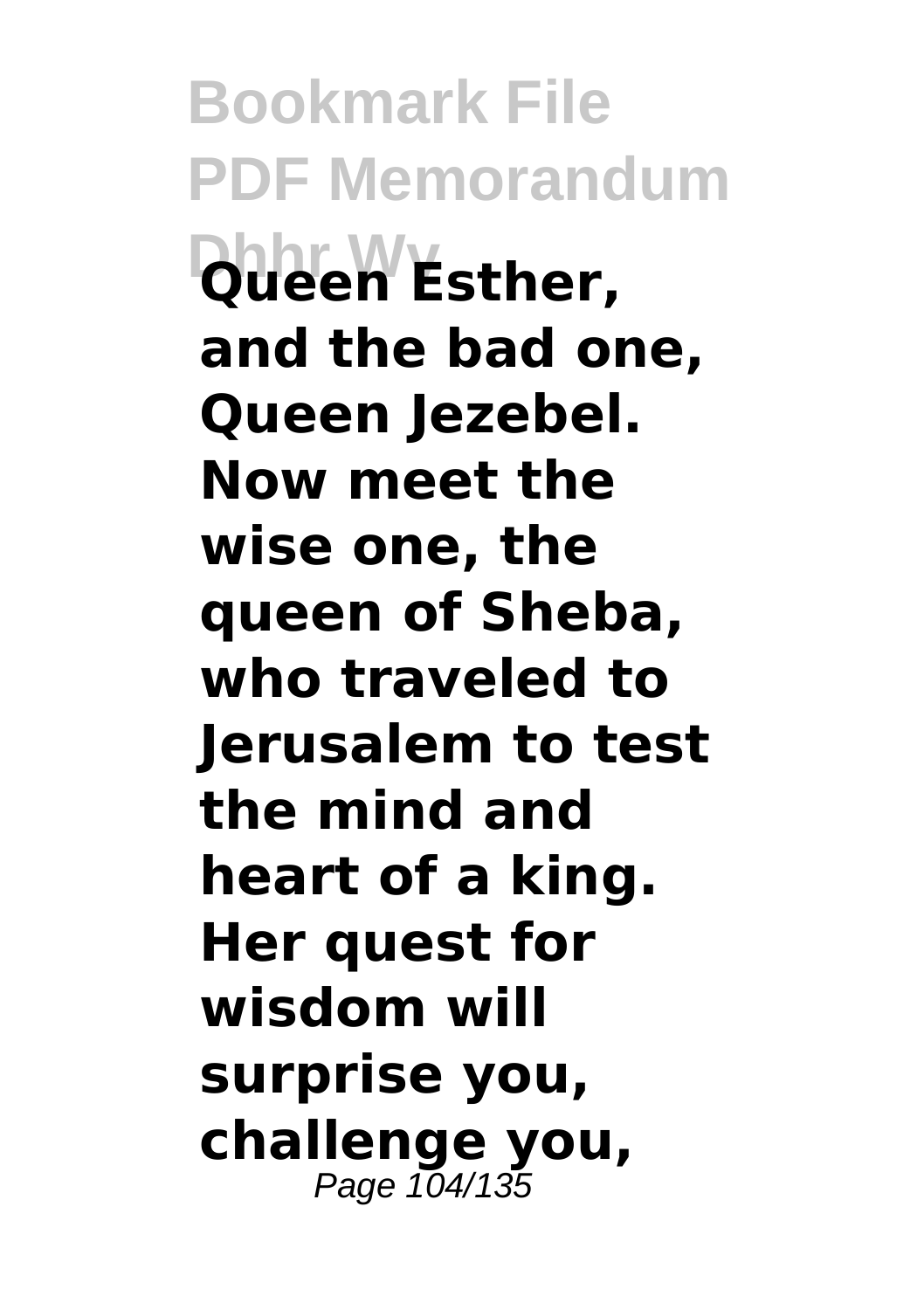**Bookmark File PDF Memorandum Dhhr Wv inspire you, change you. This wealthy royal from antiquity will show you how to live boldly, seek after truth, ask the right questions, encourage others, receive graciously, and honor the Lord above all.** Page 105/135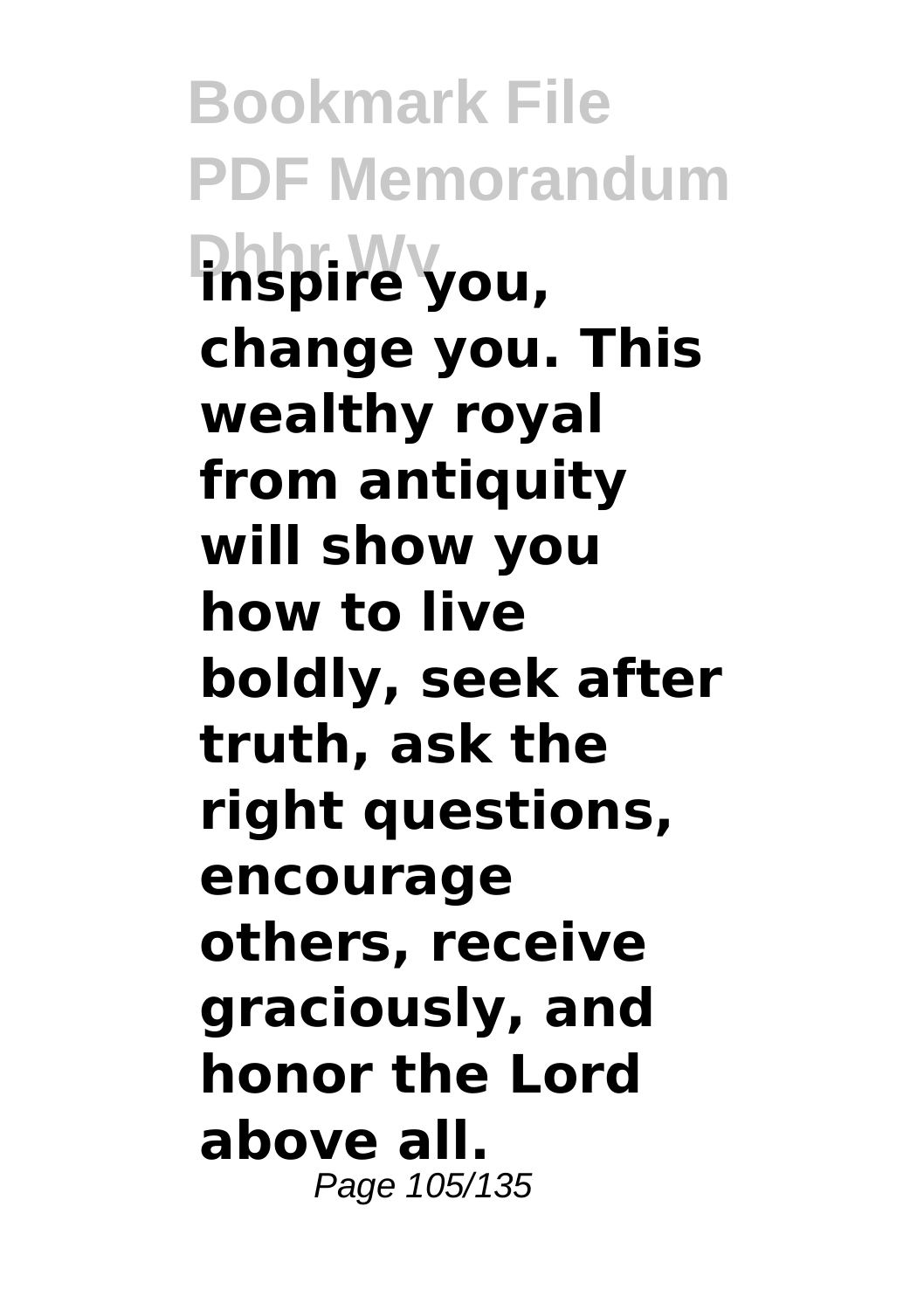**Bookmark File PDF Memorandum Shedding new light on this ancient biblical role model, Liz Curtis Higgs unveils timeless wisdom for all who aspire to please the king of Kings. Procedures for Abatement of Highway Traffic Noise and** Page 106/135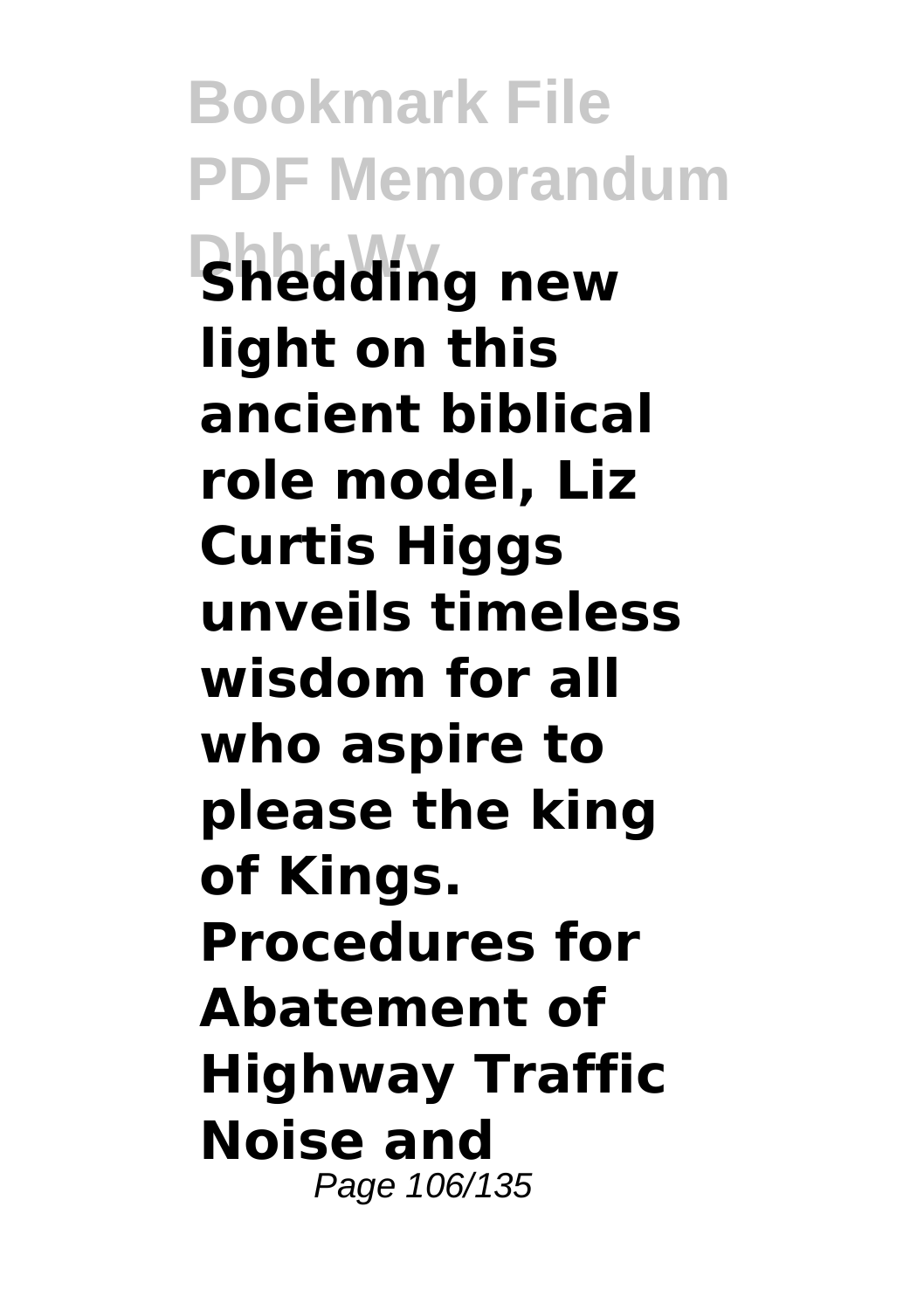**Bookmark File PDF Memorandum Dhhr Wv Construction Noise (US Federal Highway Administration Regulation) (FHWA) (2018 Edition) The Law Library presents the complete text of the Procedures for Abatement of Highway Traffic Noise and** Page 107/135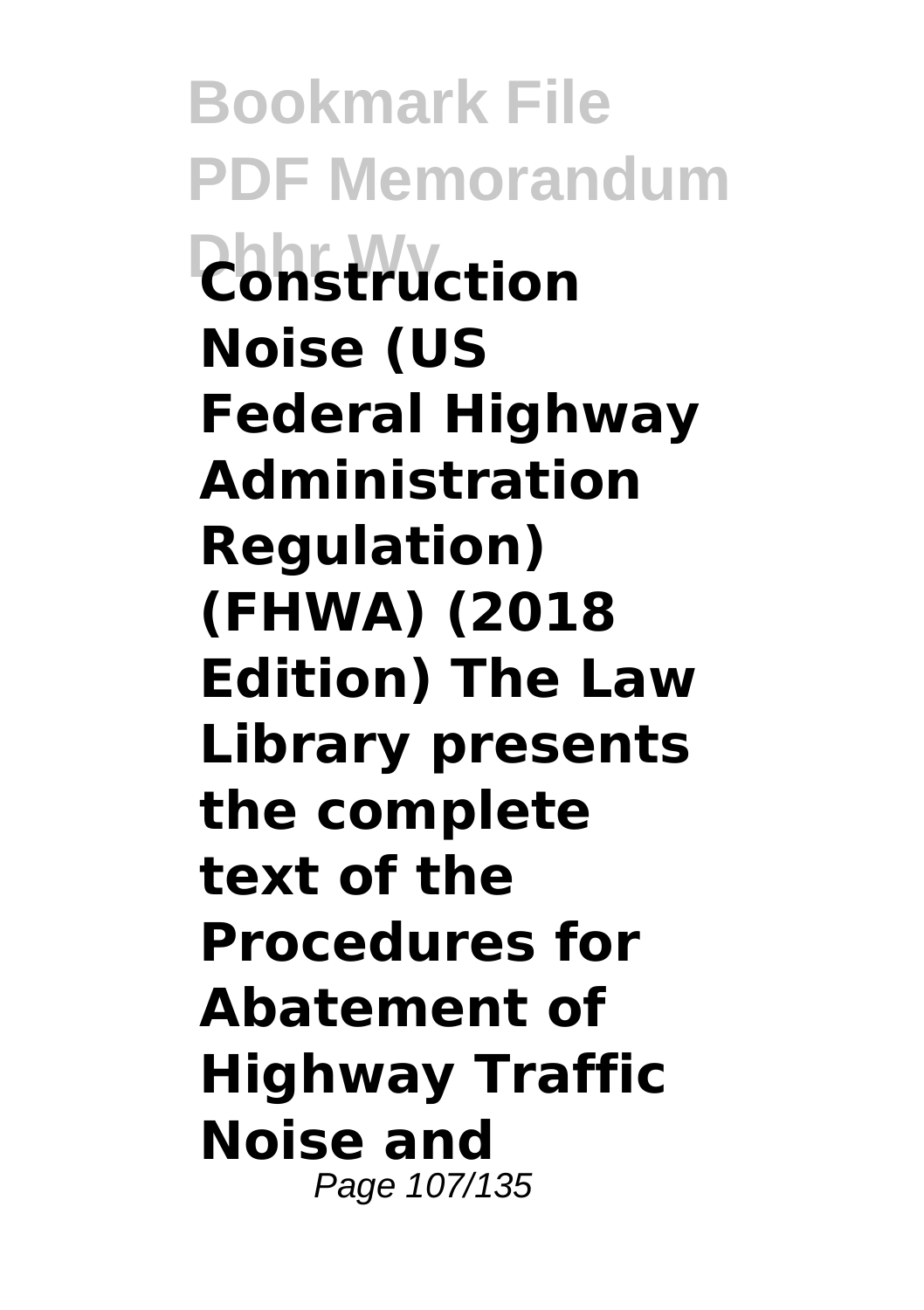**Bookmark File PDF Memorandum Dhhr Wv Construction Noise (US Federal Highway Administration Regulation) (FHWA) (2018 Edition). Updated as of May 29, 2018 This document proposes to revise the Federal regulations on** Page 108/135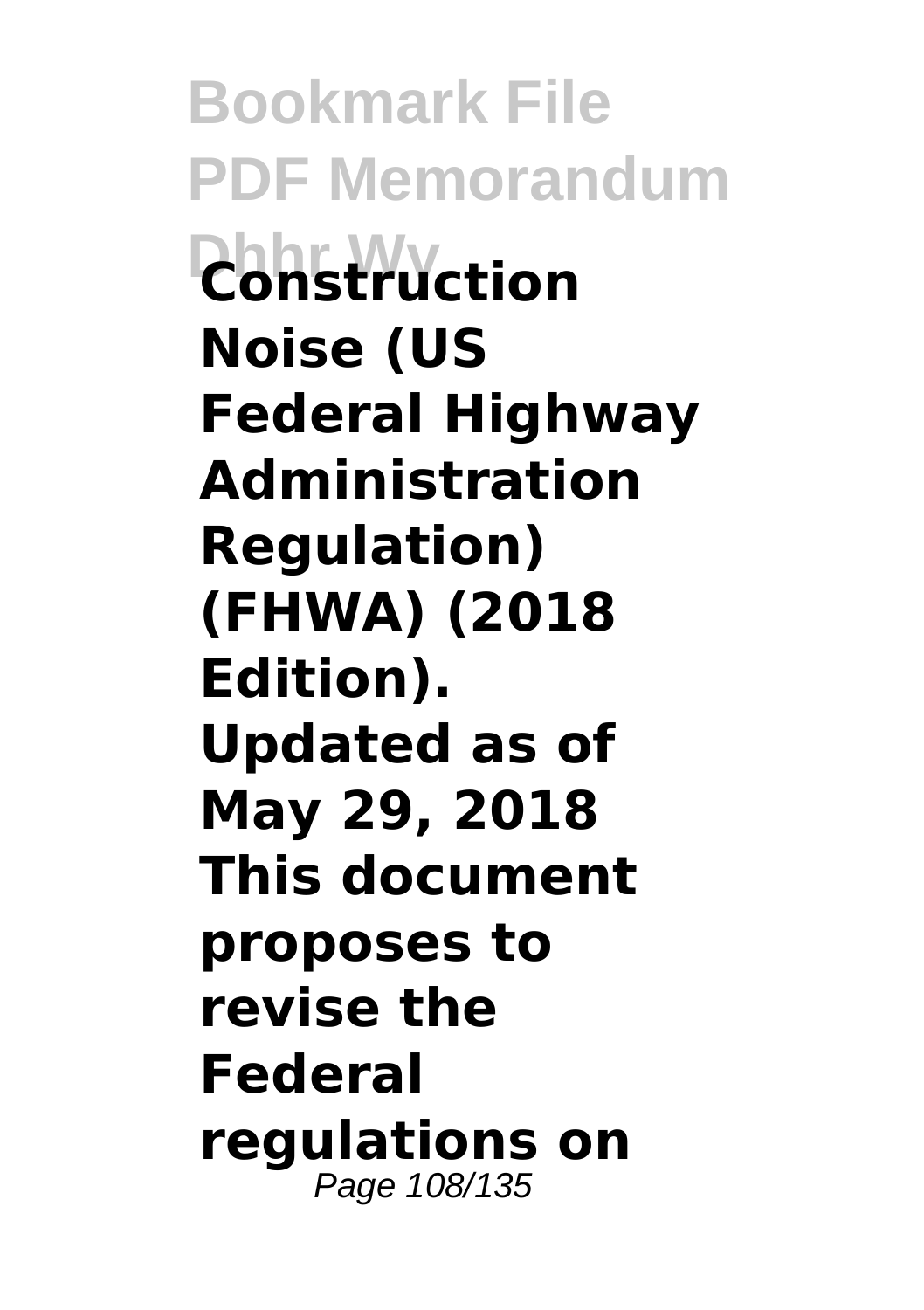**Bookmark File PDF Memorandum Dhhr Wv the Procedures for Abatement of Highway Traffic Noise and Construction Noise. The FHWA seeks to clarify certain definitions, the applicability of this regulation, certain analysis requirements, and the use of** Page 109/135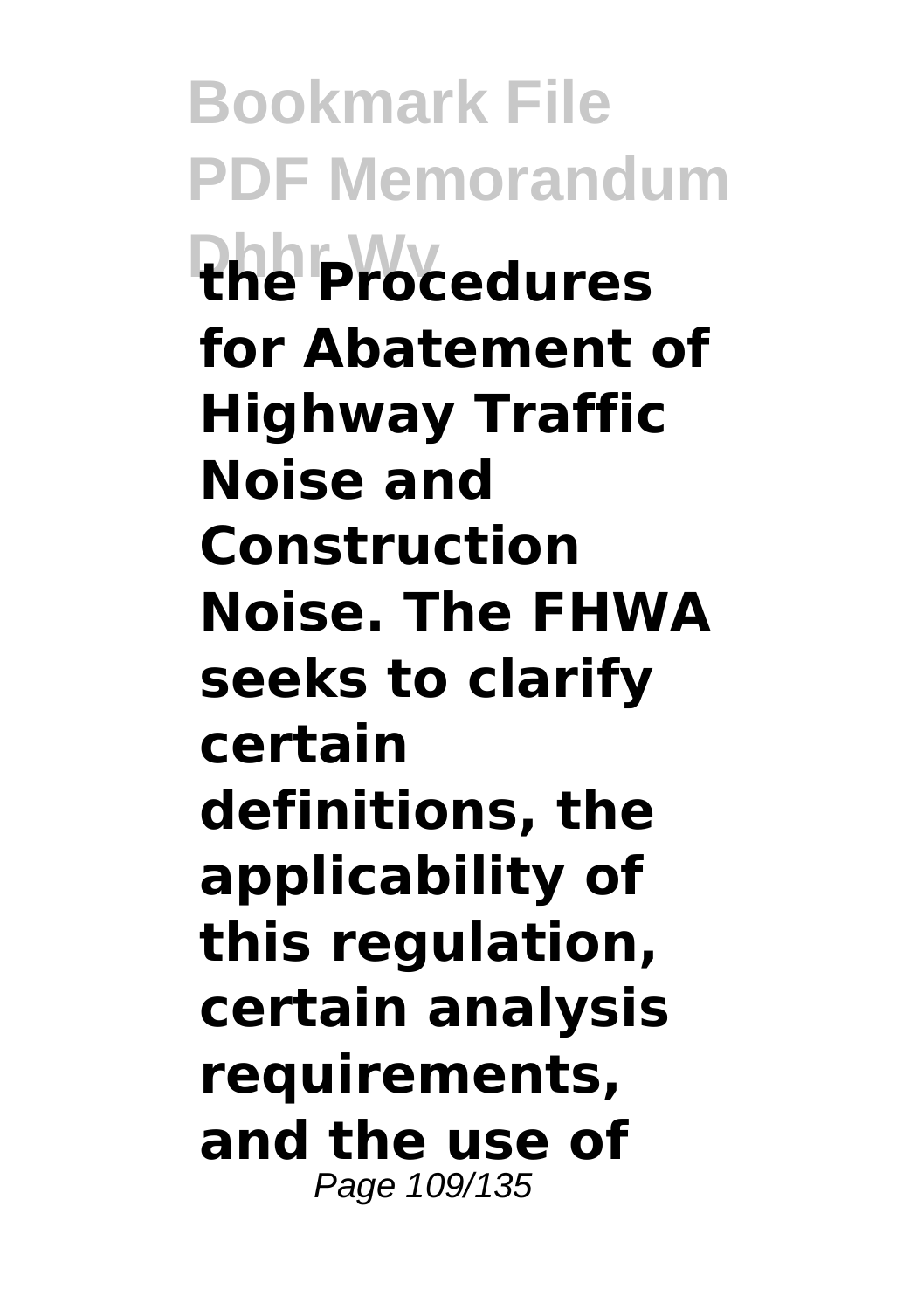**Bookmark File PDF Memorandum Dhhr Wv Federal funds for noise abatement measures. In addition, the proposed regulation would include a screening tool and the latest state of the practice on addressing highway traffic noise. This book** Page 110/135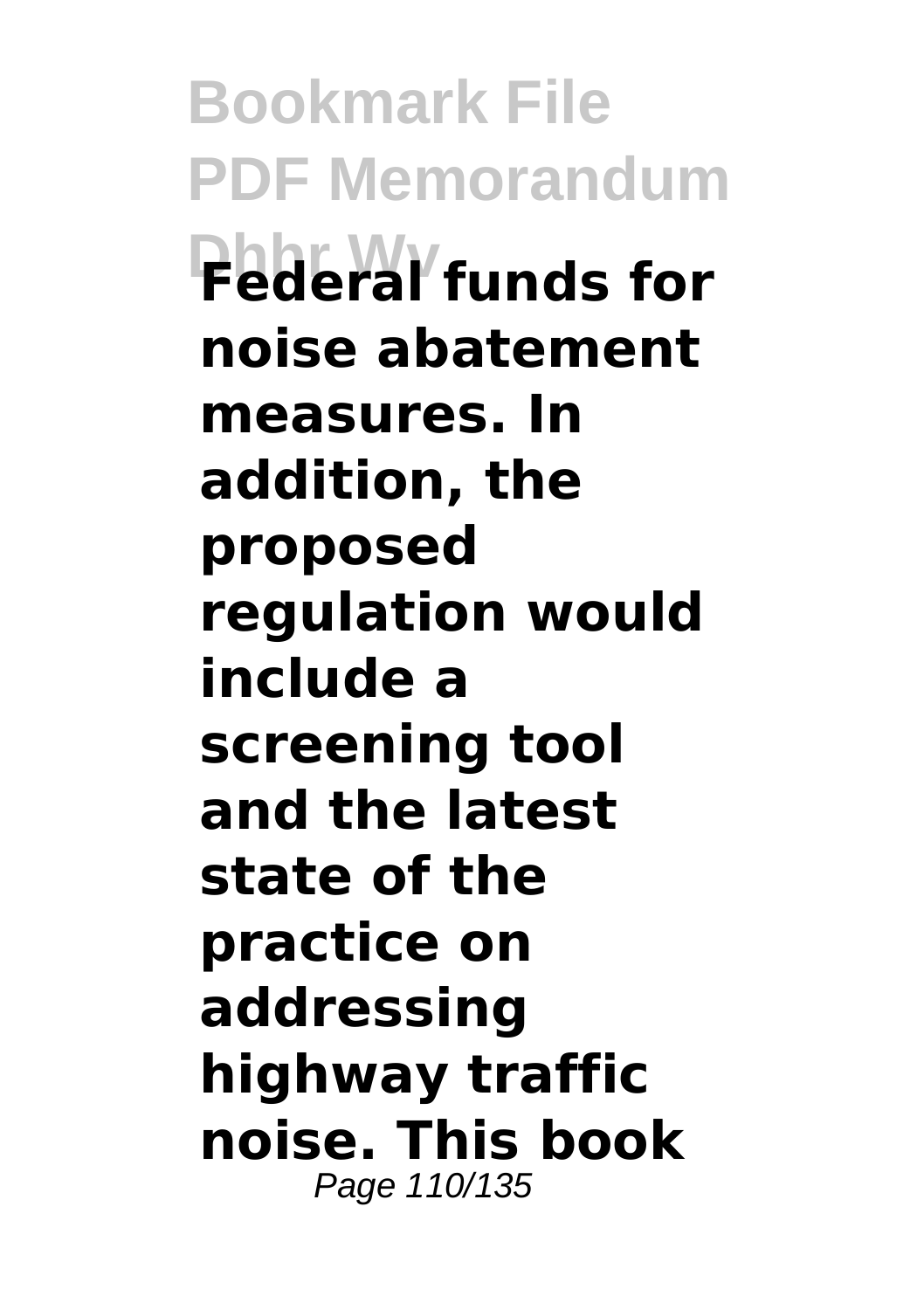**Bookmark File PDF Memorandum Dhhr Wv contains: - The complete text of the Procedures for Abatement of Highway Traffic Noise and Construction Noise (US Federal Highway Administration Regulation) (FHWA) (2018 Edition) - A table of contents with** Page 111/135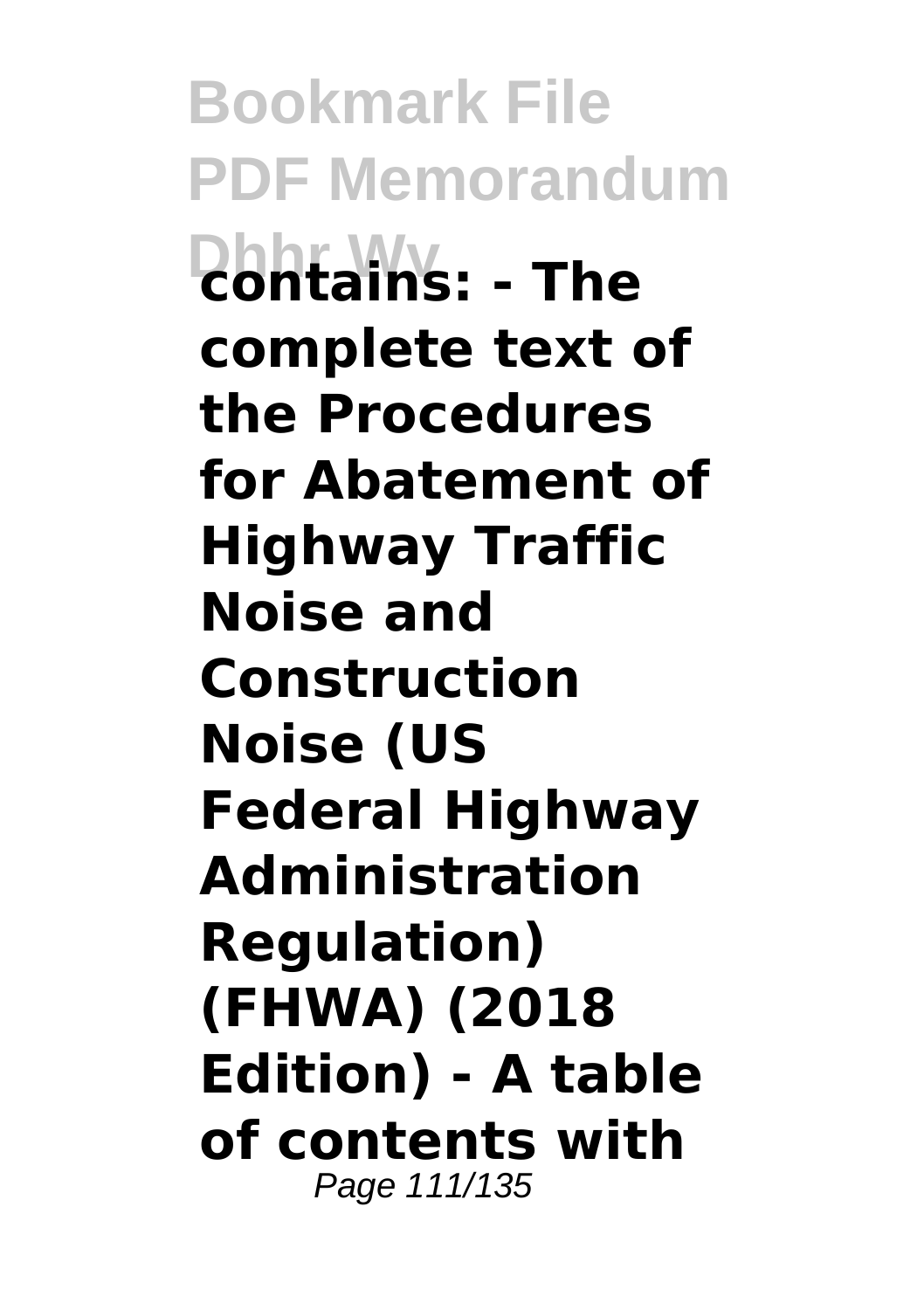**Bookmark File PDF Memorandum Dhhr Wv the page number of each section Health Care Fraud and Abuse Advancing Oral Health in America The Social Service Review Policy and Governance Guidelines for Investigation and Control** Page 112/135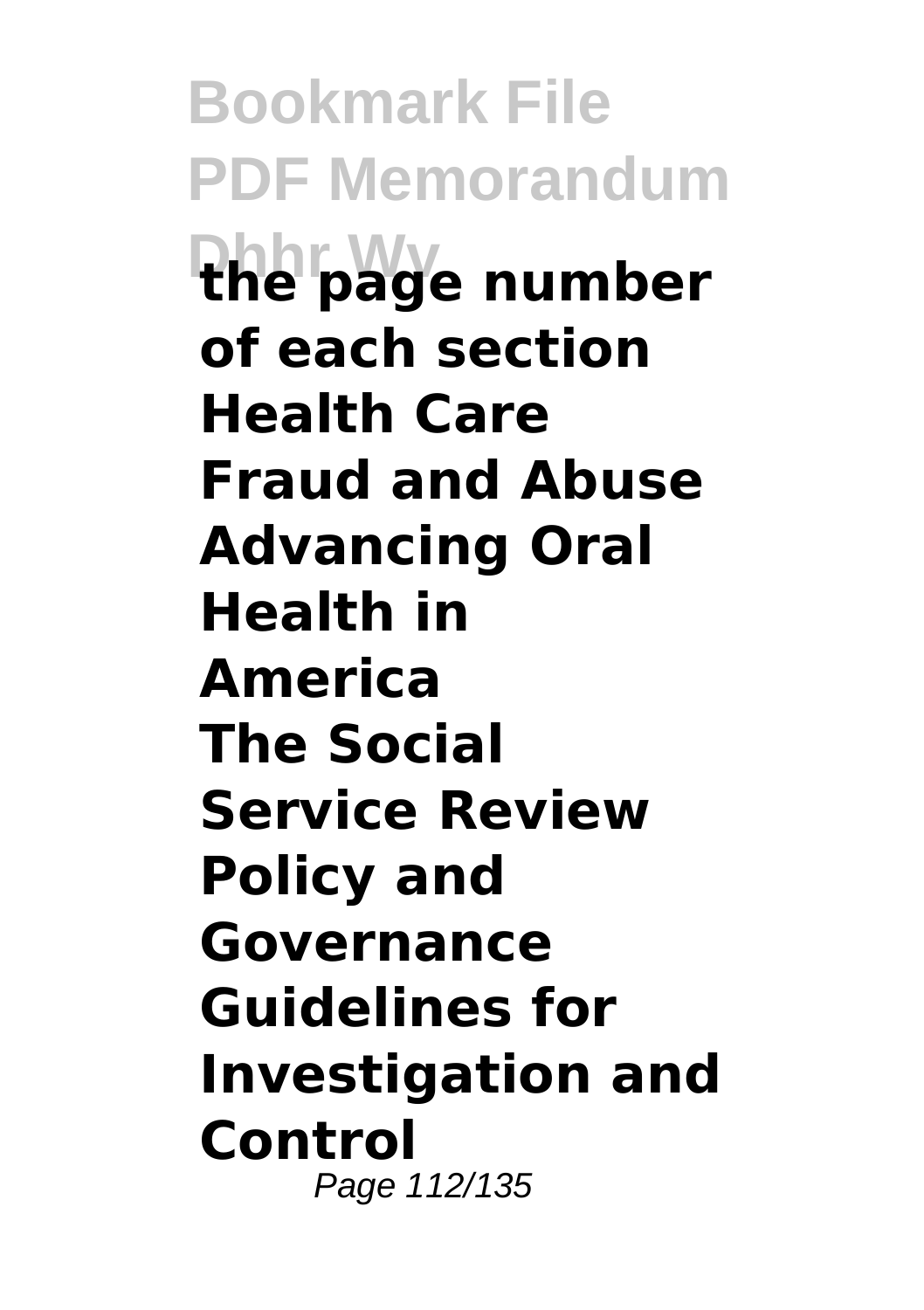**Bookmark File PDF Memorandum Revenge of the Ghost Wolf This work has been selected by scholars as being culturally important and is part of the knowledge base of civilization as we know it. This work is in the**

Page 113/135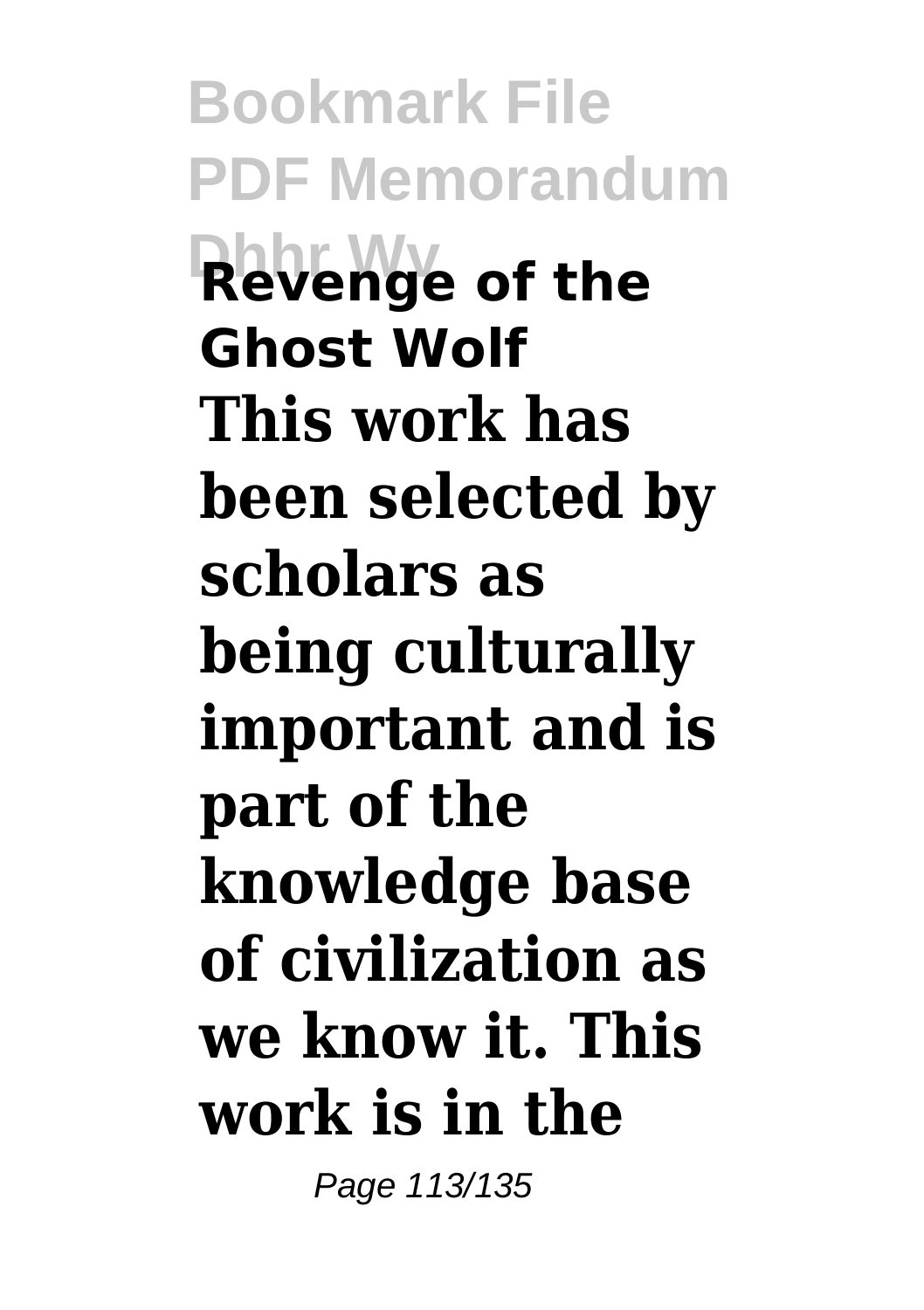**Bookmark File PDF Memorandum Dhhr Wv public domain in the United States of America, and possibly other nations. Within the United States, you may freely copy and distribute this work, as no entity** Page 114/135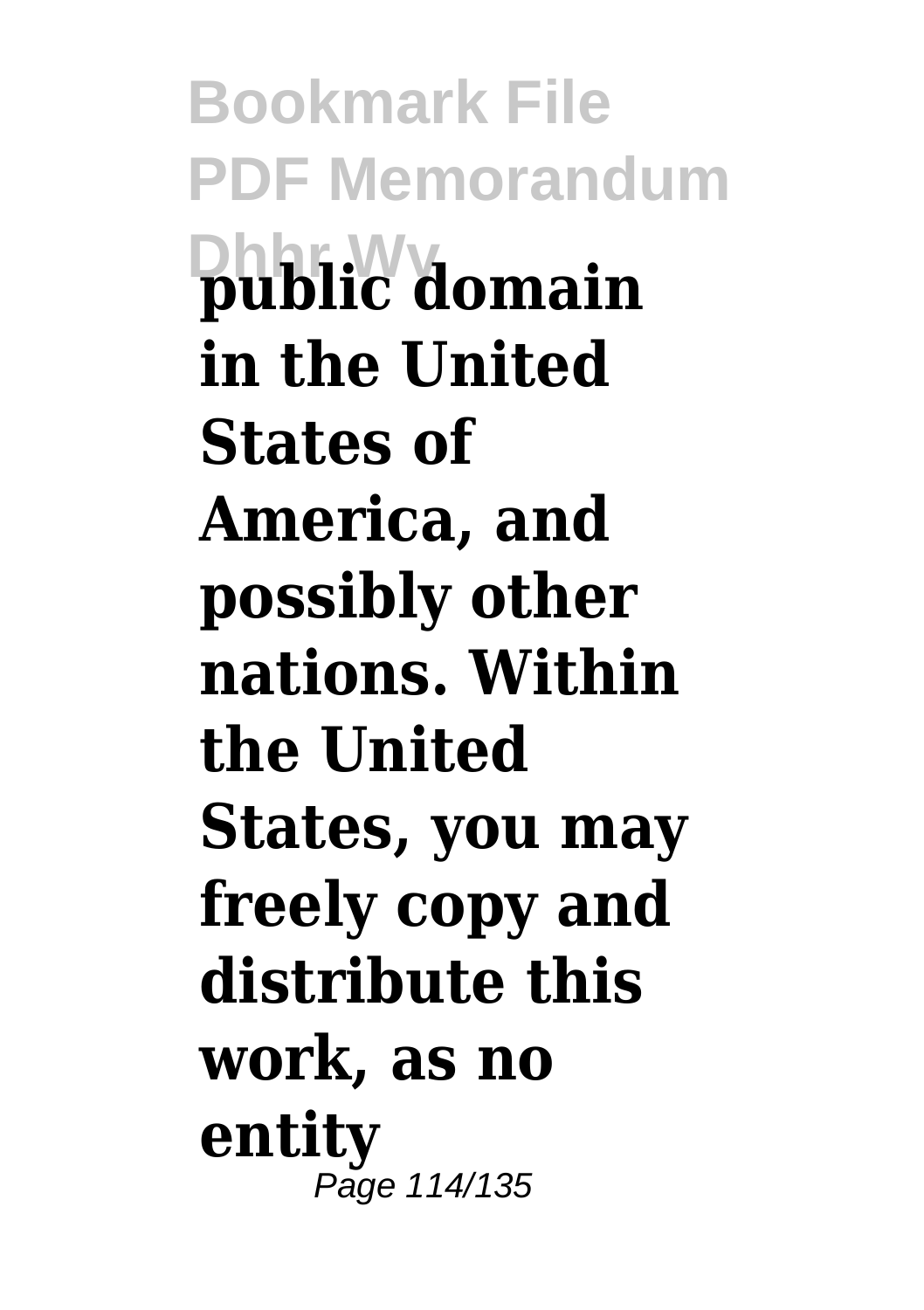**Bookmark File PDF Memorandum Dhhr Wv (individual or corporate) has a copyright on the body of the work. Scholars believe, and we concur, that this work is important enough to be preserved, reproduced, and** Page 115/135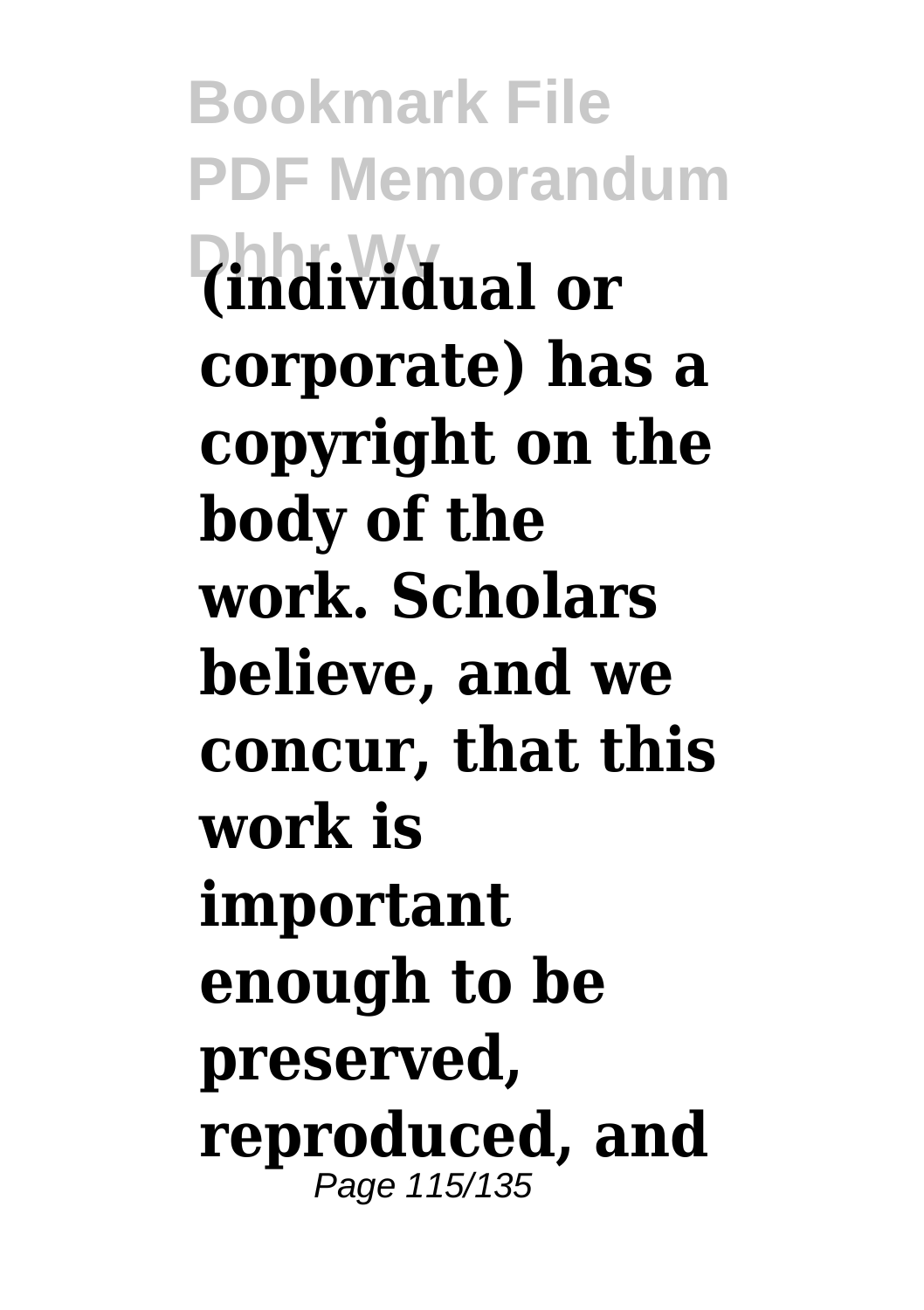**Bookmark File PDF Memorandum Dhhr Wv made generally available to the public. To ensure a quality reading experience, this work has been proofread and republished using a format that seamlessly blends the** Page 116/135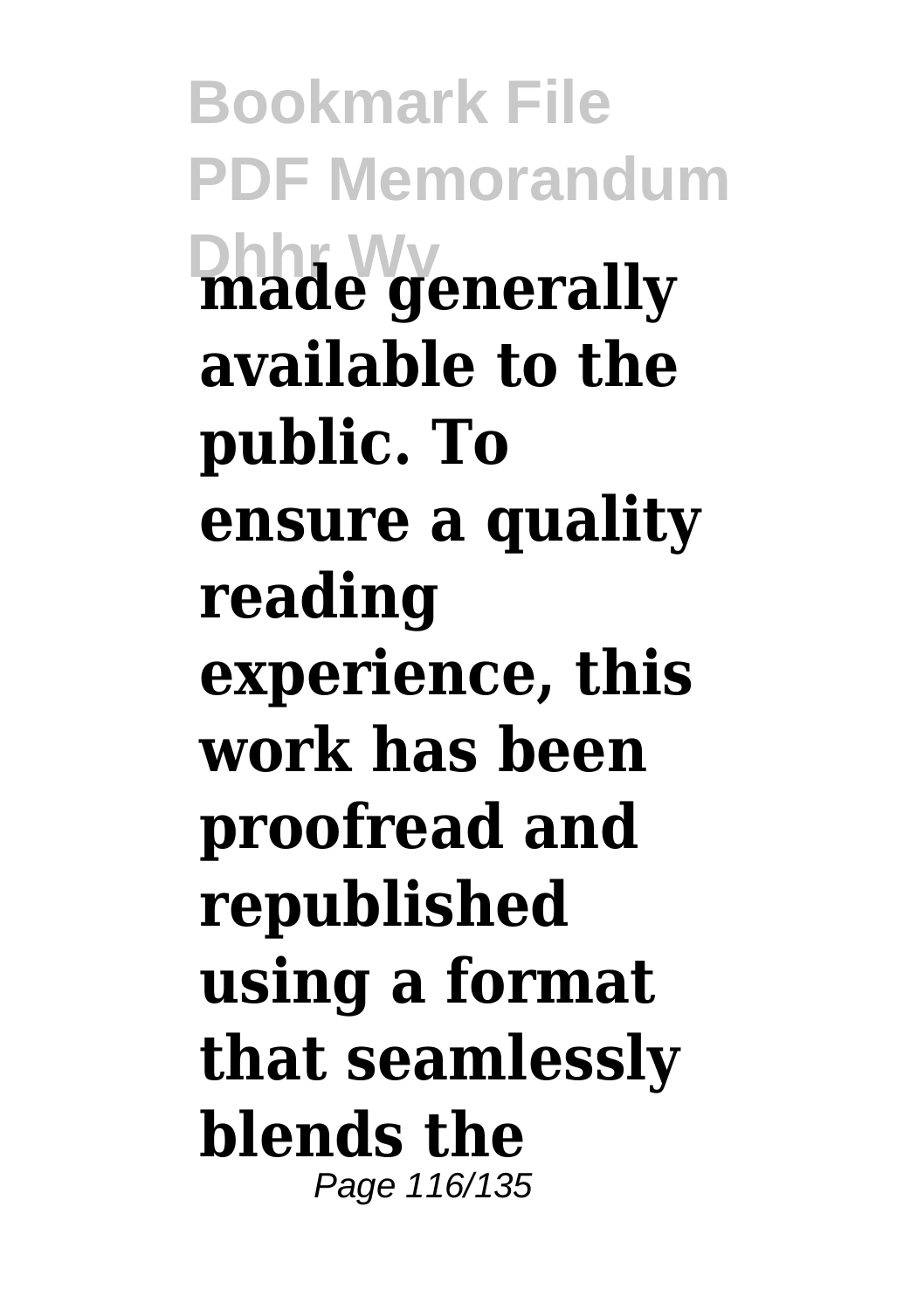**Bookmark File PDF Memorandum Dhiginal graphical elements with text in an easyto-read typeface. We appreciate your support of the preservation process, and thank you for being an** Page 117/135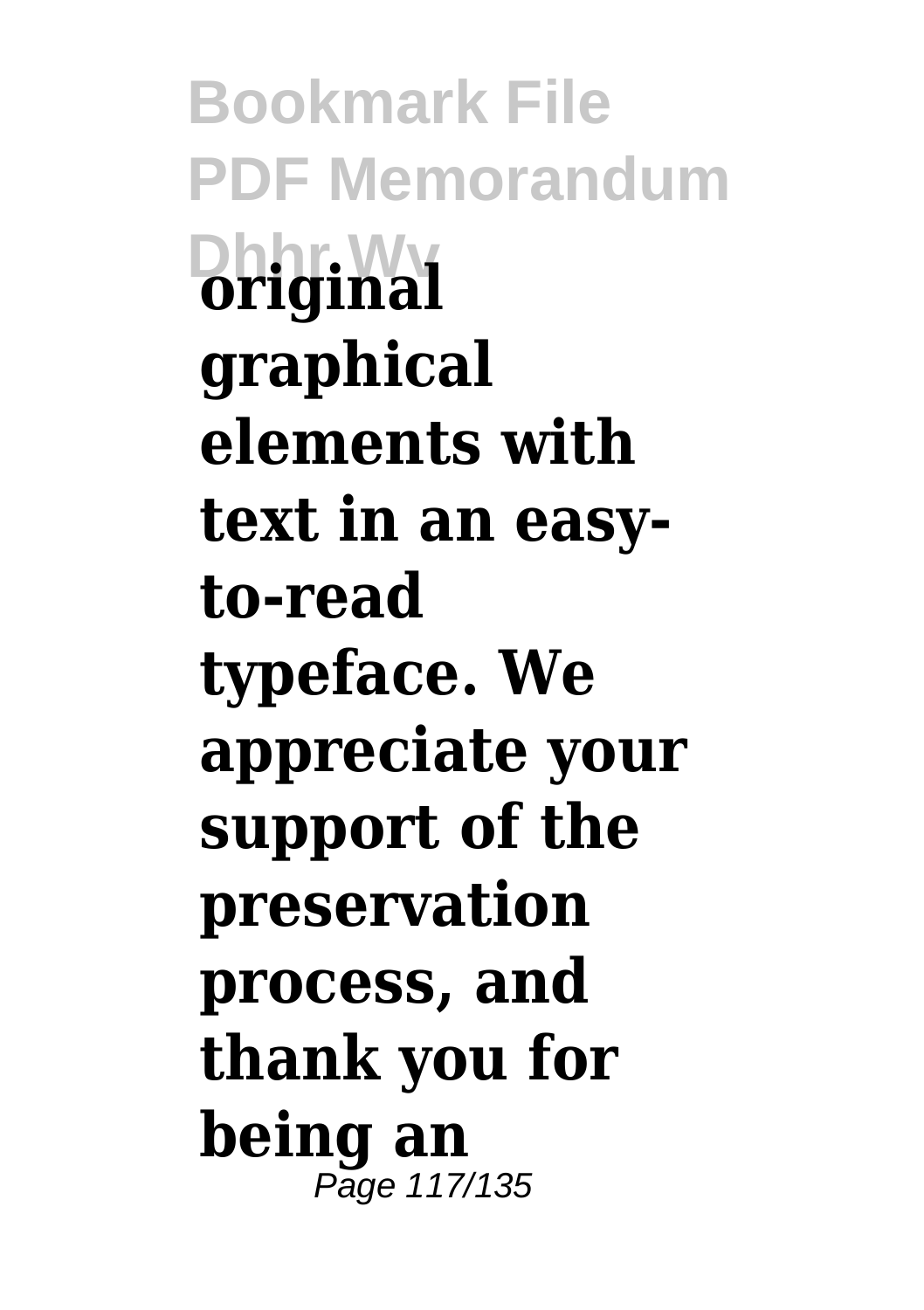**Bookmark File PDF Memorandum Dhhr Wv important part of keeping this knowledge alive and relevant. "[S]ee at a glance what play and learning materials are most beneficial for children of different ages--from early** Page 118/135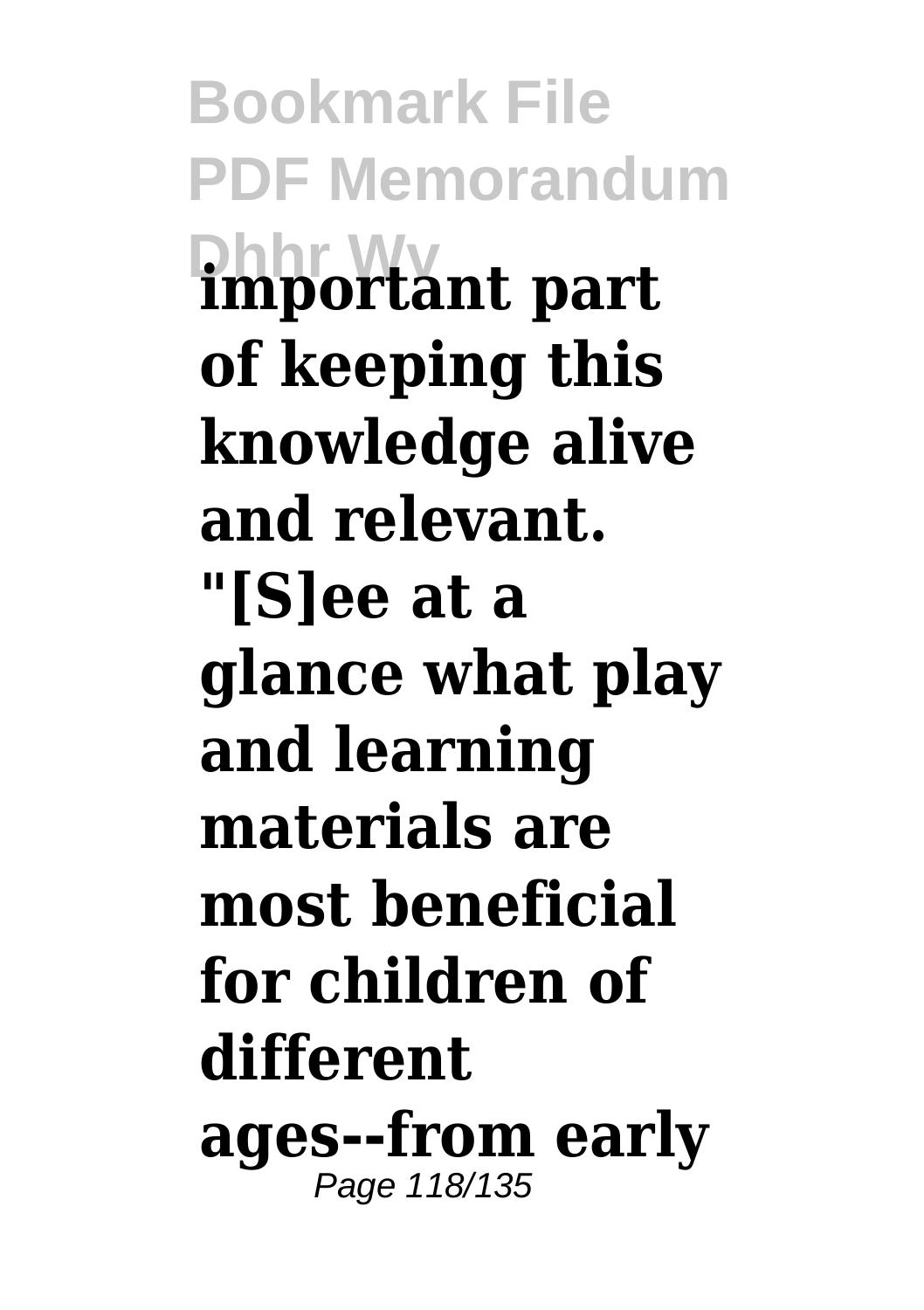**Bookmark File PDF Memorandum Dhhr Wv infant through the primary grades"--P. [4] of cover. "These guidelines have been written for public health practitioners, food and health inspectors, district and** Page 119/135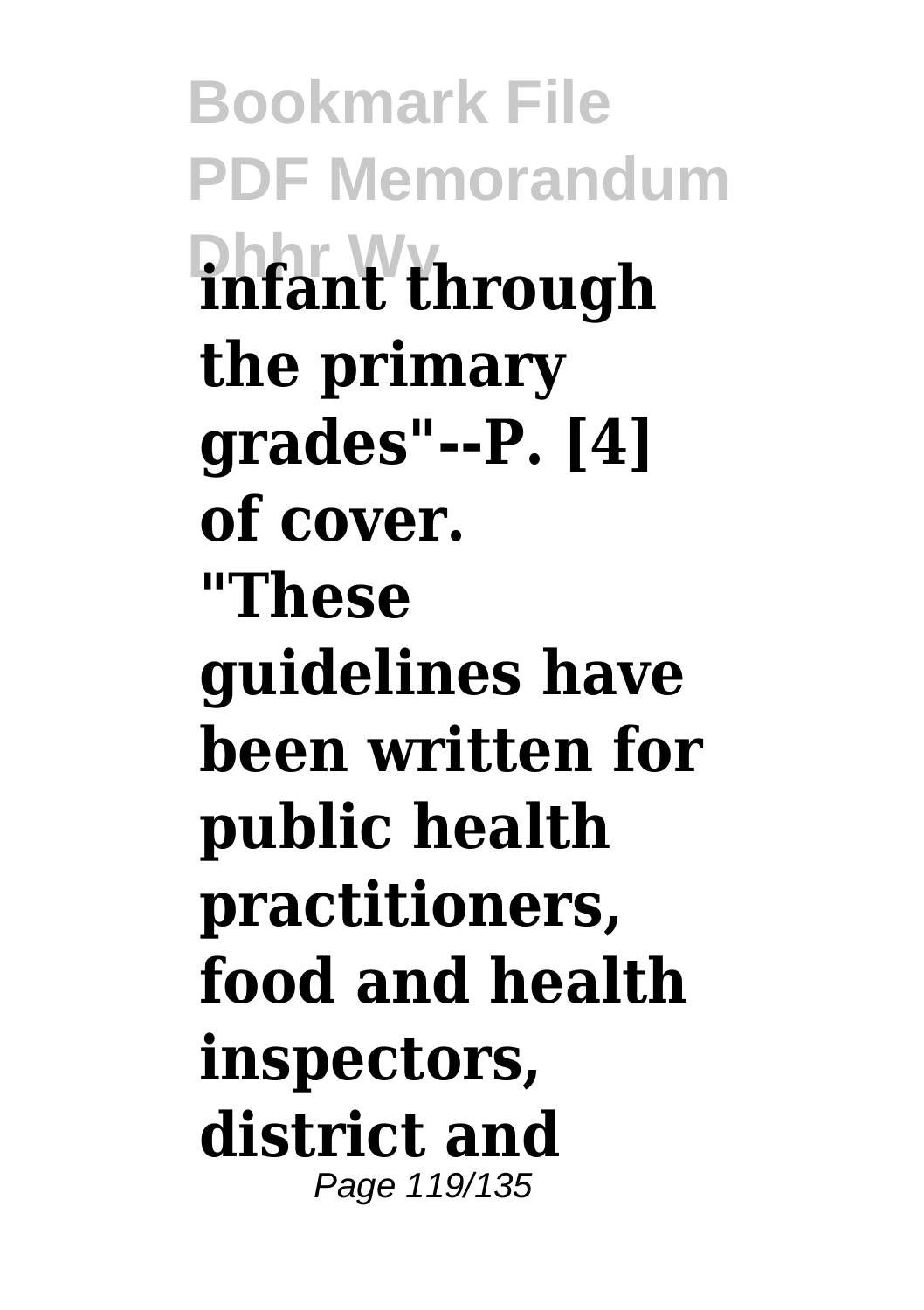**Bookmark File PDF Memorandum Dhhr Wv national medical officers, laboratory personnel and others who may undertake or participate in the investigation and control of foodborne disease** Page 120/135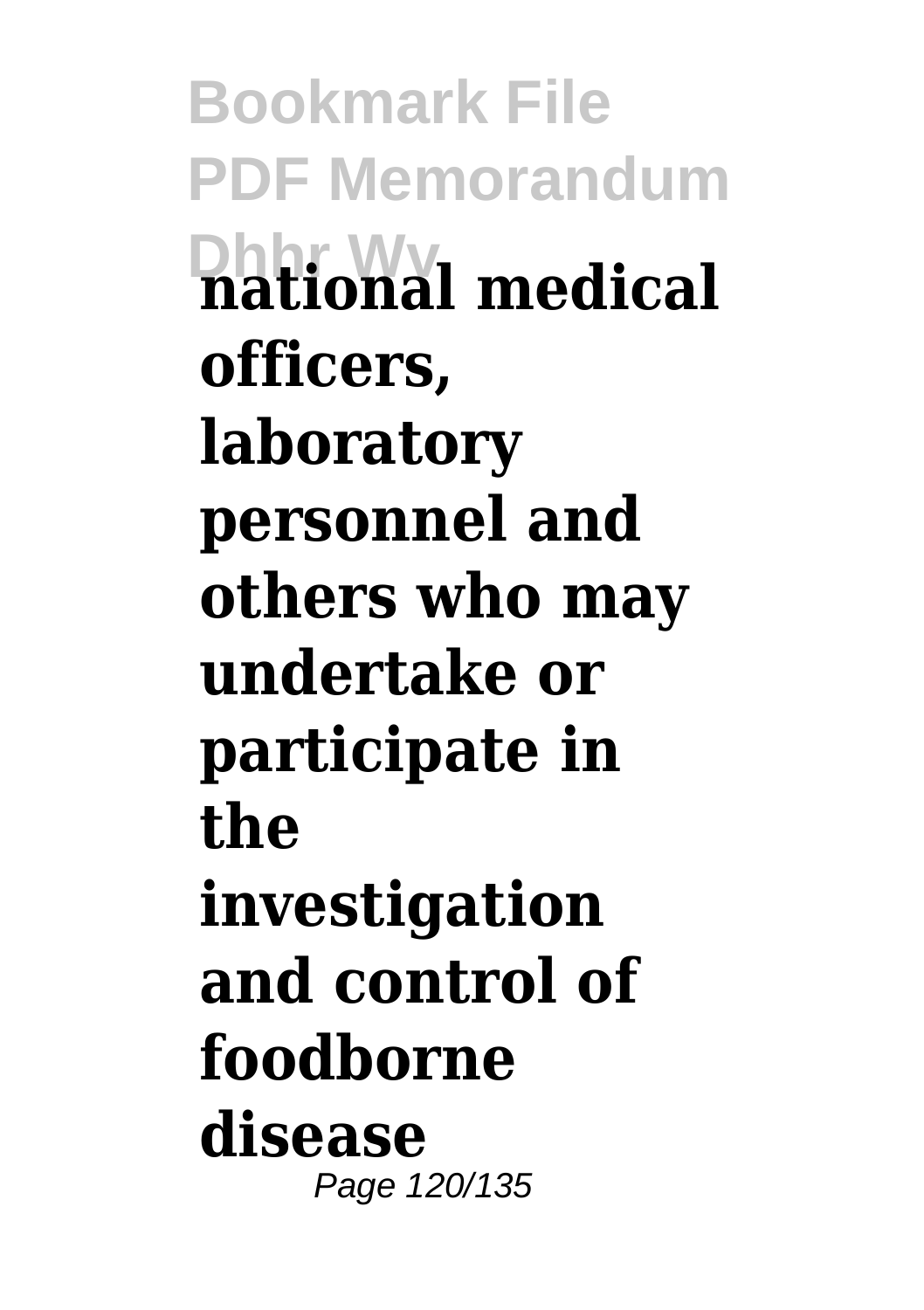**Bookmark File PDF Memorandum Dhhr Wv outbreaks."--P. 4 of cover. West's federal supplement. Second series Home Visitation Programs Bridges to Literacy For Healthcare and Addiction Professionals,** Page 121/135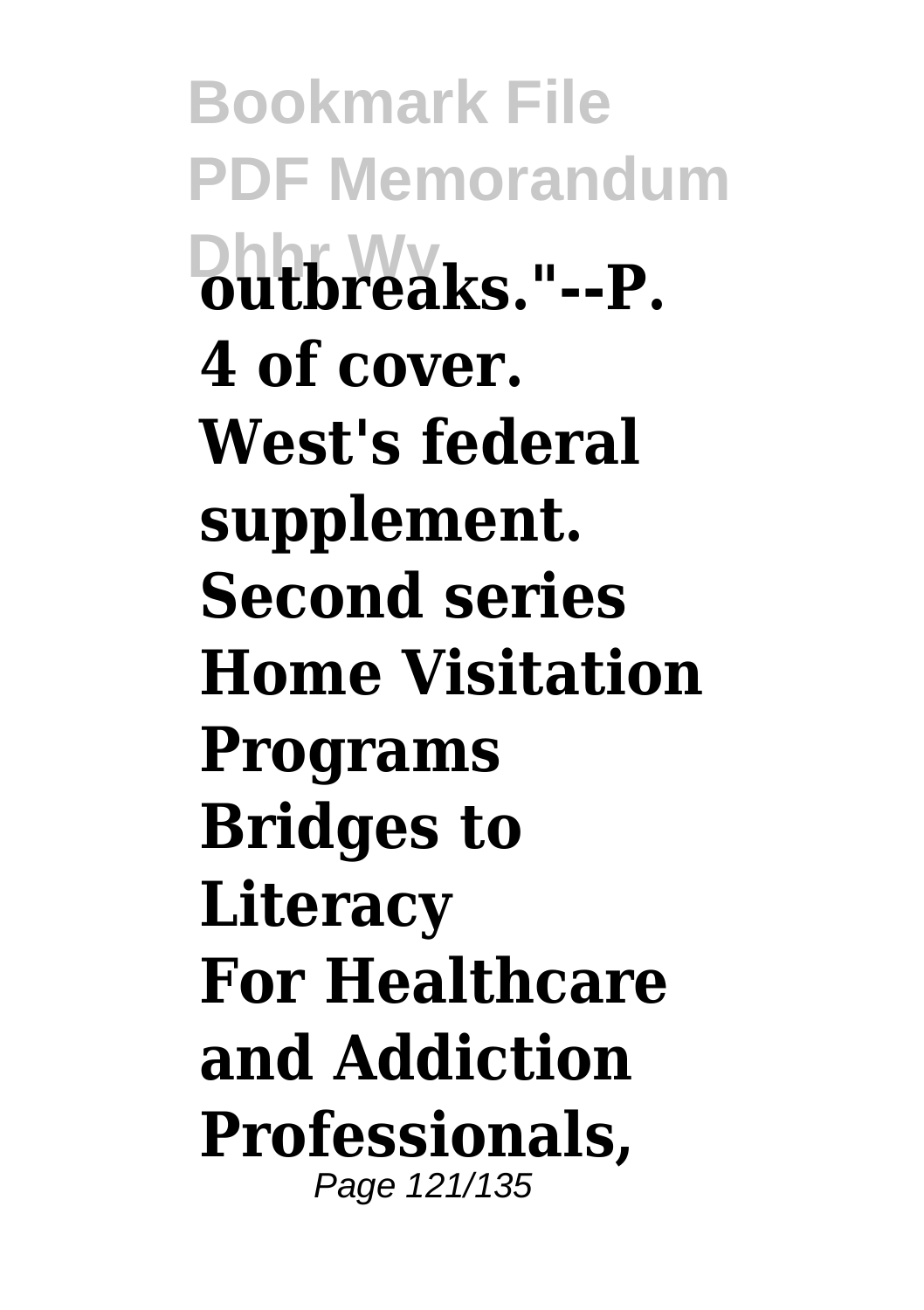**Bookmark File PDF Memorandum Dhhr Wv Policymakers, Patients, and Families Drug Abuse: Current Concepts and Research Child Protection in Families Experiencing Domestic Violence** Page 122/135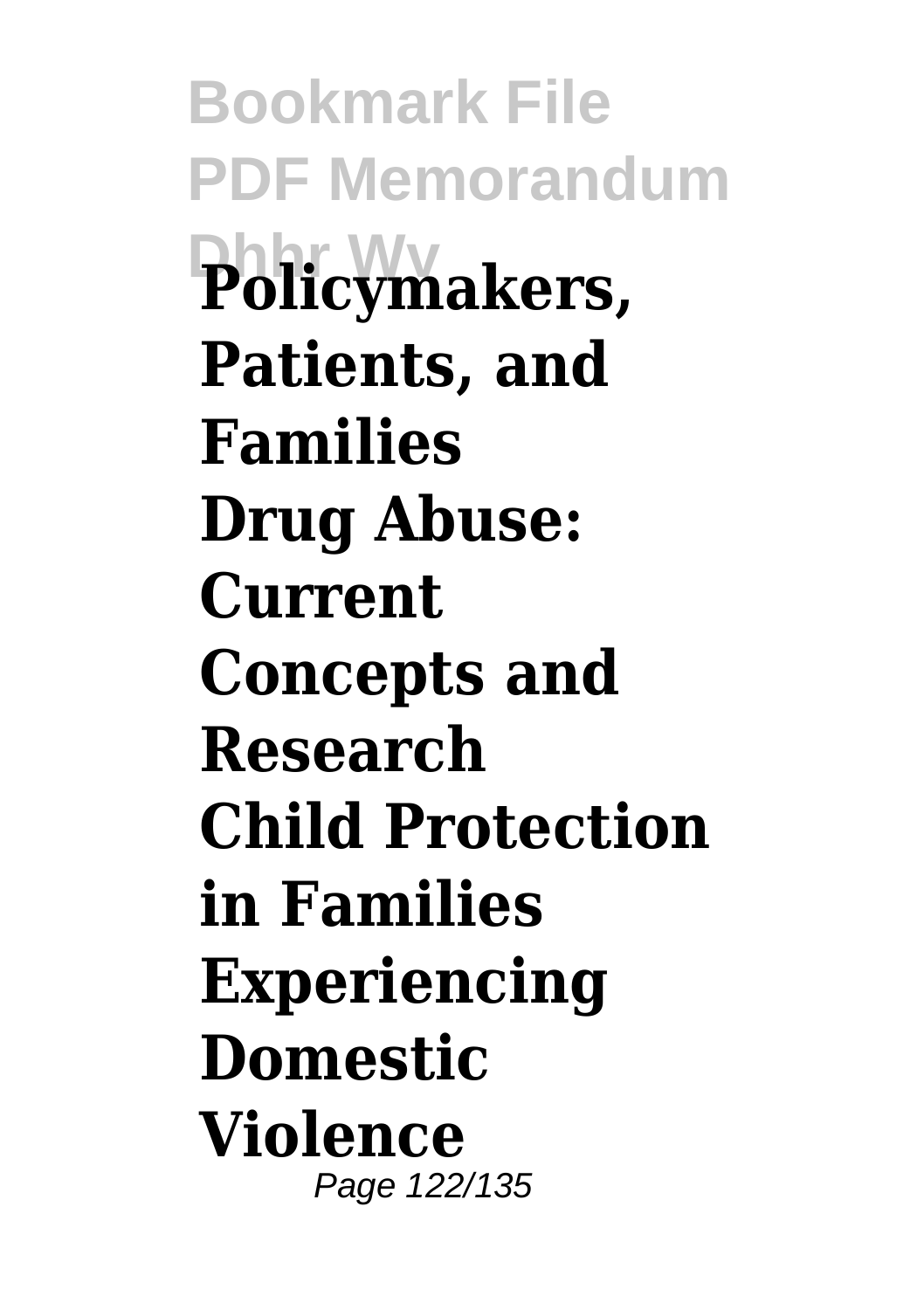**Bookmark File PDF Memorandum Dhhr Wv** *Though it is highly preventable, tooth decay is a common chronic disease both in the United States and worldwide. Evidence shows that decay and* Page 123/135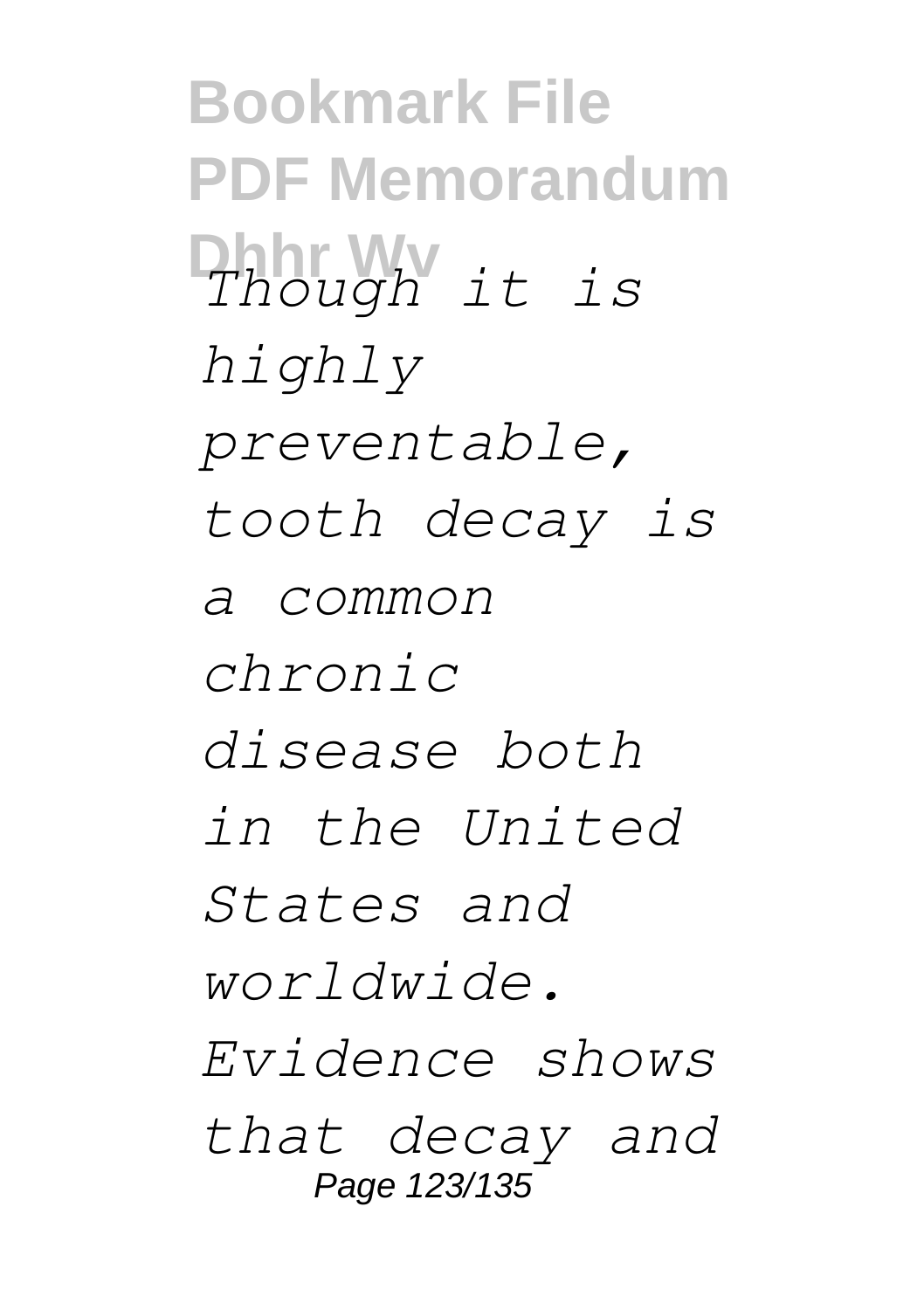**Bookmark File PDF Memorandum Dhhr Wv** *other oral diseases may be associated with adverse pregnancy outcomes, respiratory disease, cardiovascular disease, and diabetes. However,* Page 124/135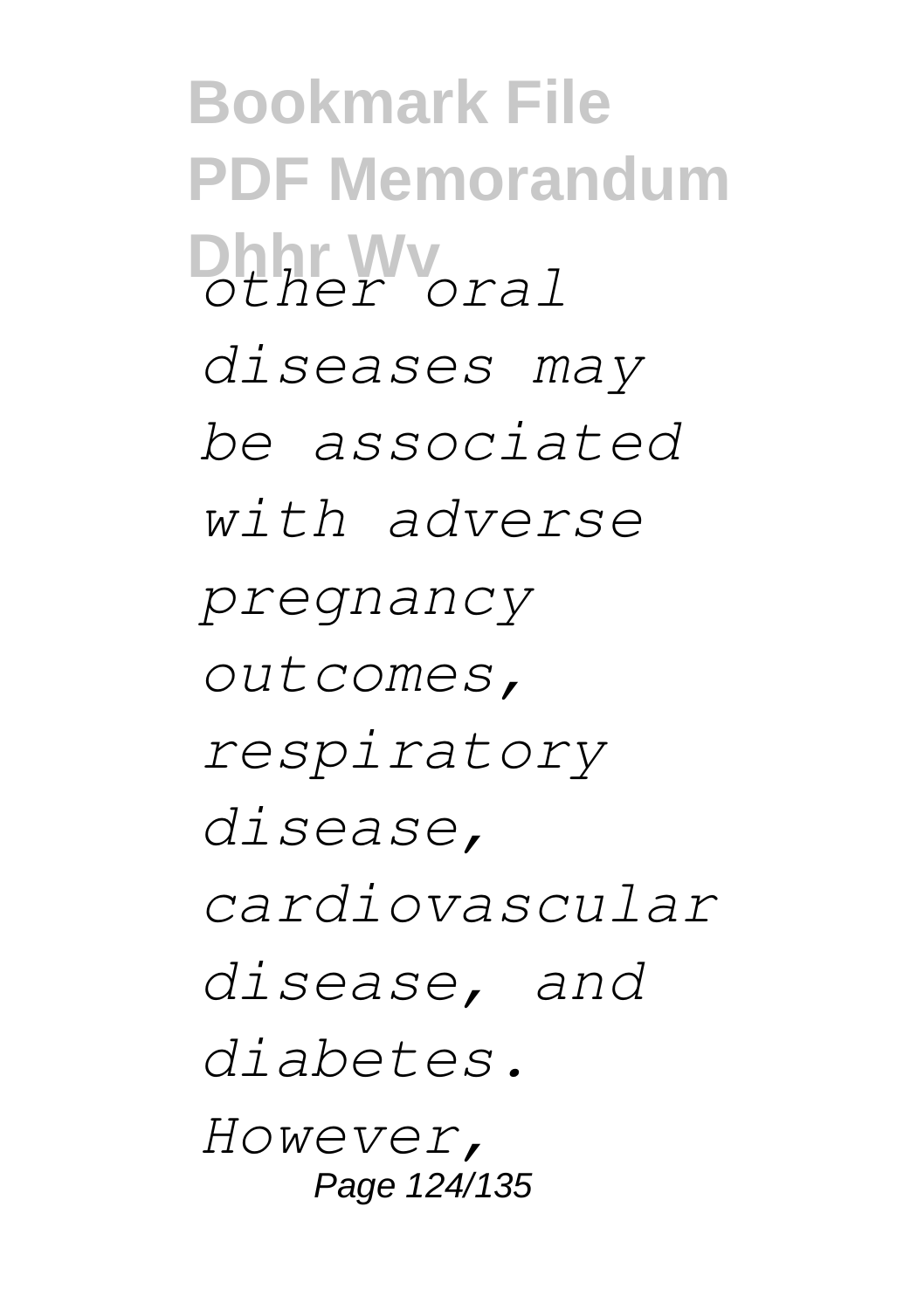**Bookmark File PDF Memorandum Dhhr Wv** *individuals and many health care professionals remain unaware of the risk factors and preventive approaches for many oral diseases. They do not fully* Page 125/135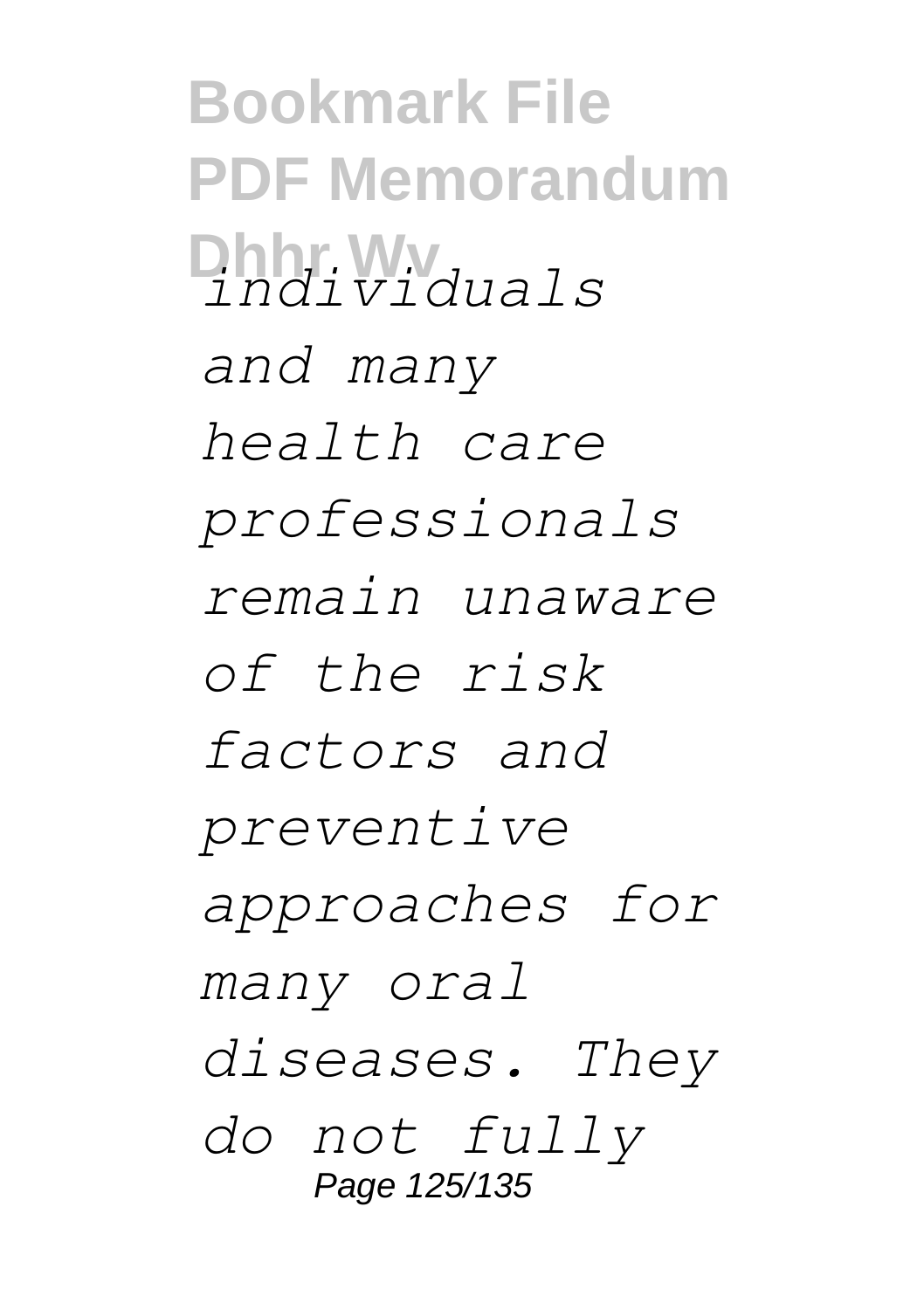**Bookmark File PDF Memorandum Dharrew** *appreciate* how *oral health affects overall health and wellbeing. In Advancing Oral Health in America, the Institute of Medicine (IOM) highlights the* Page 126/135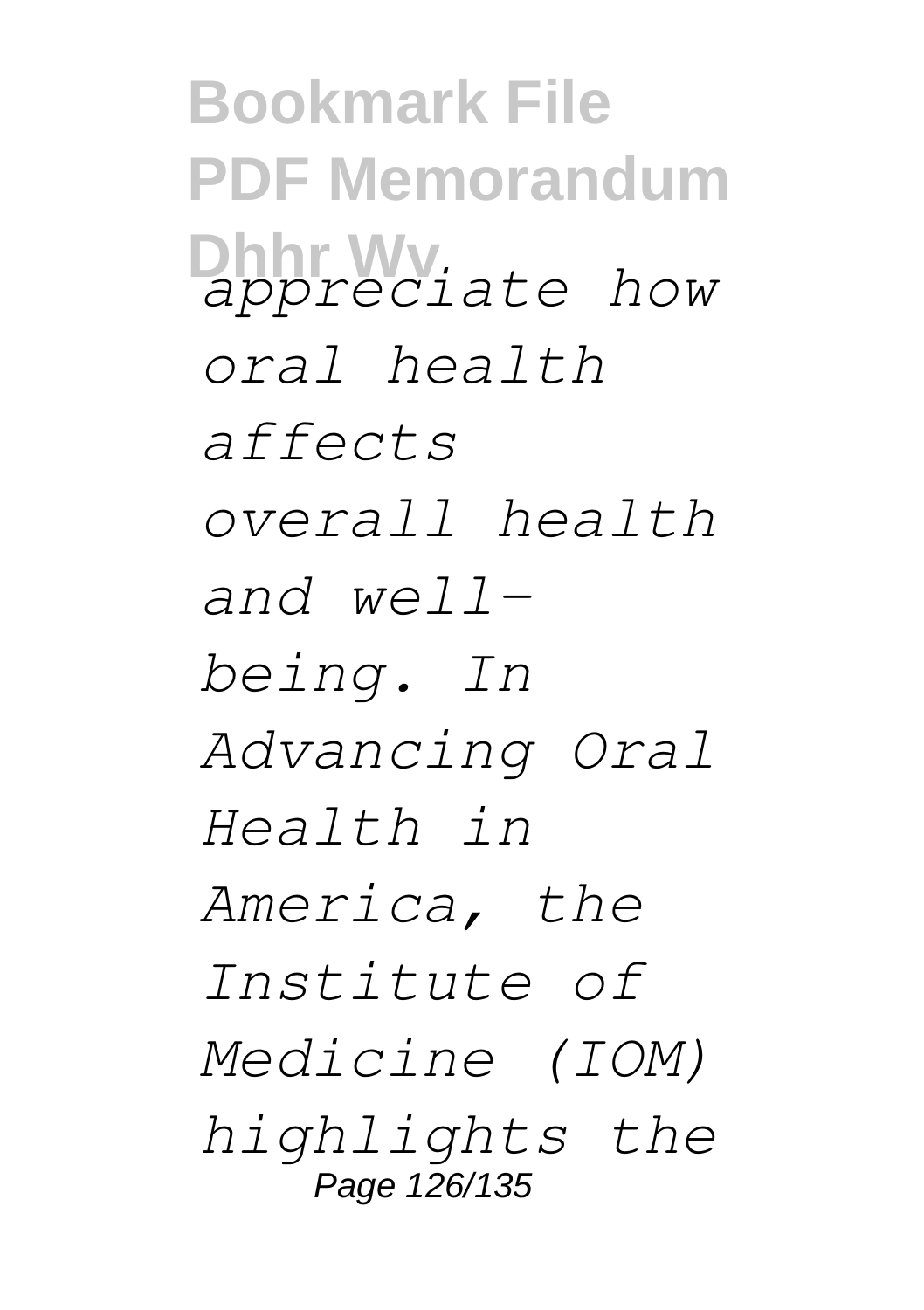**Bookmark File PDF Memorandum Dhhr Wv** *vital role that the Department of Health and Human Services (HHS) can play in improving oral health and oral health care in the United States. The* Page 127/135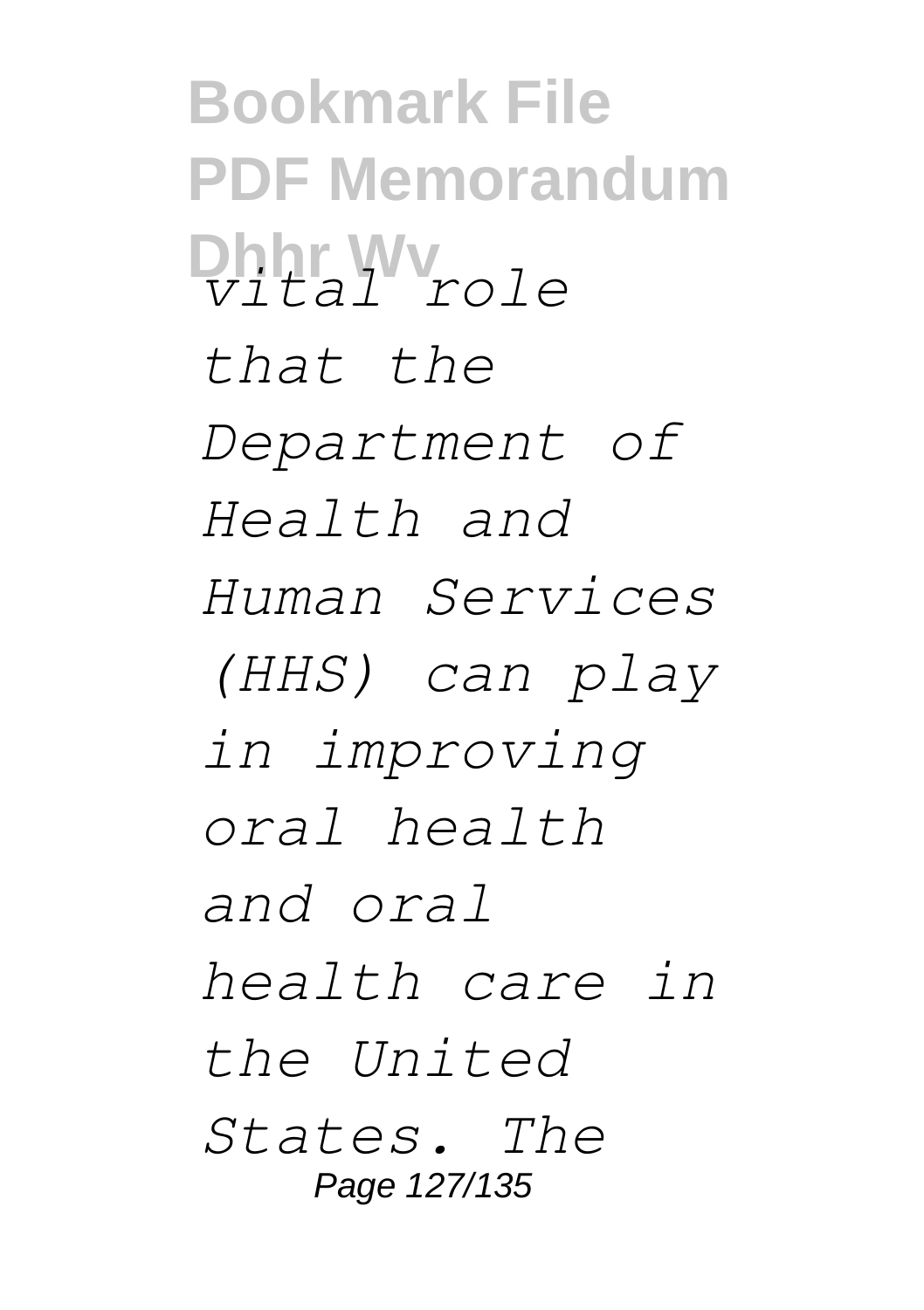**Bookmark File PDF Memorandum Dhhr Wv** *IOM recommends that HHS design an oral health initiative which has clearly articulated goals, is coordinated effectively, adequately* Page 128/135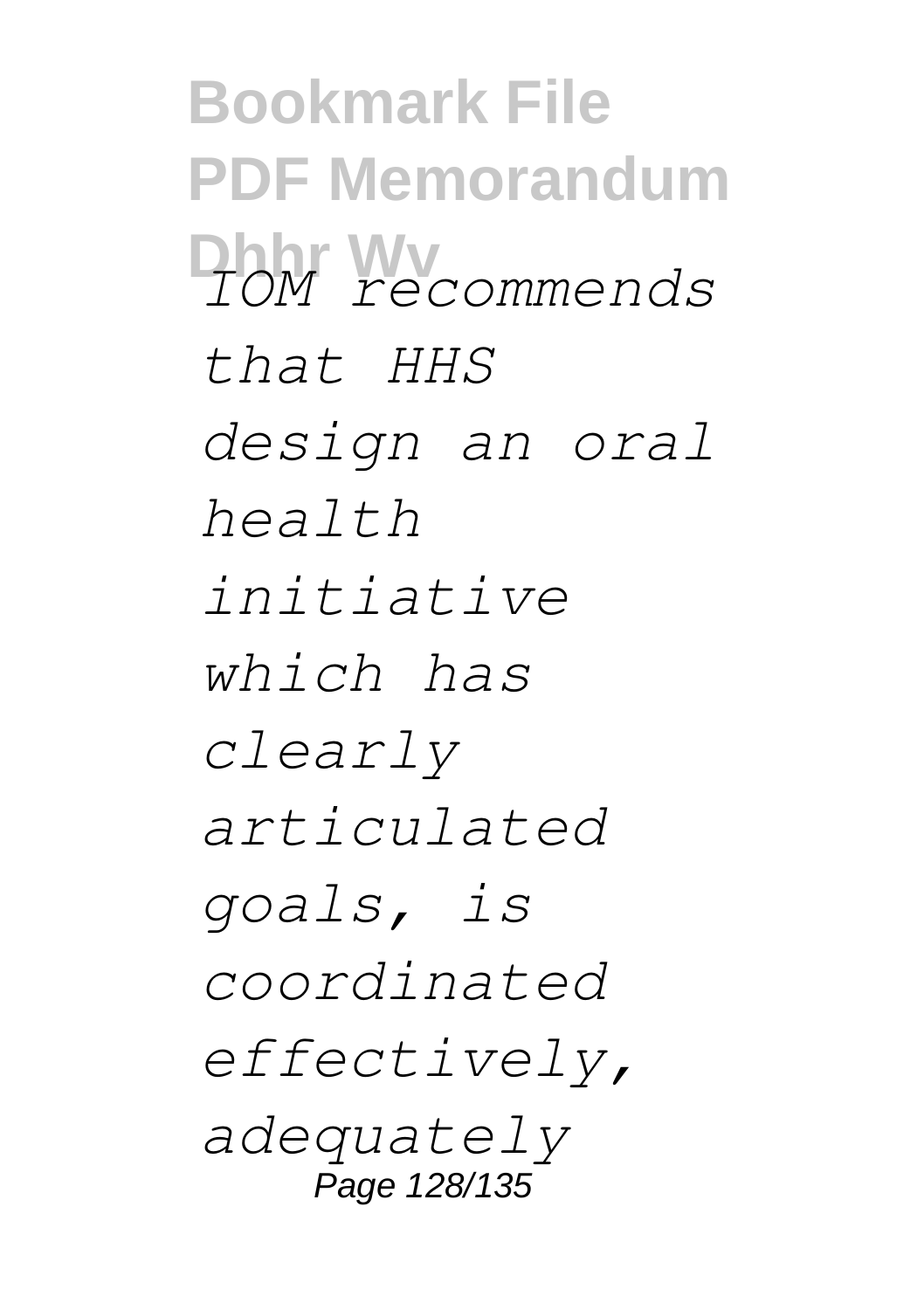**Bookmark File PDF Memorandum Dhhr Wv** *funded and has high-level acc ountability. In addition, the IOM stresses three key areas needed for successfully maintaining oral health as a priority* Page 129/135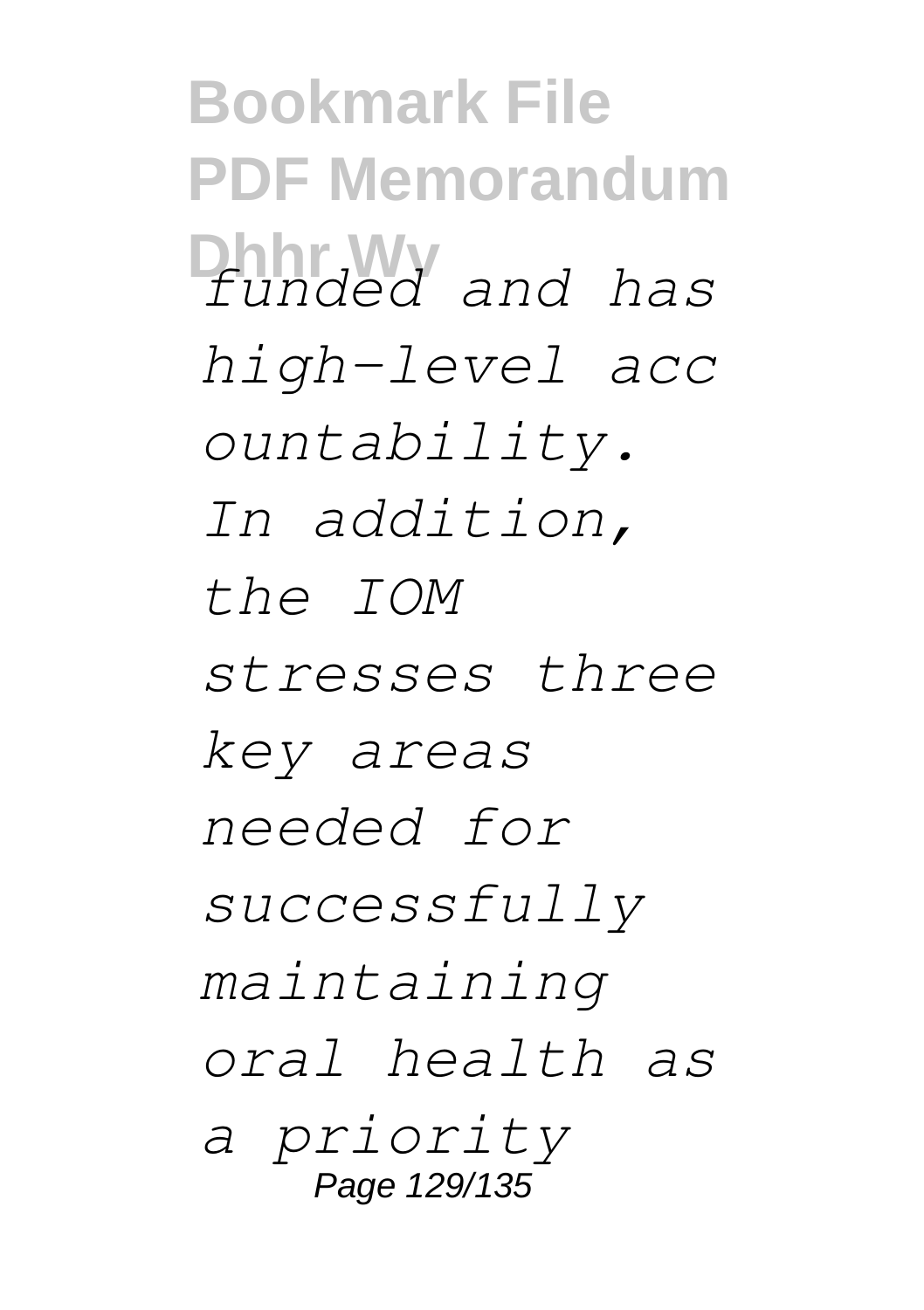**Bookmark File PDF Memorandum Dhhr Wv** *issue: strong leadership, sustained interest, and the involvement of multiple stakeholders from both the public and private sectors.* Page 130/135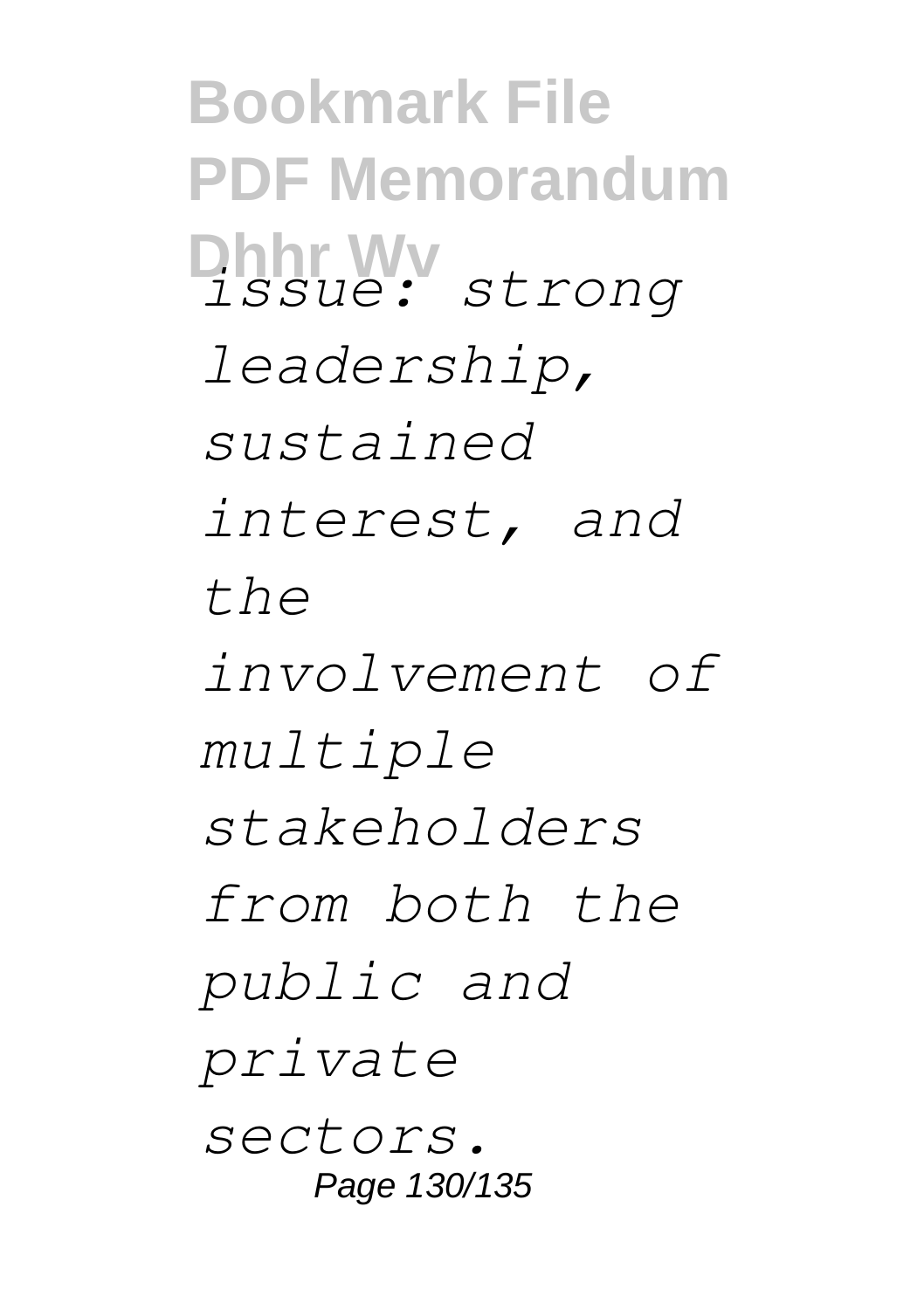**Bookmark File PDF Memorandum**  $A$ *dvancing Oral Health in America provides practical reco mmendations that the Department of Health and Human Services can use to improve oral* Page 131/135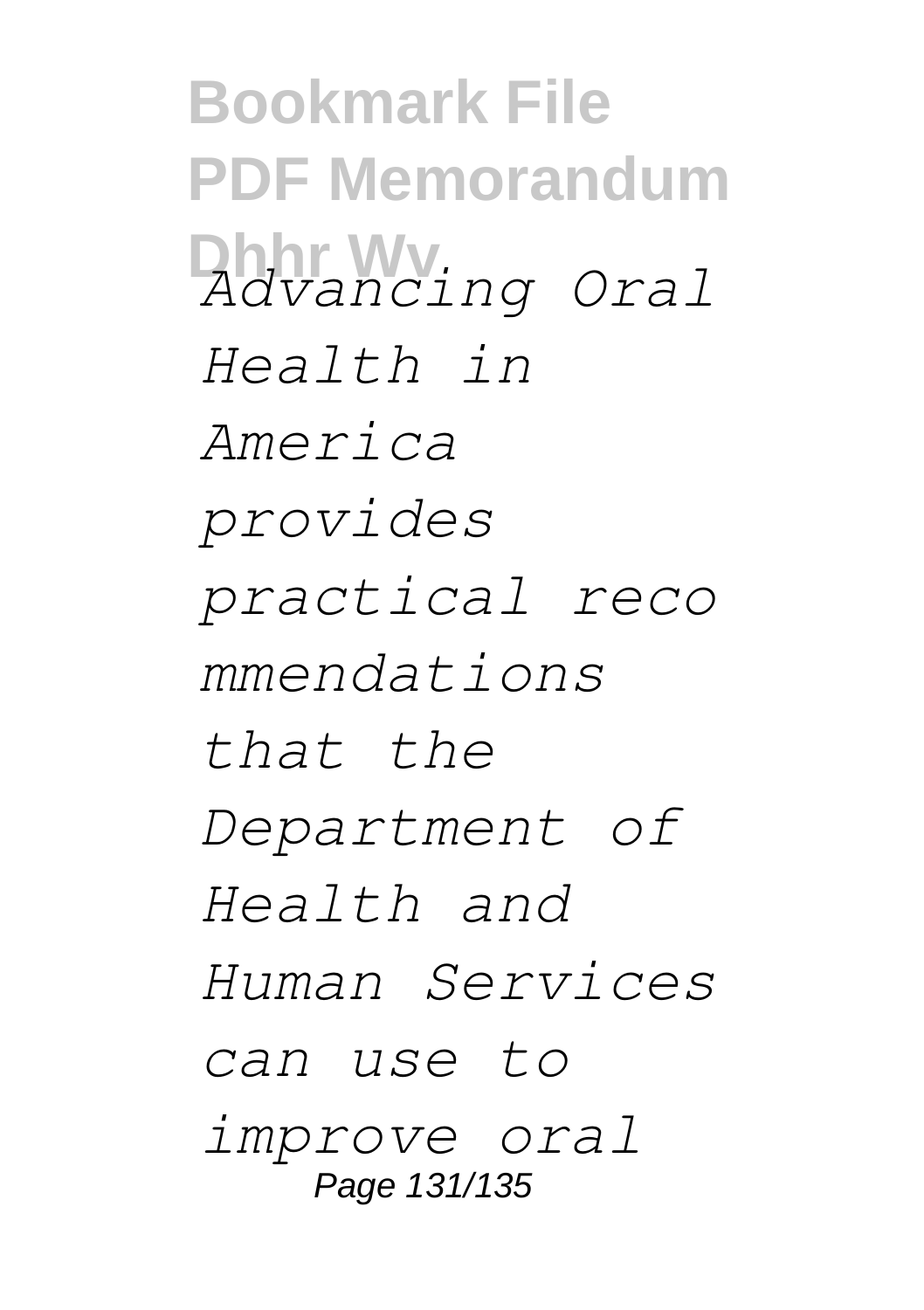**Bookmark File PDF Memorandum Dhhr Wv** *health care in America. The report will serve as a vital resource for federal health agencies, health care professionals, policy makers, researchers,* Page 132/135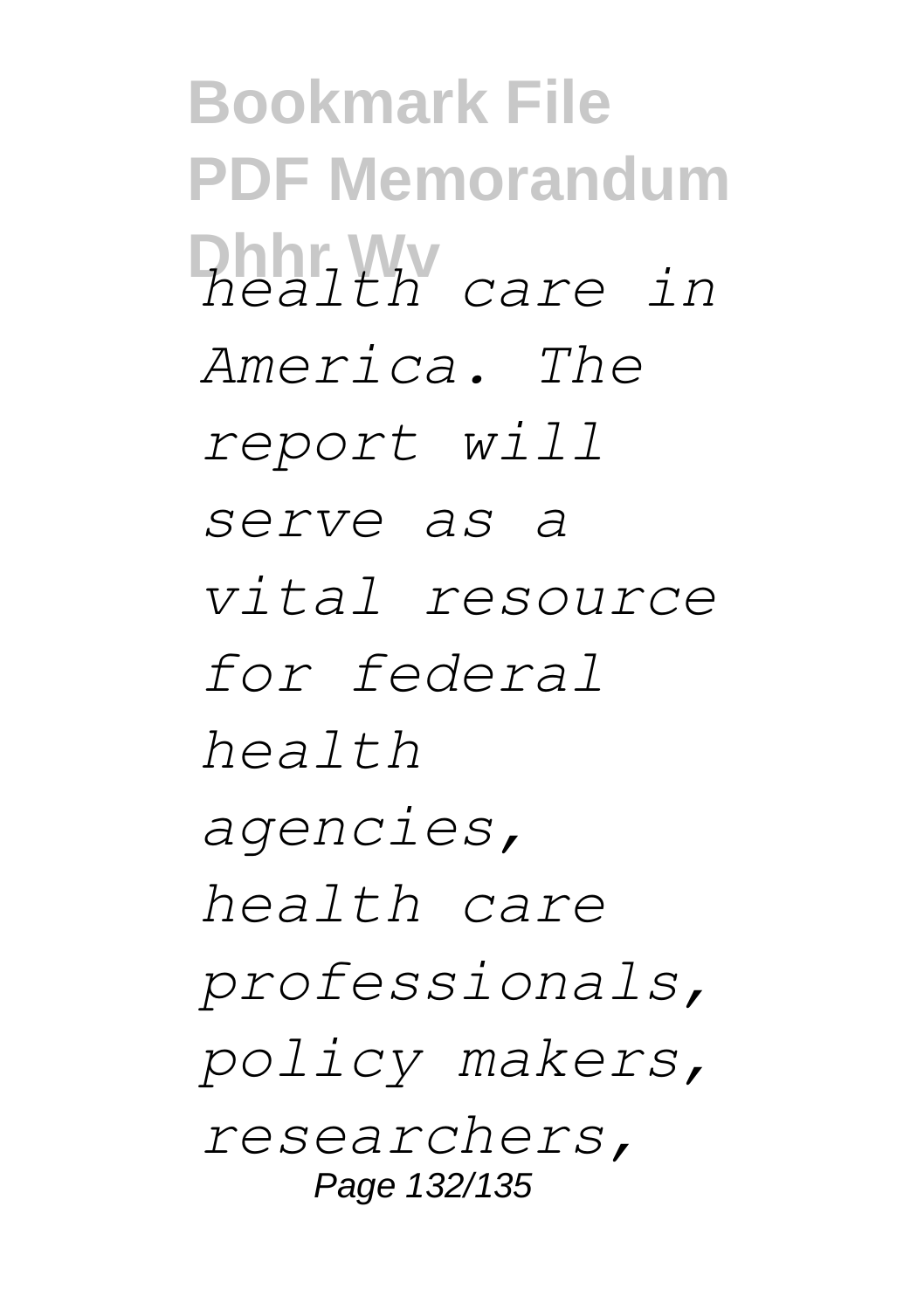**Bookmark File PDF Memorandum Dhhr** *public* and *private health organizations. Medical Management of Biological Casualties Handbook Ensuring the Right to Childhood Foodborne* Page 133/135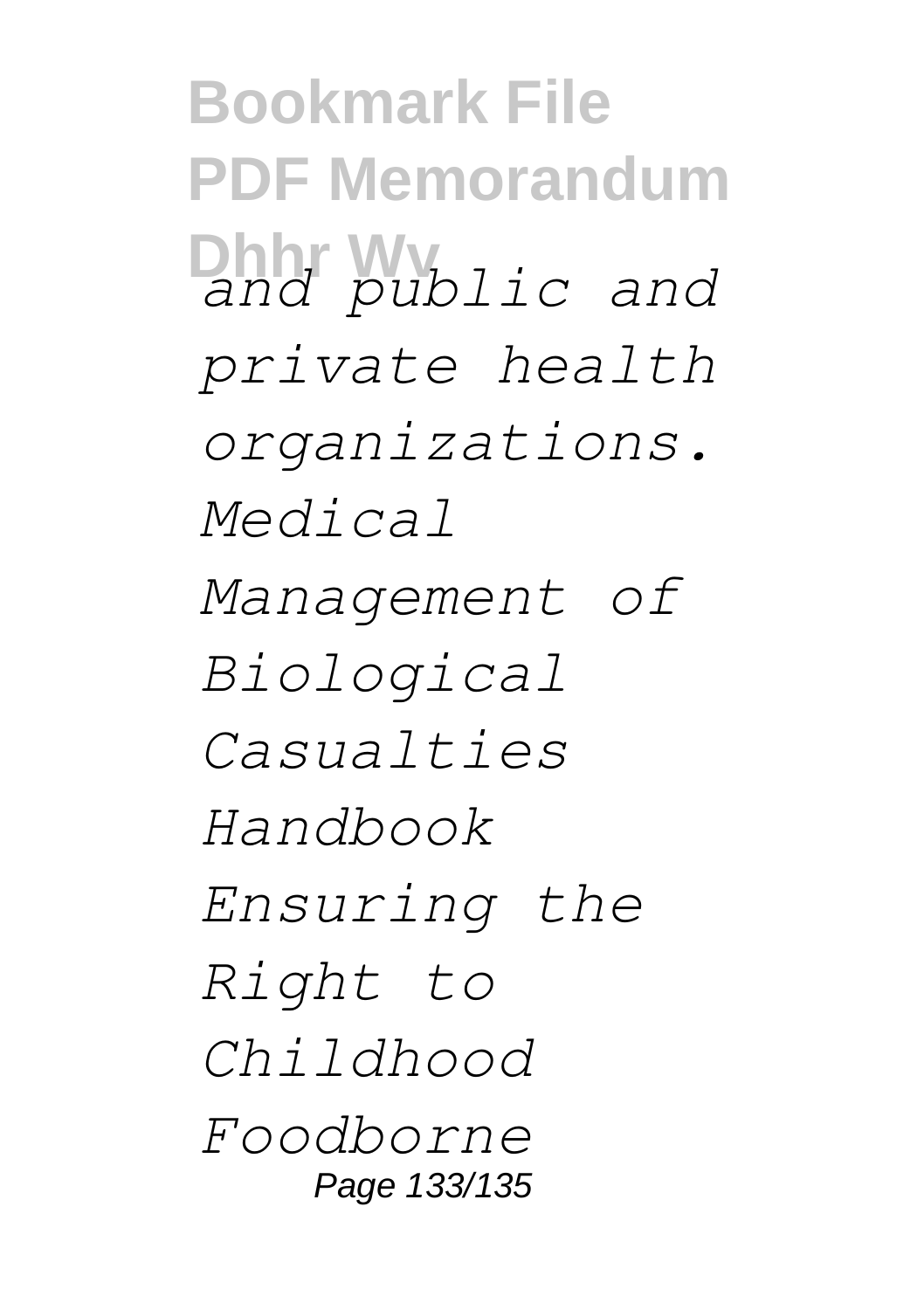**Bookmark File PDF Memorandum Dhhr Wv** *Disease Outbreaks Preventing Violence and Promoting Healthy Early Child Development Sex Offenses and Offenders The First Battle of the* Page 134/135